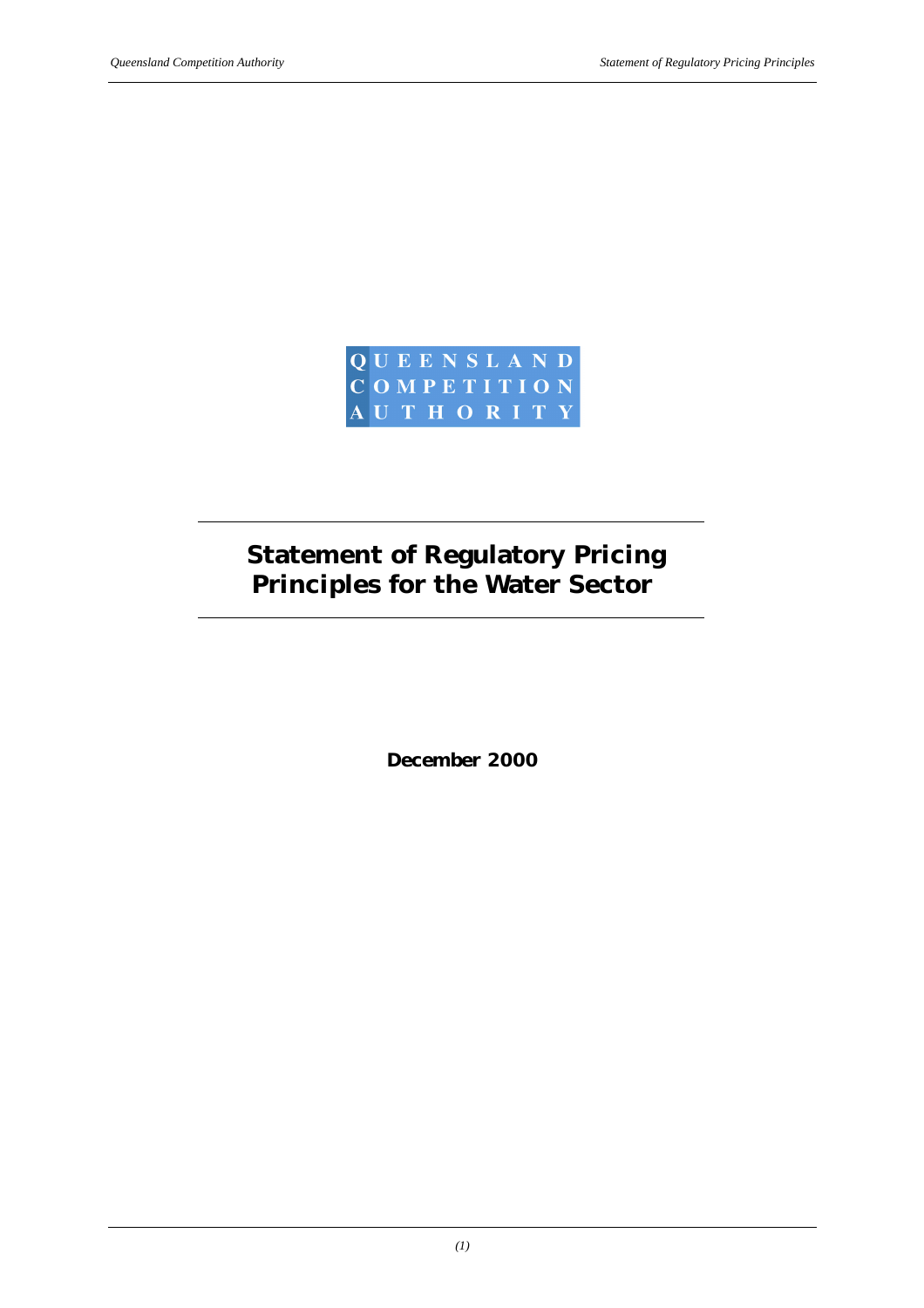#### **FOREWORD**

#### **The Principles**

The Queensland Government recently amended the *Queensland Competition Authority Act 1997* to extend the responsibilities of the Queensland Competition Authority (the Authority) in respect of monopoly prices oversight and third party access in the water sector.

Against this background, the Premier and the Treasurer directed that the Authority outline the general pricing principles and related methods which the Authority considers relevant to the exercise of those responsibilities. Particular attention was required to those issues considered relevant to local government. The Authority was also required to develop principles relevant to the rural water sector.

As the range of pricing responsibilities of the Authority is very wide and will need to apply to many different physical and organisational circumstances, the pricing principles are expressed in general terms.

Broadly, the principles seek to address the concerns which lead to the need for monopoly prices oversight and third party access. That is, they are intended to reduce the possibility that some service providers may take advantage of their monopoly or near monopoly status by charging users of their services unfair prices, providing inappropriate services or quality of services or, restricting access to facilities which could be more effectively utilised for the community's benefit.

These pricing principles largely reflect outcomes associated with the operation of competitive markets but also seek to take account of a wide range of other public interest matters. Prices should be cost reflective, forward looking, ensure revenue adequacy, promote sustainable investment, ensure regulatory efficiency and take into account relevant public interest matters.

In most instances, a maximum revenue will need to be established for a regulated service provider, consisting of three "building blocks" - a return on capital, a return of capital and an appropriate estimate of efficient operating costs. Where specific prices will need to be set, the Authority considers that they should reflect the long run marginal cost of service provision. Where such prices do not achieve revenue adequacy, two-part tariffs will be appropriate for most water businesses. Under certain circumstances, a value for the water resource will need to be established. Usually incentive measures will also be required to promote efficiency over the regulatory period.

#### **Disclaimer**

In establishing the general principles, the Authority has sought to take into account the characteristics of water as a resource, developments in other regulatory jurisdictions, relevant Queensland Government policies and the statutory responsibilities of the Authority.

The general principles in this report address the broad issues identified as common to most instances where regulation can be anticipated. Effective application, however, requires attention to the particular circumstances of each case.

Changes in technology and institutional structure over time may alter regulatory objectives, and the relevant principles and associated regulatory methods. In discharging its responsibilities, the Authority is required to consider a wide range of public interest issues that may affect its recommendations or decisions.

*Queensland Competition Authority Level 19, 12 Creek Street Tel: (07) 3222 0555 GPO Box 2257 Fax: (07) 3222 0599 Brisbane QLD 4001 Internet: www.qca.org.au*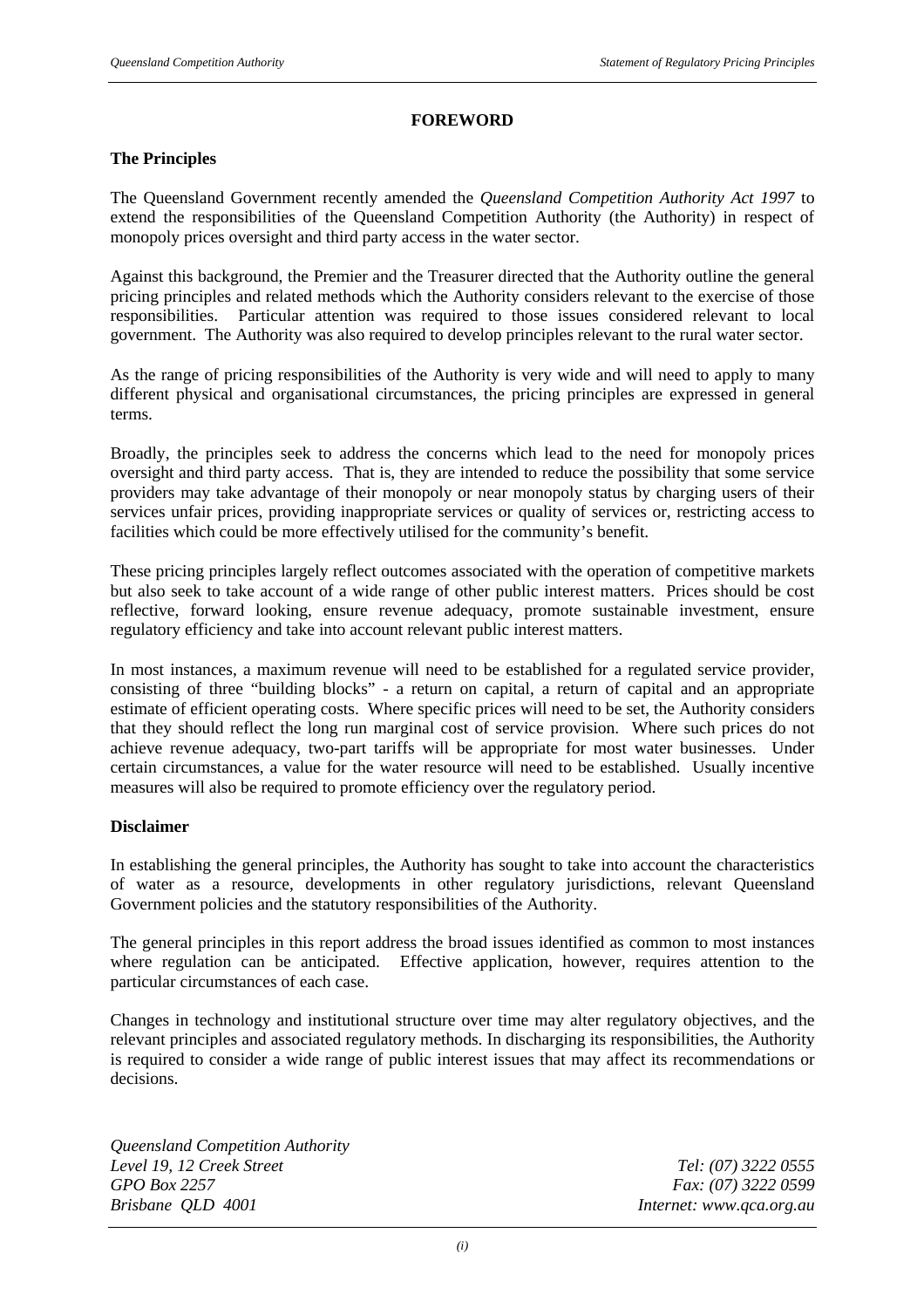The Authority therefore considers that the Pricing Principles should be viewed as a broad statement of regulatory intent to be applied with a discretion that reflects particular circumstances.

## **As a result, any particular approach cannot be considered to be definitive or binding on the Authority in a specific instance.**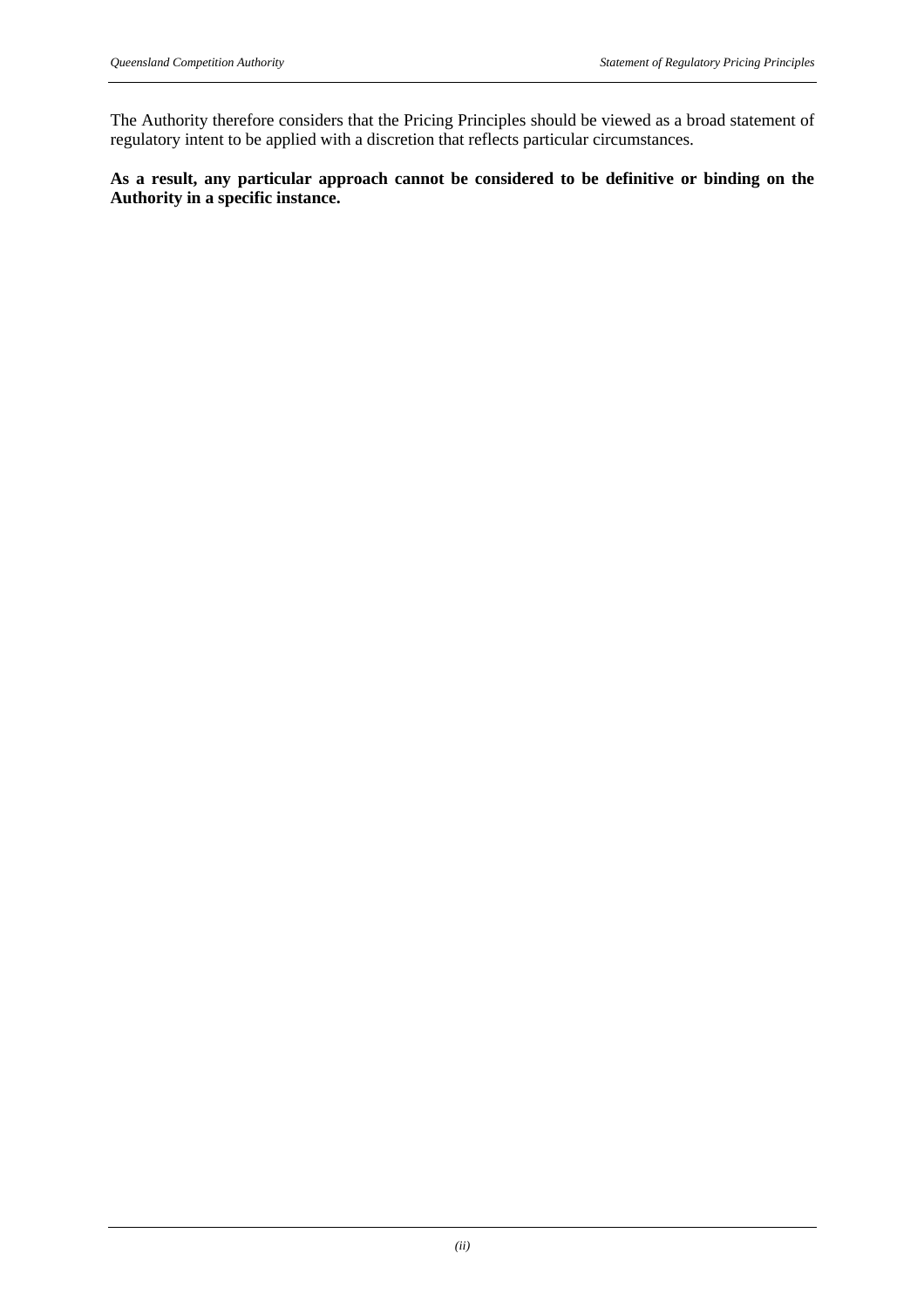#### **ACKNOWLEDGMENTS**

The Authority wishes to acknowledge the assistance provided by a number of organisations and individuals in the preparation of the pricing principles.

Specialist research and consultancy services were provided by Marsden Jacob Associates, PricewaterhouseCoopers, Economic Insights, and Professor Harry Campbell of the University of Queensland. These research reports may be downloaded from the Authority's website at www.qca.org.au.

Various organisations also participated in reference groups convened by the Authority including Queensland Treasury, the Department of Natural Resources, the Queensland Water Reform Unit, the Queensland Audit Office, Queensland Treasury Corporation, the Department of Communication and Information, Local Government and Planning and Sport, the Local Government Association of Queensland, Brisbane City Council, and the Australian Industry Group.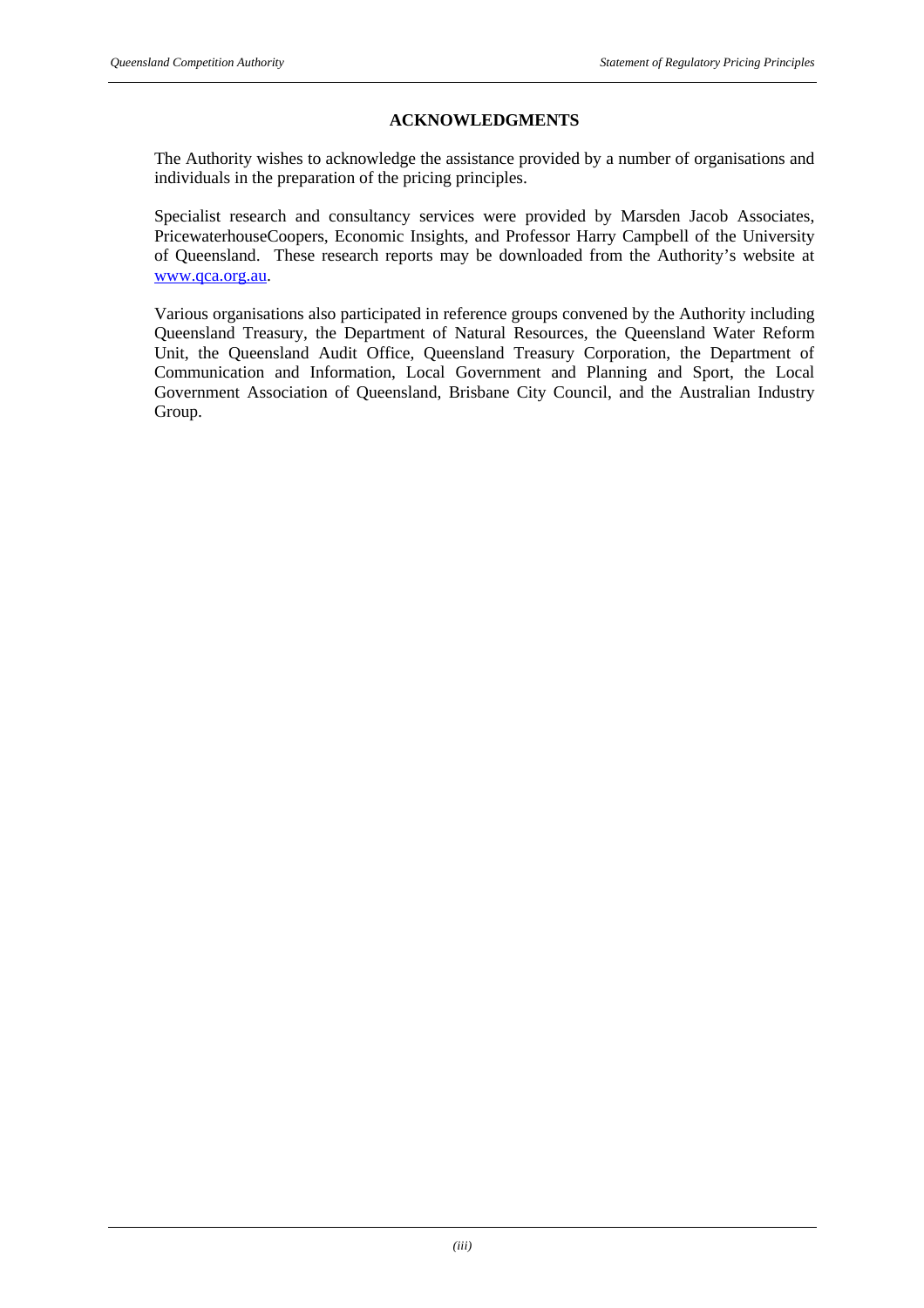## **TABLE OF CONTENTS**

PAGE

| <b>GLOSSARY</b> |                                                   | VIII           |
|-----------------|---------------------------------------------------|----------------|
| 1.              | <b>EXECUTIVE SUMMARY</b>                          | 1              |
| 1.1             | Background                                        | $\mathbf{1}$   |
| 1.2             | <b>Regulatory Responsibilities</b>                | 1              |
| 1.3             | <b>Regulatory Objectives</b>                      | $\overline{2}$ |
|                 | Monopoly Prices Oversight                         | $\overline{c}$ |
| 1.4             | Pricing Principles and Methods                    | 3              |
|                 | <b>Pricing Principles</b>                         | $\mathfrak{Z}$ |
|                 | Methodology                                       | $\mathfrak{Z}$ |
| 2.              | <b>BACKGROUND</b>                                 | 8              |
| 2.1             | Introduction                                      | 8              |
| 2.2             | Direction                                         | 8              |
| 2.3             | <b>Statement of Regulatory Pricing Principles</b> | 9              |
|                 | Purpose                                           | 9              |
| 2.4             | Structure of the Report                           | 9              |
| 3.              | THE WATER SECTOR AND MONOPOLY REGULATION          | 11             |
| 3.1             | The Provision of Water                            | 11             |
| 3.2             | The Urban Water Sector                            | 11             |
|                 | <b>Urban Water Services</b>                       | 11             |
|                 | <b>Urban Water Service Providers</b>              | 12             |
|                 | <b>Industry Characteristics</b>                   | 12             |
| 3.3             | The Rural Water Sector                            | 13             |
| 3.4             | Rationale for Economic Regulation                 | 14             |
| 3.5             | <b>Regulatory Response</b>                        | 15             |
| 3.6             | Other Regulatory Objectives                       | 15             |
| 4.              | THE AUTHORITY'S REGULATORY RESPONSIBILITIES       | 17             |
| 4.1             | Monopoly Prices Oversight                         | 17             |
|                 | <b>Government Monopoly Business Activities</b>    | 17             |
|                 | Prices Oversight for Private Water Suppliers      | 18             |
|                 | Prices Oversight of the Rural Sector              | 19             |
| 4.2             | Third Party Access                                | 20             |
|                 | <b>Current Responsibilities</b>                   | 20             |
| 4.3             | <b>Competitive Neutrality</b>                     | 22             |
|                 | The Authority's Regulatory Responsibilities       | 22             |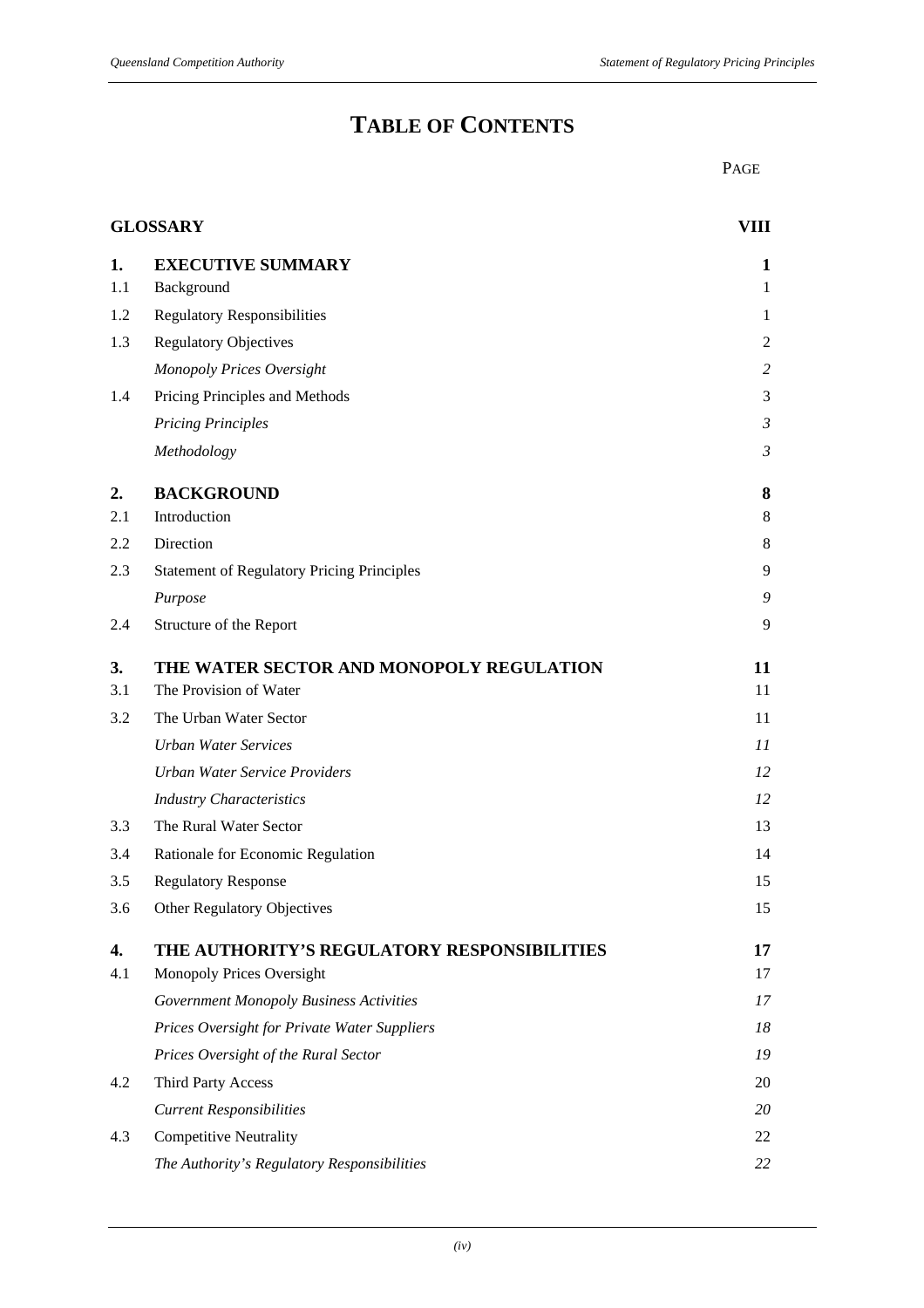|     | Competitive Neutrality and Urban Water Businesses | 23 |
|-----|---------------------------------------------------|----|
|     | Competitive Neutrality and the Rural Water Sector | 24 |
| 5.  | <b>MONOPOLY PRICE REGULATION</b>                  | 25 |
| 5.1 | <b>Alternative Approaches</b>                     | 25 |
|     | <b>General Approaches</b>                         | 25 |
|     | Revenue Caps                                      | 25 |
|     | Price Caps                                        | 26 |
|     | Issues in Applying Price or Revenue Controls      | 26 |
| 5.2 | Monopoly Price Regulation in Australia            | 27 |
|     | Monopoly Prices Oversight                         | 27 |
|     | <b>Third Party Access</b>                         | 27 |
| 5.3 | The Authority's Approach                          | 28 |
|     | <i><b>Objectives</b></i>                          | 28 |
|     | <b>Pricing Principles</b>                         | 28 |
| 6.  | <b>MAXIMUM REVENUE REQUIREMENT</b>                | 31 |
| 6.1 | The Maximum Revenue Requirement                   | 31 |
| 6.2 | <b>Regulatory Asset Base</b>                      | 32 |
|     | Valuation of Non-Current Assets                   | 32 |
|     | Optimisation                                      | 34 |
|     | <b>Contributed Assets and Capital Subsidies</b>   | 36 |
|     | <b>Flood Mitigation Assets</b>                    | 40 |
|     | Recreational Facilities and Other Assets          | 41 |
| 6.3 | Return on Capital                                 | 41 |
|     | Opportunity Cost and the Cost of Capital          | 41 |
|     | Weighted Average Cost of Capital                  | 42 |
| 6.4 | Return of Capital                                 | 43 |
|     | <b>Cost-Based Depreciation</b>                    | 43 |
|     | <b>Renewals Accounting</b>                        | 44 |
| 6.5 | <b>Operating Costs</b>                            | 46 |
|     | <b>Estimating Efficient Operating Costs</b>       | 46 |
| 6.6 | Other Issues                                      | 47 |
|     | Taxes and Tax Equivalents                         | 47 |
|     | <b>Unaccounted for Water</b>                      | 47 |
| 6.7 | <b>Summary of Principles</b>                      | 48 |
|     | Maximum Revenue Requirement                       | 48 |
|     | Regulatory Asset Base                             | 48 |
|     | Return on Capital                                 | 49 |
|     | Return of Capital                                 | 49 |
|     | <b>Operating Costs</b>                            | 49 |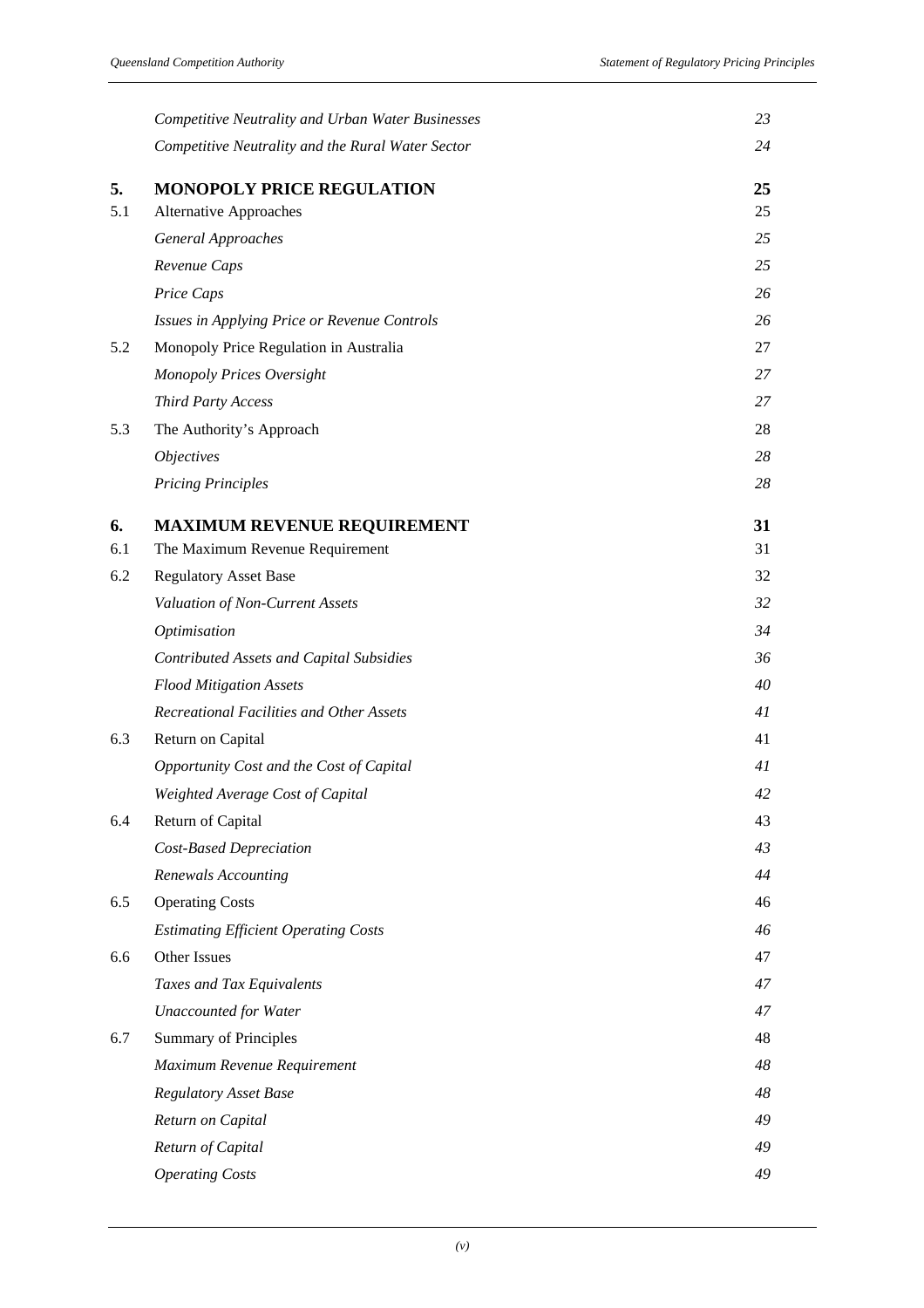| 7.  | <b>CHARGES FOR WATER SERVICES AND WATER ALLOCATIONS</b>                     | 50 |
|-----|-----------------------------------------------------------------------------|----|
| 7.1 | Introduction                                                                | 50 |
| 7.2 | Pricing of Treatment, Transmission and Distribution Infrastructure Services | 50 |
|     | <b>Efficient Prices</b>                                                     | 50 |
|     | <b>Equity and Fairness</b>                                                  | 51 |
|     | Revenue Adequacy                                                            | 51 |
| 7.3 | Pricing Water                                                               | 52 |
| 7.4 | Two Part Tariffs                                                            | 53 |
|     | <b>Efficiency and Cost Recovery</b>                                         | 53 |
|     | Setting An Appropriate Volumetric Charge                                    | 54 |
|     | <b>Environmental Externalities</b>                                          | 58 |
|     | Setting An Appropriate Fixed Charge                                         | 59 |
| 7.5 | Other Issues                                                                | 62 |
| 7.6 | <b>Summary of Principles</b>                                                | 67 |
|     | <b>Two Part Tariffs</b>                                                     | 67 |
|     | <b>Pricing Water</b>                                                        | 67 |
| 8.  | <b>INCENTIVE STRUCTURES</b>                                                 | 69 |
| 8.1 | <b>Regulatory Incentives</b>                                                | 69 |
|     | The X Factor                                                                | 69 |
|     | The Appropriate Cost Index                                                  | 70 |
|     | <b>Glide Paths</b>                                                          | 70 |
|     | Cost Pass-Through                                                           | 71 |
|     | <b>Quality Standards</b>                                                    | 71 |
|     | <b>Regulatory Risk</b>                                                      | 73 |
| 8.2 | Implications for Water Utilities                                            | 74 |
| 8.3 | Summary of Key Principles                                                   | 74 |
| 9.  | <b>ISSUES FOR RURAL WATER PRICING</b>                                       | 76 |
| 9.1 | <b>Pricing Principles</b>                                                   | 76 |
| 9.2 | Application of Pricing Principles to the Rural Water Sector                 | 76 |
| 9.3 | Maximum Revenue Requirement                                                 | 77 |
|     | Return on Capital                                                           | 77 |
|     | <b>Operating Costs</b>                                                      | 78 |
| 9.4 | Pricing Rural Water - Scarcity Value                                        | 79 |
| 9.5 | <b>Two-Part Tariffs</b>                                                     | 80 |
| 9.6 | Seasonal and Peak Period Price Differentials                                | 81 |
| 9.7 | Summary of Issues                                                           | 82 |
|     | Maximum Revenue Requirement                                                 | 82 |
|     | <b>Operating Costs</b>                                                      | 83 |
|     | <b>Scarcity Values</b>                                                      | 83 |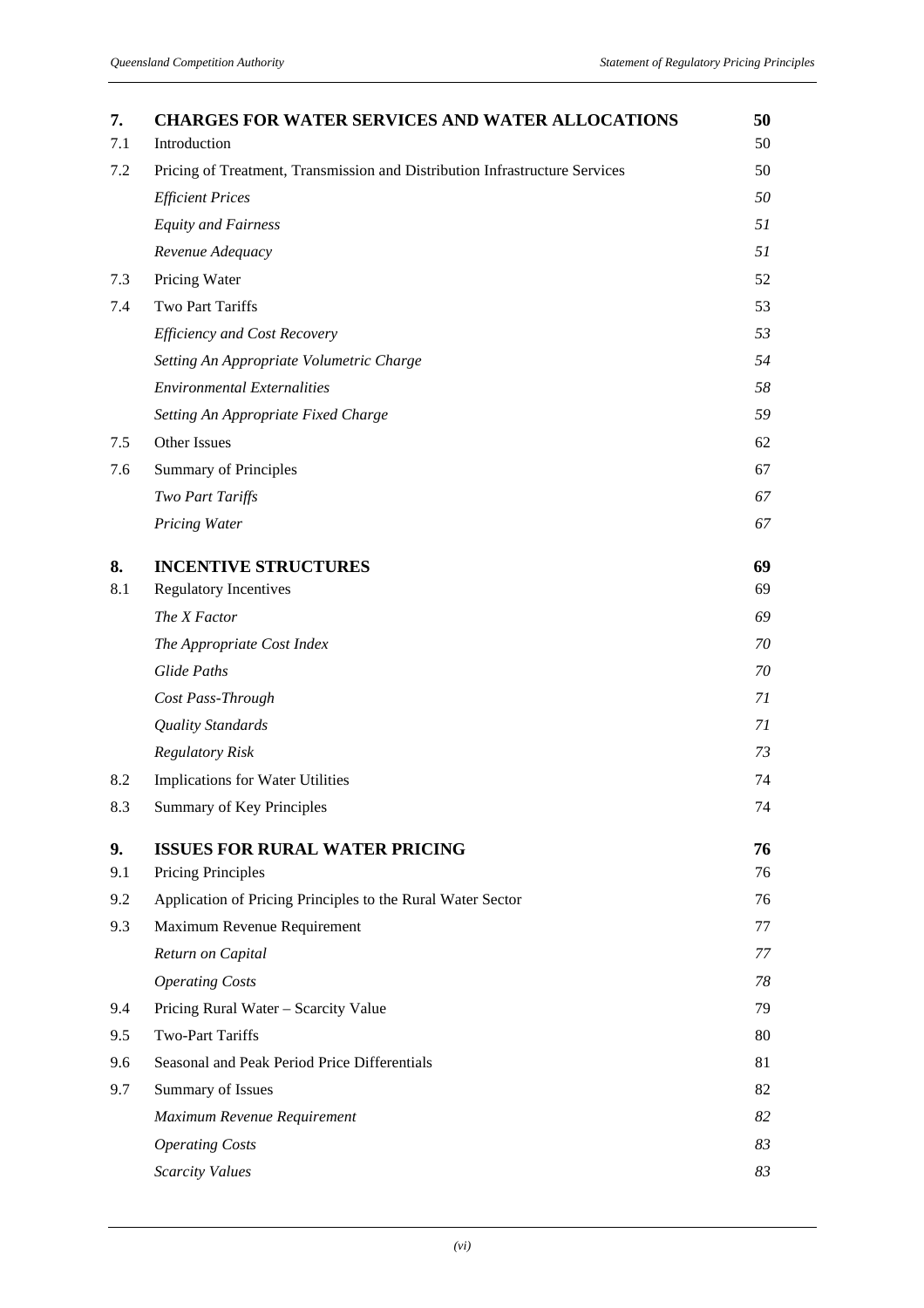|                 | <b>Two-Part Tariffs</b>                                          | 83 |
|-----------------|------------------------------------------------------------------|----|
|                 | <b>Seasonal Pricing</b>                                          | 83 |
|                 | <b>APPENDICES</b>                                                | 84 |
| A.              | <b>ESTIMATING THE COST OF EQUITY</b>                             | 85 |
| A.I             | Capital Asset Pricing Model (CAPM)                               | 85 |
| A.2             | Dividend Growth Model                                            | 86 |
| A.3             | Price Earnings Ratio                                             | 86 |
| A.4             | Arbitrage Pricing Theory (APT)                                   | 86 |
| A.5             | Fama-French Model                                                | 87 |
| <b>B.</b>       | ISSUES IN THE QUANTIFICATION OF THE RATE OF RETURN               | 88 |
| B.1             | The Risk Free Rate                                               | 88 |
| B.2             | <b>The Market Risk Premium</b>                                   | 88 |
| B.3             | <b>Equity Betas</b>                                              | 89 |
| B.4             | Return on Debt and Debt Guarantee Adjustments                    | 90 |
| B.5             | Capital Structure                                                | 91 |
| B.6             | Dividend Imputation                                              | 91 |
| B.7             | Pre- or Post-Tax Cost of Capital                                 | 92 |
| $\mathcal{C}$ . | <b>ISSUES IN APPLYING THIRD PARTY ACCESS TO THE WATER SECTOR</b> | 94 |
| C.1             | Third Party Access and Water Services                            | 94 |
| C.2             | Access in the UK Water Sector                                    | 95 |
| C.3             | Access in other Utility Sectors                                  | 95 |
|                 | <b>REFERENCES</b>                                                | 97 |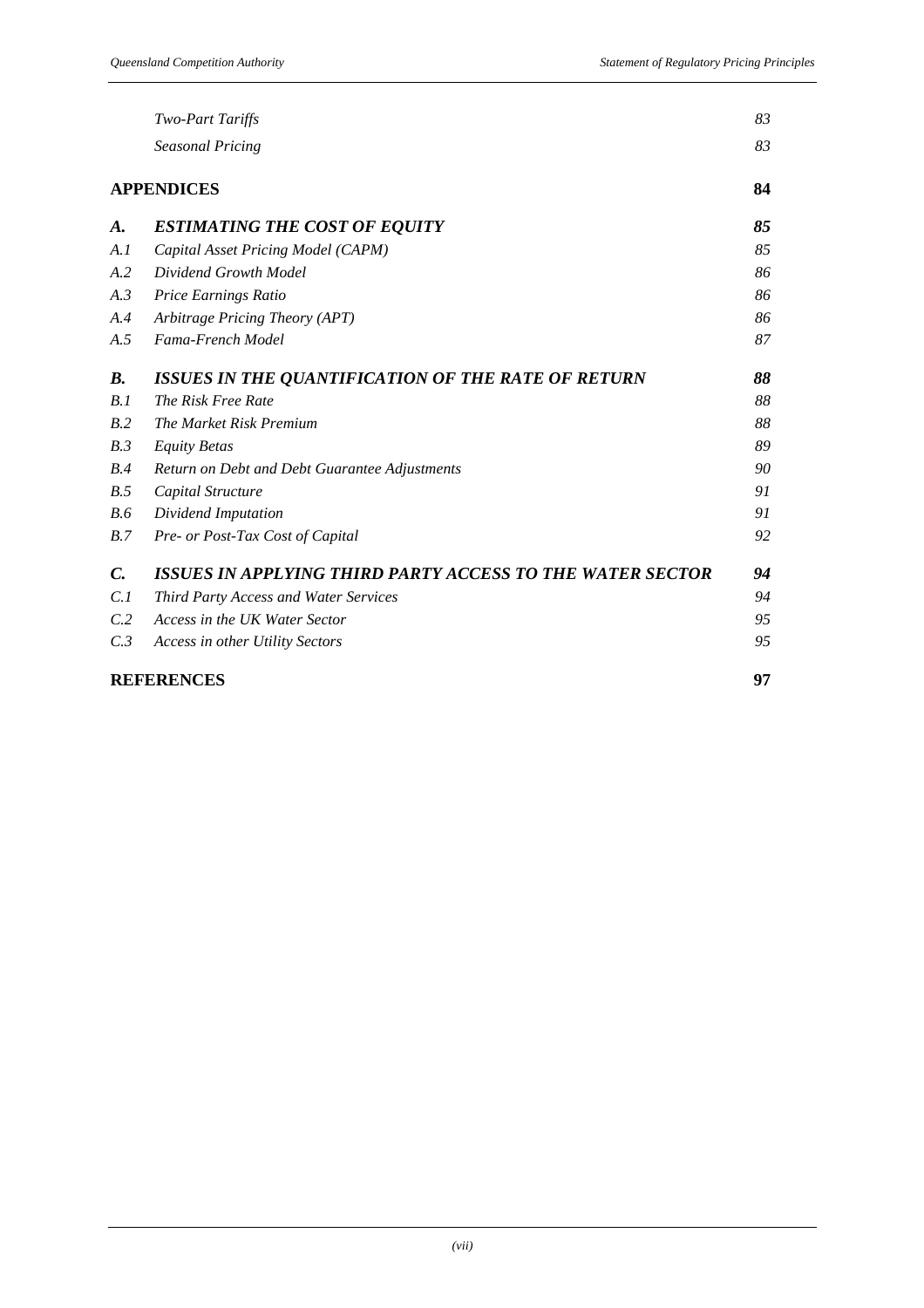## **GLOSSARY**

The following glossary is intended as a guide to the technical terms used in this report.

| <b>ACCC</b>                          | <b>Australian Competition and Consumer Commission</b>                                                                                                                                                                                                                           |
|--------------------------------------|---------------------------------------------------------------------------------------------------------------------------------------------------------------------------------------------------------------------------------------------------------------------------------|
| <b>ARMCANZ</b>                       | Agriculture and Resource Management Council of Australia and<br>New Zealand                                                                                                                                                                                                     |
| <b>Aquifer</b>                       | A geological formation of porous sub-surface material (such as<br>sand, clay or rock) that traps water percolating from the Earth's<br>surface and from which, depending on factors such as permeability<br>and porosity, recoverable amounts of groundwater may be sourced     |
| <b>Asset consumption</b><br>charge   | <b>See Depreciation</b>                                                                                                                                                                                                                                                         |
| <b>Building block</b><br>approach    | Generic approach to price/revenue regulation involving the<br>determination of a maximum revenue requirement made up of a<br>number of separate components, including a return on capital, asset<br>consumption charge and operating, maintenance and administrative<br>charges |
| <b>Bulk water supplier</b>           | An entity involved in the supply of large quantities of treated or<br>untreated water to water retail or distribution businesses                                                                                                                                                |
| <b>Bypass</b>                        | The use of services other than those provided by the regulated<br>For the water sector, bypass could include the<br>network.<br>construction of stand-alone distribution facilities from a bulk<br>source, or on-site extraction                                                |
| Capex                                | Capital expenditure                                                                                                                                                                                                                                                             |
| <b>Capital structure</b>             | The mixture or ratio of debt to equity held by an entity (see<br>Gearing)                                                                                                                                                                                                       |
| <b>CAPM</b>                          | Capital Asset Pricing Model, used to estimate the expected return<br>on a financial investment                                                                                                                                                                                  |
| ccf                                  | One hundred cubic feet of water, a measure of water commonly<br>used in the United States. One ccf is equivalent to approximately<br>2.8kL                                                                                                                                      |
| <b>COAG</b>                          | Council of Australian Governments, consisting of the Prime<br>Ministers, State Premiers, Territory Chief Ministers and the<br>President of the Local Government Association                                                                                                     |
| <b>Commercialisation</b>             | The establishment of (State or local) Government owned<br>commercialised business units as a means of undertaking a defined<br>business activity                                                                                                                                |
| <b>Constrained market</b><br>pricing | Where prices are set within the band defined by stand-alone costs<br>and incremental costs                                                                                                                                                                                      |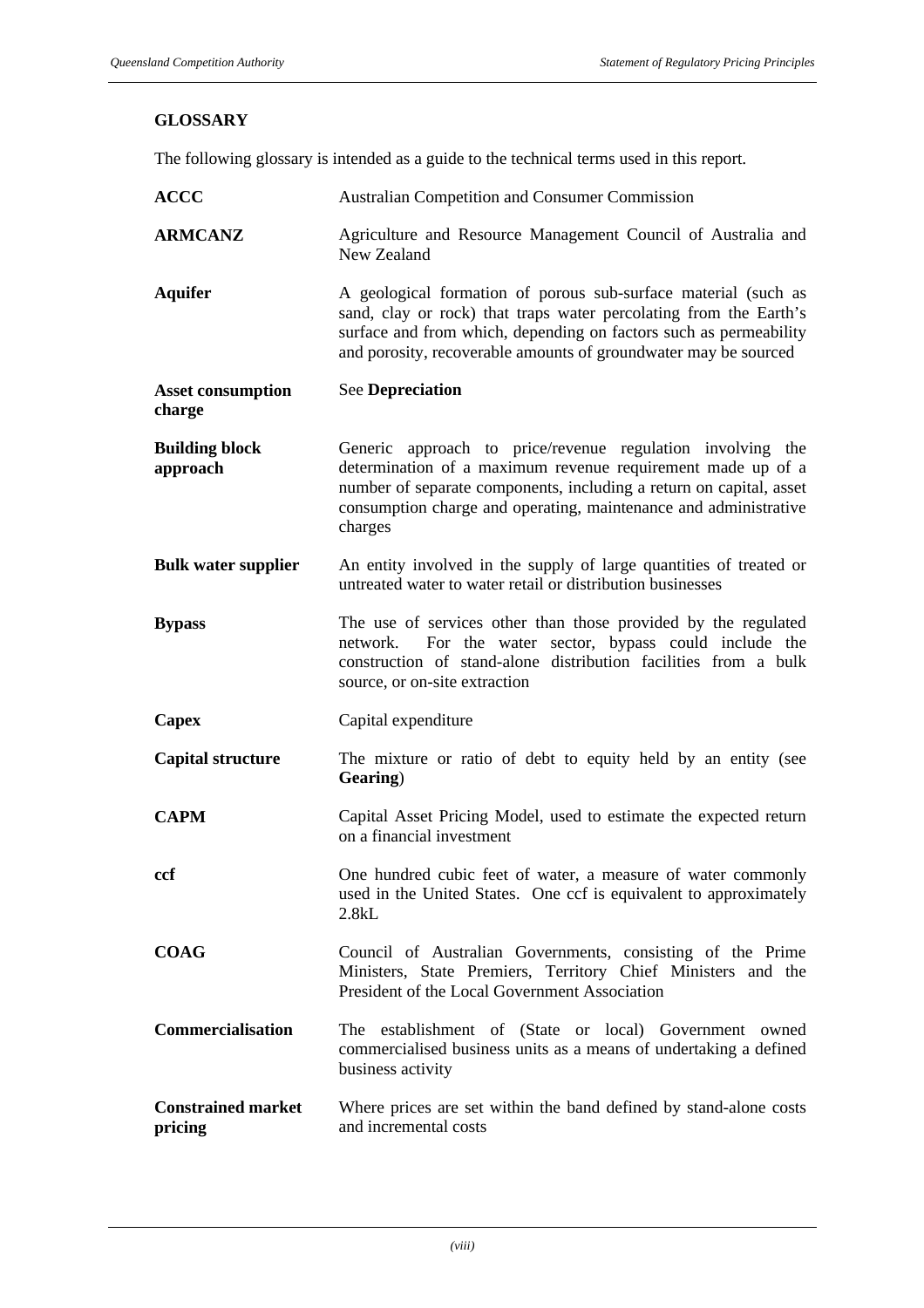| $CPI-X$                   | A regulatory procedure under which a revenue or price cap (or<br>some hybrid revenue/price constraint) is adjusted by the consumer<br>price index (CPI), less an allowance for estimated efficiency gains<br>(X) over the regulatory period                                                          |
|---------------------------|------------------------------------------------------------------------------------------------------------------------------------------------------------------------------------------------------------------------------------------------------------------------------------------------------|
| <b>CSO</b>                | <b>Community Service Obligation</b>                                                                                                                                                                                                                                                                  |
| <b>Depreciation</b>       | A measure of the decline in an asset's service potential related to<br>usage or technological obsolescence                                                                                                                                                                                           |
| <b>Deprival value</b>     | Method of asset valuation which measures the loss that would be<br>incurred if an entity were deprived of the future economic benefits<br>from that asset, or the loss of service potential from that asset                                                                                          |
| <b>DGM</b>                | Dividend Growth Model                                                                                                                                                                                                                                                                                |
| <b>DNR</b>                | Department of Natural Resources (Queensland)                                                                                                                                                                                                                                                         |
| <b>DORC</b>               | Depreciated Optimised Replacement Cost, sometimes referred to as<br><b>ODRC</b>                                                                                                                                                                                                                      |
| <b>EBIT</b>               | Earnings Before Interest and Tax                                                                                                                                                                                                                                                                     |
| <b>Economies of scale</b> | Cost savings related to the use, management or production of goods<br>or services in larger quantities, where average costs are declining<br>over an increasing level of output                                                                                                                      |
| <b>ECPR</b>               | Efficient Component Pricing Rule, or optimal input pricing rule.<br>Access prices under ECPR are set taking into account the<br>opportunity cost to the access provider of allowing access,<br>including foregone revenue in related markets                                                         |
| <b>EPA</b>                | <b>Environmental Protection Authority (Queensland)</b>                                                                                                                                                                                                                                               |
| Equity beta $(b_e)$       | A measure of undiversifiable market risk associated with an entity's<br>assets and the financial risk borne by shareholders due to an entity's<br>use of debt financing                                                                                                                              |
| <b>Full cost pricing</b>  | An element of various competition reforms, where State or local<br>government business activities are required to recover revenue<br>sufficient to cover identified costs of delivering goods and services<br>(for local governments full cost pricing also is a defined reform in<br>its own right) |
| <b>Gearing</b>            | The ratio of an entity's debt to its total capital (see also Capital<br>Structure)                                                                                                                                                                                                                   |
| Groundwater               | Water sourced from an underground aquifer                                                                                                                                                                                                                                                            |
| <b>IPARC</b>              | Independent Pricing and Regulatory Commission of the Australian<br><b>Capital Territory</b>                                                                                                                                                                                                          |
| <b>IPART</b>              | Independent Pricing and Regulatory Tribunal of New South Wales                                                                                                                                                                                                                                       |
| kL                        | Kilolitre, or one thousand litres (1000L)                                                                                                                                                                                                                                                            |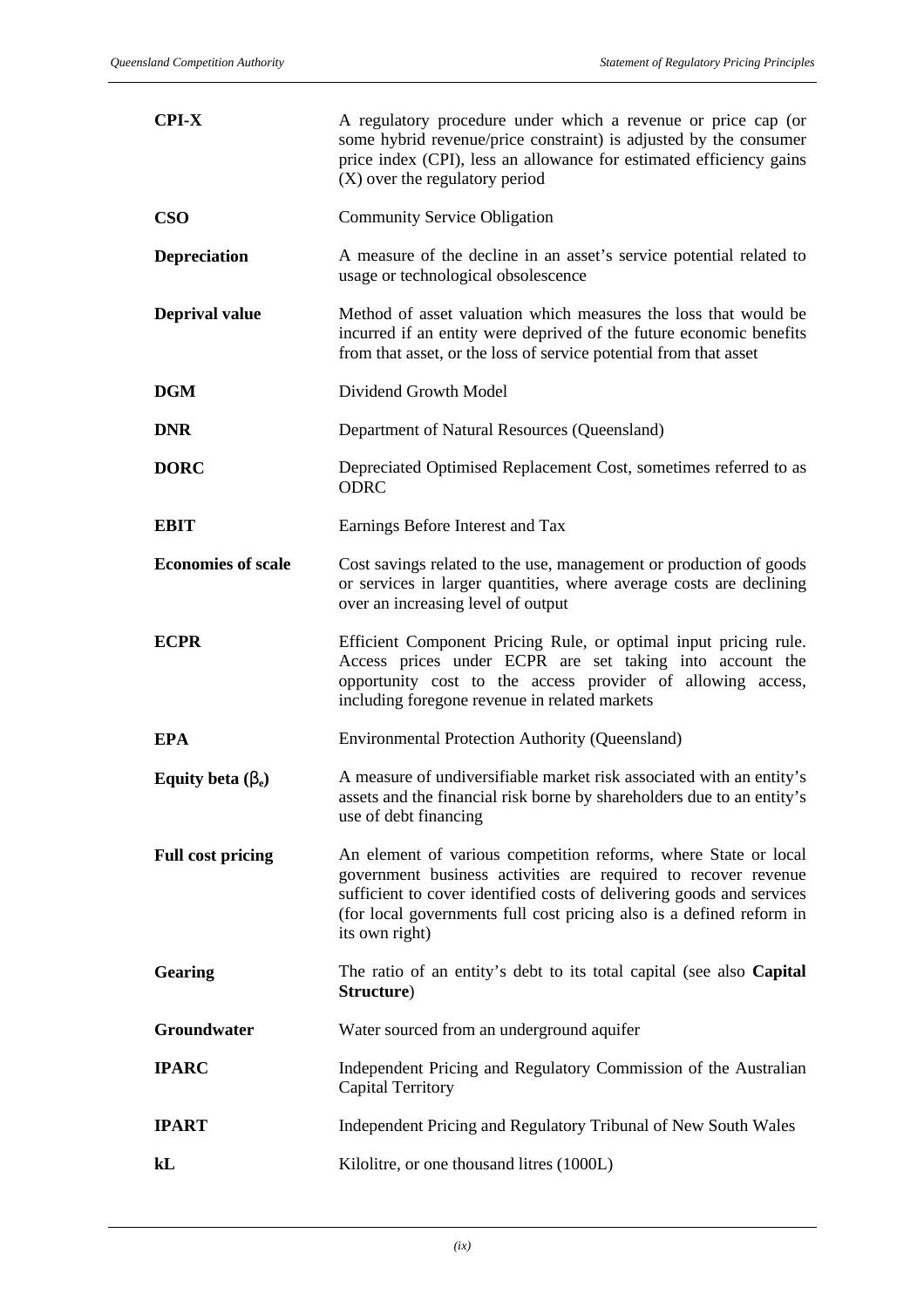| <b>Linear tariff</b>                        | A tariff structure where revenue from users varies proportionately<br>to use                                                                                                                                       |
|---------------------------------------------|--------------------------------------------------------------------------------------------------------------------------------------------------------------------------------------------------------------------|
| <b>LRMC</b>                                 | Long Run Marginal Cost, the cost of providing an additional unit<br>when all production factors are variable                                                                                                       |
| <b>MAR</b>                                  | Market to Asset Ratio, or the ratio of the regulatory value of assets<br>relative to their replacement cost                                                                                                        |
| Market risk premium                         | The difference between the return on the equity market as a whole<br>$(r_m)$ and the risk free rate $(r_f)$                                                                                                        |
| <b>Maximum</b> revenue<br>requirement (MRR) | The total amount of revenue that an efficiently operated business<br>would need to receive to remain commercially viable, but not earn<br>monopoly profits. Generally derived using the building block<br>approach |
| ML                                          | Megalitre, or one million litres or one thousand kilolitres (1000kL)                                                                                                                                               |
| <b>NCC</b>                                  | <b>National Competition Council</b>                                                                                                                                                                                |
| <b>Nodal pricing</b>                        | Where prices vary for defined sub-network areas reflecting<br>identified cost differentials                                                                                                                        |
| <b>Non-linear tariff</b>                    | Tariff structure where revenue from users does not vary<br>proportionately to use.                                                                                                                                 |
| <b>OECD</b>                                 | Organisation for Economic Co-operation and Development                                                                                                                                                             |
|                                             |                                                                                                                                                                                                                    |
| Ofwat                                       | Office of Water Services (United Kingdom)                                                                                                                                                                          |
| <b>Opex</b>                                 | Operating expenditure                                                                                                                                                                                              |
| Optimisation                                | The process of valuing an asset having regard to its optimal<br>configuration, allowing for advances in technology, excess capacity<br>and over-design                                                             |
| <b>ORG</b>                                  | Office of the Regulator-General (Victoria)                                                                                                                                                                         |
| <b>Postage stamp tariffs</b>                | Usage charges that are uniform for all users (or classes of users)<br>within a defined supply area, regardless of cost differentials                                                                               |
| <b>Reference tariffs</b>                    | Benchmark tariffs for a defined 'Reference Service', commonly<br>used in relation to gas and rail services                                                                                                         |
| <b>Regulated areas</b>                      | Areas that benefit from artificial supplementation through storage<br>infrastructure such as dams or weirs.<br>Natural flows can be<br>supplemented by releases from storages increasing reliability of<br>supply  |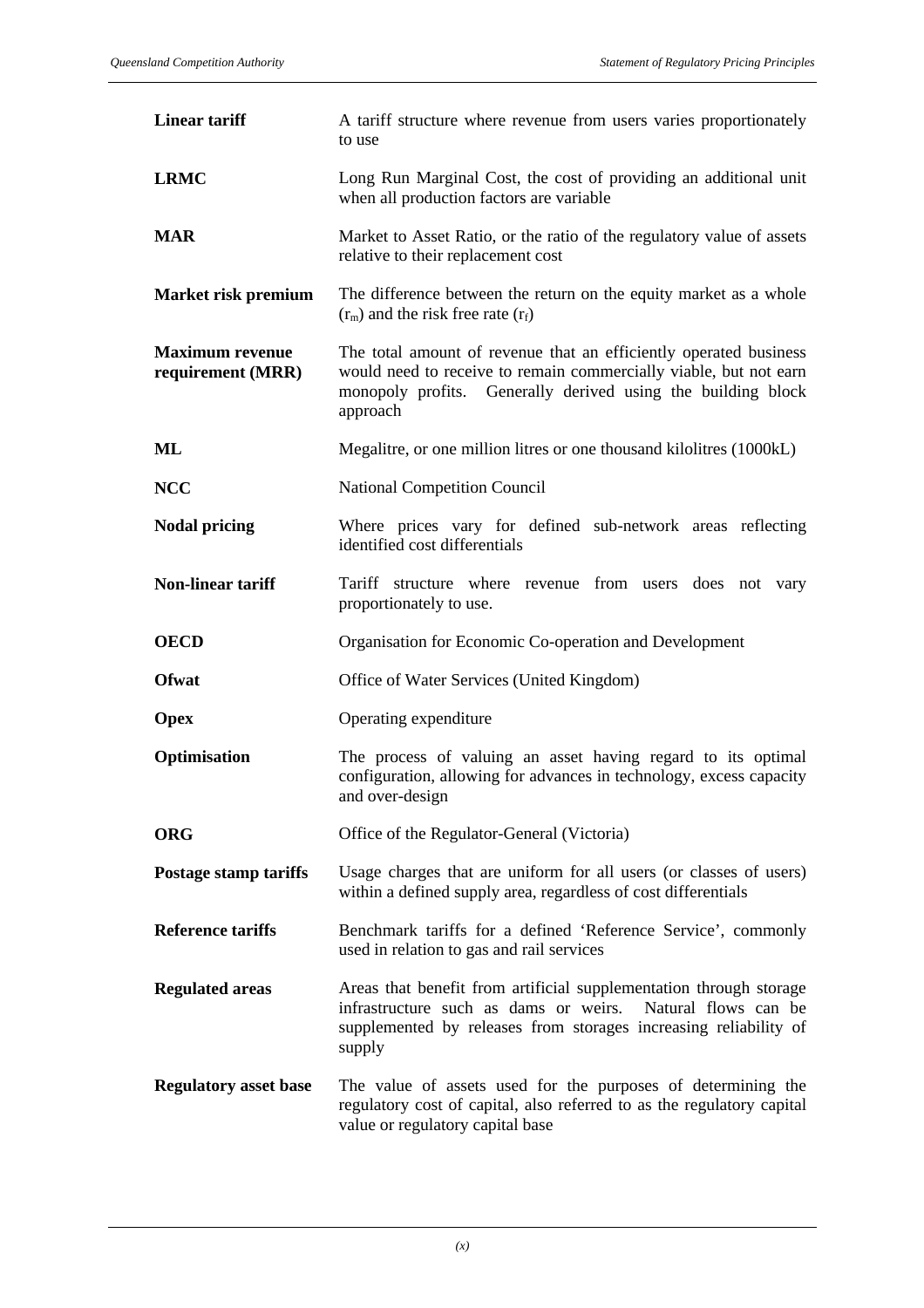| <b>Renewals annuity</b>                                 | Where asset consumption charges are calculated as an annuity<br>reflecting the costs of refurbishment/rehabilitation of the network as<br>measured over a relatively long period of time                                                                                |
|---------------------------------------------------------|-------------------------------------------------------------------------------------------------------------------------------------------------------------------------------------------------------------------------------------------------------------------------|
| Risk free rate $(r_f)$                                  | The return that accrues to securities with no risk. Returns on<br>Commonwealth bonds commonly are used as a proxy for the risk<br>free rate                                                                                                                             |
| <b>SCARM</b>                                            | Standing Committee on Agriculture and Resource Management                                                                                                                                                                                                               |
| <b>Scheme</b>                                           | A water supply system based around a defined storage and/or<br>distribution business activity, usually serving irrigation and other<br>customers                                                                                                                        |
| <b>Services</b>                                         | For third party access purposes a service refers to the use of a<br>facility, such as a water pipeline. Services encompass the supply of<br>goods, such as water itself                                                                                                 |
| <b>SRMC</b>                                             | Short Run Marginal Cost, or the cost of increasing production by<br>one unit when at least one factor of production is held fixed                                                                                                                                       |
| TER                                                     | Tax Equivalents Regime                                                                                                                                                                                                                                                  |
| <b>TMP</b>                                              | <b>Total Management Plan</b>                                                                                                                                                                                                                                            |
| <b>Transferable Water</b><br><b>Entitlements (TWEs)</b> | Also Tradeable Water Entitlements. Water entitlements that can be<br>traded separately from land. Under the Water Act 2000, water<br>entitlements will have clear specification of ownership, volume and<br>reliability and will be tradeable upon completion of a WAMP |
| <b>TSLRIC</b>                                           | Total Service Long Run Incremental Cost, or the incremental costs<br>incurred in providing a service in the long run, assuming all other<br>productive activities are unchanged                                                                                         |
| Two part tariffs                                        | Non-linear pricing structures, under which users face a fixed charge<br>and a variable charge based on consumption                                                                                                                                                      |
| <b>Unaccounted for</b><br>water                         | That volume of water that is metered as having entered a particular<br>network or system, but is not metered on withdrawal                                                                                                                                              |
| <b>Unbundling</b>                                       | The process of disaggregating prices to reflect the underlying values<br>of individual services and/or commodities                                                                                                                                                      |
| <b>Unregulated areas</b>                                | Areas that do not benefit from supplementation of available water<br>supplies by infrastructure such as dams and weirs                                                                                                                                                  |
| <b>WACC</b>                                             | Weighted Average Cost of Capital                                                                                                                                                                                                                                        |
| <b>WAMP</b>                                             | Water Allocation Management Plan. A basin-wide planning<br>process involving the identification<br>of environmental flow<br>objectives, water entitlements and development opportunities.                                                                               |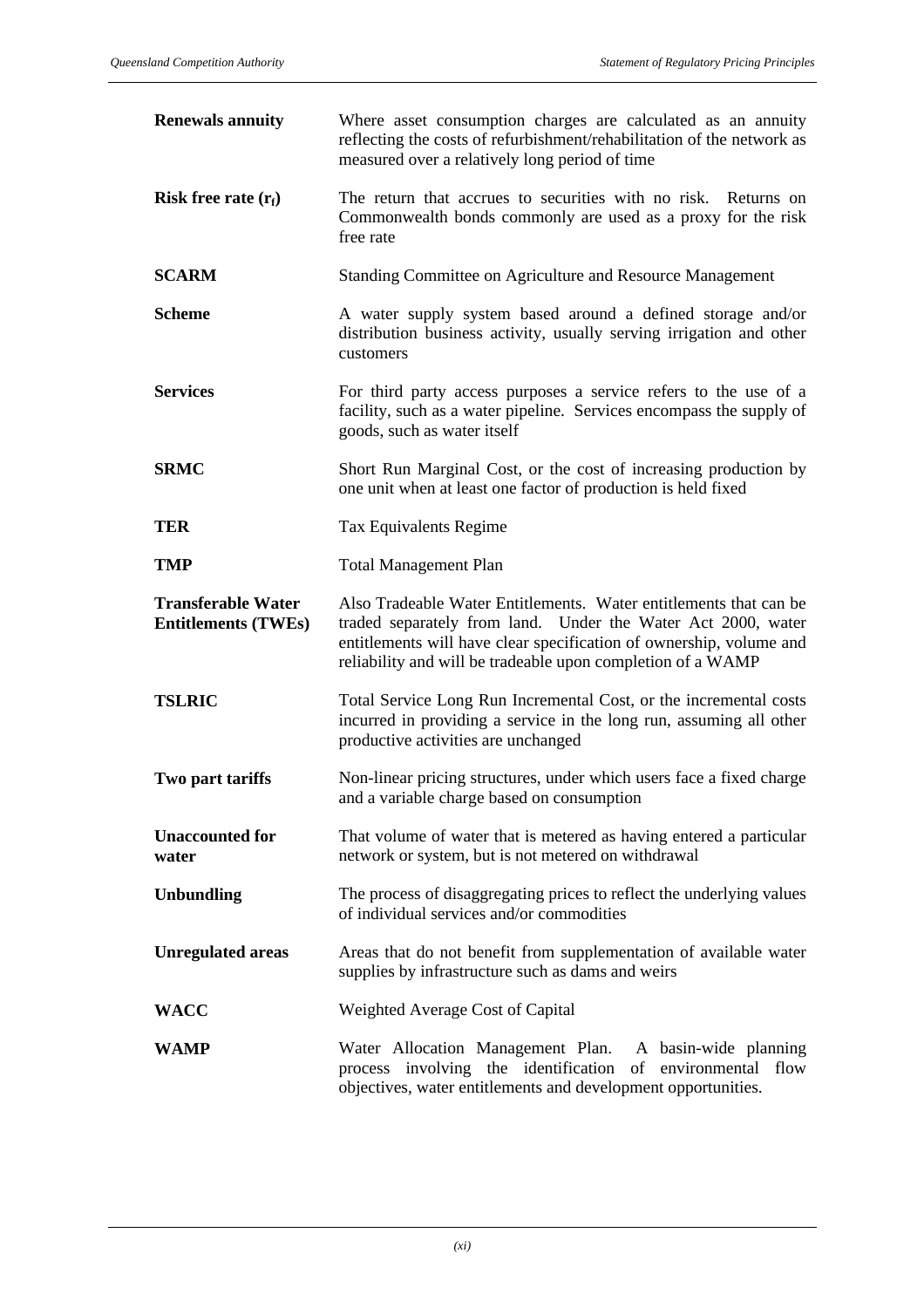| <b>Water allocation</b> | A generic term for water allocations of all types. A volumetric<br>share of an allocatable water resource, usually expressed as a<br>'nominal allocation' or a 'maximum annual allocation'. See also<br>Transferable Water Entitlement |
|-------------------------|----------------------------------------------------------------------------------------------------------------------------------------------------------------------------------------------------------------------------------------|
| <b>Water harvesting</b> | Water taken on an opportunistic basis usually from stream flood<br>flows                                                                                                                                                               |
| <b>WSAA</b>             | Water Services Association of Australia                                                                                                                                                                                                |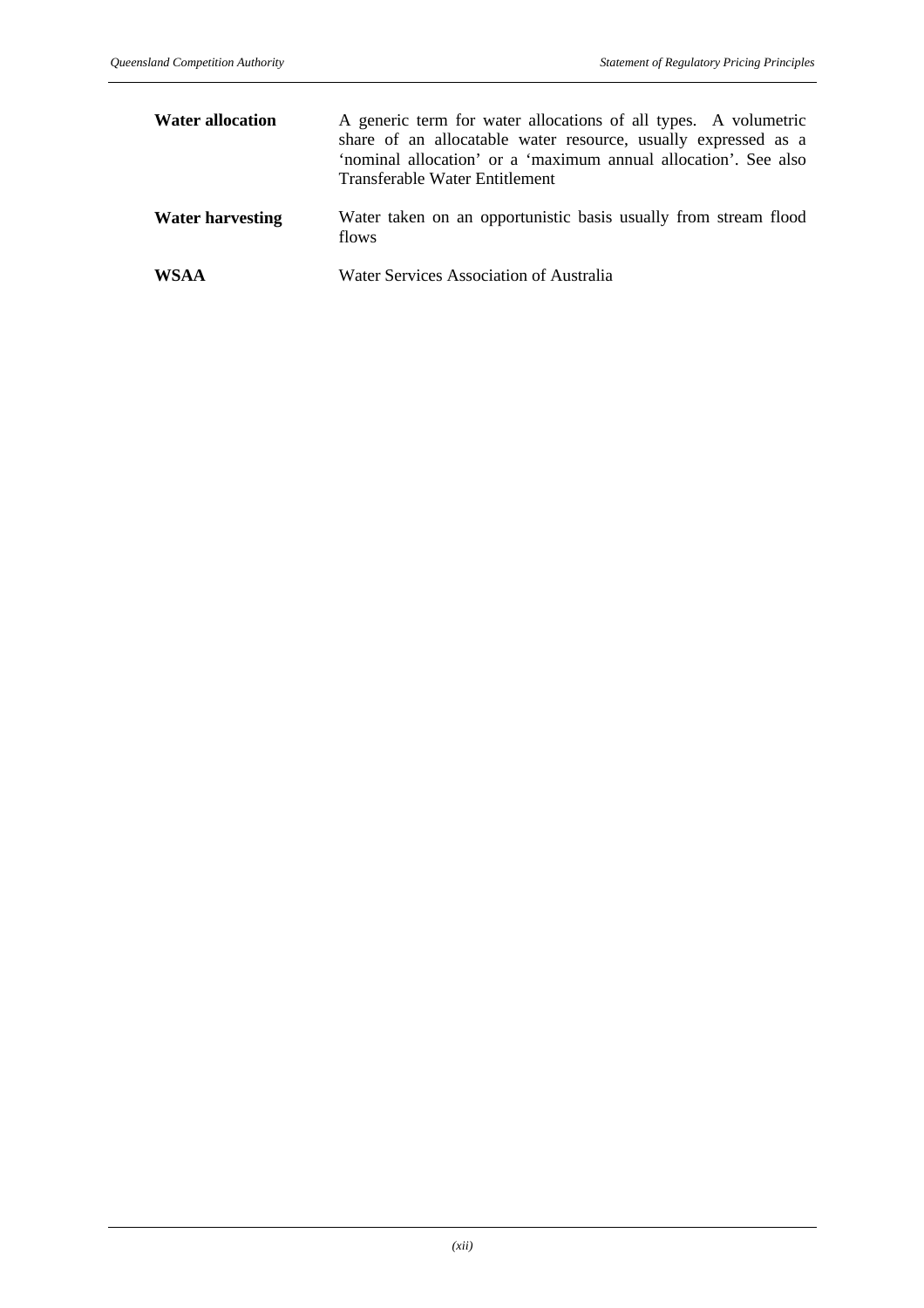## **1. EXECUTIVE SUMMARY**

#### **1.1 Background**

*The Authority has been directed to prepare a report on water pricing principles.*

*Disclaimer………*

*The principles relate to the Authority's responsibilities in monopoly prices oversight, third party access and competitive neutrality.*

*The Authority does not have a role in monopoly prices oversight of irrigation suppliers that are subject to price paths determined by Government.*

The Premier and the Treasurer ('the Ministers') directed the Queensland Competition Authority under section 10(e) of the *Queensland Competition Authority Act 1997* (the *QCA Act*) to update a previous confidential report on water pricing principles, and to address in particular water pricing issues for local governments. The Authority was also required to develop principles relevant to the rural water sector.

This Statement provides an outline of the general pricing principles and related methods the Authority considers relevant to its responsibilities. The nature of a particular issue and the relevant circumstances will determine the appropriate method to be applied.

Accordingly, any particular approach cannot be considered to be definitive or binding on the Authority in a specific instance.

## **1.2 Regulatory Responsibilities**

Under the *QCA Act*, the Authority is required to monitor and report on the pricing practices of certain 'declared' monopoly or near monopoly State or local government significant business activities. For these businesses, the Authority's prices oversight responsibilities are recommendatory only, and the Authority may undertake an investigation only in response to a Ministerial reference.

The Authority also has prices oversight responsibilities for private sector water suppliers and for the South East Queensland Water Corporation Limited. For these businesses, the Authority may mediate a dispute but also has deterministic price setting powers, and may exercise these powers either pursuant to a Ministerial reference or in response to a water supply dispute.

All public and private sector water facilities, including local government water facilities, are potentially subject to the third party access provisions of the *QCA Act*. The Authority is empowered to arbitrate to resolve access disputes.

The Authority also has responsibility for the investigation of complaints, and the accreditation of compliance, of certain local government water business activities and the business activities of SunWater (previously State Water Projects of the Department of Natural Resources) in relation to competitive neutrality.

Based on advice from relevant agencies, the Authority will not have a role in monopoly prices oversight of existing irrigation water suppliers where the Government has implemented price paths to move schemes to a minimum cost recovery position. However, there will be a role in monopoly prices oversight of new private sector irrigation supply businesses and possibly also for new public sector businesses.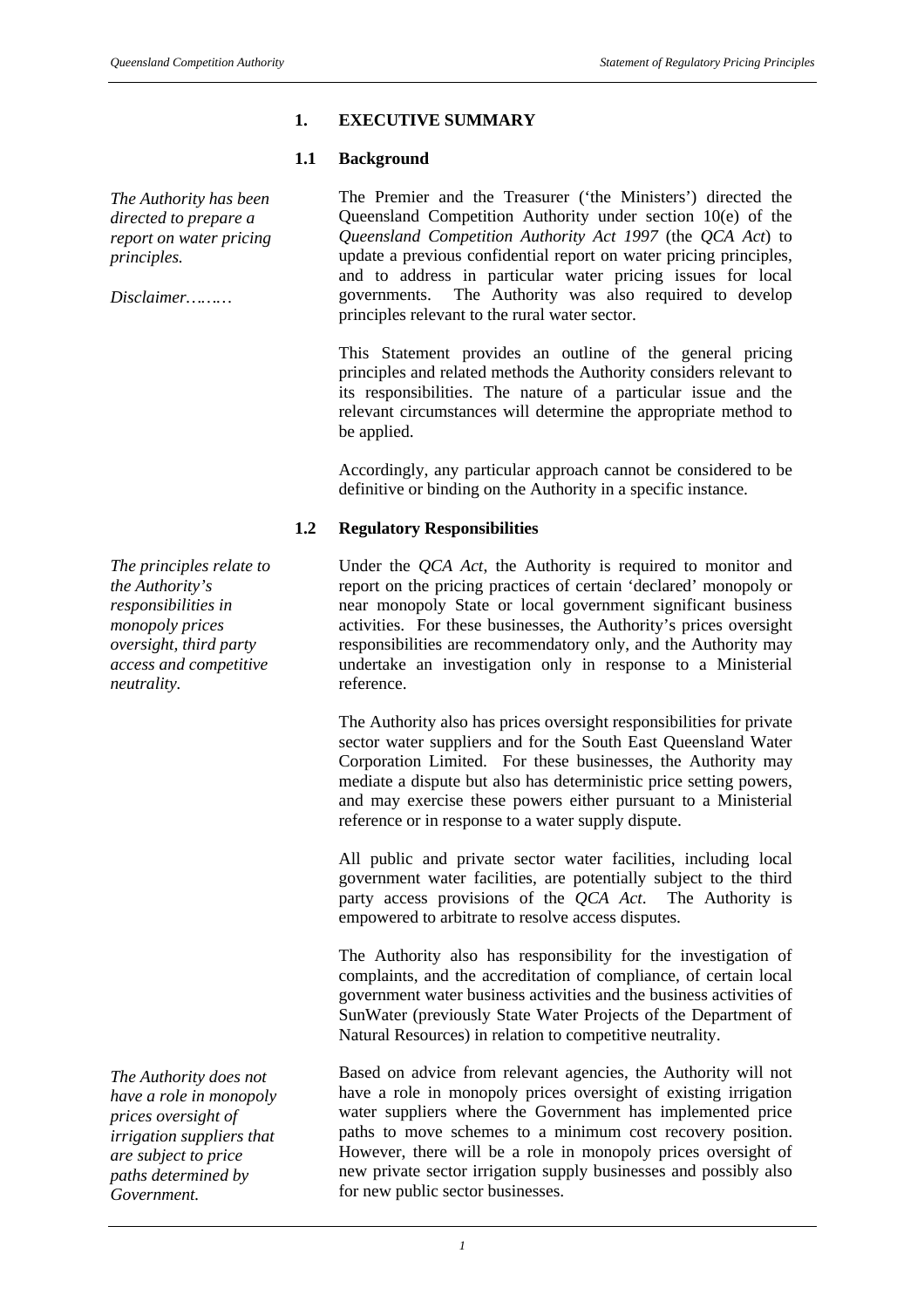## **1.3 Regulatory Objectives**

#### *Monopoly Prices Oversight*

*The objectives under the QCA Act guide the nature of the pricing principles.*

The general objectives of the Authority follow from the requirements of the *QCA Act*. This requires the Authority to have regard to the protection of consumers from abuses of monopoly power, the promotion of competition, the efficient use of resources, and other relevant public interest concerns.

Public interest concerns are specifically noted in the *QCA Act* and include social welfare and equity implications, the impact on the environment, regional economic development, and workplace health and safety requirements.

#### Third Party Access

Third party access seeks to promote greater utilisation of essential infrastructure facilities, with a view to increasing competition in upstream or downstream markets and promoting more efficient outcomes. The *QCA Act* stipulates that third party access should:

- promote the efficient use of the infrastructure network;
- recognise the legitimate business interests of the access provider, including its commercial viability; and,
- be cognisant of relevant public interest considerations, including social and environmental implications and the benefits from promoting competition.

Third party access distinguishes itself from monopoly prices oversight in that it typically deals with the pricing of services from a segment of a network. It thus involves significant issues of cost allocation and only addresses costs related to infrastructure services (not the value of water). The terms and conditions relating to the basis on which access is to be provided also form a key element of third party access arrangements.

## Competitive Neutrality

Competitive neutrality reforms seek to ensure that public sector businesses do not enjoy certain competitive advantages or disadvantages over actual or potential competitors.

Although competitive neutrality issues are not a primary consideration for this report, certain requirements relevant to each element of monopoly prices oversight and third party access (eg, relevant to asset valuation) are also generally consistent with the requirements of competitive neutrality.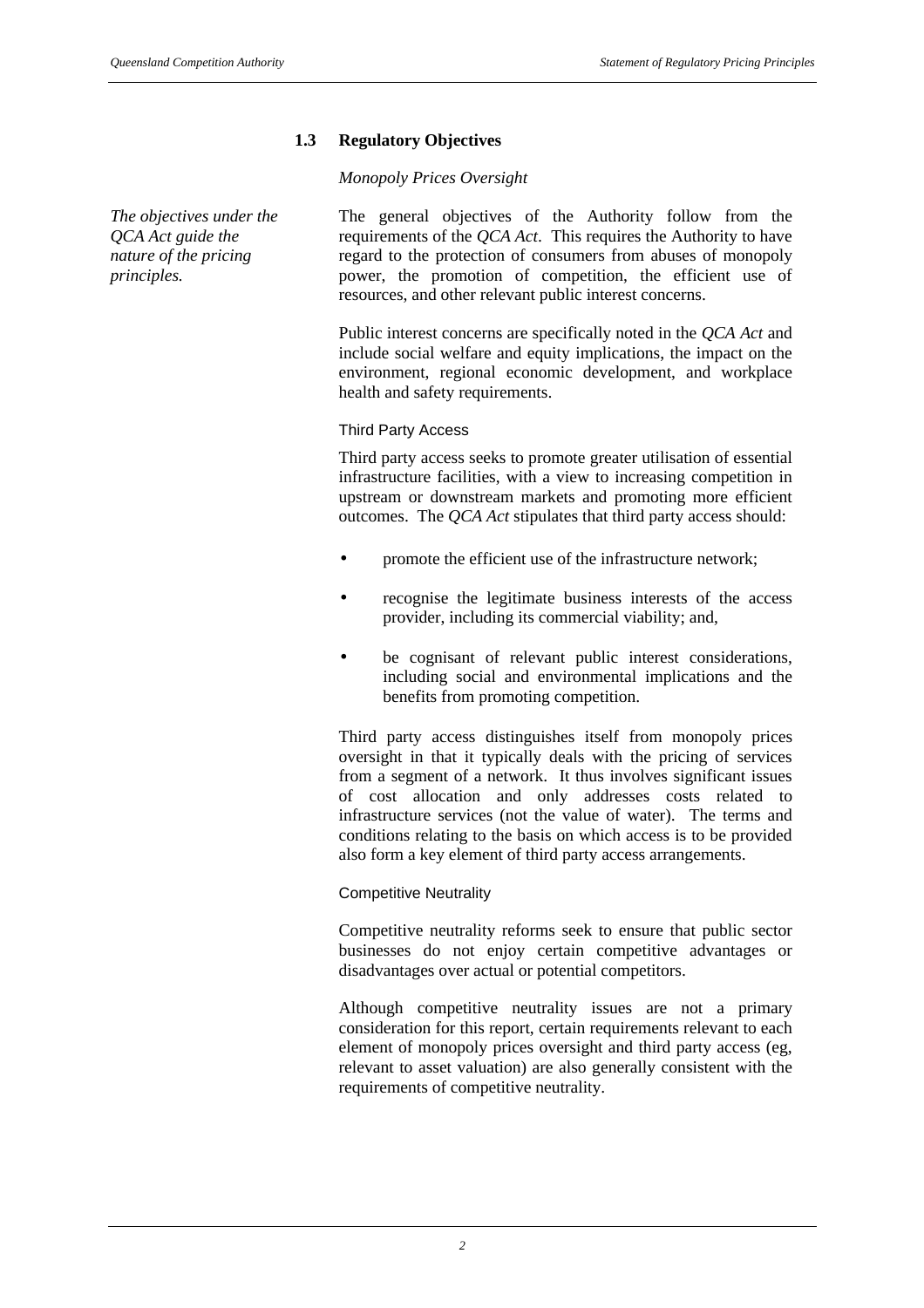## **1.4 Pricing Principles and Methods**

#### *Pricing Principles*

*The principles will need to apply to a wide range of circumstances and are therefore general.*

The Authority's pricing responsibilities are potentially diverse in nature and will need to apply to a wide range of physical circumstances and organisational settings. In these circumstances, the pricing principles and the underlying methods are, of necessity, general.

*The pricing principles...* To achieve the objectives of monopoly price regulation, including promoting economic efficiency, the Authority considers that prices of water delivered to an end user should:

- be cost reflective that is, reflect the costs of providing the service and, usually where the demand for water exceeds its supply, potentially incorporate a value for the resource;
- be *forward looking* in that they represent the least cost which would now be incurred in providing the requisite level of service over the relevant period;
- ensure revenue adequacy the revenue needs of the business must be addressed where possible;
- promote *sustainable investment* where the services are to be maintained into the future, the investor must be given the opportunity to enjoy an appropriate return on investment;
- ensure *regulatory efficiency* the pricing method which minimises regulatory intrusion and compliance costs relevant to a particular circumstance should be adopted; and,
- take into account matters relevant to the *public interest*. Many such matters are identified in the *Queensland Competition Authority Act 1997.*

Further details of the issues that may be relevant to particular circumstances are outlined in the body of the Statement.

#### *Methodology*

#### Maximum Revenue Requirement

In approaching individual situations, the Authority may be required, or consider it necessary to: assess particular pricing practices; establish a revenue constraint, price or revenue caps designed to constrain certain price behaviour, or, establish prices for specific services or customer groups.

However, the maximum revenue requirement usually provides the basis for most approaches. It consists of three "building blocks" including:

*Setting a maximum revenue requirement provides the basis for most approaches to establishing prices.*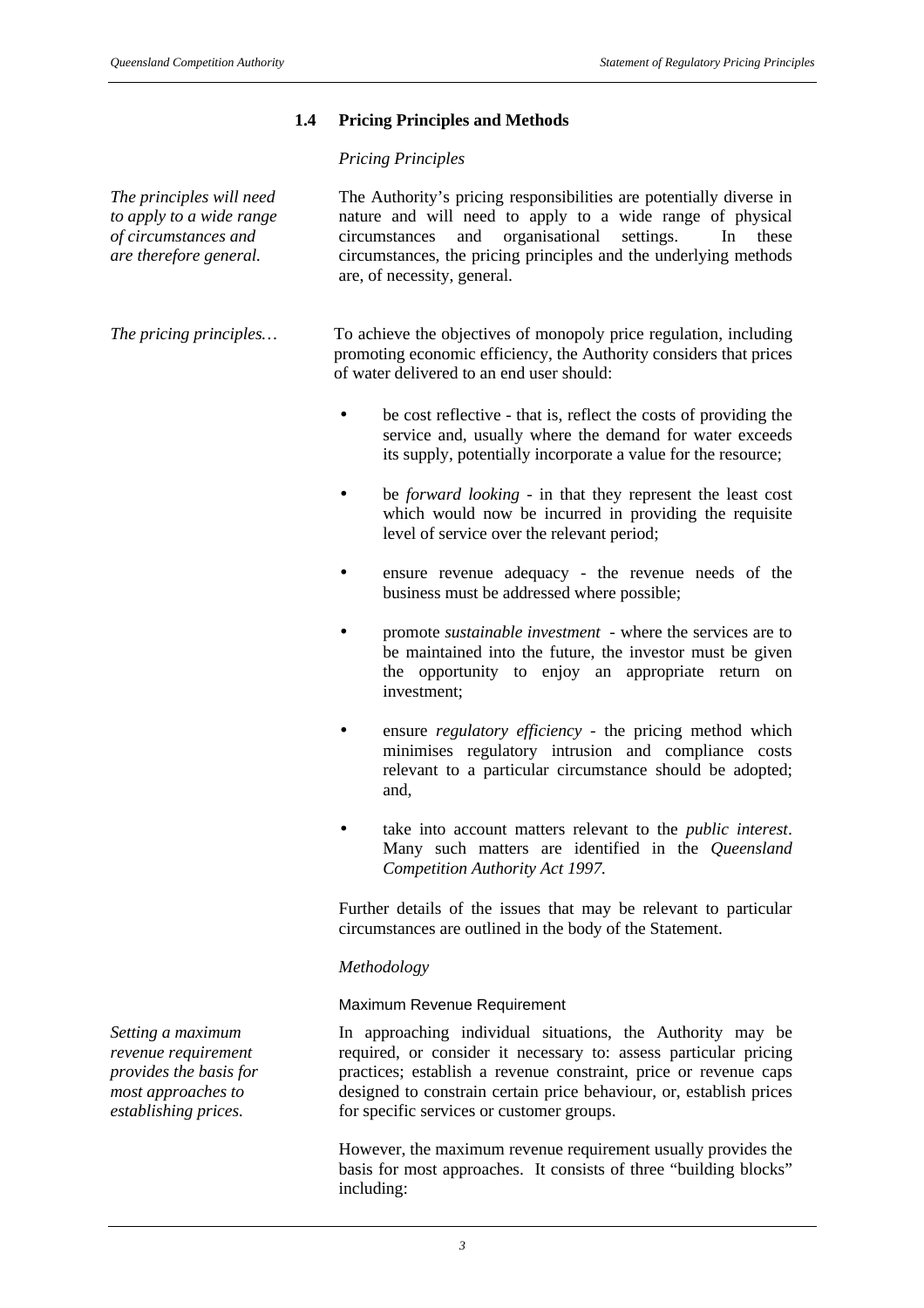- an appropriate return on the capital necessarily invested in the business. This requires a determination of the appropriate value of investment in the business (the *regulatory asset base*) and the appropriate *rate of return* on that investment;
- a return *of* capital; and,
- the cost of operating the business in an efficient manner.

This approach is usually augmented with incentive regulation.

#### Regulatory Asset Base

To establish the appropriate amount of the return on capital, it is necessary to establish the regulatory asset base to which the return is to be applied.

The regulatory asset base is determined by:

- estimating the *deprival value* of the relevant assets for monopoly prices oversight this is likely in most cases to result in the regulatory asset base being valued according to the depreciated optimised replacement cost method;
- *optimisation* of the asset network as part of the valuation process. At a minimum, entities should specifically account for unplanned excess capacity and ensure that fully redundant assets are removed from the regulatory asset base;
- adjusting the regulatory asset base to account for forecast (reasonable) *capital expenditure*, with such adjustments generally effected in the period in which the new investment is brought into use; and,
- recognition of *capital contributions* where warranted. This is best achieved by including user funded or contributed assets in the regulatory asset base, and establishing an offsetting arrangement with the contributor or users. In the absence of a specific agreement or agreed purpose, the treatment of capital subsidies and grants from Government should be at the asset owner's discretion.

In considering the appropriate asset base for pricing purposes, the Authority will need to give consideration to the differences between the urban/industrial and irrigation sectors resulting from the impact of government pricing policies, capital contributions and subsidies, and the quality of the service.

#### Return on Capital

Once the regulatory asset base is established, an appropriate return on capital needs to be estimated which should reflect the level of risk in the relevant business activity:

*Establishing the value of the regulatory asset base provides an initial step in estimating the "building blocks" underpinning the maximum revenue requirement.*

*The three "building blocks" consist of….*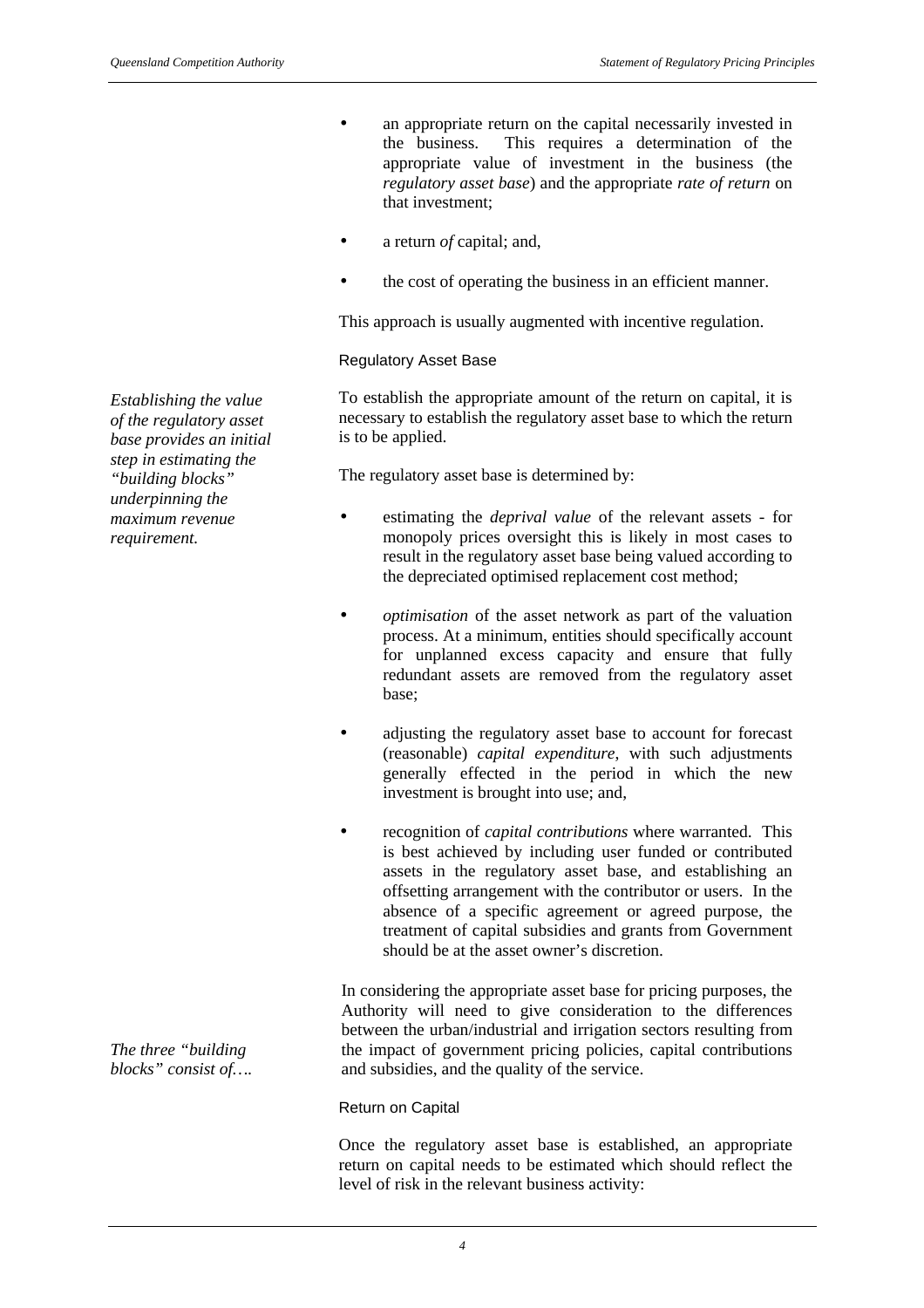| the return on capital | the weighted average cost of capital approach is generally<br>considered to be the most appropriate method of estimating<br>the cost of capital for contemporary monopoly regulation;                                                                                                       |
|-----------------------|---------------------------------------------------------------------------------------------------------------------------------------------------------------------------------------------------------------------------------------------------------------------------------------------|
|                       | for the purposes of estimating the weighted average cost of<br>capital the Authority would establish a <i>capital structure</i><br>suitable to the individual characteristics of the regulated<br>business;                                                                                 |
|                       | the return on debt would reflect the cost of debt for the<br>water sector though taking into account differences in the<br>levels of gearing considered appropriate to the entity; and,                                                                                                     |
|                       | the return on equity would be estimated using the Capital<br>Asset Pricing Model (CAPM).                                                                                                                                                                                                    |
|                       | <b>Return of Capital</b>                                                                                                                                                                                                                                                                    |
|                       | The Authority considers that:                                                                                                                                                                                                                                                               |
| the return of capital | where demand warrants continued service provision, the<br>return of capital should be set to provide a cash flow<br>sufficient to <i>maintain the service potential</i> of the relevant<br>water asset/network;                                                                             |
|                       | a range of methods, including forms of cost-based<br>depreciation or renewals annuity approaches, would be<br>considered provided these can be demonstrated to meet the<br>above objective;                                                                                                 |
|                       | annuities<br>where<br>renewals<br>adopted,<br>are<br>an<br>asset<br>management plan should be established by the relevant<br>business activity to promote transparency, and a planning<br>period adopted consistent with commercial principles<br>(usually in the order of 20 to 30 years). |
|                       | <b>Operating Costs</b>                                                                                                                                                                                                                                                                      |
|                       | Operating costs of any regulated business must:                                                                                                                                                                                                                                             |

- represent efficient service delivery given the scale of operation and nature of the activity being undertaken;
	- be evaluated on an individual basis, and usually this would include benchmarking against other relevant organisations.

For irrigation schemes, operating costs should be based on efficient costs where these can be practically determined, but may need to be 'averaged' to reflect 'normal' year costs.

Cost allocations should reflect differences in the specification of products supplied to customer groups, for example, supply reliability.

*…an appropriate estimate of the operating costs.*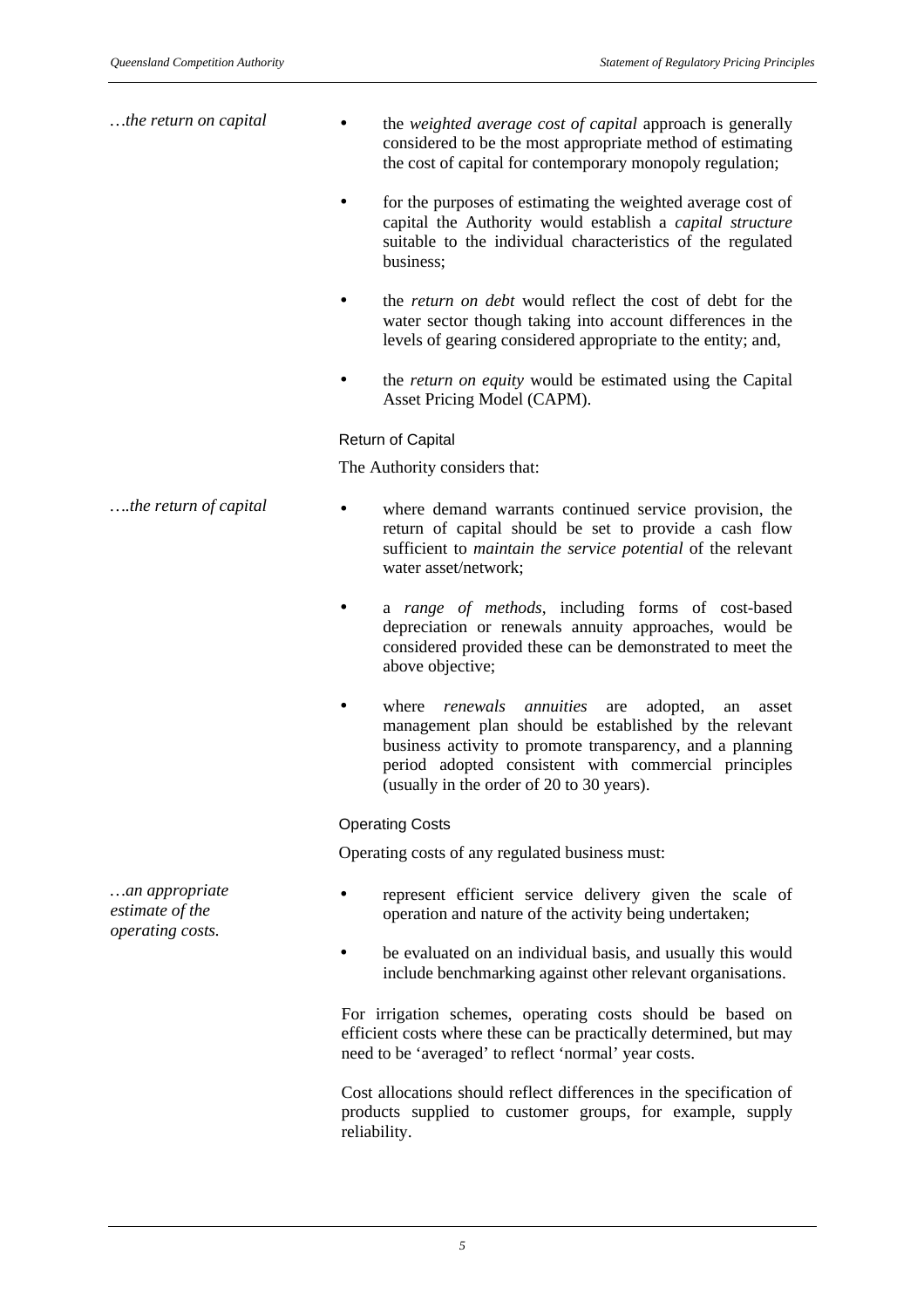*Where prices need to be set, they should reflect the long run marginal cost. In most circumstances two-part tariffs will provide the most appropriate approach.*

#### Two Part Tariffs

In some circumstances, specific prices will need to be established. These should be based on long run marginal costs. However, where such prices do not achieve revenue adequacy:

- *two part tariffs* will best meet the objectives of efficient pricing, cost recovery and equity for most urban water businesses;
- *volumetric charges* in a two-part tariff generally should be set to reflect the long run marginal cost (LRMC). In practice this would involve the estimation of an average incremental cost;
- the *fixed component* of a two part tariff should be set to recover any revenue shortfall (after the application of volumetric charges), and structured so as not to encourage bypass or disconnection from the network;
- *in the irrigation sector,* it is likely that two-part tariffs will need to be adjusted to reflect water supply risk and environmental variables;
- *postage stamp tariffs* may be appropriate in some circumstances, but where costs of supply differ substantially between areas or consumer classes, efficiency would be enhanced where prices reflect the underlying cost differentials. The administrative efficiency and social impact of such a change would also need to be considered;
- *seasonal pricing options and nodal pricing* can lead to efficient outcomes. These pricing options may be more readily applied to the irrigation sector because of the relatively small number of customers*;* and
- *CSOs* relevant to water businesses generally should be costed using the avoidable cost method.

## Pricing Water

Delivered water prices effectively represent (at least) two separate components – a price for the infrastructure services associated with its treatment, transmission and distribution and the cost of the resource itself.

- where there exists unmet demand as a result of either hydrological or infrastructure constraints a value may need to be ascribed to the water resource. This is often referred to as the scarcity value;
- this scarcity value may be estimated by reference to prices in a relevant *competitive market* for water property rights or by other means; and
- in establishing the scarcity value, the reason for the supply constraint will need to be ascertained, that is, whether it is

*In some circumstances, the price of water, as distinct from the cost of infrastructure services, will need to be estimated.*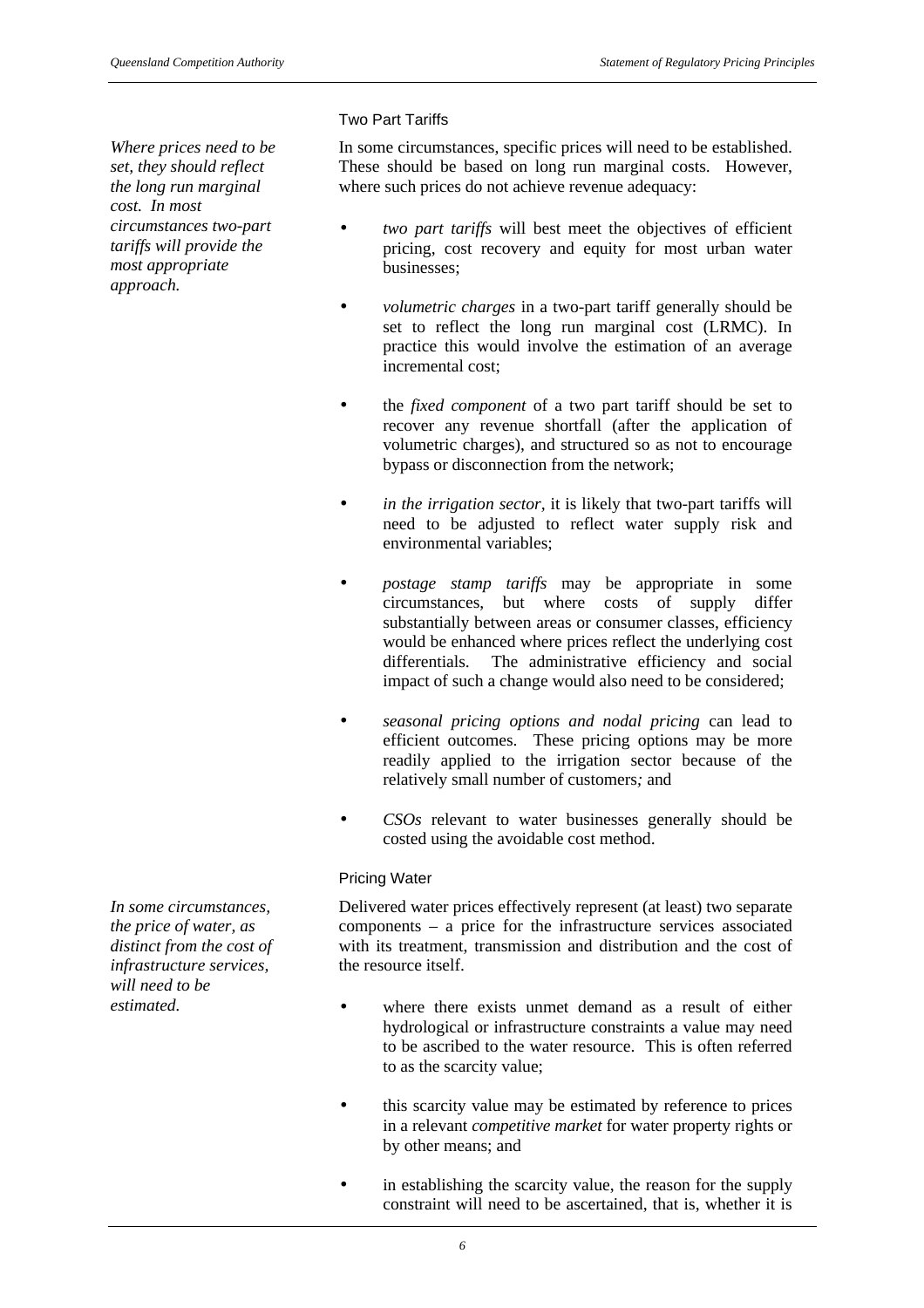due to infrastructure or hydrological constraints.

#### Regulatory Incentives

*The maximum revenue requirement will need to be augmented by measures designed to ensure ongoing efficiency.*

Incentive measures are a key element of any effective regulatory regime. Appropriately constructed and applied incentive regulation can encourage efficiency improvements and ensure that, over the longer term, consumers and the regulated business are better off. The Authority's general approach is that:

- consistent with current regulatory practice, *CPI-X* price or revenue adjustments should be adopted during the regulatory period;
- gains through out-performance of regulatory benchmarks should generally be passed through to consumers using a (full) *glide-path*, or through a once-off adjustment at the commencement of the subsequent regulatory period;
- *unforeseen changes* in the business' operating environment (such as changes in taxes or increased statutory quality requirements) should be accommodated by defining relevant trigger events and appropriate cost pass-through arrangements;
- different *quality or customer standards* should be recognised in regulatory determinations;
- *regulatory periods* of 3-5 years should be adopted initially to provide greater incentives for efficiency improvements and for realisation of longer-term objectives.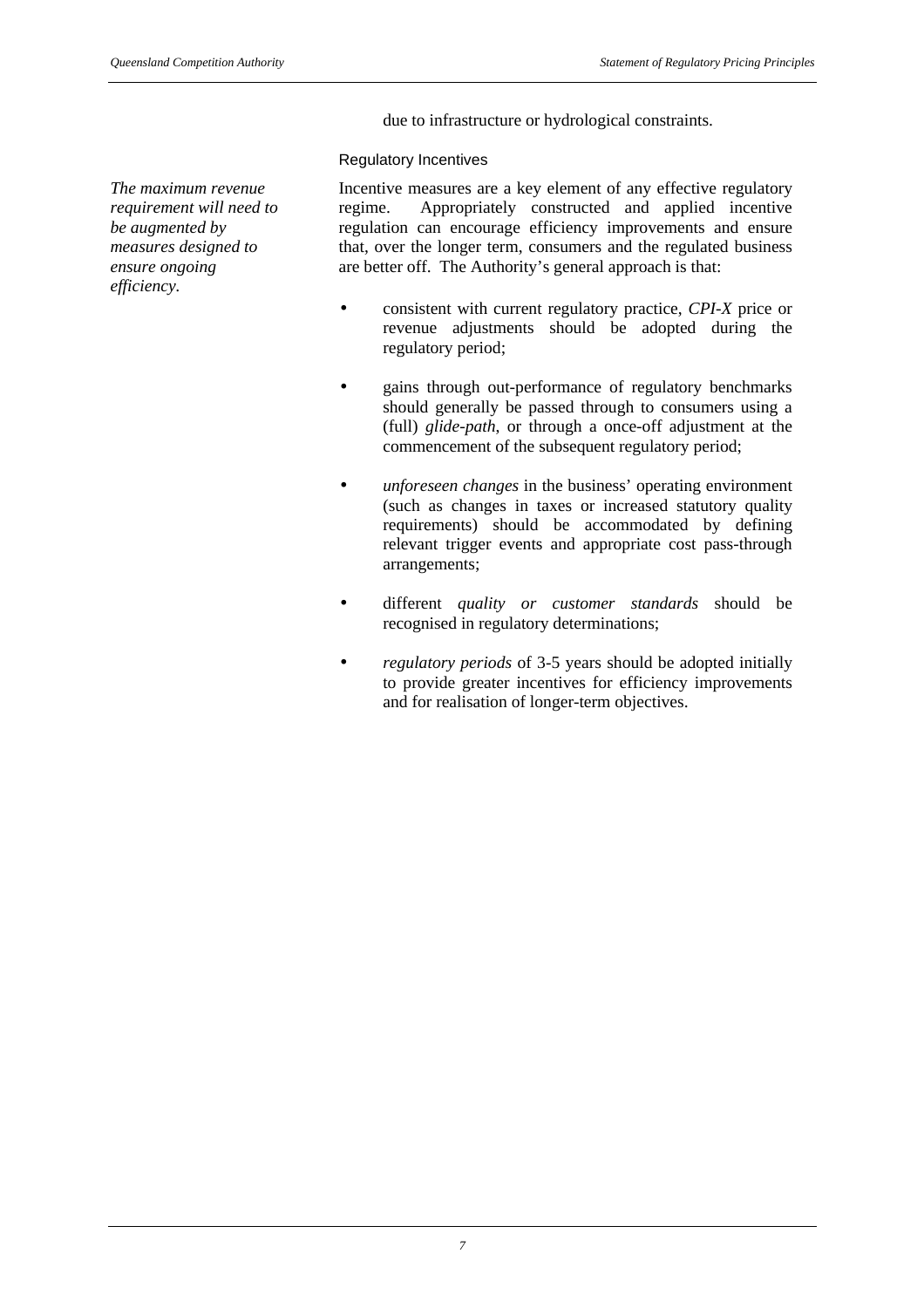## **2. BACKGROUND**

#### **2.1 Introduction**

*The Authority is a statutory body with functions relating to the application of competition reforms.*

The Queensland Competition Authority (the Authority) is a statutory body established under the *QCA Act*. The *QCA Act* gives the Authority certain responsibilities and functions with respect to the application of competition reforms in Queensland. Broadly, these include:

- undertaking prices oversight of monopoly or near monopoly Government business activities (subject to declaration by the Ministers);
- receiving and investigating competitive neutrality complaints against significant government and local government business activities;
- overseeing and arbitrating third party access to infrastructure; and
- undertaking such other activities relating to the application of competition reform as the Ministers may direct. As a result of a Ministerial Directive, the Authority is currently responsible for the oversight of local government compliance with the Council of Australian Governments' (COAG) strategic water reform framework as part of the Local Government Financial Incentive Payments Scheme.

## **2.2 Direction**

On 14 April 1999, the Ministers directed the Authority under section 10(e) of the *QCA Act* to undertake work in relation to regulatory pricing principles for the water sector. The direction specifically requires the Authority to:

- (a) update, where necessary, its initial report on water pricing principles and address in the report water pricing issues for local government;
- (b) conduct a consultation process to communicate and refine, where necessary, the principles and methods in the report; and
- (c) develop, with the Department of the Premier and Cabinet and Queensland Treasury, the appropriate timing, staging and scope of the report.

The initial report referred to in (a) relates to a previous confidential report prepared for Ministers.

In respect of the requirements of part (c) of the direction, a Project Brief was developed and agreed with both the Department of the Premier and Cabinet and Queensland Treasury. The Brief required the Authority to focus specifically on pricing principles

*The Authority has been directed to prepare a report on water pricing principles.*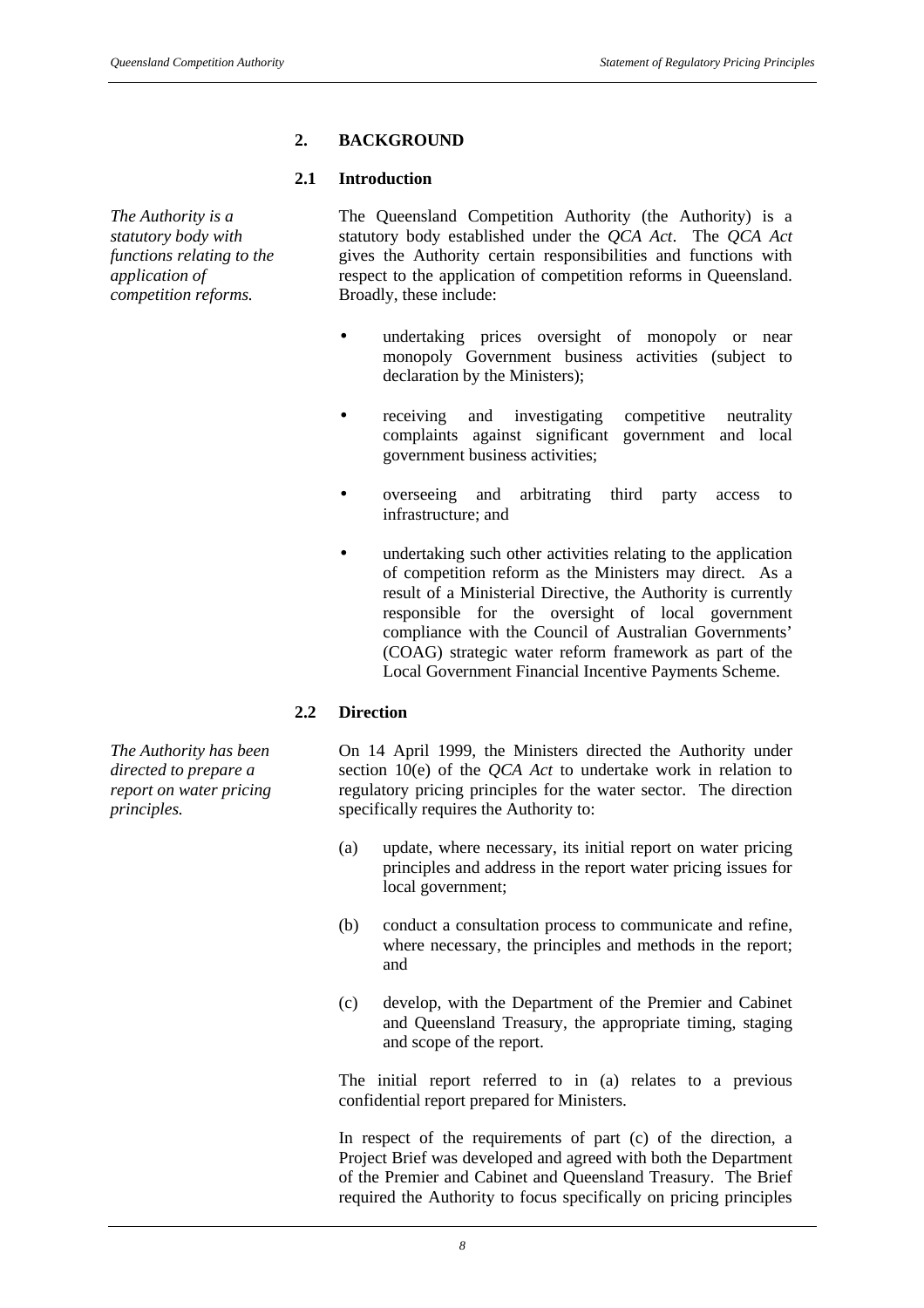relevant to monopoly prices oversight and third party access in the urban water sector. Consistency with competitive neutrality pricing requirements also was to be addressed. A further request was made to incorporate principles for water pricing relevant to the rural sector.

#### **2.3 Statement of Regulatory Pricing Principles**

#### *Purpose*

*The pricing principles relate to the Authority's responsibilities in monopoly prices oversight, third party access and competitive neutrality.*

This report responds to the Ministers' direction, as it relates to both the urban and rural water sectors. It details the pricing principles the Authority envisages it would apply in the exercise of its regulatory responsibilities relating to prices oversight of monopoly or near monopoly water supply business activities, third party access to 'declared' water services, and competitive neutrality. As a result the pricing principles are therefore also relevant to local governments in seeking to achieve compliance with the requirements of the Local Government Financial Incentive Payments Scheme.

In establishing the pricing principles for the water sector, the Authority has sought to distinguish between the regulatory objectives associated with each of its responsibilities, the pricing principles necessary to achieve those objectives, and to provide an outline of methods consistent with such objectives and principles. Such an approach was required for the initial report to Government.

There are many issues common to both pricing and financial reporting/accounting. The focus of this report is on pricing, and it does not specifically address issues of consistency with financial reporting requirements.

#### **2.4 Structure of the Report**

*The report structure*… Chapter 3 reviews the water sector in Queensland, its physical and economic characteristics and the rationale underpinning regulatory mechanisms such as monopoly prices oversight and third party access.

> Chapter 4 discusses the Authority's regulatory responsibilities, and specifically the functions of monopoly prices oversight, third party access and competitive neutrality.

> Chapter 5 outlines general approaches to monopoly price regulation, and how these are applied in the context of the Australian water sector. This Chapter then develops the Authority's preferred approach to monopoly prices oversight and third party access for water services.

> Chapter 6 provides a detailed discussion on the maximum revenue requirement concept that underpins the majority of the Authority's urban water pricing principles. Key issues include the determination and valuation of the regulatory asset base, establishing a rate of return, asset consumption charges and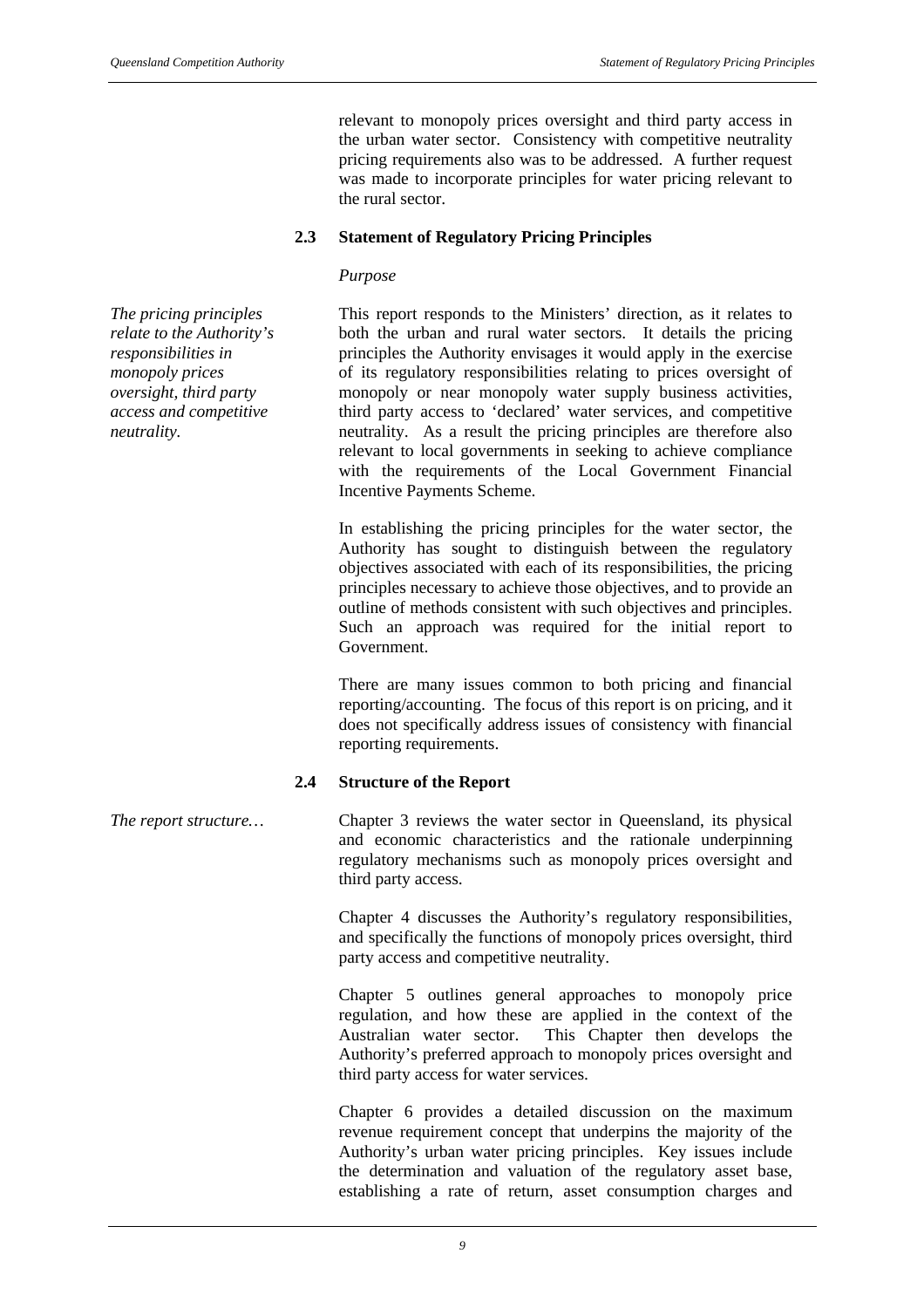operating and maintenance costs for regulatory pricing purposes.

Chapter 7 provides further discussion on specific pricing principles, including the appropriate components of a two part tariff for water services and the pricing of water separate from the services related to its harvesting and delivery. This Chapter also addresses issues such as postage stamp tariffs and cross subsidies.

Chapter 8 deals with incentive regulation and aspects of the proposed pricing arrangements relevant to creating the right incentives for the delivery of cost effective services and for continued innovation and operational improvements over time. This Chapter also highlights some of the consequential implications for water businesses, identifying the key issues for water businesses to respond effectively and successfully to the proposed regulatory arrangements.

Chapter 9 provides an overview of the issues relevant to the application of the general principles to the rural water sector. These relate mainly to asset valuations, the implications of tradeable water entitlements and the structure of water charges.

Appendix A outlines alternative approaches to the estimation of the cost of equity and Appendix B deals with other issues in the quantification of a rate of return for regulatory purposes. These Appendices should be read in conjunction with the related discussion in Chapter 6. Appendix C discusses some of the issues relevant to the application of third party access to the water sector, and provides further information to that in Chapter 5.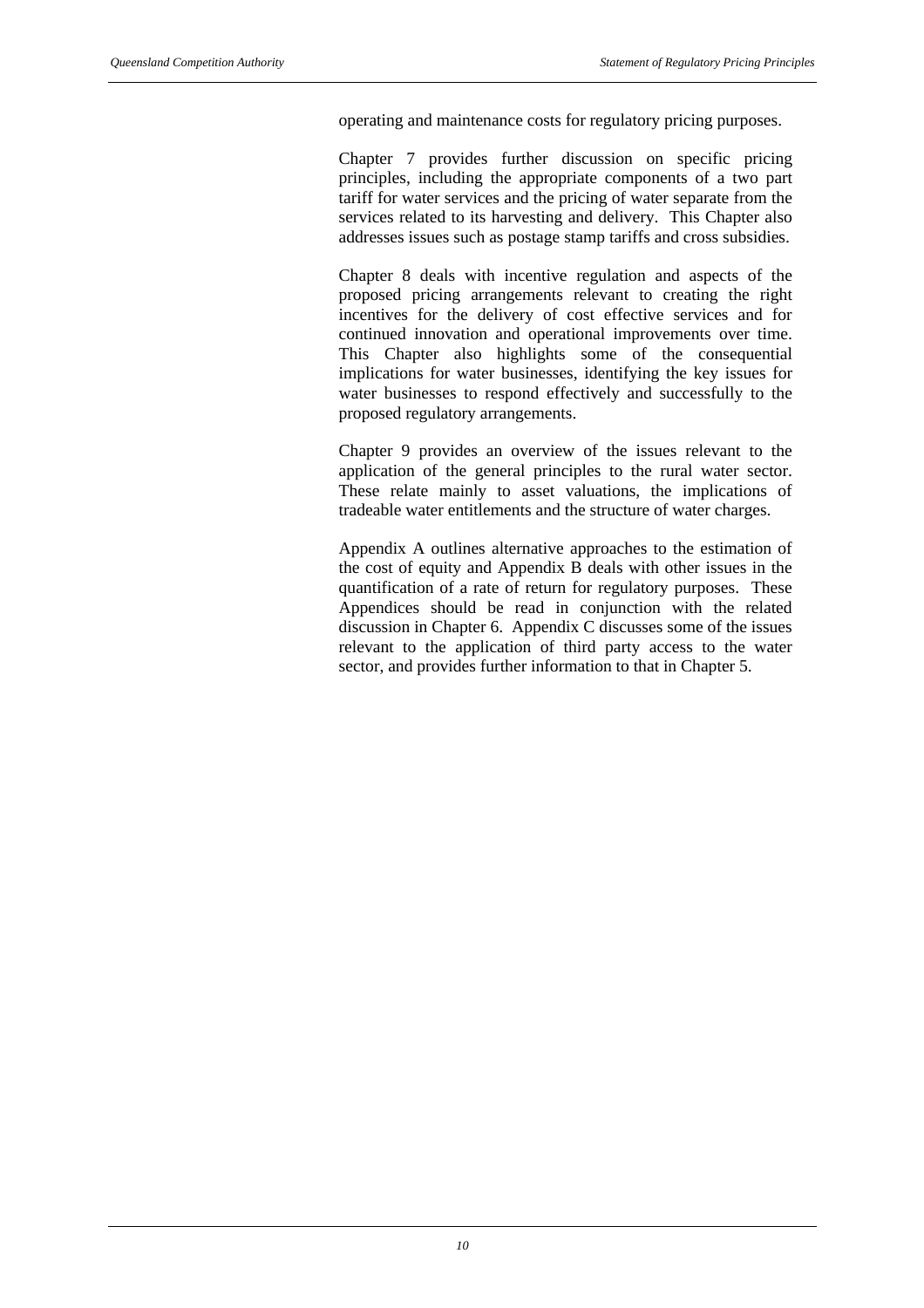#### **3. THE WATER SECTOR AND MONOPOLY REGULATION**

#### **3.1 The Provision of Water**

*There are costs incurred in harvesting, storing, treating and distributing water services.*

*Urban water services include generation, transmission, distribution and retail* In many communities, water has traditionally been regarded as an essential commodity and provided without reference to the costs associated with its delivery or use. In some areas this has resulted in excess use, over-investment in infrastructure or environmental degradation.

The provision of water involves investment in infrastructure designed to harvest, store, treat and deliver water. Water itself is a resource and there are costs associated with diverting it from other uses to meet the requirements of domestic, commercial and industrial users, or particular groups within these categories.

The demand for water is determined by the needs, preferences and practices of consumers and industries within a particular region, as well as the need to maintain sustainable environmental systems. The supply of water is governed by the hydrological cycle, the availability of groundwater and the availability of infrastructure to harvest and distribute water to consumers and users.

#### **3.2 The Urban Water Sector**

*Urban Water Services*

The urban water sector includes services relevant to:

- *services. generation* including the harvesting and collection of water, bulk storage, treatment and pumping;
	- *transmission* including the bulk transmission of raw and treated water using large diameter pipelines, with associated pumping facilities, to localised storages or treatment works;
	- *distribution* including the reticulation of water from bulk mains to users through a network of medium to small diameter pipelines; and
	- *retail* including supply to individual customers, plus ancillary services such as metering and billing (adapted from Tasman Asia Pacific 1997).

The urban water sector is typically considered to include other services such as sewerage and waste-water, water re-use, engineering and other activities. However, this report focuses on pricing principles for water supply activities only.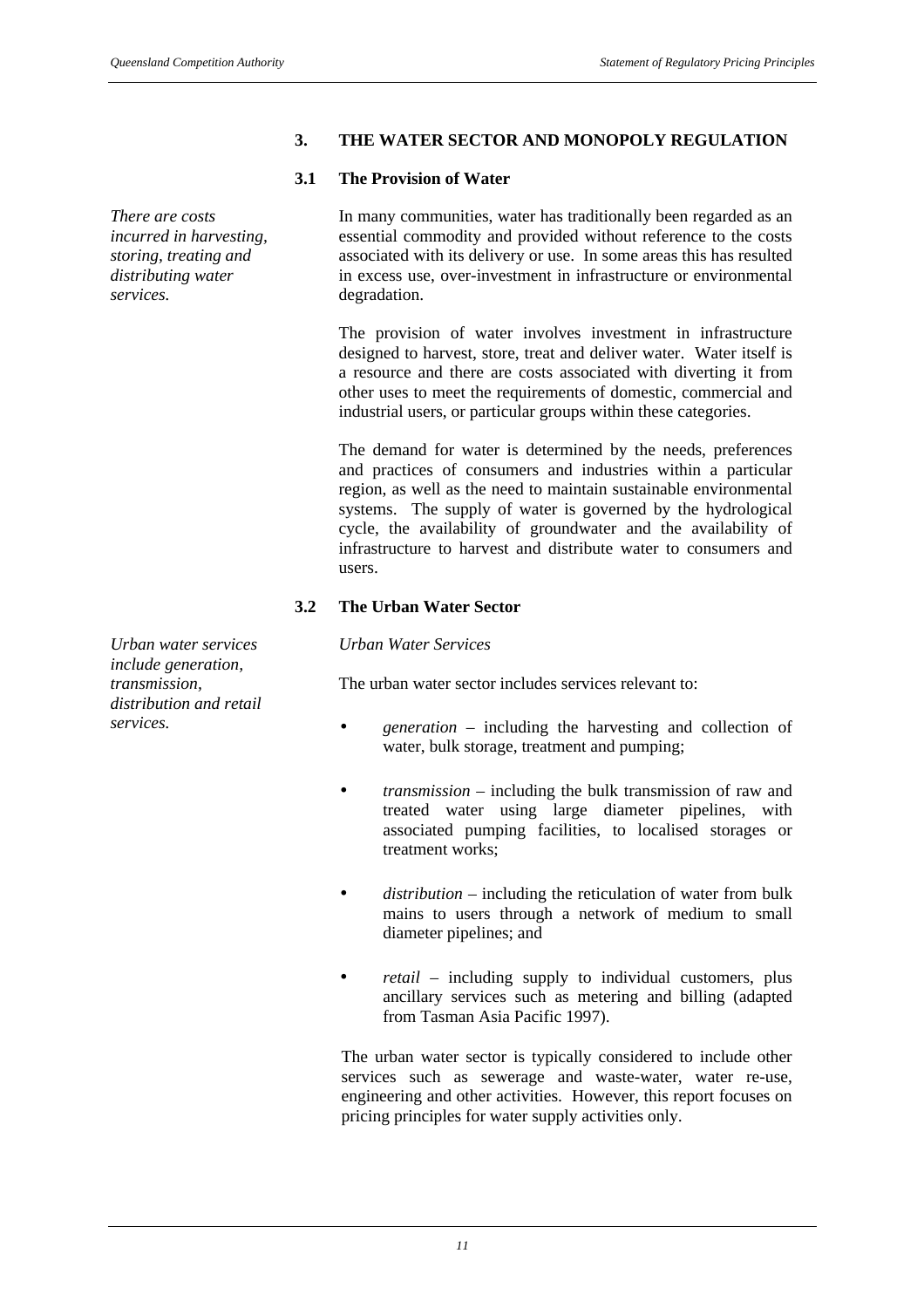*Capital investment in water supply infrastructure is typically lumpy and features declining average costs.*

Urban water providers range from large, vertically integrated utilities, to smaller geographically dispersed distribution/retail businesses. They include:

- local government water businesses;
- bulk water suppliers, including the South East Queensland Water Corporation, Gladstone Area Water Board, Townsville-Thuringowa Water Supply Board and the Mount Isa Water Board; and
- joint local government water boards, including the Caloundra-Maroochy Water Supply Board and the Esk, Gatton and Laidley Water Supply Board.

There also are a large number of smaller urban water supply schemes run by statutory water boards and Aboriginal and Torres Strait Islander Community Councils.

#### *Industry Characteristics*

In Queensland, urban water supplies are predominantly sourced from dams or storage reservoirs, or directly from rivers or groundwater sources. Some local government water services businesses own and manage major headworks as well as distribution networks, while others obtain treated or untreated bulk water from urban water boards, joint local government water boards or from SunWater.

Jointly, these entities control water assets valued at more than \$18.5 billion (Fitzgerald et al 1996) with the urban water sector accounting for approximately 15-20 per cent of the State's total water consumption (Dayananda and Smith 1997, Department of Natural Resources 1999).

There also is an emerging potential for private sector entities to provide urban water services.

Domestic or household users account for a substantial proportion of total urban water usage. Domestic usage in Brisbane, for example, accounts for 70 per cent of total water consumption. (WSAA 1998).

Capital investments are large and occur in discrete "lumps", particularly for network extensions or supply augmentations. Investments in water storages and transmission and reticulation facilities are largely "sunk". That is, they cannot be recovered (except through ongoing commercial use) or put to alternative uses. Water transmission and distribution networks are typically not linked between catchments, and often demonstrate declining average costs as the quantity supplied increases.

As a result of the high investment costs, lumpiness in capital investment, and declining costs over relevant supply ranges,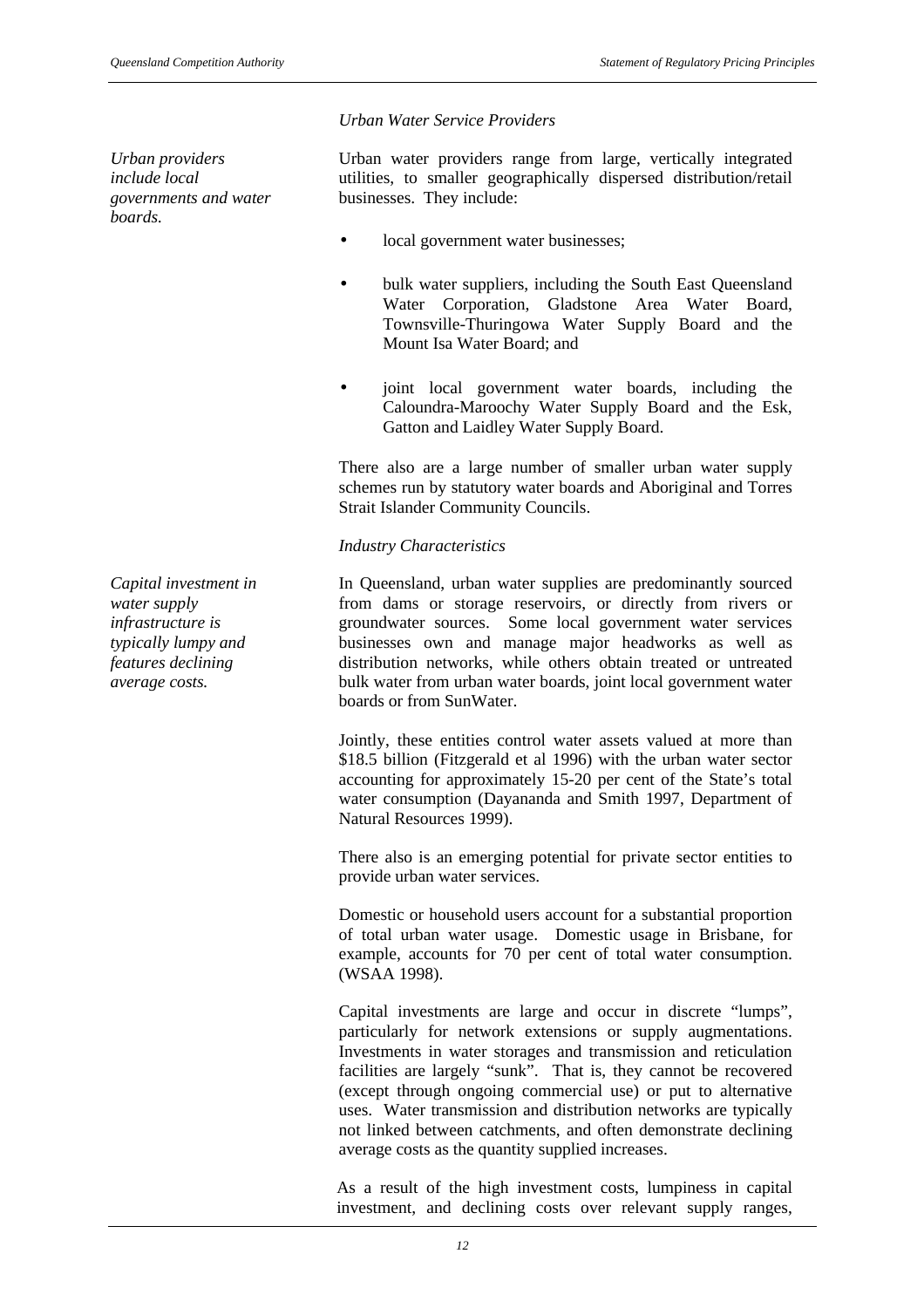duplication of facilities and networks is generally not economically feasible. Together with the absence of links between networks, these factors indicate that competition between urban water supply businesses is not readily attainable.

#### **3.3 The Rural Water Sector**

*There are five categories of rural water businesses.*

Rural water services account for the majority of water (80%) supplied through regulated and unregulated systems in Queensland each year. Rural water suppliers fall into five categories:

- SunWater (formerly State Water Projects);
- rural water boards, including the North and South Burdekin Water Boards, Pioneer Valley Water Board, and numerous smaller water boards;
- potential future private sector rural water suppliers;
- unregulated surface water and groundwater supplies under the stewardship of the Department of Natural Resources (DNR); and,
- other suppliers, such as Rockhampton City Council, Dumaresq Barwon Border Rivers Commission, and other storage and pipeline owners that provide stock and domestic supplies.

SunWater is the dominant rural supplier, directly meeting the needs of irrigators and regional industry (mostly electricity and mining customers) as well as providing bulk water supplies to regional urban centres and many of the rural water boards.

SunWater is a government owned corporation under the *Government Owned Corporations Act 1993* while the rural water boards are constituted under the *Water Act 2000*. Individual schemes within SunWater operate as discrete units, and have different supply characteristics – water supply reliability, industry base, customer numbers, and infrastructure types. The major irrigation industries are sugar-cane, cotton, dairying and horticultural crops.

SunWater provides different water products to its customers. Urban and industrial customers receive a high reliability product and meet commercial charges by agreement or contractual arrangement (there are some exceptions due to historical arrangements). Irrigators typically receive a medium reliability water supply with announced allocations being determined as a percentage of nominal allocations each year. The high reliability urban and industrial supply incurs higher storage costs while, in times of shortage, irrigation announced allocations may be reduced. Some irrigators, typically those with tree or vine crops, also hold high reliability allocations.

*SunWater is the dominant rural water supplier.*

*SunWater provides different water products according to customer needs.*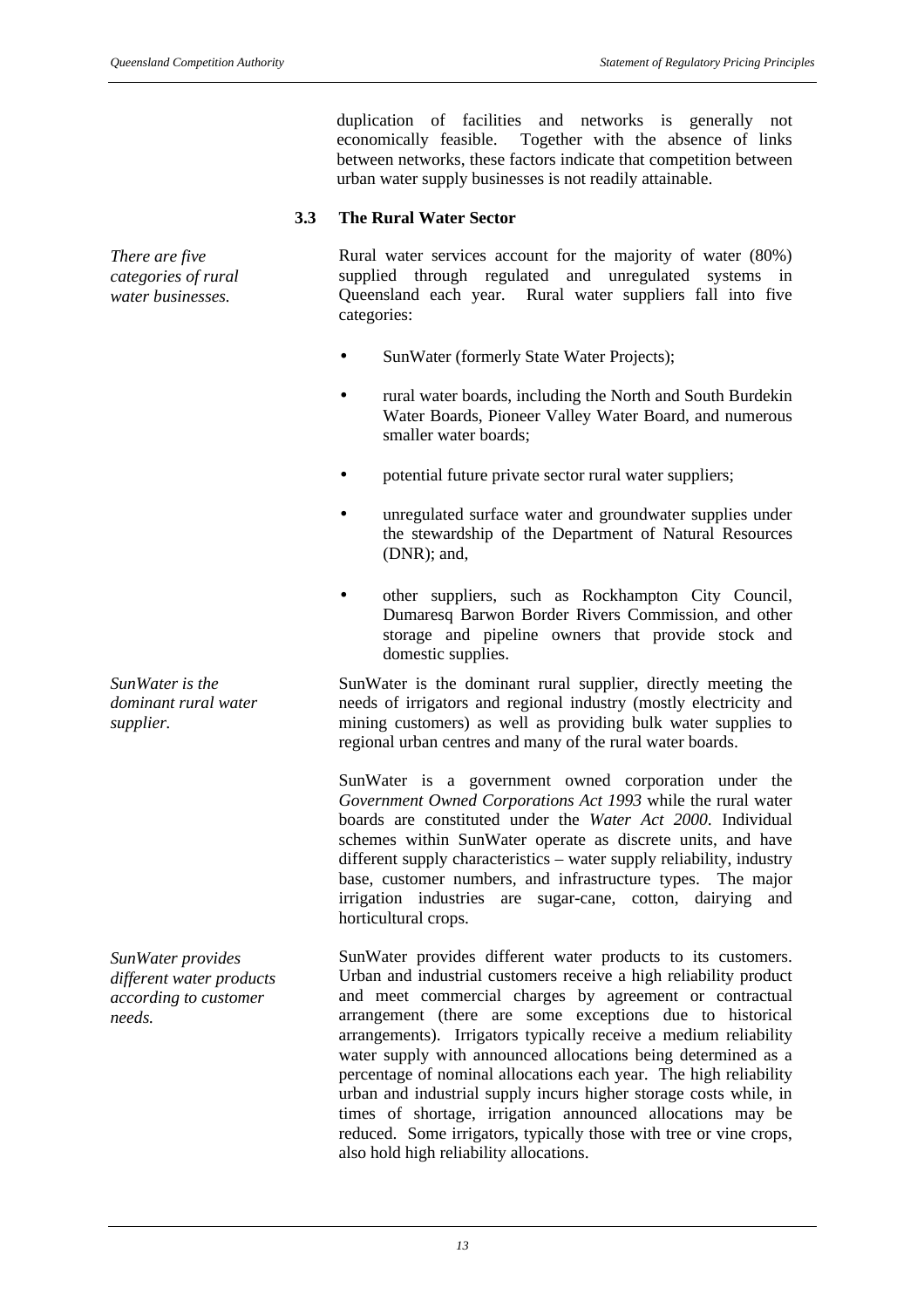*Rural water boards primarily serve irrigation customers.*

*Unregulated water resources are managed by the Department of Natural Resources.*

*Demand for irrigation water is a derived demand, dependent on external factors.*

*Regulatory oversight is required to ensure that monopoly water suppliers do not overprice water services or fail to meet service quality standards.*

The rural water supply boards do not manage major storages. Most are customers of SunWater, manage distribution systems and have a primarily irrigation customer base. There are currently no private sector water suppliers, but the *Water Act 2000* provides a legislative basis for these to be established in the future.

Unregulated water resources are those not supplemented by dams or other forms of storage infrastructure. Likewise, unregulated groundwater resources are not supplemented by recharge works. Apart from nominal licence fees, there are no charges for the use of unregulated water. These resources are managed and monitored by the Department of Natural Resources (DNR).

DNR also administers declared groundwater management areas and water harvesting services in regulated areas for which nominal usage charges are made, to cover the costs of monitoring studies, metering and management. In some cases, SunWater purchases flood harvested flows for sale to its customers.

A key difference between irrigation water demand and urban water demand is that the demand for irrigation water is a derived demand. That is, demand for irrigation water depends on changes in commodity prices and on-farm costs. Because most irrigation commodity markets are traded on volatile world markets, the demand for water can be extremely variable, even within seasons. Rainfall conditions exacerbate this variability as irrigation is a supplementary water source.

Regional urban and industrial demand is usually relatively stable, particularly that of power stations and mining companies.

## **3.4 Rationale for Economic Regulation**

With the presence of monopoly characteristics in the delivery of water infrastructure services as identified above, suppliers potentially enjoy market power. Such monopoly or nearmonopoly suppliers may restrict services, increase prices, lower quantities of water available for sale or provide a lower standard of service or product quality, without the threat of competitive sanction.

Over-pricing may result from efforts to maximise profits, or from charges being based on unnecessary costs. Revenue derived may be dissipated in the form of excess rewards to owners or employees, or through the "gold plating" of infrastructure.

Problems also may arise when owners of certain "essential" infrastructure facilities are in a position to inhibit or distort competition in upstream or downstream markets. Where they are vertically integrated, the owners of such facilities may have incentives to restrict competitors' access to the facilities' services, or to offer discriminatory terms and conditions of access.

In the absence of structural reforms that encourage the establishment of competitive markets, or competition for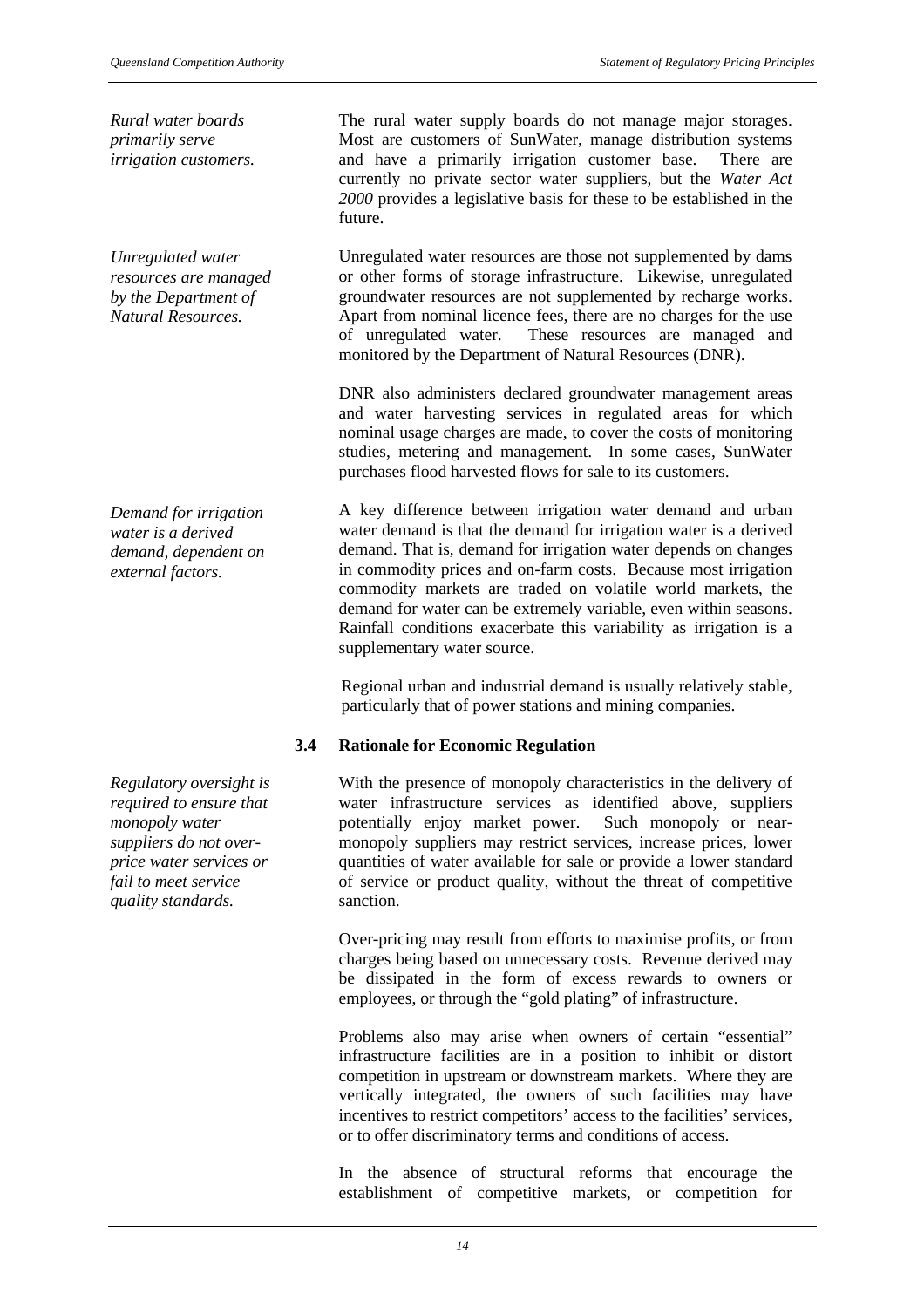particular markets, regulators generally are required to oversight prices set by monopoly and near monopoly suppliers and to ensure the provision of adequate standards of service.

To promote the efficient utilisation of essential infrastructure assets, it is common to provide a right of access by third parties to such infrastructure to encourage competition in upstream or downstream markets. Regulators then may be required to ensure that access is provided on reasonable terms.

In exercising these responsibilities, regulators frequently are required to take into consideration broader economic and social factors. In the case of the urban water sector, key issues typically relate to consumers' ability to pay, environmental requirements, health and pollution, and visual and recreational amenity.

#### **3.5 Regulatory Response**

The Council of Australian Governments' (COAG) has responded to the issues confronting the water sector through the 1994 Water Resources Policy which seeks to establish a strategic framework for the efficient and sustainable reform of the Australian water industry.

*tariffs.* In respect of pricing, the COAG policy requires urban water service providers (where they are publicly owned) to adopt pricing regimes based on the principles of consumption-based pricing, full cost recovery and the removal of cross-subsidies. Urban water providers are to apply two part tariffs comprising a connection charge and a usage charge, where this is cost effective. Metropolitan bulk suppliers must charge on a volumetric basis to recover all costs and earn a positive real rate of return on the written down replacement value of their assets.

> The Queensland Government has undertaken to reform the water industry through a series of consistent initiatives, including:

- a commitment to the National Competition Policy which requires implementation of the 1994 COAG Water Resources Policy;
- requiring larger local governments to implement, amongst other things, structural reform, consumption based pricing and two part tariffs in respect of their water businesses to qualify for financial incentive payments;

## **3.6 Other Regulatory Objectives**

*Regulatory intervention should be low cost, accountable and involve stakeholders.*

Regulatory intervention does not occur without some risk of regulatory failure. As a result, a general preference exists for facilitating commercial agreements and solutions by the parties involved, or other forms of 'light-handed' regulation.

*The Queensland Government is committed to the COAG reforms including consumption based charging and two-part*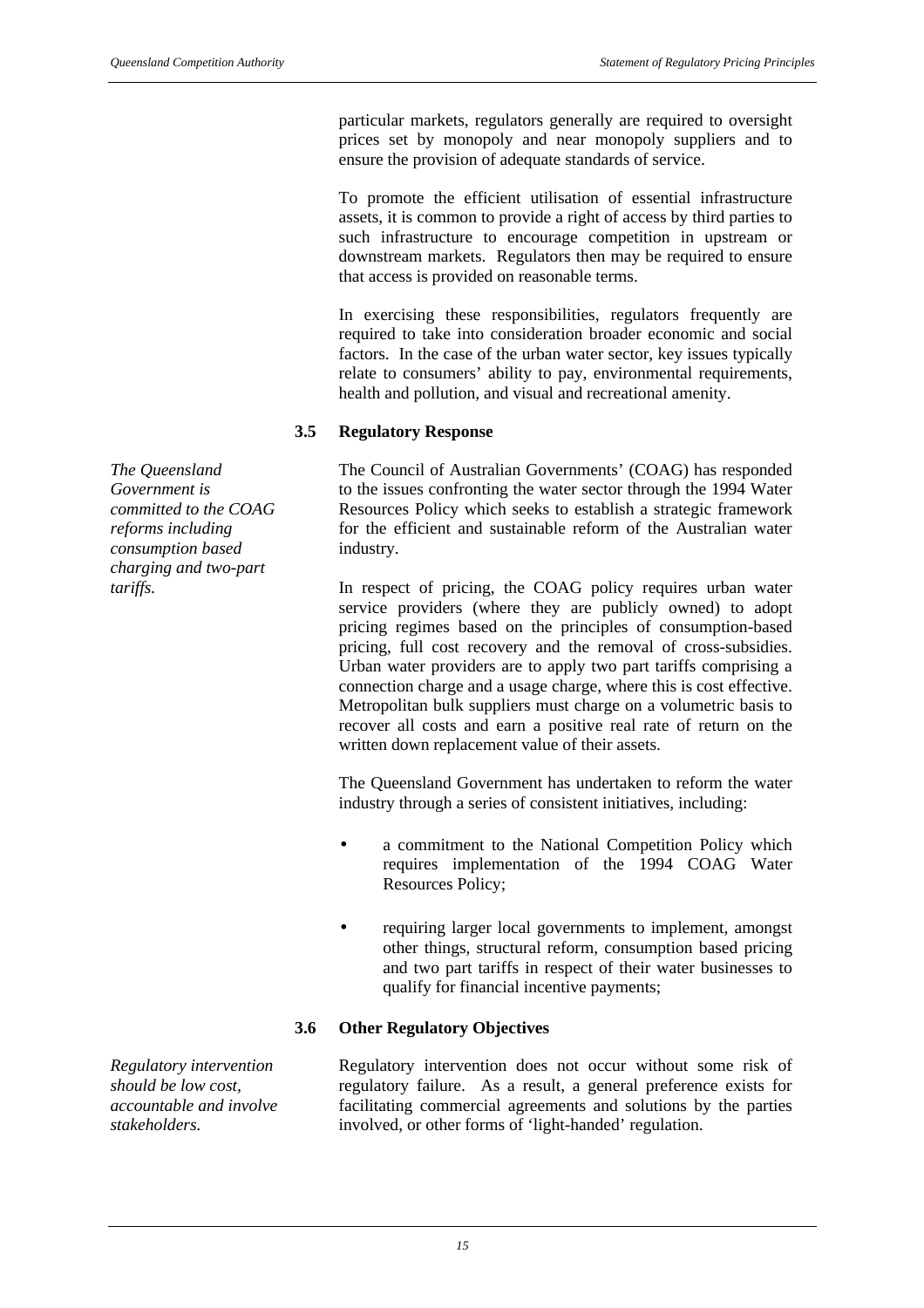Where regulatory intervention is required, additional objectives include:

- simplicity and low regulatory compliance costs;
- accountability and transparency of the process to promote consistency, and to allow for ready verification of compliance; and
- involvement of stakeholders to ensure comprehensiveness.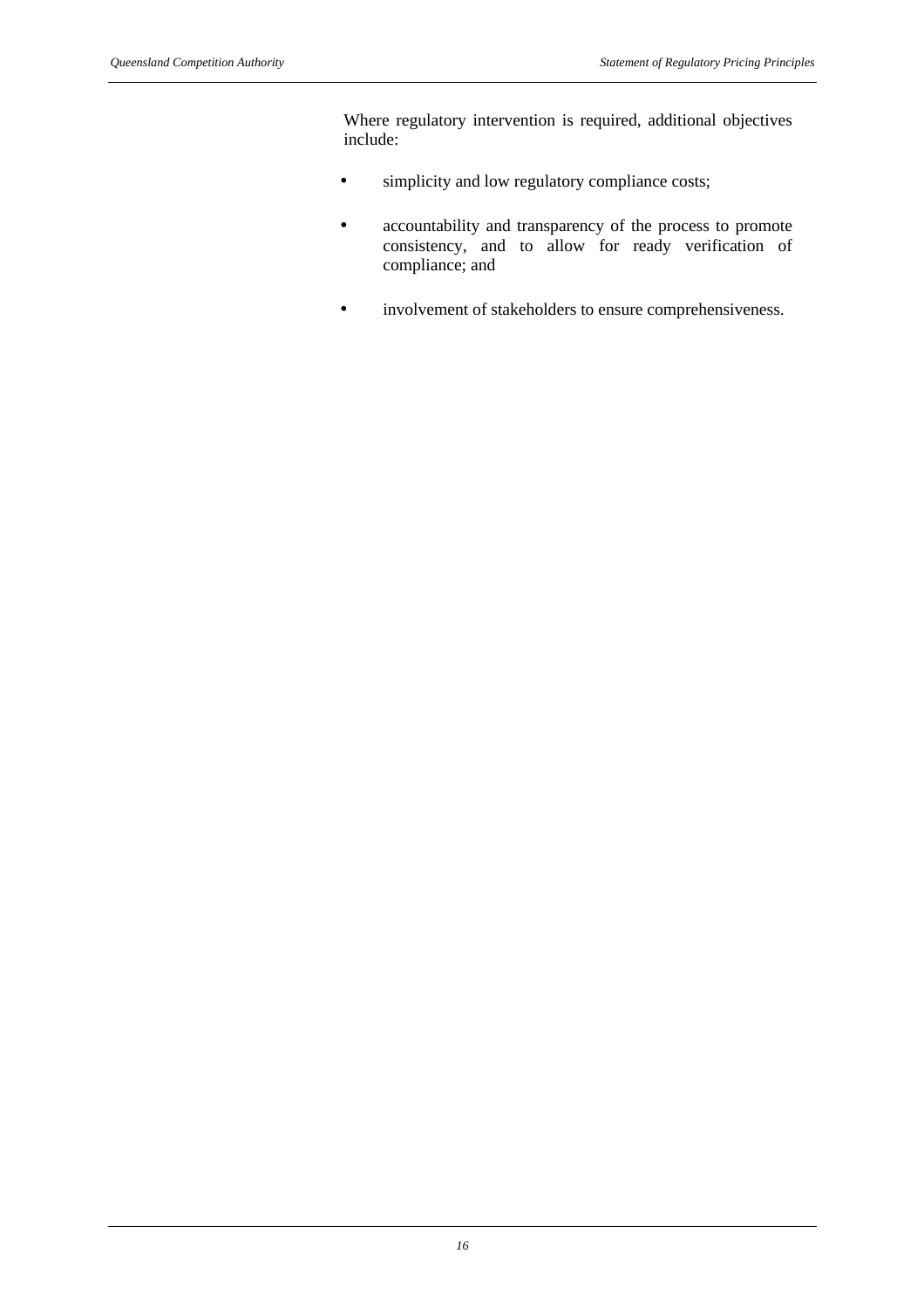#### **4. THE AUTHORITY'S REGULATORY RESPONSIBILITIES**

#### **4.1 Monopoly Prices Oversight**

#### *Government Monopoly Business Activities*

Under the *QCA Act*, the Authority is required to monitor and report on the pricing practices of certain monopoly or near monopoly business activities of State and local governments. In its reports the Authority must include recommendations about the pricing practices of the business and the reasons for these recommendations.

A business activity may be declared a government monopoly business activity for the purposes of prices oversight either by regulation or by Ministerial declaration. Investigations into the pricing practices of a declared government monopoly business activity may be initiated in response to a reference from the Ministers, or under a standing reference where the initial declaration was made under regulation.

Section 26 of the *QCA Act* sets out the matters the Authority must have regard to in conducting an investigation. These include, but are not limited to:

- the need for efficient resource allocation;
- the need to promote competition;
- the protection of consumers from abuses of monopoly power;
- the costs of providing the relevant goods or services, having regard to relevant interstate and international benchmarks;
- the actual costs of providing the relevant goods or services, and the quality, reliability and safety of these;
- the appropriate rate of return on government assets;
- the effects of inflation:
- the impact on the environment:
- considerations of demand management;
- social welfare and equity considerations, including community service obligations;
- the need for pricing practices to not discourage socially desirable investment or innovation;

*The Authority is required to investigate pricing practices of declared government monopoly business activities at the Ministers' direction.*

*The Authority must have regard to a number of economic, social and environmental matters.*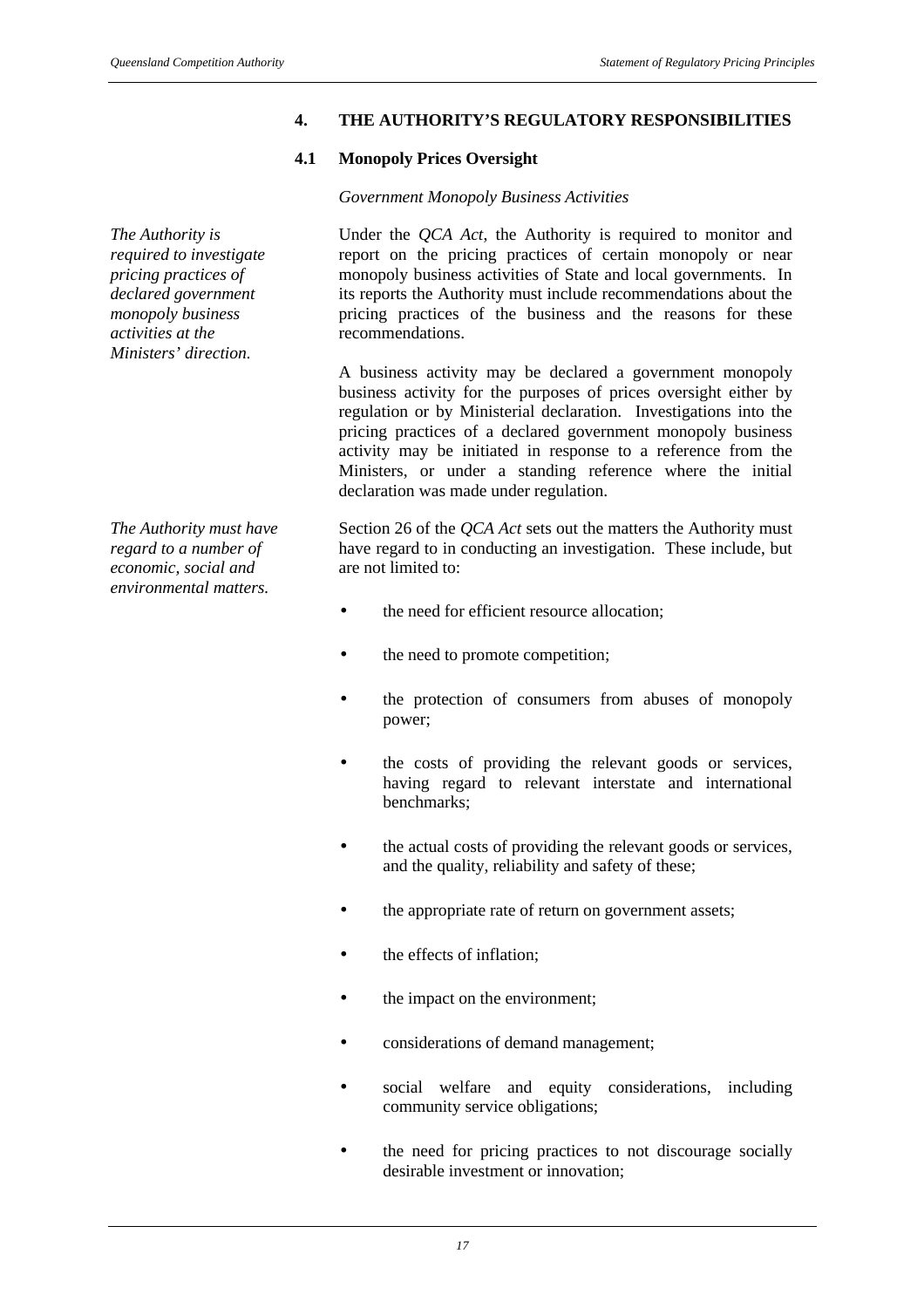- legislation or government policies relating to occupational health and safety and industrial relations;
- economic and regional development issues; and,
- any directions given by the relevant government agency.

The Authority makes recommendations on the pricing practices that it considers appropriate for a declared entity. Responsibility for setting prices rests with the State or relevant local government.

The Authority has been advised by relevant Government agencies that it will not initially have a monopoly prices oversight role for irrigation sector pricing in existing rural water supply schemes operated by SunWater. These users are subject to a Governmentdetermined price path designed to achieve a minimum cost recovery position. The Authority will have a prices oversight role for other irrigation water suppliers including future new developments.

## *Prices Oversight for Private Water Suppliers*

The Queensland Government recently extended the Authority's prices oversight jurisdiction to include private sector water businesses and also the newly-formed South East Queensland Water Corporation Limited.

The Authority has developed criteria to be used by the Ministers to determine whether a candidate water supply activity<sup>1</sup> should be declared a monopoly water supply activity. The Ministers may make this declaration on their own initiative or pursuant to a request by the Authority.

Once declared a monopoly water supply activity, the business would be subject to broadly the same investigation process that applies to State and local government monopoly businesses. However, the Authority would be able to make a binding water supply determination rather than simply making recommendations on appropriate prices or pricing practices. Water supply determinations may cover any matter relating to the pricing of water, and may include a requirement that water prices are derived according to a particular method.

Even where not declared by Ministers to be a monopoly water supply activity, the Authority would be able to mediate and, if necessary, arbitrate any dispute between a party seeking water supply and a water supplier provided the supplier is considered to be in a position to exercise market power.

The Authority also would be able to consider water supply

*The prices oversight roles of the Authority have been extended to include private sector water suppliers.*

*The Authority has deterministic powers on matters relating to the supply and pricing of water by private sector water suppliers.*

l

 $<sup>1</sup>$  A water supply activity must be declared by regulation to be a candidate water supply activity. There currently</sup> are no declared candidate water supply activities. The making of a regulation would be subject to normal legislative requirements and the Government would be required to prepare a Regulatory Impact Statement and consult with key stakeholders regarding the potential impacts of the regulatory declaration.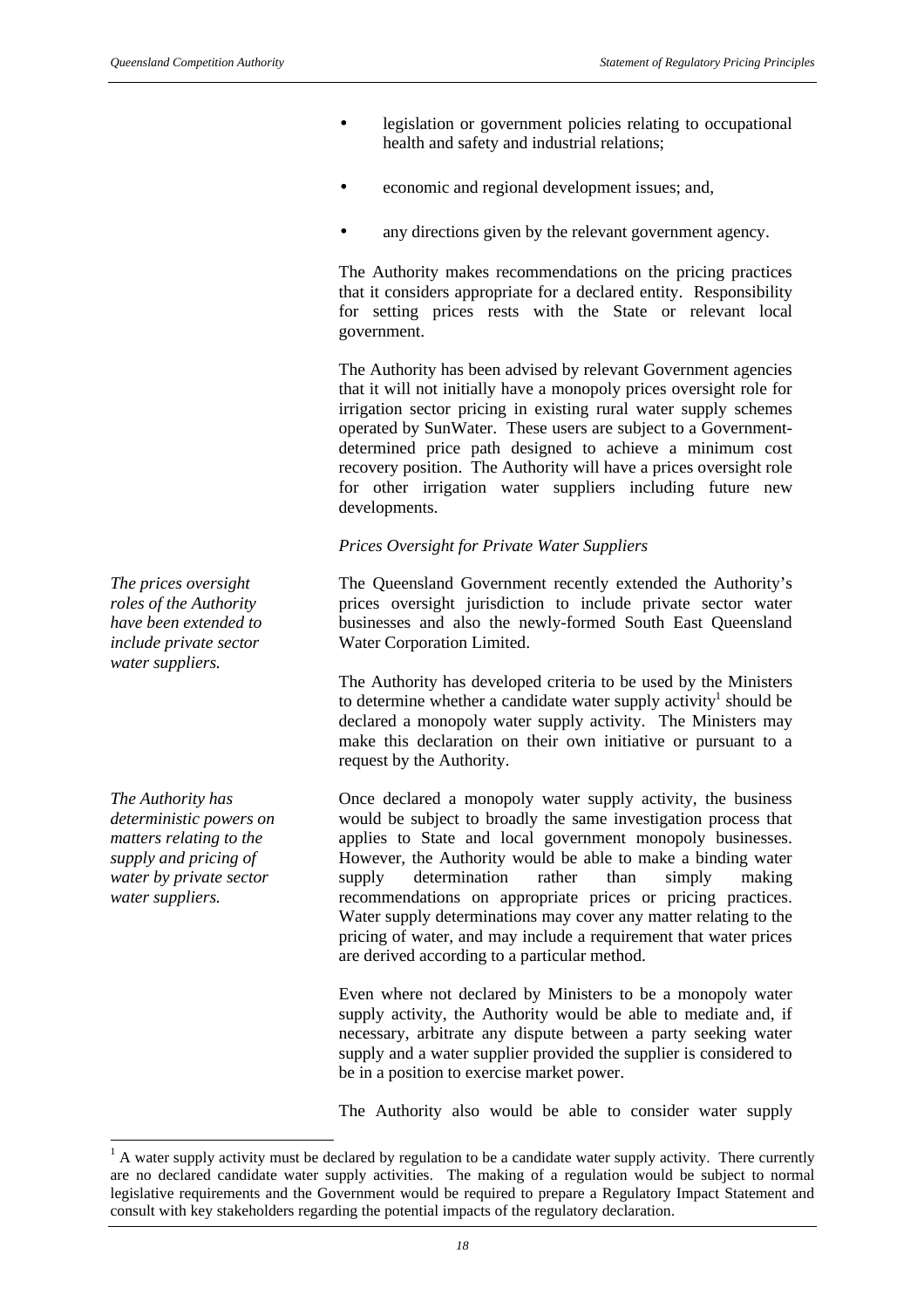undertakings from water suppliers (including the South East Queensland Water Corporation). An undertaking provides a means whereby a business activity is able to seek the Authority's endorsement of a pricing structure or other terms and conditions relating to the supply of water. These undertakings, if approved, would form the basis for resolution of any water supply disputes.

Under this regulatory framework for prices oversight, the Authority potentially may be required to arbitrate on the price of a water allocation or part thereof, separate from any associated infrastructure-related service (such as transmission or treatment).

#### *Prices Oversight of the Rural Sector*

The Authority's responsibilities in relation to monopoly prices oversight are the same for urban water businesses and rural water businesses with the exception of the irrigation sector.

Queensland's irrigation sector has largely developed on the basis that water use charges covered only operating and maintenance costs. For many schemes, charges fall short of covering even the essential operating and maintenance costs.

In recognition of the historical setting of regional development, COAG established what is referred to as the 'lower bound' as a minimum cost recovery requirement for water businesses supplying the irrigation sector. Lower bound costs include all operational, maintenance and administration costs, provision for asset refurbishment or replacement (depreciation or renewals), taxes or tax equivalents, interest on actual debt, dividends (if any) and externalities. COAG guidelines define externalities to mean environmental and natural resource management costs attributable to, and incurred by, water businesses (eg as a result of salinity). There is no requirement for a return on equity.

Most of Queensland's irrigation scheme charges fall short of the lower bound, but a small number of SunWater's schemes do provide a nominal return on capital. The Government has implemented price paths<sup>2</sup> to move irrigation schemes operated by SunWater to the lower bound cost recovery level by direction under Section 1120 of the *Water Act 2000*. The price paths apply to the irrigation sector only, and not to the urban and industrial customers of non-urban schemes.

The Authority has been advised by relevant Government agencies that it will not have a monopoly prices oversight role for irrigation sector pricing in existing SunWater irrigation schemes during the period for which the price paths are in effect.

However, the Authority will have a responsibility for monopoly prices oversight of all business activities of rural water suppliers that are not covered under the Government's price paths. These include other irrigation service providers such as the rural water boards as well as pricing for urban and industrial sectors serviced

*The Authority's responsibilities in monopoly prices oversight differ for the irrigation sector.*

*The Government has implemented cost recovery price paths for SunWater irrigation schemes.*

*The Authority does not have a prices oversight role for irrigation pricing in SunWater schemes where price paths are in place.*

l

<sup>&</sup>lt;sup>2</sup> The price paths cover the 5-year period 2000 to 2004 inclusive. For a small number of irrigation schemes, the Government has established 6-year or 7-year price paths, through to 2005 or 2006.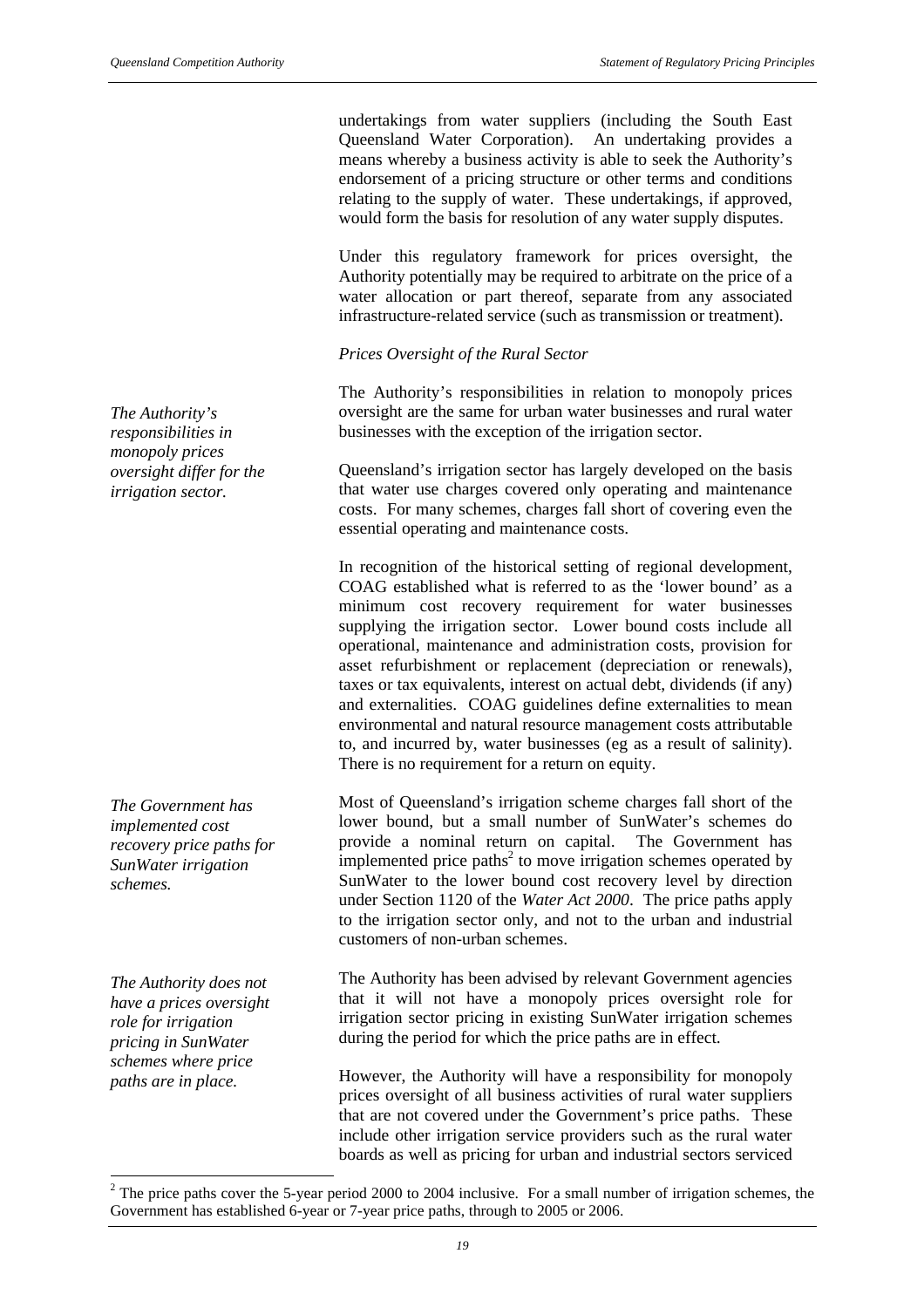*The Authority has prices oversight responsibilities for new irrigation schemes.*

*The Authority has responsibilities in accepting undertakings and arbitrating disputes on third party access to declared water services.*

 $\overline{\phantom{a}}$ 

within irrigation schemes where such facilities are declared for oversight by the Queensland Government. Irrigation services not covered by the price paths such as water harvesting will also be potentially subject to prices oversight by the Authority.

The Authority will also have a role in monopoly prices oversight of pricing for all user sectors in new irrigation schemes developed by private sector water suppliers. It will also have responsibilities in monopoly prices oversight of new irrigation schemes or expansions of existing schemes developed by government water supply businesses if these are declared for prices oversight by the Queensland Government.

## **4.2 Third Party Access**

## *Current Responsibilities*

Third party access provides potential competitors with a legislative right to negotiate access to services provided by essential infrastructure facilities. The *QCA Act* established a State-based third party access regime<sup>3</sup> that requires the Authority to:

- assess whether services ought to be declared for third party access;
- accept (or refuse to accept) access 'undertakings' in respect of declared services; and
- arbitrate third party access disputes.

Services may be declared by gazette notice (Ministerial declaration) or by regulation. The *QCA Act* sets out criteria that the Ministers must be satisfied are met for declaring a service for third party access, namely:

- that access (or increased access) to the service would promote competition in at least one market, whether or not in Australia, other than the market for the service;
- that it would be uneconomical to duplicate the facility for the service;
- that access (or increased access) to the service can be provided safely; and,
- that access (or increased access) to the service would not be

<sup>&</sup>lt;sup>3</sup> The *QCA Act* has not yet been certified as an 'effective' State-based access regime by the National Competition Council (NCC). This does not preclude access arrangements being struck under this legislation, but does mean that a party could seek to have a Queensland water service declared under the national third party access regime (through the NCC). The national access regime is broadly similar to that in the *QCA Act*, although it includes the additional criterion of 'national significance' that must be satisfied in order for the facility to be declared for access purposes.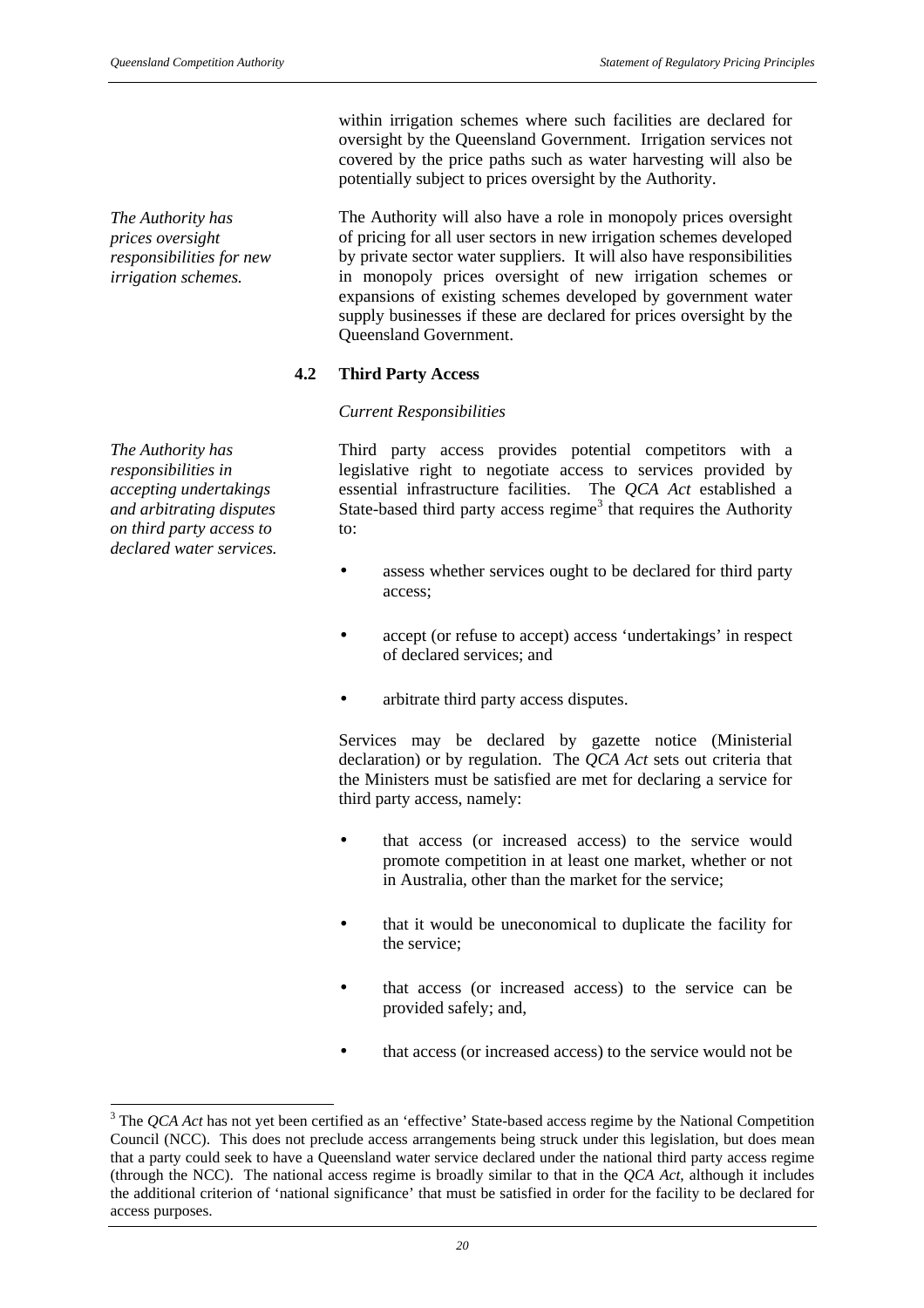contrary to the public interest.

Matters relevant to considering the public interest are set out in s76(3) and are similar to those of s26 summarised above in respect of monopoly prices oversight.

Local government water facilities are considered 'existing private' facilities, and accordingly may only be declared by the Ministers having regard to the threshold criteria considered above, and after having been declared by regulation to be a 'candidate service'.

Declaration of a service provides an access seeker with a legislative right to negotiate with the access provider with a view to making an access agreement for any 'spare capacity'. Mediation and/or binding arbitration may be undertaken by the Authority in the event of a dispute between the parties. The primary focus is on the parties reaching a commercial settlement, independent of regulatory intervention.

Section 120 of the *QCA Act* details the criteria the Authority must have regard to in arbitrating disputes and in making an access 'determination', including:

- the access provider's legitimate business interests and investment in the facility;
- the legitimate business interests of persons who have, or may acquire, rights to the service;
- the public interest, including the benefit to the public of having competitive markets;
- the value of the service to the access seeker or a class of access seekers or users;
- the direct costs to the access provider of providing access to the service, including any costs of extending the facility, but not costs associated with losses arising from increased competition;
- the economic value to the access provider of any extensions to, or other additional investment in, the facility that the access provider or access seeker has undertaken or agreed to undertake;
- the quality of the service;
- the operational and technical requirements necessary for the safe and reliable operation of the facility; and
- the economically efficient operation of the facility.

The Authority may also consider (and accept or reject) access

*The Authority must have regard to economic and financial matters and the public interest.*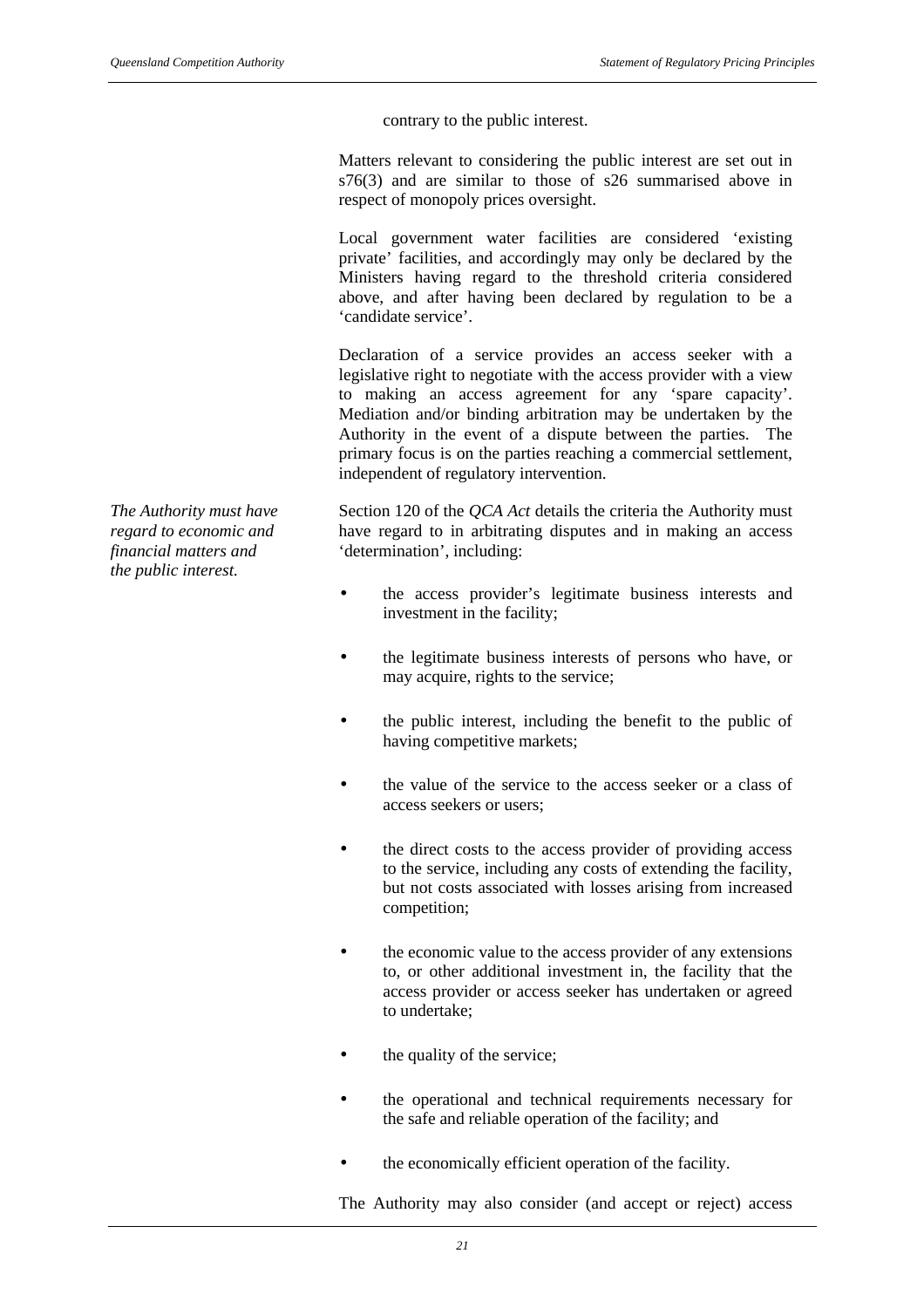*Water services subject to third party access could include storages, pipelines and treatment facilities.*

*The Authority has responsibilities in investigating competitive neutrality complaints.*

l

'undertakings' put forward by facility owners. Undertakings allow the facility owner to determine certain benchmarks or terms and conditions upon which access to services will be granted.

Third party access deals with access to a specific service provided by an infrastructure facility. Potential third party access candidates for water services include major storages, transmission pipelines and water treatment facilities (to the extent that these are integral to the service to which access is being sought). Third party access does not extend to access to water allocations, nor to regulation of the prices that may be charged for the sale of water allocations, as these are not considered services under the *QCA Act*. At the time of writing no water facilities have been declared for third party access.

## **4.3 Competitive Neutrality**

*The Authority's Regulatory Responsibilities*

The Authority's competitive neutrality responsibilities include:

- investigating complaints that State-owned significant business activities or certain local government owned business activities<sup>4</sup> are not complying with the relevant principles of competitive neutrality. The results of any investigations are reported to the relevant Ministers or local government for action; and
- accrediting State and local government business activities as complying with the principle of competitive neutrality. Where granted, an accreditation provides 'protection' from competitive neutrality complaints for a period of up to two years.

For the purposes of competitive neutrality, State and local governments are regulated under different legislation. State government water business activities need to be declared under the *QCA Act* before being subject to the Authority's jurisdiction. Following recent amendments, the *QCA Act* defines the principle of competitive neutrality as requiring that:

"a government agency carrying on a significant business activity should not enjoy a competitive advantage over competitors or potential competitors in a particular market solely because the agency's activities are not subject to 1 or more of the following:

full Commonwealth or State taxes or tax equivalent systems;

<sup>&</sup>lt;sup>4</sup> The Authority may only consider competitive neutrality complaints against significant local government business activities (type 1 or type 2 businesses) or competitive roads businesses (type 3) where the relevant local government has nominated the Authority as its competitive neutrality referee. Local governments may elect to establish an alternative (internal) complaints process for these business activities, although complainants may appeal any subsequent decisions of the referee to the Authority in some circumstances. For all other local government business activities to which competition reforms are applied, an alternative (internal) complaints mechanism is required.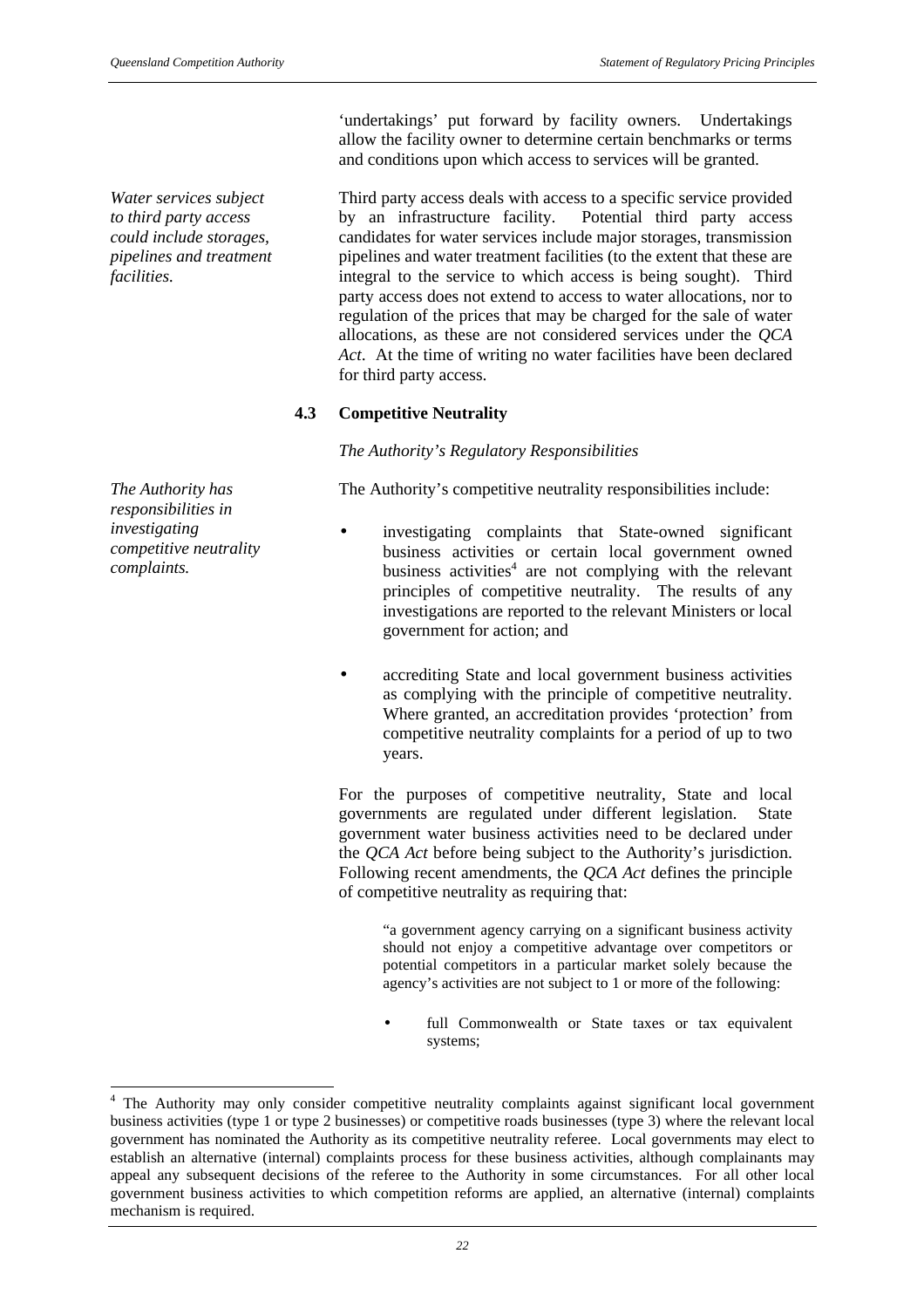- debt guarantee fees directed towards offsetting the competitive advantage of government guarantees;
- procedural or regulatory requirements of the Commonwealth, the State or local government on conditions to which a competitor or potential competitor may be subject, including, for example, requirements about the protection of the environment and about planning and approval processes."

The Authority can only investigate matters consistent with these requirements unless specifically directed by the Premier and the Treasurer to investigate other matters which may affect competition between a government business entity and a private business.

Local Government's significant urban water business activities are subject to the *Local Government Act 1993* and are required to ensure that public sector businesses are not competitively advantaged or disadvantaged simply by virtue of their government ownership or control.

#### *Competitive Neutrality and Urban Water Businesses*

None of the State-owned urban water boards have been declared for the purposes of applying competitive neutrality requirements, although it is understood that competitive neutrality requirements are to be applied as part of the process of commercialisation of these entities.

For local government water businesses, 35 have elected to apply some level of competition reform, ranging from commercialisation to the code of competitive conduct.<sup>5</sup> Each of these business activities is required to comply with legislative competitive neutrality requirements, of which full cost pricing is an integral component (see *Local Government Act 1993*).

The pricing principles in this report are relevant to the implementation of competitive neutrality reforms, and to the Authority's assessment of reform implementation under the Local Government Financial Incentive Payments Scheme.<sup>6</sup> A key principle is adherence to full cost pricing, that is, projected total revenue of a business activity must be sufficient to cover projected total costs, including operational costs, administration and overhead costs, depreciation, tax equivalents, externalities and a return on capital.

The *Local Government Finance Standard 1994* provides further guidance on the derivation of these cost parameters, requiring that, for example, the return on capital be set at a level at which

*None of the State-owned urban water boards have yet been declared.*

*The Authority has a role in assessing the implementation of competitive neutrality reforms by local governments.*

 $\overline{\phantom{a}}$ 

<sup>&</sup>lt;sup>5</sup> Of the 18 local government significant water business activities to which monopoly prices oversight would apply, 14 have been commercialised, with the remaining 4 implementing full cost pricing.

<sup>6</sup> The Authority is required to assess reform implementation by local governments for the purposes of recommending payments from the Local Government Financial Incentive Payments Scheme. The Scheme covers reforms to all local government businesses, with specific emphasis on competitive neutrality and COAG water reforms.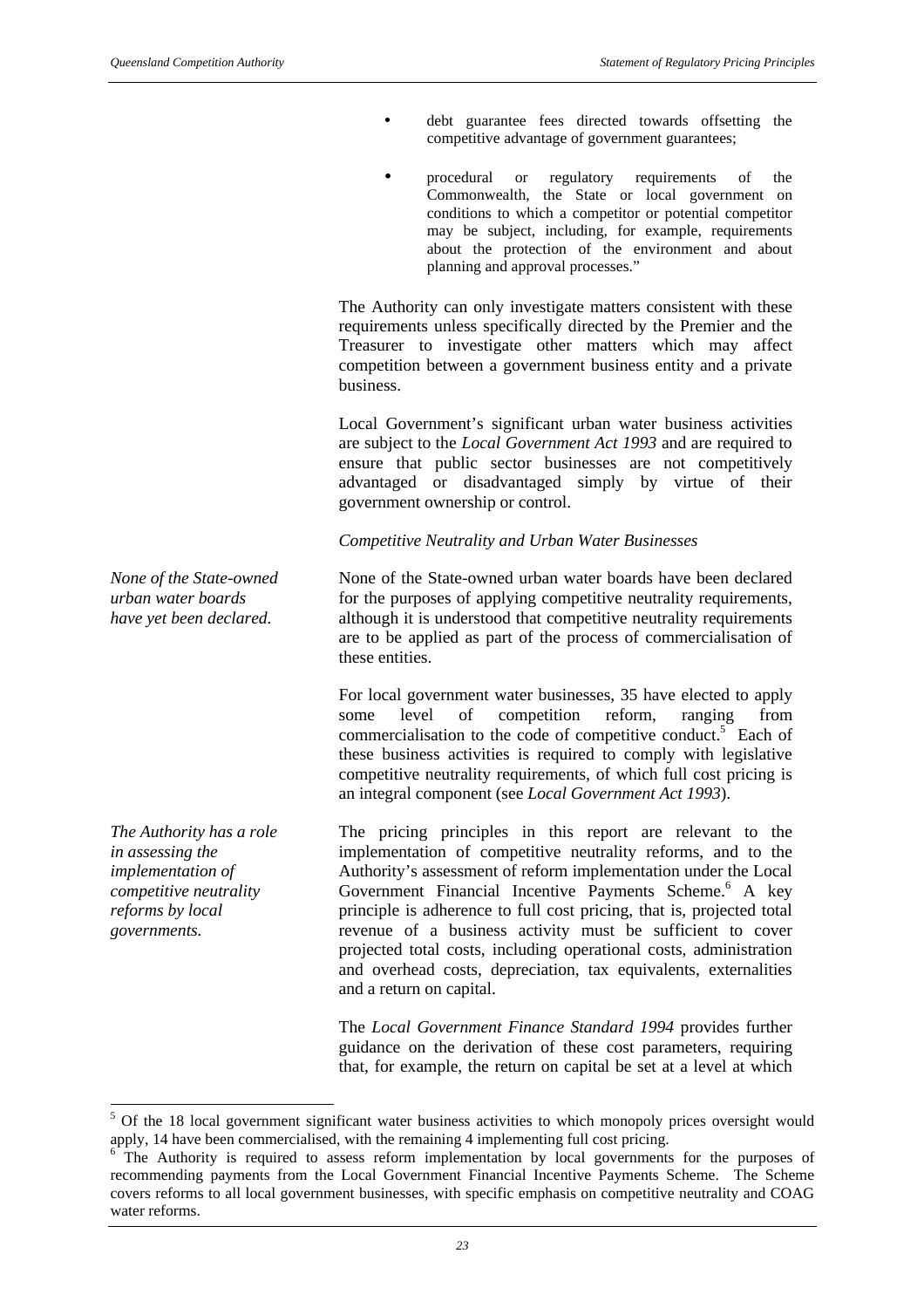the local government considers a comparable private sector entity would be able to obtain capital in the market (s68(1) refers) and that depreciation be based on the deprival value of the asset allocated over its useful life, or another amount considered appropriate in the circumstances (ss66(1)-(2) refers).

The Department of Communication and Information, Local Government and Planning and Sport has developed guidelines to assist councils in the application of competition reforms and full cost pricing. These guidelines are intended to cover all business activities, including water and sewerage functions. Where appropriate, the Authority has taken the relevant provisions of these guidelines into account.

Monopoly prices oversight typically requires that prices reflect efficient costs. Competitive neutrality requirements suggest that consideration should be given to the actual costs of service delivery, so as to maintain incentives for efficiency improvements and to ensure that government-owned businesses are not advantaged over any private sector rivals. In practice, transitional pricing strategies would be adopted to adjust prices progressively to reflect efficient costs.

#### *Competitive Neutrality and the Rural Water Sector*

State government water business activities need to be declared under the *QCA Act 1997* before being subject to the Authority's jurisdiction. While all the business activities of SunWater have been declared for the purposes of competitive neutrality, the declaration is unlikely to impact upon rural water provision as prices will be set by the Queensland Government. The declaration may, however, be relevant to a rural scheme providing water to urban or industrial users.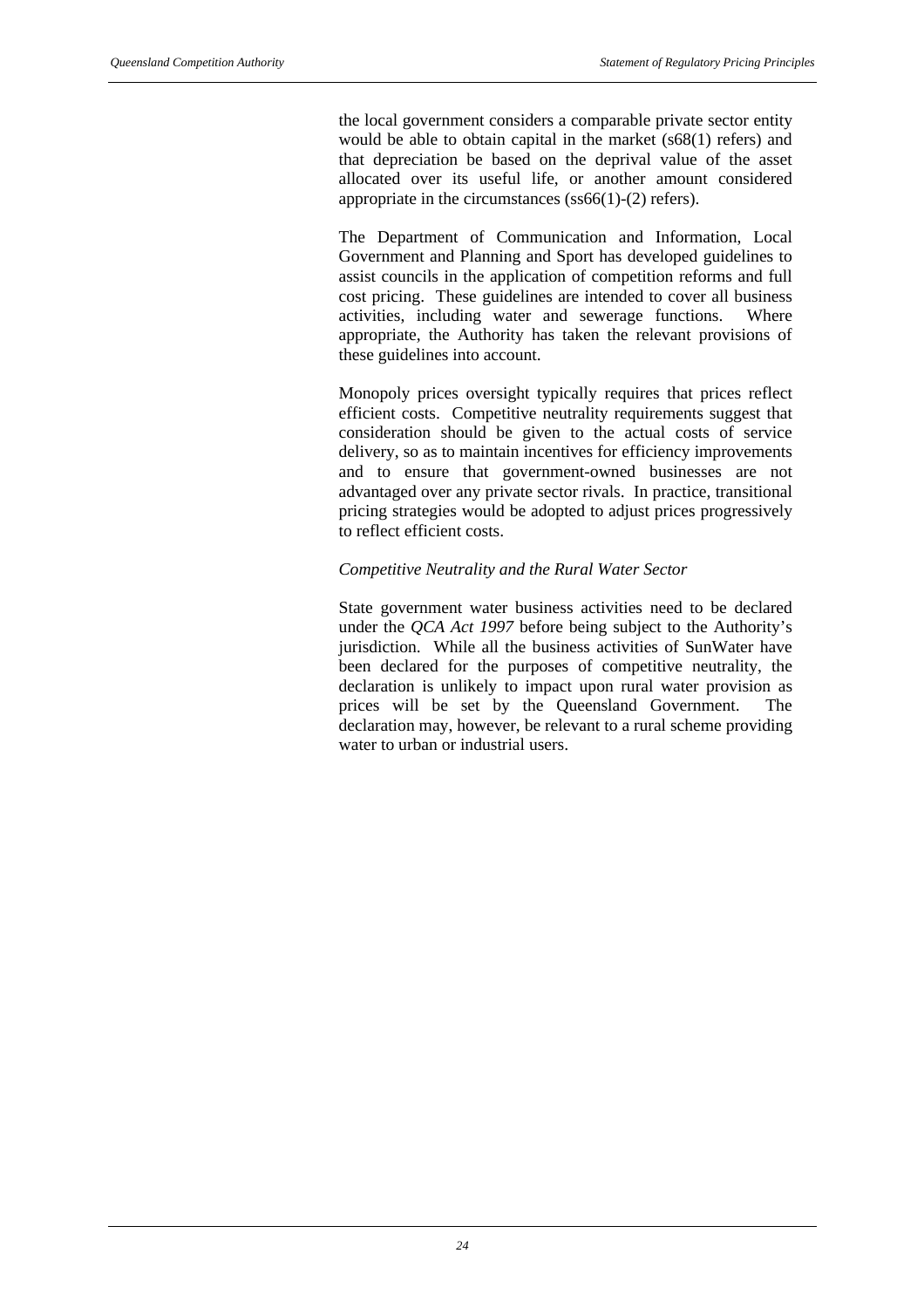*General approaches to pricing regulation include rate of return*

*regulation, incentive regulation and hybrid*

*approaches.*

#### **5. MONOPOLY PRICE REGULATION**

#### **5.1 Alternative Approaches**

#### *General Approaches*

Monopolies' prices may be regulated directly, or indirectly by setting constraints on the revenues they are able to earn.

General approaches to the regulation of prices applied by monopolies providing infrastructure services include:

- *cost-of-service*, or *rate of return* regulation<sup>7</sup> where regulators determine the revenue required in order to recover an allowed rate of return on the business' rate (asset) base, plus an amount to cover its variable and other fixed costs;
- *incentive regulation*  where adjustments to existing prices or revenues are imposed, without direct reference to the costs of service provision; or
- *hybrid approaches* where price or revenue cap approaches are applied in conjunction with incentive regulation measures over a defined regulatory period.

These approaches may be applied for both monopoly prices oversight and third party access reviews. The hybrid approaches (price and revenue caps) are reviewed below.

#### *Revenue Caps*

Under revenue cap regulation, a maximum revenue requirement is defined for the business entity, usually set by reference to a cost structure determined using a 'building block' approach (see Chapter 6).

Revenue caps provide the regulated business with capacity to vary prices of the various products and services it provides within an overall revenue constraint. This gives considerable flexibility to respond to market developments through the introduction of new forms of tariffs.

Examples of revenue cap regulation include:

• *fixed revenue* caps, which set a maximum total revenue that may be collected from the regulated service over a defined period;

*Revenue caps use a building block cost structure to define a maximum revenue requirement.*

*Examples of revenue caps include…*

<sup>&</sup>lt;sup>7</sup> A less common alternative to the 'utility', or rate of return approach, is the 'cash needs' approach, where user charges are structured to recover specific cash requirements for operating and maintenance expenses, plus some capital items – essentially the forecast cash budget requirements for the business (Raftelis 1993). The major difference between the approaches is the treatment of capital expenses. In practice, regulation often borrows elements from each approach, with the cash-needs approach providing a 'check' against the appropriateness of the prices and revenue outcomes implied by cost-of-service regulation.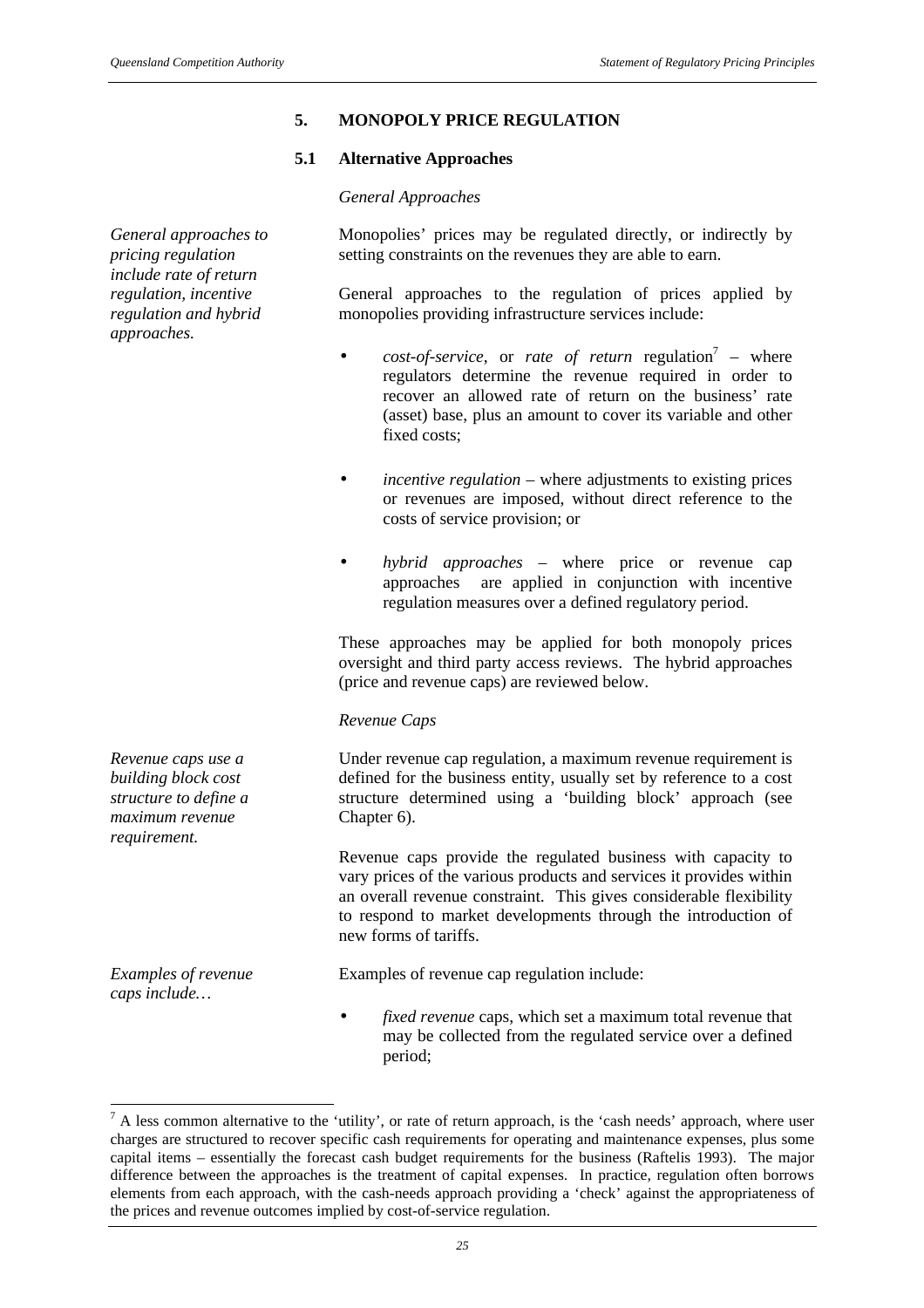*Price caps directly apply to actual prices for goods and services.*

*Prices may be varied using a CPI-X annual adjustment.*

*Issues include effectiveness, pricing efficiency and flexibility.*

- *average revenue caps,* which set controls on per unit revenues; and,
- *variable revenue* caps, where allowed revenues are linked by a predetermined formula to exogenous variables such as demand growth or cost drivers.

There also are examples where revenue caps are applied in combination with side constraints on pricing or particular pricing principles with which the regulated business must comply. Revenue caps may also be applied to particular customers or services within a water supply business.

## *Price Caps*

Price caps directly control the actual prices for goods or services provided by the regulated business. The most direct form of price cap regulation occurs where the regulator controls individual prices. Price caps also may be applied to the average price of a representative group of services (the so-called tariff basket), giving the regulated business greater flexibility to manage prices for different services. The volume of water sold becomes a key driver of total business revenues.

Typically in contemporary price cap regulation, an initial set of prices is developed from the maximum revenue requirement with prices adjusted (either up or down) over the defined regulatory period, usually through some variant of CPI-X price indexation. Like a revenue cap, the price cap may be applied to particular customers or services, but is established on a unit basis, such as per kilolitre or megalitre rather than as a total revenue amount.

#### *Issues in Applying Price or Revenue Controls*

In general, the nature of the monopoly pricing or access issue being considered determines which of the various price and revenue controls is most appropriate. However, key issues in assessing the relative merits of price or revenue-based controls include:

- effectiveness in constraining monopoly behaviour;
- incentives/capacity for the regulated business to set efficient prices;
- encouragement of efficiency and cost reductions over time;
- allocation of risk between the business and users:
- flexibility and the capacity to adapt to product/price innovation; and,
- the relative availability of information to the regulator.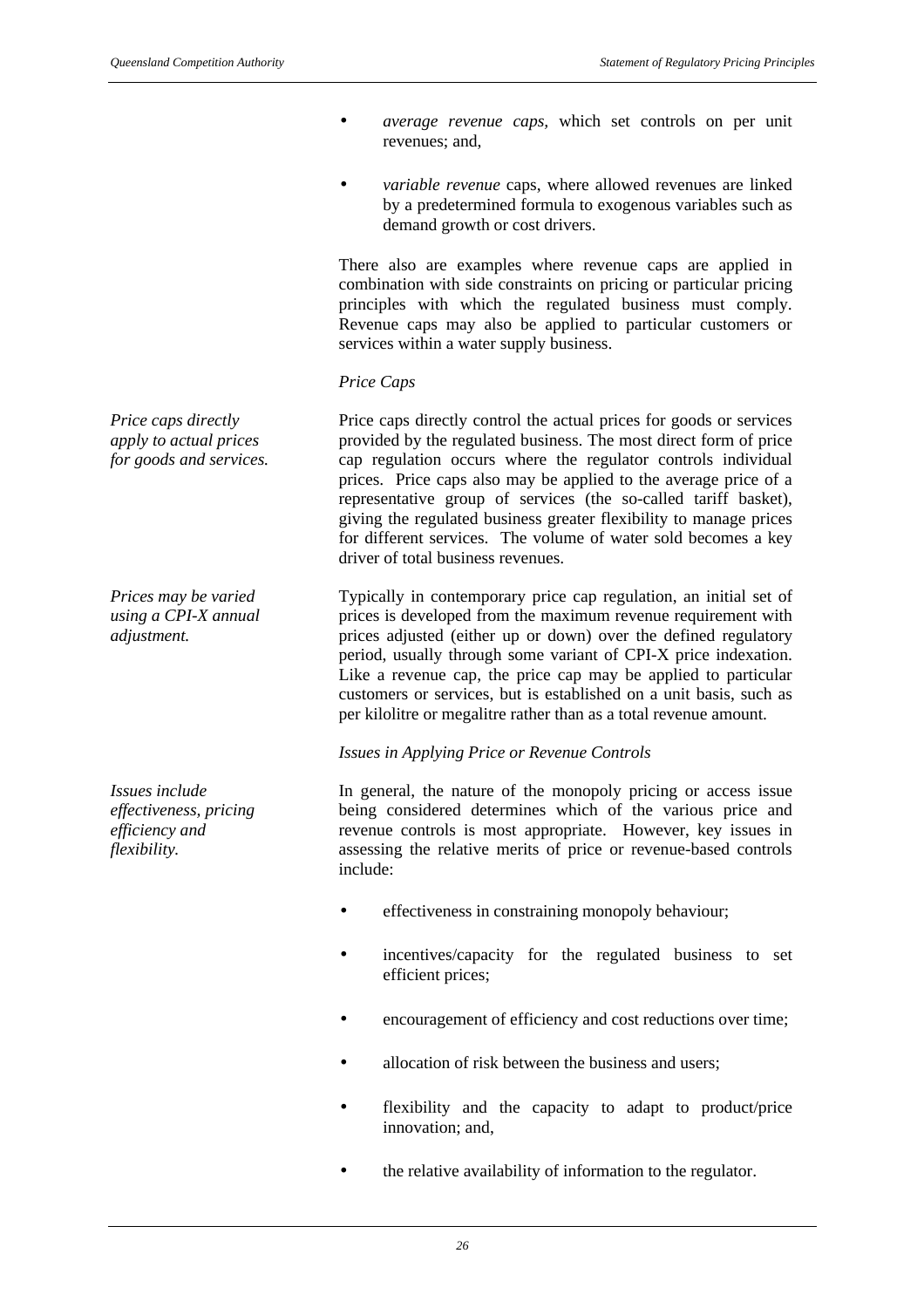*COAG has defined an upper bound as the maximum revenue a water business can recover while avoiding monopoly rents.*

*The upper bound defines the maximum revenue.*

*No third party access arrangements yet exist in Australia.*

# **5.2 Monopoly Price Regulation in Australia**

*Monopoly Prices Oversight*

The COAG Water Resource Policy was refined by the Agriculture and Resource Management Council of Australia and New Zealand (ARMCANZ) at its 1998 Hobart meeting. Under this approach, to *avoid monopoly rents*, a water business should not recover more than operational, maintenance and administrative costs, externalities, taxes or tax equivalents, provision for the cost of asset consumption and cost of capital, the latter being calculated using a weighted average cost of capital (the "upper bound").

This upper bound defines the maximum revenue a water business could earn before being considered to be charging excessive or monopoly prices. Combined with specific price or revenue controls, this approach forms the basis of prices oversight of monopoly water supply businesses in Australia.

The Independent Pricing and Regulatory Tribunal (IPART) of New South Wales, for example, generally constructs a maximum revenue target for the business, comprising a return on capital, return of capital and operating costs, and then sets specific price paths for water services consistent with this constraint. Price caps have been developed for the Hunter and Sydney Water Corporations on this basis.

IPART has also used a form of revenue cap for the regulation of water services provided by Gosford and Wyong City Councils, although it recently has noted concerns on the part of these entities that revenue cap regulation provides less flexibility to manage climate-induced demand variability (IPART 1999b).

In Victoria, a similar building block approach to price regulation has been used to determine prices for the metropolitan sector, representing supply of water services to residential, commercial and industrial users within the Melbourne metropolitan area. Price caps are set by the Government, and structured as two part tariffs.

# *Third Party Access*

The Authority is not aware of any third party access regimes for water in Australia at the time of writing. The National Competition Council has not received any applications for declaration of water infrastructure under the national third party access provisions of the *Trade Practices Act 1974*. In addition, no voluntary access undertakings have been established with the Australian Competition and Consumer Commission (ACCC).

Access can, however, be negotiated on mutually acceptable terms without recourse to regulators. A recent example of this is the agreement between winegrape growers in the Barossa Valley and SA Water to use surplus capacity in SA Water's delivery assets, off-peak, to transport Murray River water entitlements to Barossa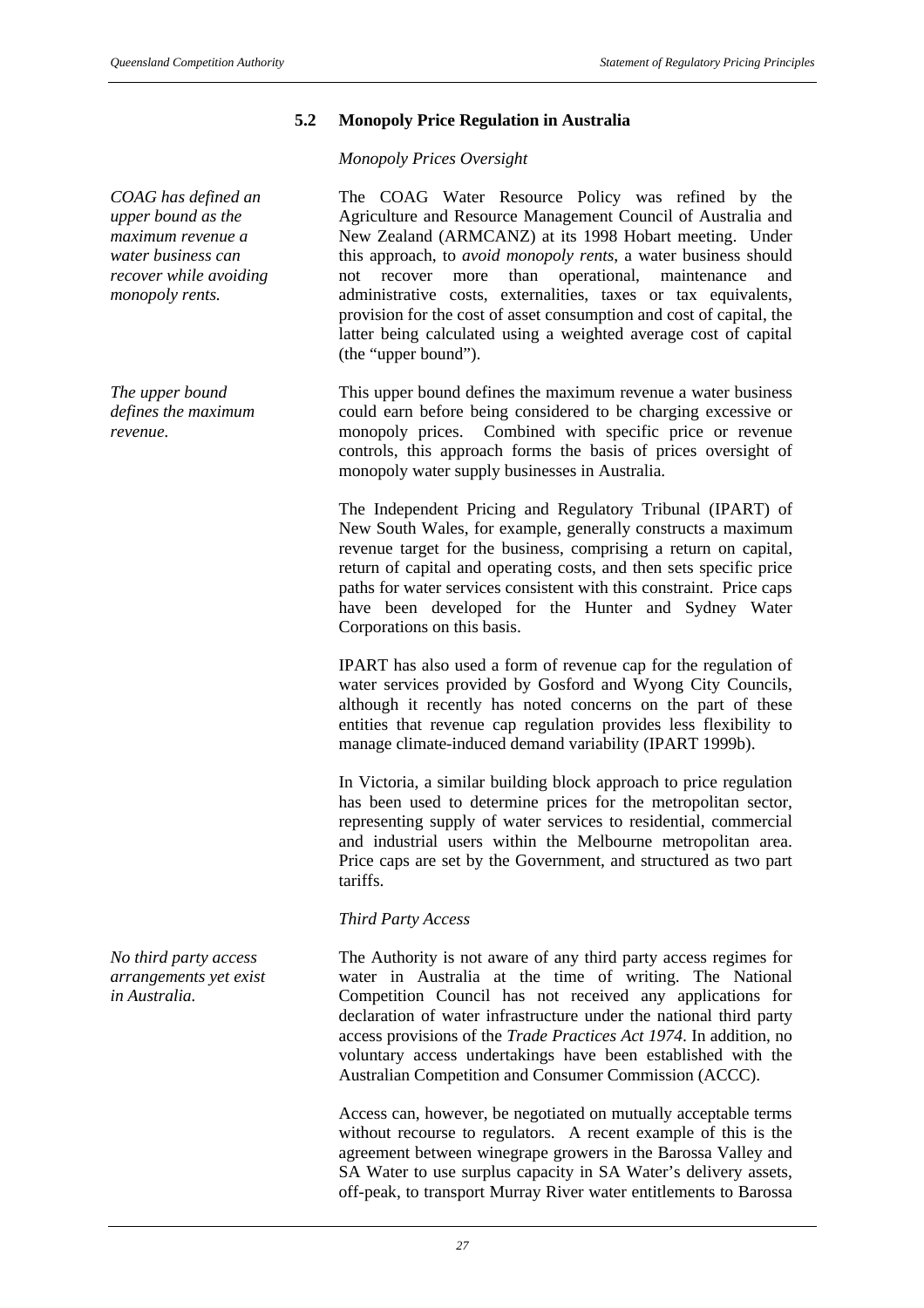vineyards. This agreement was struck outside of any formal access regime.

# **5.3 The Authority's Approach**

# *Objectives*

Monopoly Prices Oversight

The general objectives of the Authority follow from the requirements of the *QCA Act*. This requires the Authority to have regard to the protection of consumers from abuses of monopoly behaviour, the promotion of competition, the efficient use of resources, and other identified relevant public interest concerns.

# Third Party Access

In general, the application of third party access in Australia has recognised that commercial negotiation should form the primary basis for the setting of access terms, with regulatory intervention only in instances where negotiation fails. This principle also underpins the access provisions set out in the *QCA Act*.

The objectives of the Authority in terms of third party access are derived from the relevant provisions of the *QCA Act*, and basically require that access be provided on terms which:

- promote the efficient use of the infrastructure network;
- recognise the legitimate business interests of the facility owner, including its commercial viability; and,
- are cognisant of public interest considerations, including the benefits to the public from promoting competition.

# *Pricing Principles*

The Authority's monopoly prices responsibilities are potentially very diverse. These could range from broad, overarching investigations of declared monopoly water supply businesses, to resolution of specific pricing disputes. They could require the Authority to address pricing issues relevant to the overall business entity, specific to a particular consumer/service, for infrastructure services in isolation or, in some circumstances, for water allocations separate from these related services. Pricing principles therefore need to be applicable to all such situations.

In addition, these principles need to reflect the regulatory objectives of the *QCA Act.*

Prices set in effective competitive markets are consistent with many of the key regulatory objectives in that they ensure services are produced and sold at least cost. This ensures that the ability of monopoly or near monopoly service providers to exercise monopoly power is limited, that resources (both those related to the infrastructure service being provided and the resource) are

*The Authority must have regard to a number of public interest matters in prices oversight.*

*Regulatory intervention in third party access should only occur when negotiations fail.*

*The objectives of third party access…*

*Pricing principles need to apply to a wide range of circumstances and are therefore general.*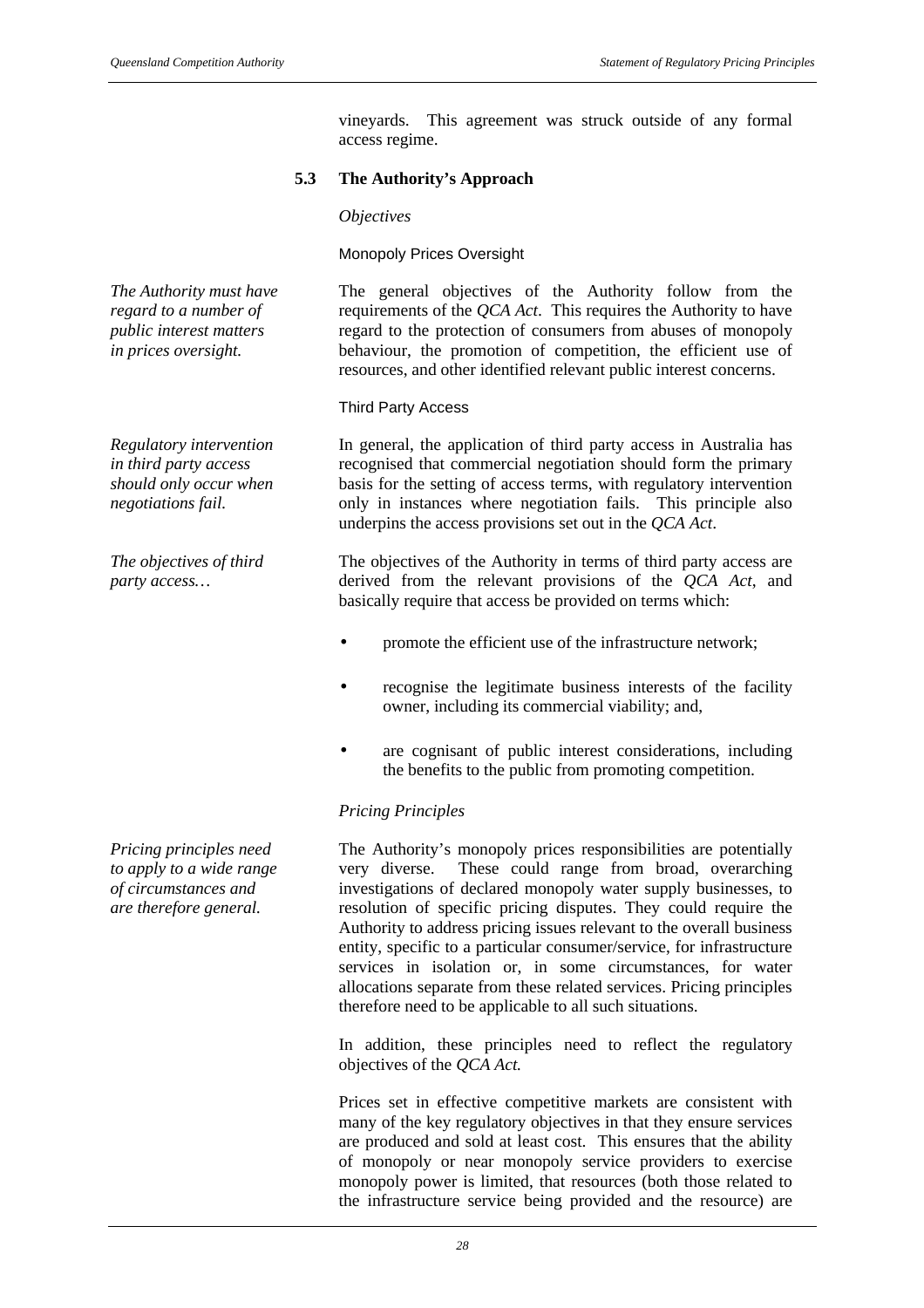appropriately allocated and that competition is promoted in many markets.

Regulation also must be cognisant of the revenue needs of the facility owner (see Chapter 7).

*The pricing principles…* To achieve the objectives of monopoly price regulation, including promoting economic efficiency, the Authority considers that prices of water delivered to an end user should:

- be *cost reflective* that is, reflect the costs of providing the service and, where the demand for water exceeds its supply, potentially incorporate a resource value;
- be *forward looking* in that they represent the least cost which would now be incurred in providing the requisite level of service over the relevant period;
- ensure *revenue adequacy* the revenue needs of the business must be addressed where possible;
- promote *sustainable investment* where the services are to be maintained into the future, the investor must be given the opportunity to enjoy an appropriate return on investment;
- ensure *regulatory efficiency* the pricing method which minimises regulatory intrusion and compliance costs relevant to a particular circumstance should be adopted; and,
- take into account matters relevant to the *public interest*. Many such matters are identifiable in the *Queensland Competition Authority Act 1997.*

In respect of regulatory efficiency, preference will be given to the least prescriptive form of price regulation, and to those measures that provide for an appropriate degree of flexibility to the regulated water business.

For example:

- where assessment is required as to whether a business/service is recovering excessive (monopoly) levels of revenue, the maximum revenue requirement may be sufficient to set the revenue benchmark for both monopoly prices oversight and third party access;
- where the Authority is required to establish prices for defined services, or address third party access for a segment of a network, price or revenue caps could be used either for prices oversight or third party access purposes consistent with the benchmark maximum revenue

*Preference exists for the least prescriptive form of price regulation.*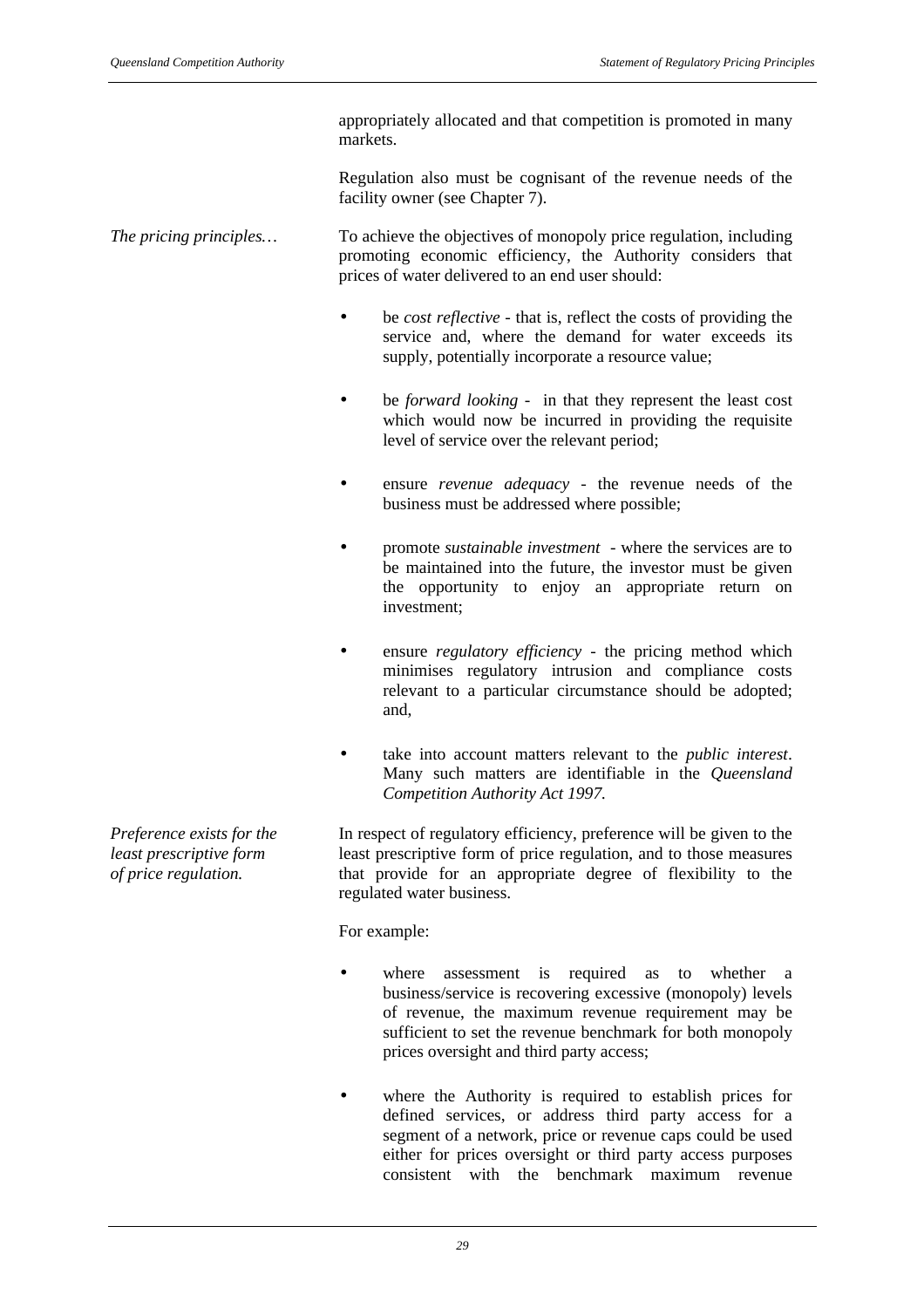requirement;

- for pricing disputes involving particular consumers or services, including third party access disputes or complaints regarding the pricing practices of private sector water supply activities, the Authority may consider it necessary to set specific prices, as well as other relevant terms and conditions of supply; and,
- for monopoly prices oversight, the Authority may consider it necessary to impute a value for the water resource, where this is sold independently or included as part of bundled water services.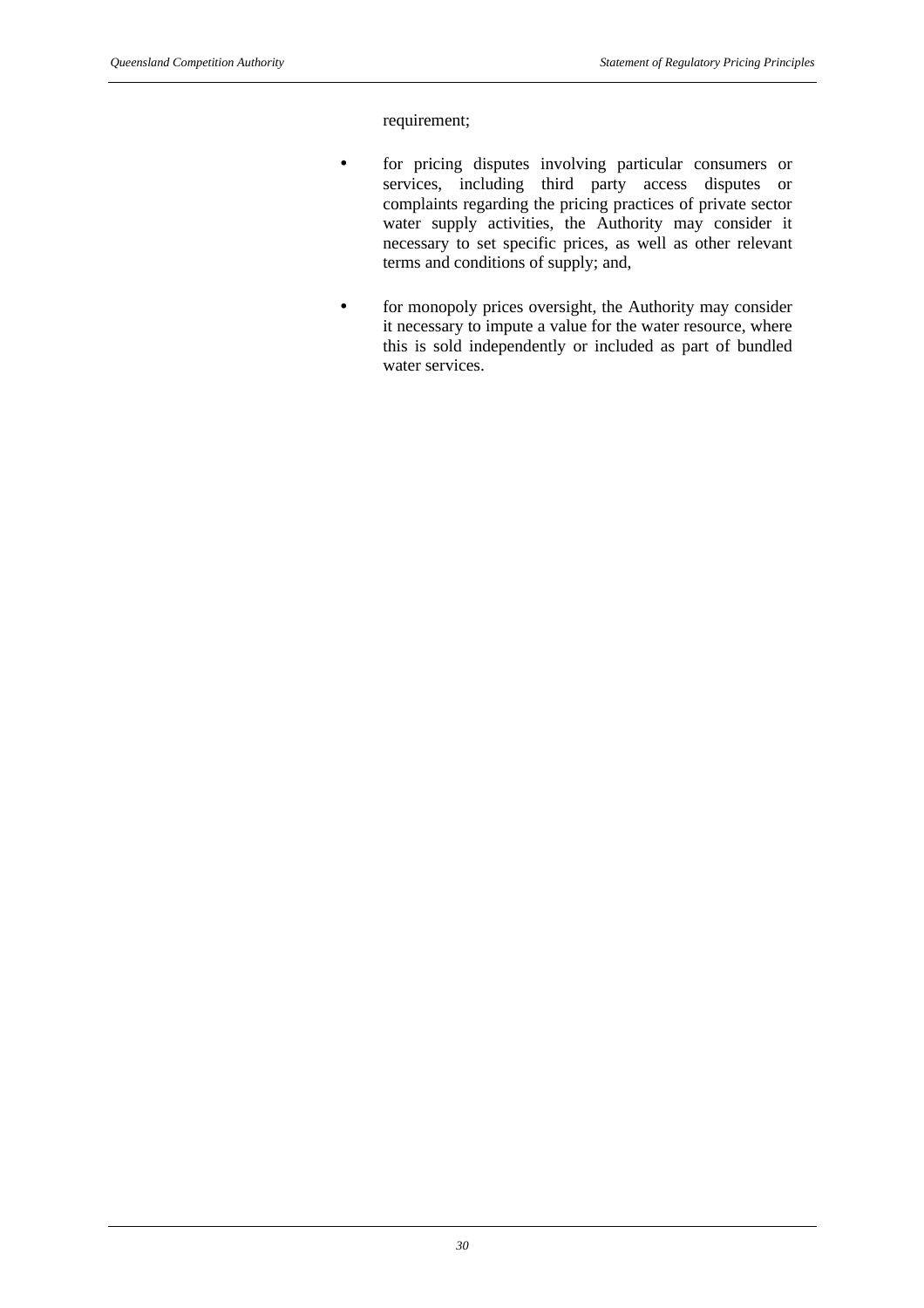# **6. MAXIMUM REVENUE REQUIREMENT**

#### **6.1 The Maximum Revenue Requirement**

*Setting a maximum revenue requirement provides the basis for most approaches to establishing prices.*

*It is made up of three building blocks….*

A maximum revenue requirement establishes the total amount of revenue that an efficiently operated business would need to remain commercially viable, but not enjoy monopoly profits. It is generally expressed on an annual basis (the annual revenue requirement). This is consistent with the relevant full cost pricing requirements of the *Local Government Act 1993*.

The maximum revenue requirement is comprised of the following "building blocks":

- a *return on capital* based on a weighted average cost of capital applied to a regulatory asset base valued according to the deprival method;
- a *return of capital* based either on a renewals annuity approach, or other suitable depreciation method; and,
- *operating and maintenance costs* based on efficient costs, relative to the appropriate scale of operation, and including tax equivalents (where applicable).

The revenue requirement is not intended, nor should it become, a guaranteed level of revenue that the business will recover. Actual returns may fall short of the revenue level established by the maximum revenue requirement, depending on factors such as whether the business meets demand forecasts, operating expenditure projections or whether capital expenditure estimates are realised. The water industry is characterised by wide variations in climatic conditions which will affect demand, operating expenditures and returns to the service provider.

To ensure that the maximum revenue requirement is appropriate to the needs of the service provider the Authority will also assess it against relevant financial and cash flow benchmarks. Table 6.1 below outlines the indicators and ranges used by Ofwat in assessing the implications of its price determination for water and water and sewerage companies in England and Wales.

Table 6.1: Ofwat financial and cash flow indices

| Indicator                            | Water and sewerage<br>companies | water<br>only<br>Large<br>companies | Small<br>water<br>only<br>companies |
|--------------------------------------|---------------------------------|-------------------------------------|-------------------------------------|
| Historic cost interest cover         | Min 2x                          | Min 2.25x                           | Min $2.5x$                          |
| Average gearing                      | 45-55%                          | 45-55%                              | 45-55%                              |
| Cash interest cover (EBITDA basis)   | Min 3x                          | Min $3.4x$                          | Min 3.75%                           |
| Cash interest cover (EBIDA basis)    | Min 2x                          | Min 2.25x                           | Min 2.5%                            |
| Debt payback period (EBITDA basis)   | Max 5 years                     | Max 5 years                         | Max 5 years                         |
| Debt payback period (EBDA basis)     | Max 7 years                     | Max 7 years                         | Max 7 years                         |
| Cashflow to capex ratio (EBDA basis) | Min 40%                         | Min 40%                             | Min 40%                             |

Notes: Gearing measured as a proportion of debt to debt plus equity.

EBITDA refers to Earnings Before Interest, Tax, Depreciation and Amortisation (net cash flow); EBIDA refers to Earnings Before Interest, Depreciation and Amortisation; EBDA refers to Earnings Before Depreciation and Amortisation.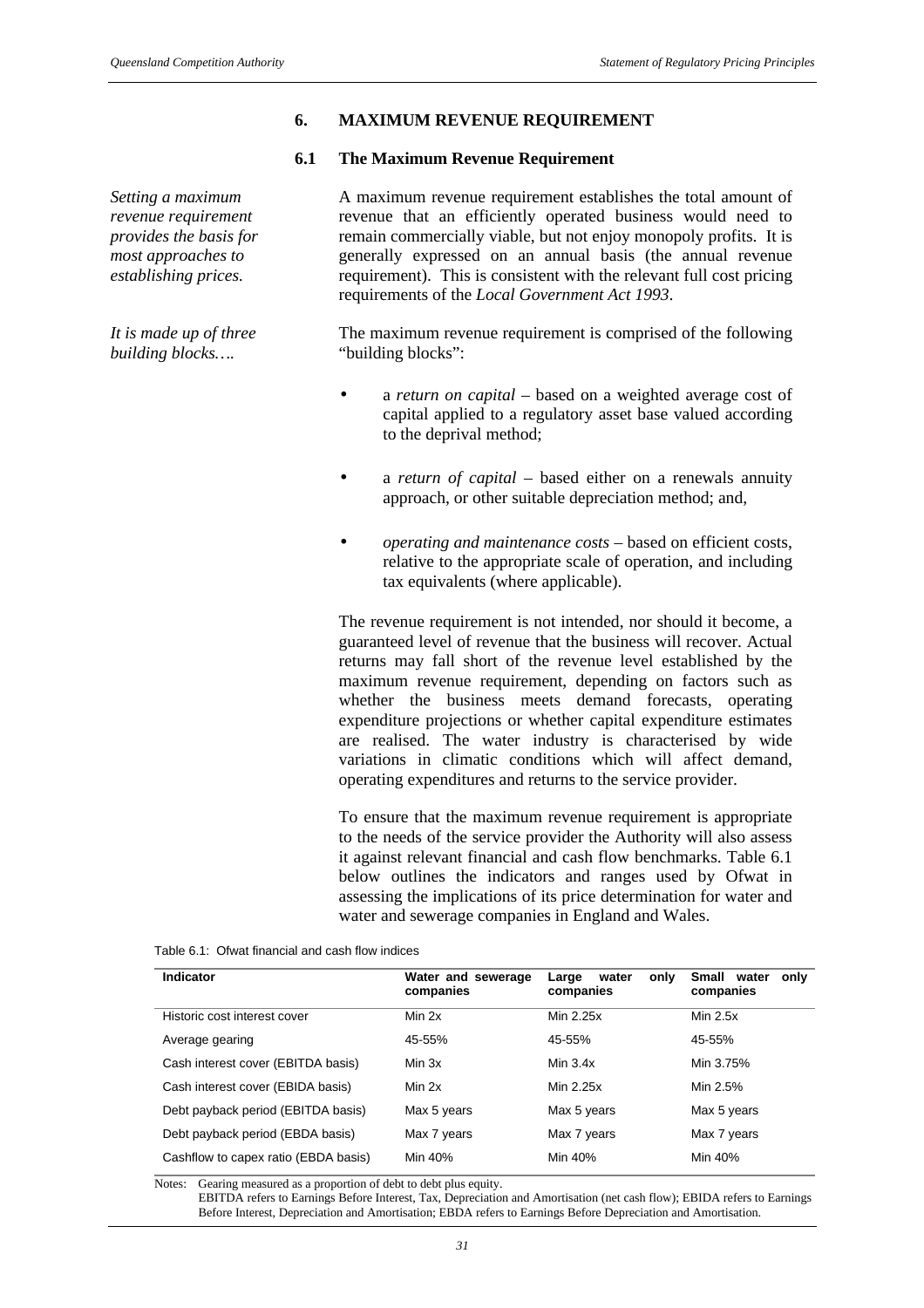## **6.2 Regulatory Asset Base**

*The regulatory asset base provides an initial step in establishing 'building blocks'.*

The value of the regulatory asset base is important to the establishment of the maximum revenue requirement as it provides the basis for determining the value of the return on capital and in some instances, depreciation.

The regulatory asset base consists of those assets necessary for the provision of the regulated (usually monopoly) services. These include current assets (including working capital) and non-current assets.

The main regulatory issues of some contention relate to the valuation of non-current assets (including network assets) and the treatment of new capital expenditure, contributed assets, capital subsidies and ancillary assets such as flood mitigation works.

## *Valuation of Non-Current Assets*

For the purposes of establishing the maximum revenue requirement, non-current assets are valued at the beginning of the regulatory period. Such valuations typically are then undertaken every three to five years because of the costs involved.

#### Value and Cost Based Approaches

Asset valuation methods can generally be categorised as either:

- *cost-based. value based* which determine the value of an asset largely from its cash generating capacity, or the cash generated by selling the asset (net realisable value); or
	- *cost based* which relate the value of an asset to the cost of purchasing the asset.

There are advantages and disadvantages with each of these approaches. Value based approaches, for example, typically require a significant amount of information and potentially are affected by the problem of circularity – where the asset value is determined by (regulated) prices and revenues which, in turn, are based on the asset value.

Cost based approaches, such as historical cost or depreciated actual cost, are generally regarded as less costly to establish and administer and reduce the risk to asset owners of the impact of technological change. However, cost based approaches are less relevant to current and future economic decision making, and particularly for long-lived assets during persistent periods of inflation.

Other *current* cost based valuation methods have been developed to attempt to overcome these shortcomings and to establish a more relevant and appropriate valuation. These include:

• *reproduction cost* – the cost of reproducing the existing plant in substantially its present form using the production

*Asset valuation methods can be value-based or*

*Value-based approaches have a problem with circularity.*

*Cost-based approaches are more easily established but may be less relevant for longlife assets.*

*Other current cost methods …*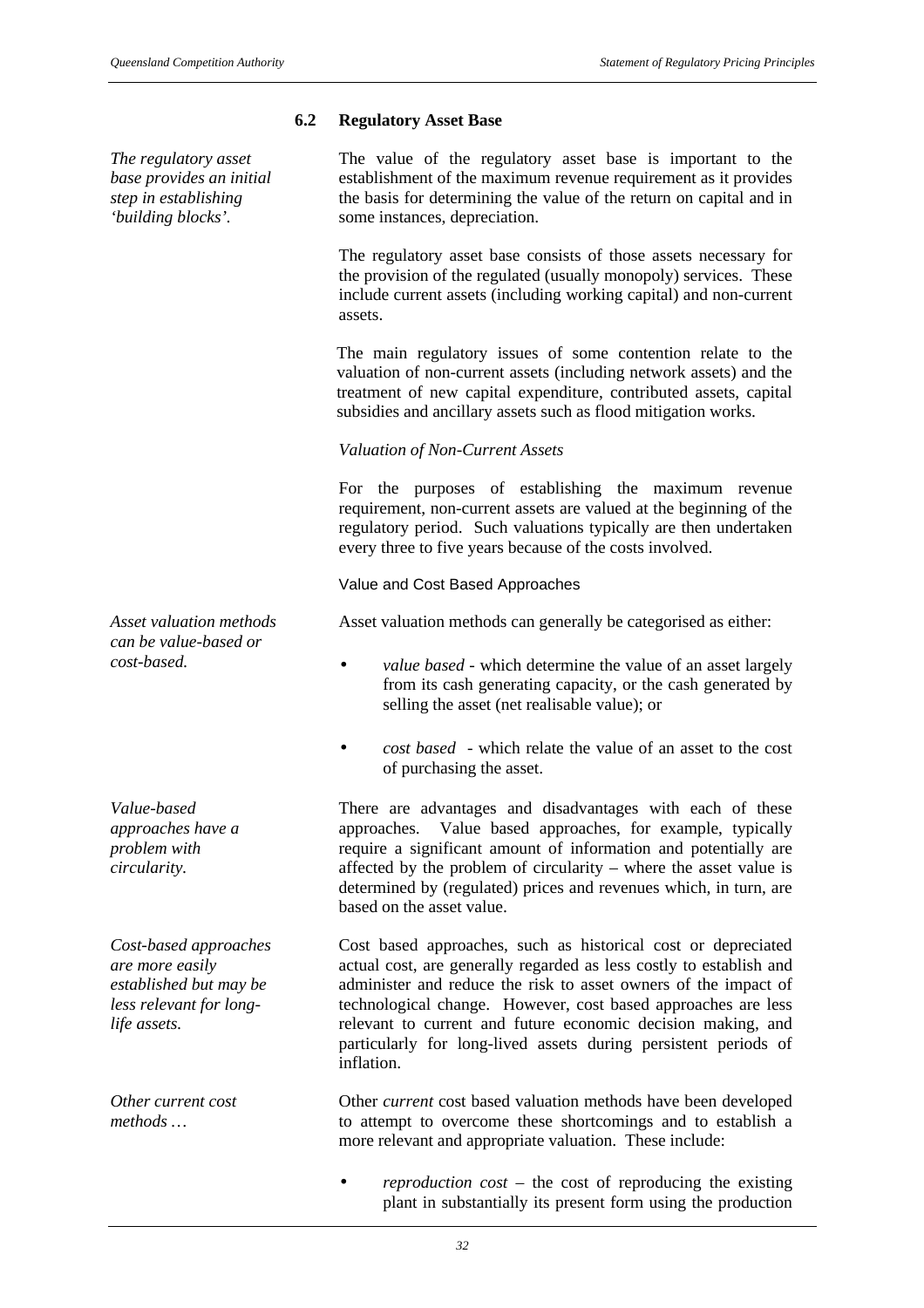technology and specifications of the original asset. This approach is most relevant where a similar asset is available and the technology and capacity requirements have not changed markedly;

- *replacement cost* an estimate of the current cost of replacing an asset with similar assets (not necessarily the same) which can provide equivalent service same) which can provide equivalent service potential/capacity. Replacement cost more closely approximates the actual cost of entry to the market, although it requires considerable judgement and expert advice; and,
- *depreciated optimised replacement cost* the cost of replicating the required service potential of the assets in the most efficient way possible, from an engineering/economic perspective, while allowing for the age of the existing assets through depreciation.

#### Deprival Value Approach

*Deprival value is a hybrid approach measuring the loss to the entity if deprived of the asset.*

Figure 6.1: Optimised deprival value

A third approach considers both the value and cost based approaches to arrive at an asset value. This hybrid approach, referred to as the deprival value method, defines the value of an asset as the loss that might be expected if the entity was deprived of the future economic benefits of that asset, or alternatively an amount that represents the loss of service potential flowing from the asset.

Deprival value $8$  is defined as the lesser of the depreciated optimised replacement cost (DORC) and the economic value of an asset, where the latter is the maximum of the asset's net present value (NPV) or net realisable value (NRV).



*COAG has endorsed the use of deprival value.*

 $\overline{a}$ 

Deprival value has been endorsed by COAG as the preferred approach to valuing network assets for public reporting processes (performance monitoring) and by ARMCANZ as a basis for water pricing, unless specific circumstances justify another method. Deprival value also is a fundamental component of the

 $8$  Although the concept of deprival value is common to both pricing and financial reporting for local governmentowned water businesses, it is likely that, in practice, these would be applied differently (and at different times) and would produce different valuations.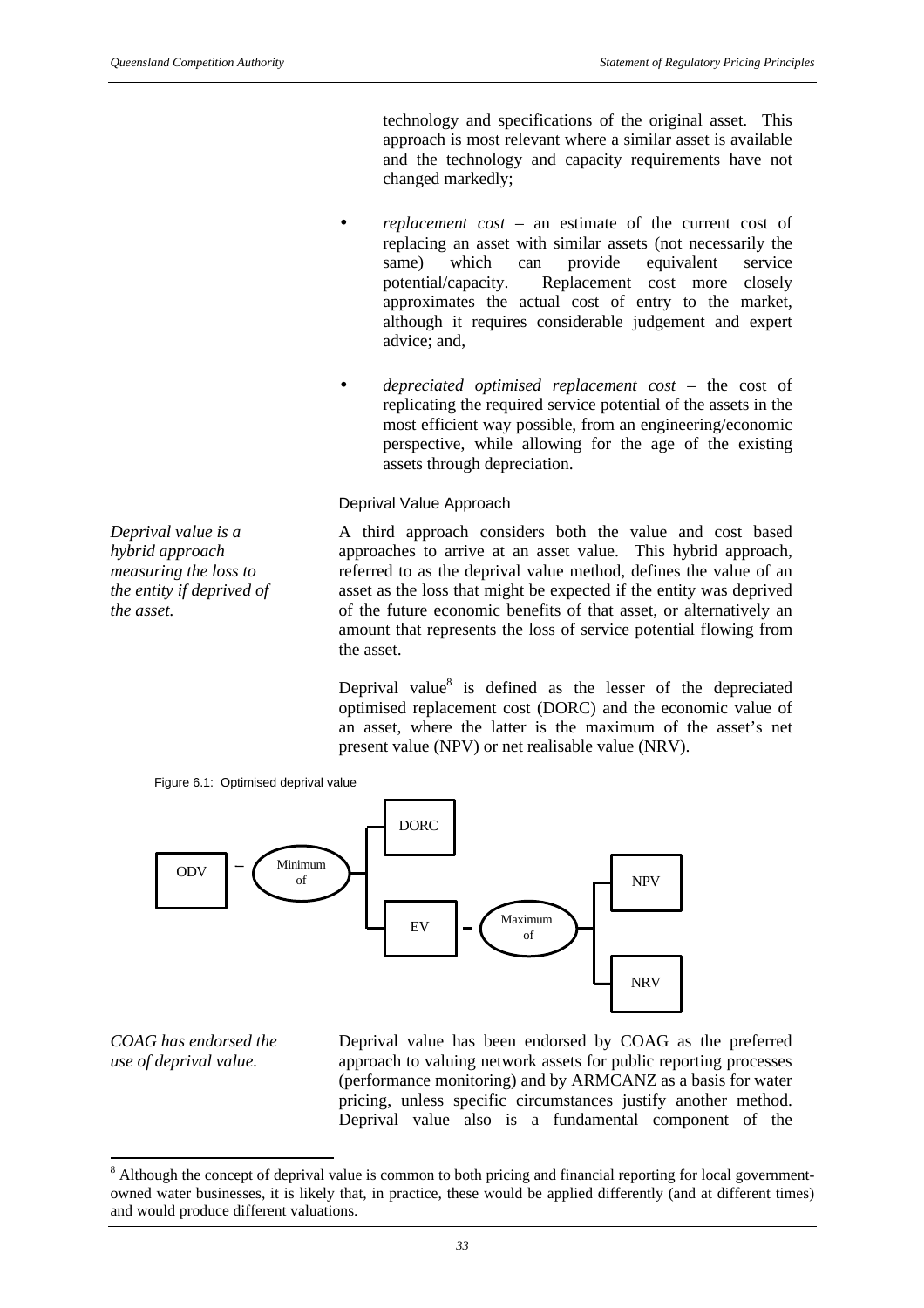competitive neutrality pricing requirements for Queensland local government business activities (as set out in the *Local Government Act 1993*).

This approach is generally considered to provide the best estimate of what a private sector service provider would pay for a similar asset, given prevailing and expected market and other conditions.

*The Authority supports* The Authority considers that deprival valuation is the most appropriate method of establishing the value of the regulatory asset base for the water sector for the purposes of prices oversight and third party access.

> In setting a maximum price for monopoly prices oversight, DORC provides the 'ceiling' to asset valuations above which businesses would be considered to be receiving 'monopoly' returns (ie, returns above those sufficient to sustain investment and commercial operation).

#### *Optimisation*

Optimisation is fundamental to deprival value. It provides for the valuation to be based on the 'optimal' configuration of the network system, allowing for advances in technology and design, and eliminates unwarranted excess capacity from the asset base. It thus reflects the outcomes of a competitive market and provides a forward-looking dimension to valuation. It ensures that regulated prices do not reflect previous 'gold-plating' of infrastructure, and also minimises incentives for inefficient bypass of the network.<sup>9</sup>

Key issues in the application of optimisation include:

• *greenfields* versus *incremental* – the greenfields approach assumes that the network can be completely redesigned such that it has the optimal planning horizon capacity and minimum operating costs. The use of the greenfields approach best reflects that cost which an efficient water supplier operating in a competitive market would put in place and therefore represents the preferred basis for optimisation. It is recognised that for some large urban water suppliers, such an approach may result in network configurations that cannot practically be achieved. An alternative approach, the incremental (or "brownfields") approach, is based on the premise that the existing assets would be replaced using fundamentally the same configuration as used presently with adjustments introduced to ensure that only assets relevant to providing the desired level of service provision are incorporated. While the greenfields approach is conceptually most

*The asset base needs to be optimised.*

*deprival value.*

*Optimisation may be based on a complete redesign or on an incremental development approach.*

 $\overline{\phantom{a}}$ 

<sup>&</sup>lt;sup>9</sup> Bypass occurs when it is cheaper for current or prospective purchasers of network services to construct and operate an alternative service themselves, rather than use spare capacity within the existing network. For the urban water sector, bypass may include the construction of 'stand-alone' distribution facilities from a bulk source, on-site storage or extraction (such as tanks for domestic consumers or direct use of underground acquifers if available) or the development of water re-use options (most common in industrial water applications).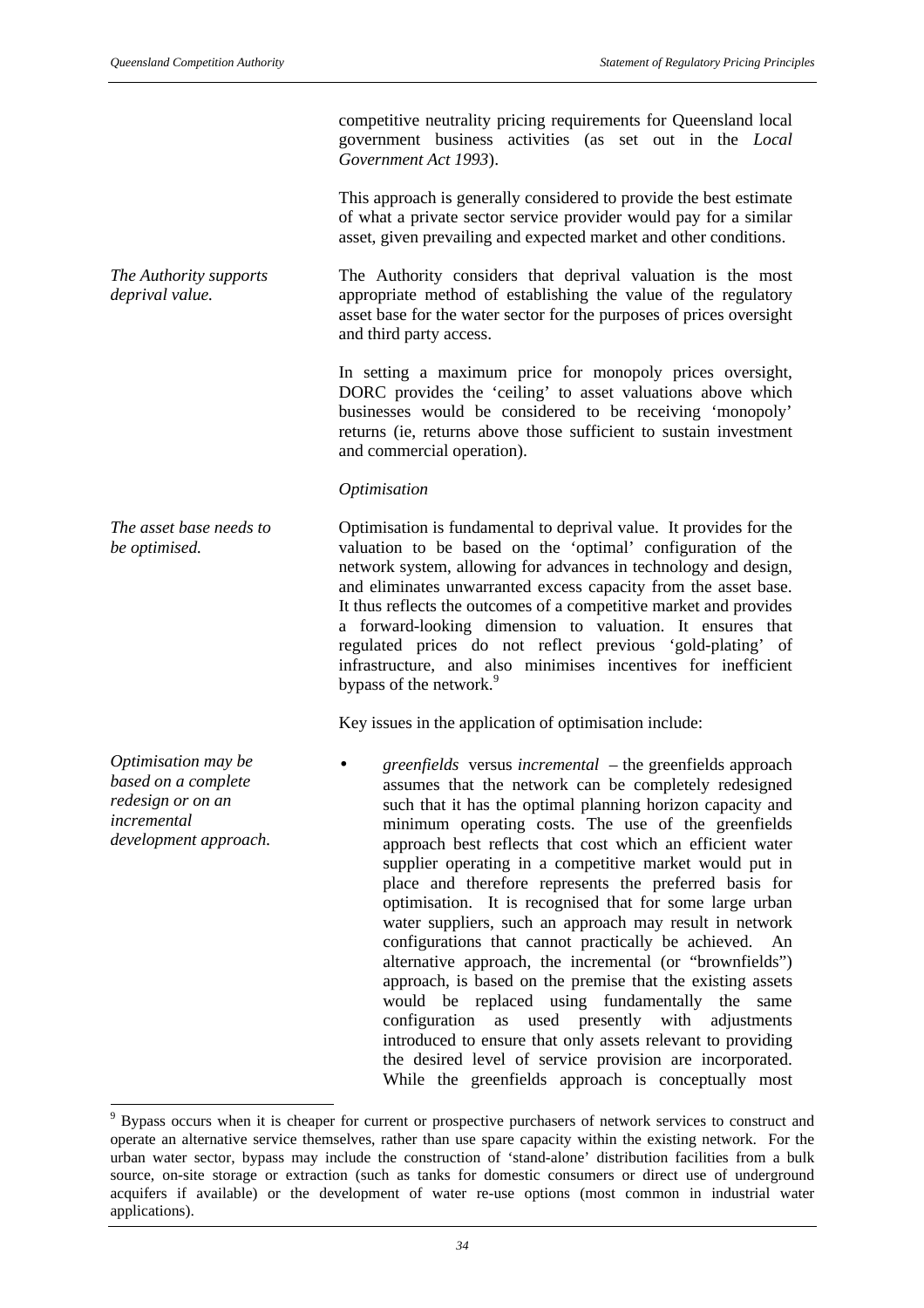*Optimised values should exclude unwarranted excess capacity and redundant assets.*

*Planned excess capacity should be retained in the asset base.*

appropriate, the difficulties associated with its implementation may require recourse to an incremental approach. Accordingly, at a minimum, entities should exclude unplanned excess capacity and ensure that fully redundant assets are removed from the regulatory asset base;

- *planned excess capacity* for most water utilities there are considerable benefits in terms of minimising total costs from installing assets to meet not only existing demand, but also to allow for a reasonable (expected) level of growth in demand. Generally, planned excess capacity, where it is considered necessary to produce the lowest long-run total cost, on a present value basis, should be retained in the optimised asset base;
- *negative optimisation* where asset valuations previously have been excluded as a result of optimisation. Optimisation in a current period should allow for the asset to be re-introduced into the asset base where there has been or is likely to be a sufficient increase in usage.

In the water sector, the level of demand has typically been established without reference to the costs associated with its consumption, and so, as a result, may not be the level of demand that would apply if the full cost of supply was being charged. This can create problems when seeking to optimise the asset base as it is not clear what level of demand should be adopted. In practice, therefore, the existing level of demand usually forms the basis for optimisation in the initial regulatory period.

The Authority considers that optimisation is an appropriate and necessary component of the process for establishing the regulatory asset base for urban water utilities.

Rolling Forward the Asset Base

Once an opening value of the regulatory asset base has been established, there is a need to adjust this valuation to reflect anticipated changes over the regulatory period. This process commonly is referred to as 'roll forward'.

Because of the costs involved in a comprehensive asset revaluation, roll forward generally is effected by inflating the regulatory asset base using a defined index. A likely approach would be to use a published indicator, such as the CPI, to index the regulatory asset base as this is simple and transparent.



*Asset values should be rolled forward, adjusting for inflation and depreciation.*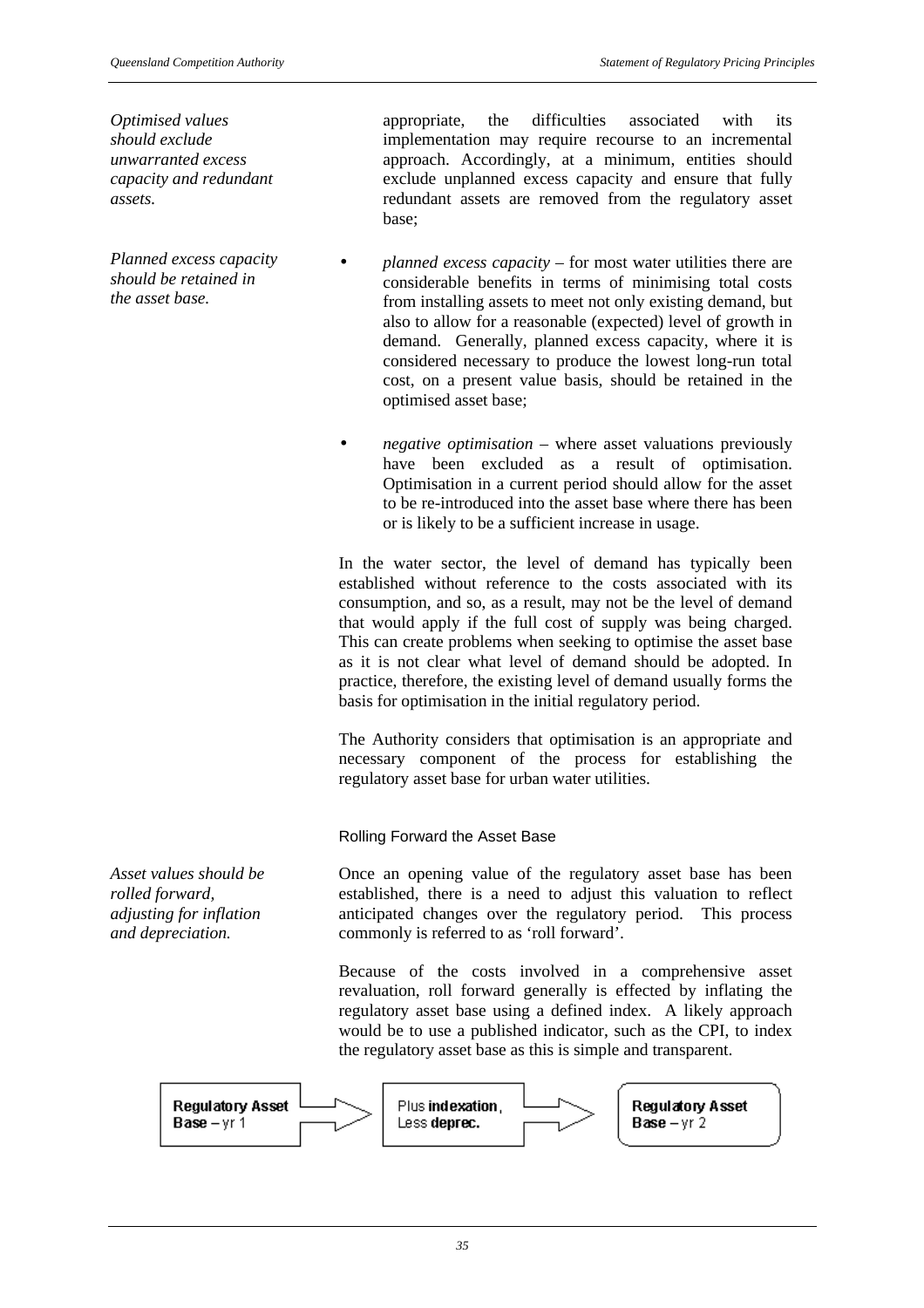*Actual reasonable capital expenditure can be included in the regulatory asset base.*

*Businesses should provide supporting evidence of planned capex.*

*Overspending or underspending on capex can trigger a reconsideration of regulatory settings.*

l

# New Capital Expenditure

Capital expenditure (capex) may be required as a result of new statutory obligations, network growth, major asset refurbishment/replacement requirements or requirements for improved supply reliability. Generally, regulators permit actual (reasonable) capital expenditure to be included in the asset base within the regulatory period. $^{10}$ 

The National Gas Code, for instance, permits forecast capital expenditure to be added to the regulatory asset base in the year in which the relevant assets are expected to be brought into service.

Where there are large and irregular capex projections, these may be 'smoothed' over the regulatory period. Smoothing has the advantage of allowing water businesses to manage fluctuations in capex requirements without undue price variability, but can result in consumers paying for capacity that they are not yet utilising. $<sup>11</sup>$ </sup>

The Authority would require evidence to support any planned capital expenditure over the regulatory period. This could take the form of marketing studies and assessments of current capacity utilisation. Other options include reviewing previous capital expenditure proposals against actual expenditures (where relevant), and considering proposed capex against criteria such as: the maintenance of baseline performance standards, desired increases in performance standards, requirements for network demand growth, new customer connections and additional regulatory or legal requirements (Theaker 2000).

Capex for capacity augmentation may be deferred by the adoption of demand management strategies such as sprinkler hours, sponsoring low water use technology such as dual-flush toilets and low-flow shower heads, and reduction in system leakages. These strategies may have an impact on capital or operating expenditure during the regulatory period.

Where businesses overspend on capital relative to projections, consideration needs to be given to whether such expenditures are reasonable $^{12}$  and whether it should be reflected in the regulatory asset base in subsequent periods. Where such over-expenditures are (expected to be) substantial, and material in the context of the overall regulatory asset base, consideration would need to be given to re-opening any regulatory determinations to ensure that

<sup>&</sup>lt;sup>10</sup> Assessment also may be required as to what proportion of anticipated capital expenditure constitutes a renewals expense (ie, asset refurbishment), and therefore what amount should be capitalised into the regulatory asset base.

<sup>&</sup>lt;sup>11</sup> The full cost pricing requirements of the *Local Government Act 1993* require local government water businesses to match projected total revenue with projected total costs over the local government's financial year. There are, however, separate provisions that give local government water businesses greater flexibility in setting actual charges and which could accommodate some degree of smoothing of lumpy capital expenditure profiles.

<sup>&</sup>lt;sup>12</sup> Avoidance of regulatory micro-management also needs to be considered. In the United States, State based Public Utility Commissions commonly are asked to agree minor capex/opex proposals, so that these can be included in the regulatory asset base allowable revenue limit. Many smaller water companies find this process overly complex, and it requires substantial regulatory involvement.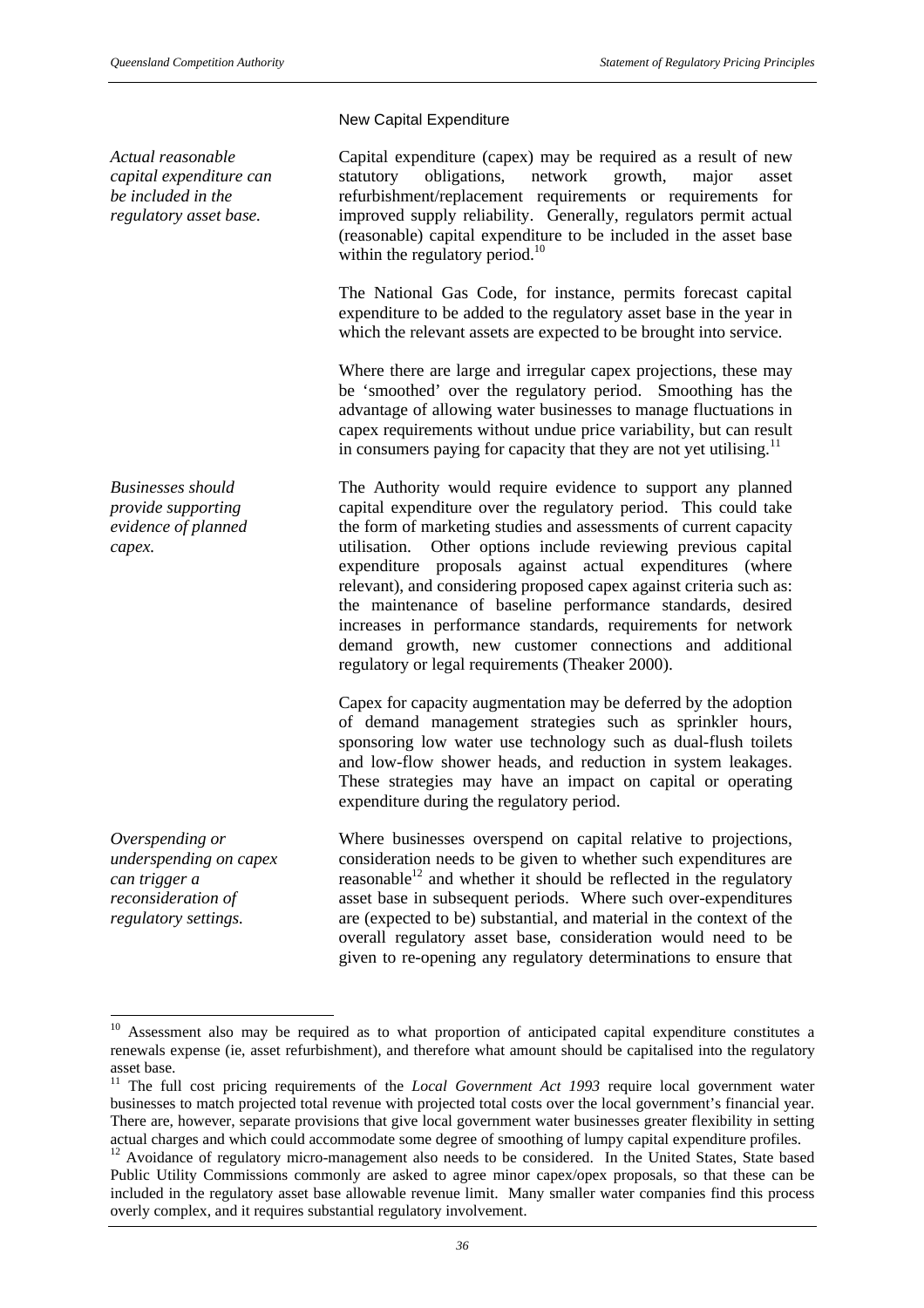appropriate incentives are in place to maintain service quality.<sup>13</sup>

Where capex by a water business or by a competitor results in stranded assets, adjustments to the regulatory asset base may be required. Assets would not be considered to be 'stranded' if they must continue to be maintained due to supplier of last resort requirements.

Where actual capex is less than that forecast, companies are typically allowed to earn a return on the forecast amount, provided service quality does not deteriorate, although the regulatory asset valuation is reduced to reflect actual expenditure for subsequent regulatory periods. Again, substantial underspending could in some circumstances trigger a reconsideration of relevant regulatory settings.

*Contributed Assets and Capital Subsidies*

Contributed Assets

Contributed assets are those assets that are funded or otherwise provided by, or on behalf of, water users. Assets may have been contributed in the past through transfer of ownership of a facility, direct payment for the facility involved, a capital contribution towards an expansion of existing facilities or through payments for developed land.

Under the *Integrated Planning Act 1997*, developers may still be required to construct or contribute financially to the construction of certain local government infrastructure items, including urban water infrastructure facilities. External contributions also may be sought for works undertaken by urban water boards or for other water services businesses.

Recognition of past capital contributions is primarily argued on equity grounds. Contributing users contend that they should not be charged a return on that component of assets which they have already funded. Recognition is also argued on the grounds of economic efficiency in that further investment could be retarded if investors become concerned that future contributions may not be recognised by the regulator. Arguments for recognising future capital contributions are also based upon both perceived equity and efficiency implications.

There is no economic rationale for treating contributed assets differently to other assets. Arguments against the recognition of *contributions* made by users include:

*recognised.* • **•** the contribution was or is sought to recover costs of providing services not otherwise incorporated in a utility's tariff structure;

*Contributed assets are those funded or provided by users.*

*There are strong equity and efficiency grounds for recognising past capital contributions.*

*By contrast, there may be reasons why contributed assets should not be*

 $\overline{a}$ 

 $13$  If regulated businesses are not permitted to recover reasonable maintenance expenditure requirements, maintenance spending may fall below appropriate levels, with potential negative implications for service quality standards.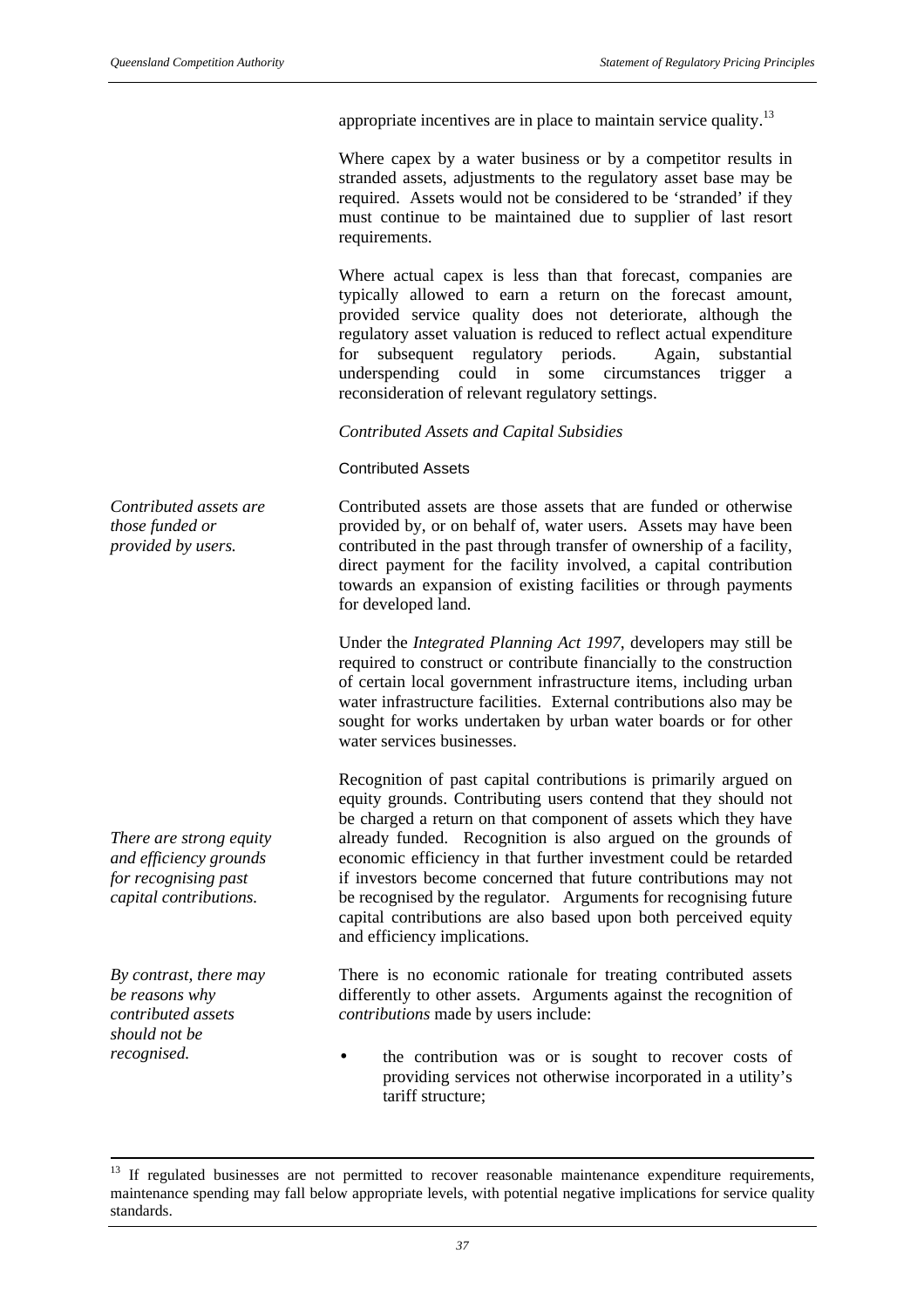- the contributor has already received (or will receive) offsetting benefits, such as reduced water charges;
- the remaining service potential of the relevant assets is negligible; or
- recognition results in the preference of one form of charging over another.

Poor information, the cost of administration and considerations of materiality may also render the recognition of past contributions infeasible or undesirable from a cost effectiveness perspective.

Approaches to the Treatment of Contributed Assets

There is no simple answer to the treatment of capital contributions. Capital contributions need to be considered in the context of a pricing framework that promotes rational economic behaviour. Recognition of prior capital contributions in the setting of prices depends on the particular circumstances surrounding the capital contribution, particularly the expectations of the parties at the time the capital contributions were made.

Where it is proposed to recognise capital contributions, different approaches have been proposed. In general these involve either:

- including the contributed assets in the regulatory asset base, but employing some form of offsetting mechanism to account for the contribution; or
- excluding contributed assets from the regulatory asset base for pricing purposes.

These approaches can be applied either in a backward-looking framework, for previous capital contributions, or in a forwardlooking sense for anticipated future contributions.

In general, the Authority prefers to include the assets in the asset base together with some form of offsetting mechanism to account for the contribution as :

- once assets are passed to the business entity, that entity in effect assumes responsibility for their management and the risks and obligations associated with that responsibility; and,
- such a practice is consistent with the financial reporting practices of the mainly local government businesses which deliver most urban water services.

The Authority's preferred approach would be for any specific "arrangements" between identifiable contributors and the water business to be recognised by adjusting prices for those specific users in accordance with the terms of the contribution

*Recognition of past contributed assets depends on the circumstances.*

*Contributed assets may be recognised by two means.*

*The Authority prefers to include contributed assets and apply an offset to prices.*

*Specific arrangements between water businesses and users should be recognised.*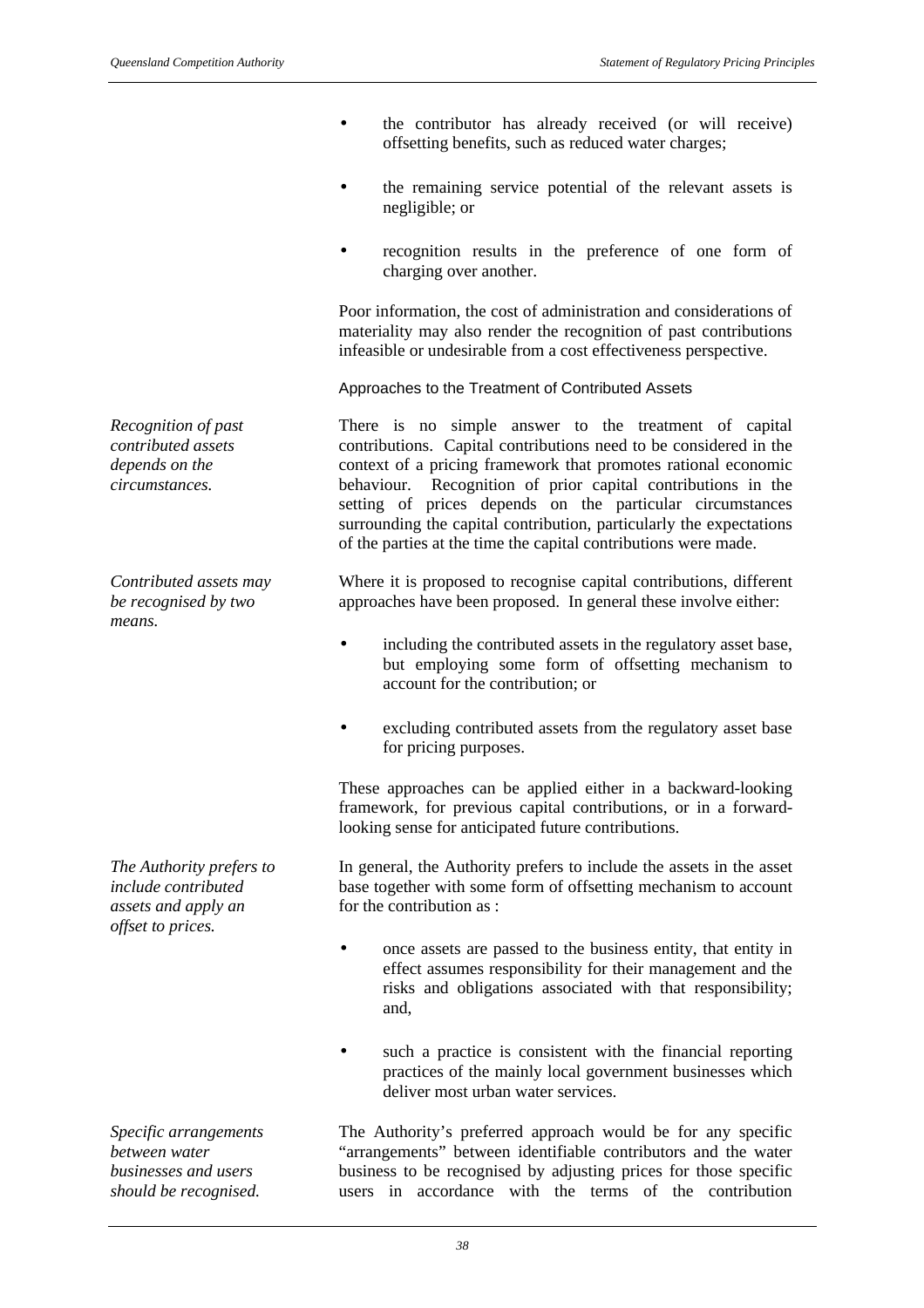arrangement. This provides scope for users and water businesses to structure deals consistent with their relevant circumstances.

Where such agreements are not in place, and it is still proposed to recognise capital contributions, contributions should be recognised by way of specific financial 'credits' to the relevant contributors. This generally would take the form of a series of offsetting reductions in (fixed) water charges over the life of the relevant assets. This approach preserves the direct link between the amount of the contribution and the actual charges levied on the contributor. $14$ 

It is recognised, however, that such an approach may be impractical and administratively complex where there are a large number of contributors each with different circumstances. In these instances, the aggregate value of contributions may be converted to an annuity and recognised as revenue over the life of the relevant assets. This approach reduces the amount of revenue the water business needs to recover from other sources, including user charges, with the net effect of uniform reductions in fixed water charges for all consumers in particular categories.

For water businesses with relatively consistent growth and forecast capital contributions, a future contribution could be amortised over a much shorter period – even the year in which it is received.<sup>15</sup>

Capital Subsidies

*Capital subsidies form a specific form of contributed assets.* Capital subsidies form a specific sub-group of contributed assets, and generally refer to subsidies provided by the State Government to various water businesses. Local government water services businesses, for instance, have acquired significant assets that have been funded, in full or in part, through grants from other levels of Government.

> The most significant capital grants scheme is the Local Governing Bodies Capital Works Subsidy Scheme, which provides for grants of up to 40 per cent of the capital cost for construction of eligible assets. Funding also is provided under schemes such as the Small Communities Assistance Program, which provides assistance for the development of new water supply and sewerage services or the upgrading/expansion of existing schemes.

Options for dealing with capital subsidies include:

- *subsidies…* treating the subsidy as an equity injection, with no consequent changes to pricing arrangements;
	- recognising the subsidy as revenue in the period in which it is received, in addition to including in the entity's asset

*Alternative options for dealing with capital*

l

 $14$  In effect, the contribution is recognised for pricing purposes as a 'pre-payment' for services not yet received. <sup>15</sup> This is the approach adopted in Queensland for the treatment of capital contributions to electricity distribution businesses. Under this approach, contributed assets are added to the regulatory asset base in the period in which they are received, with an equivalent amount deducted from the revenue cap for that period.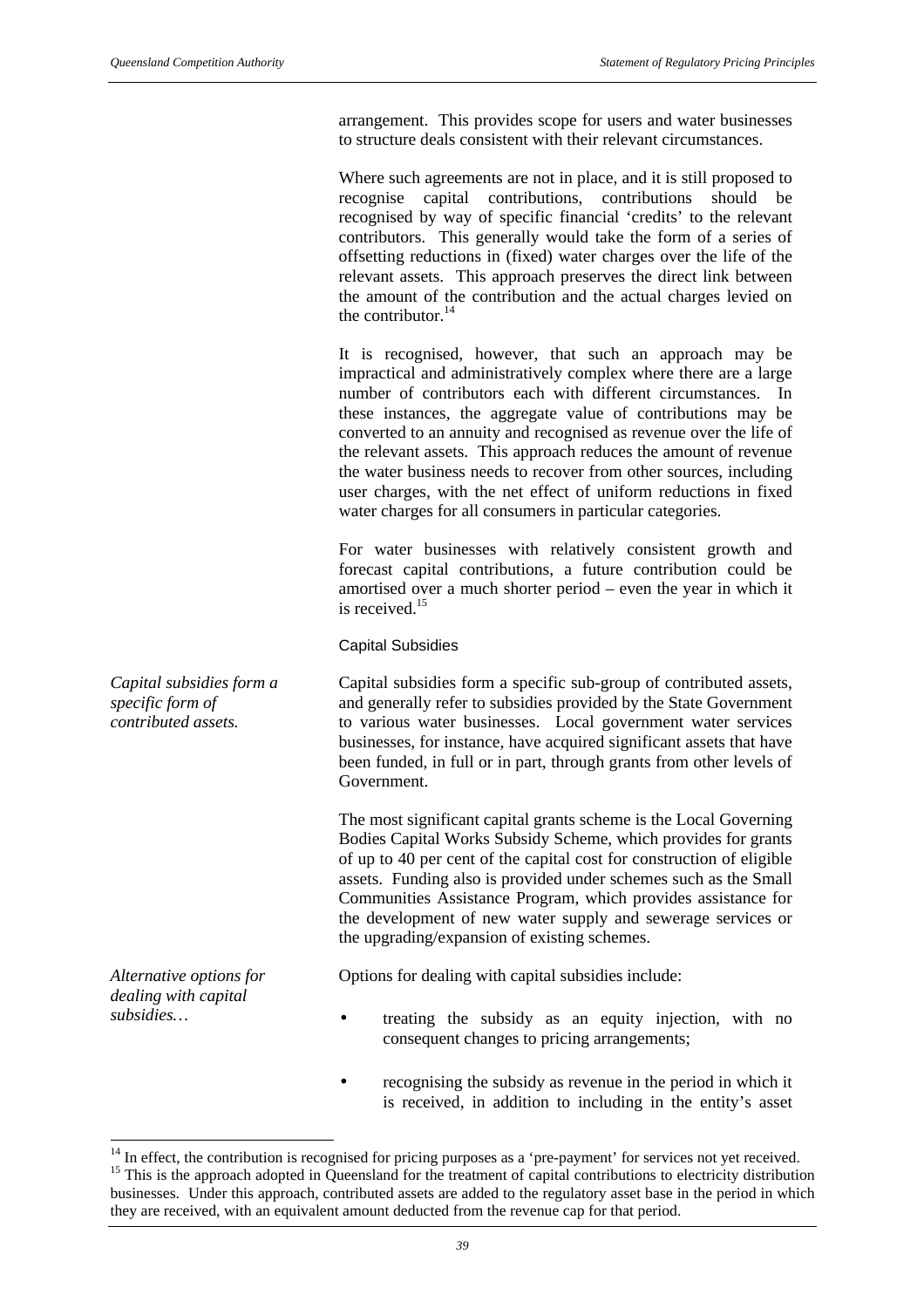base any assets funded by the subsidy; and,

• for past grants, amortising the value of any past grants over the remaining life of the relevant assets and including this amount as revenue to offset the amount required of other revenue sources.

The appropriate approach to regulatory recognition of capital subsidies depends, largely, on the purpose of the grant. In this regard, the purpose may include employment generation, assisting local government to meet funding shortfalls or reducing the service costs to a particular consumer or group of consumers. In the absence of any specific agreement or agreed purpose, or evidence to suggest that a particular outcome was intended, the treatment of past and future grants should be at the asset owner's discretion.

# *Flood Mitigation Assets*

Some water facilities, notably major storages such as dams and weirs, provide flood mitigation services to downstream catchments. It is necessary to determine how assets, or parts of assets, that have been provided for services other than the provision of water for consumptive uses should be addressed for regulatory purposes.

Somerset and Wivenhoe dams, which supply water to various South East Queensland urban water utilities, both have capacity above their respective full supply levels<sup>16</sup> which is normally empty and which can be used to temporarily store flood waters when required.

The Authority understands that there is no existing State Government policy on the treatment of flood mitigation assets for pricing purposes.

Options for the treatment of flood mitigation assets are to:

- include such assets in the regulatory asset base, based on the presumption that such works are no different from other Government mandated or safety-related licence conditions and, as such, constitute a normal cost of operation;
- exclude flood mitigation works from the regulatory asset base, on the grounds that these are not integral to the provision of water services (and perhaps should be accommodated through a specific CSO arrangement).*<sup>17</sup>*

*Where there is no agreement or specified purpose, the treatment of past and future grants should be at the asset owner's discretion.*

*Some storages provide flood mitigation services for downstream users.*

 $\overline{\phantom{a}}$ 

<sup>&</sup>lt;sup>16</sup> The maximum level at which water is stored in a dam is referred to as its Full Supply Level. Wivenhoe Dam, for example, has 1 165 000ML of storage at its Full Supply Level, with a further 1 450 000ML above this for temporary storage of floodwaters. This flood storage is held empty except when required to store flood flows (South East Queensland Water Board 1998).

 $17$  Indeed, flood mitigation works may be considered 'public goods', in that consumption by one individual, in terms of the reduced prospect or severity of flooding, does not impact on the consumption by others (ie, non-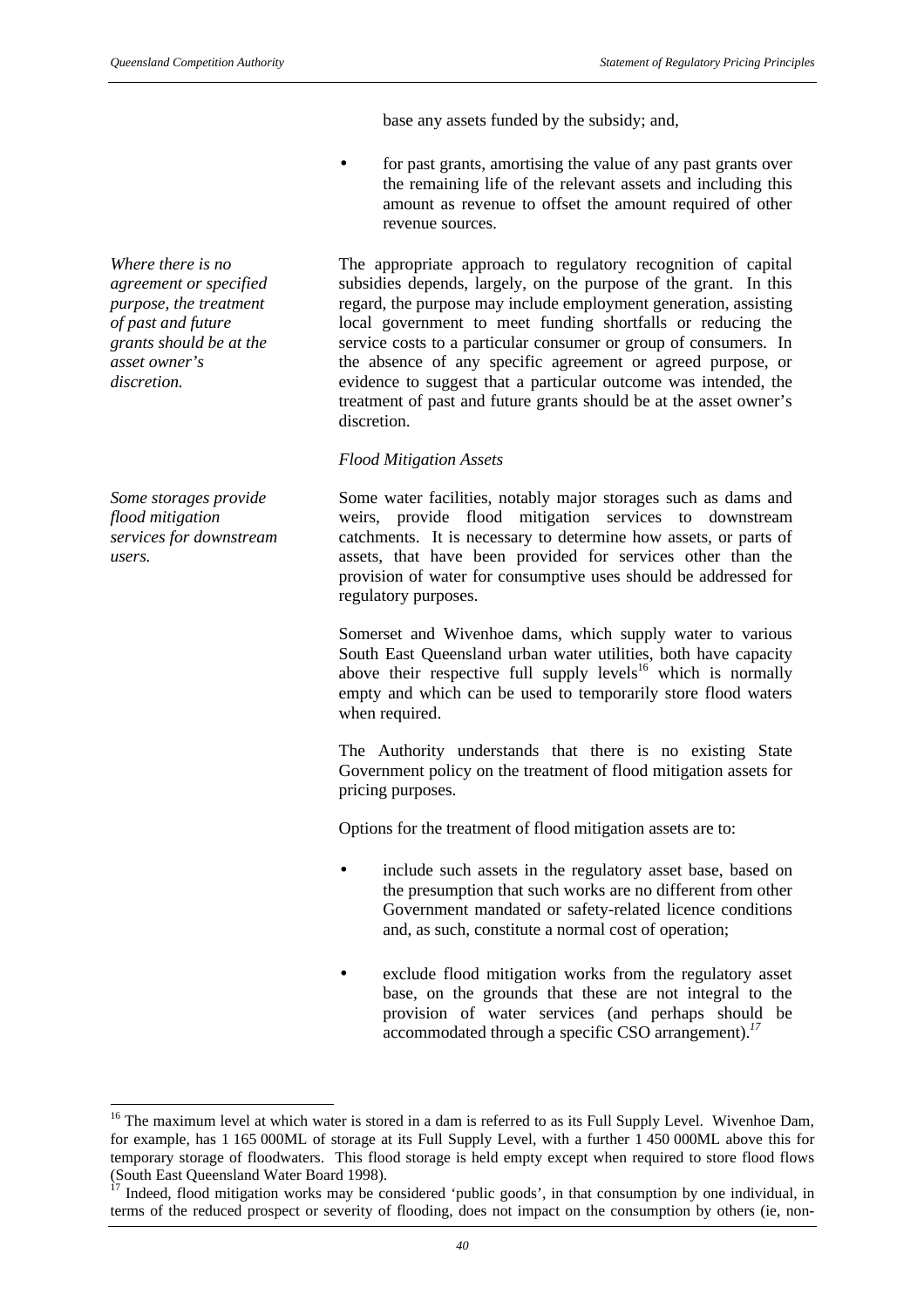*If there are no specific funding or CSO arrangements, the Authority will include the assets in the asset*

*Significant assets may be associated with recreational and environmental services.*

*These assets would be included in the regulatory asset base in the absence of any specific arrangements.*

*The rate of return represents an opportunity cost of foregone investments with similar risk.*

l

Given that there may be differences between the beneficiaries of flood mitigation works and users of water from relevant infrastructure facilities, the preferred approach would be for these works to be funded by the beneficiaries.

*base.* In the absence of any specific arrangements relating to *flood mitigation works*, the Authority would propose to include these works in the regulatory asset base for pricing purposes.

## *Recreational Facilities and Other Assets*

For many water storages, there are significant assets associated with the delivery of other services such as recreational amenity or environmental requirements. Examples of the former are picnic facilities, boat ramps, and public safety infrastructure, while environmental requirements could include fish ladders.

The preferred approach is for beneficiaries to meet the cost of recreational services where practical and cost-effective. Costs related to environmental requirements may be considered to be legitimate costs of business.

In the absence of any specific arrangements, the Authority would include these works in the regulatory asset base for pricing purposes, provided the service provision was not excessive.

# **6.3 Return on Capital**

*Opportunity Cost and the Cost of Capital*

Once a regulatory asset base is established, it is necessary to determine a rate of return in order to establish the cost of capital.

The rate of return is the return expected by investors in capital markets for investments of a given level of risk, and represents the opportunity cost to investors of expected returns on foregone investment opportunities - that is, the expected return from the next best alternative investment. The rate of return plays a central role in rewarding or compensating the facility owner for its past investment, and also in providing guidance as to the return on future investment in the network. For example, where the rate of return is set above the business' actual cost of capital, there is an incentive for the regulated business to over-invest and to substitute capital for other factors of production (Averch and Johnson 1962).

The COAG Water Resources Policy requires that publicly-owned urban water supply businesses and, where practical, rural water supply businesses, earn a real rate of return on the written-down replacement cost of their assets, commensurate with the equity arrangements of their public ownership. Further, the ARMCANZ/SCARM pricing principles refer to the weighted

rivalry) and as it is difficult to exclude 'non-paying' consumers from benefiting (non-excludability). Further, there may be differences between the users of water services and the beneficiaries of flood mitigation works.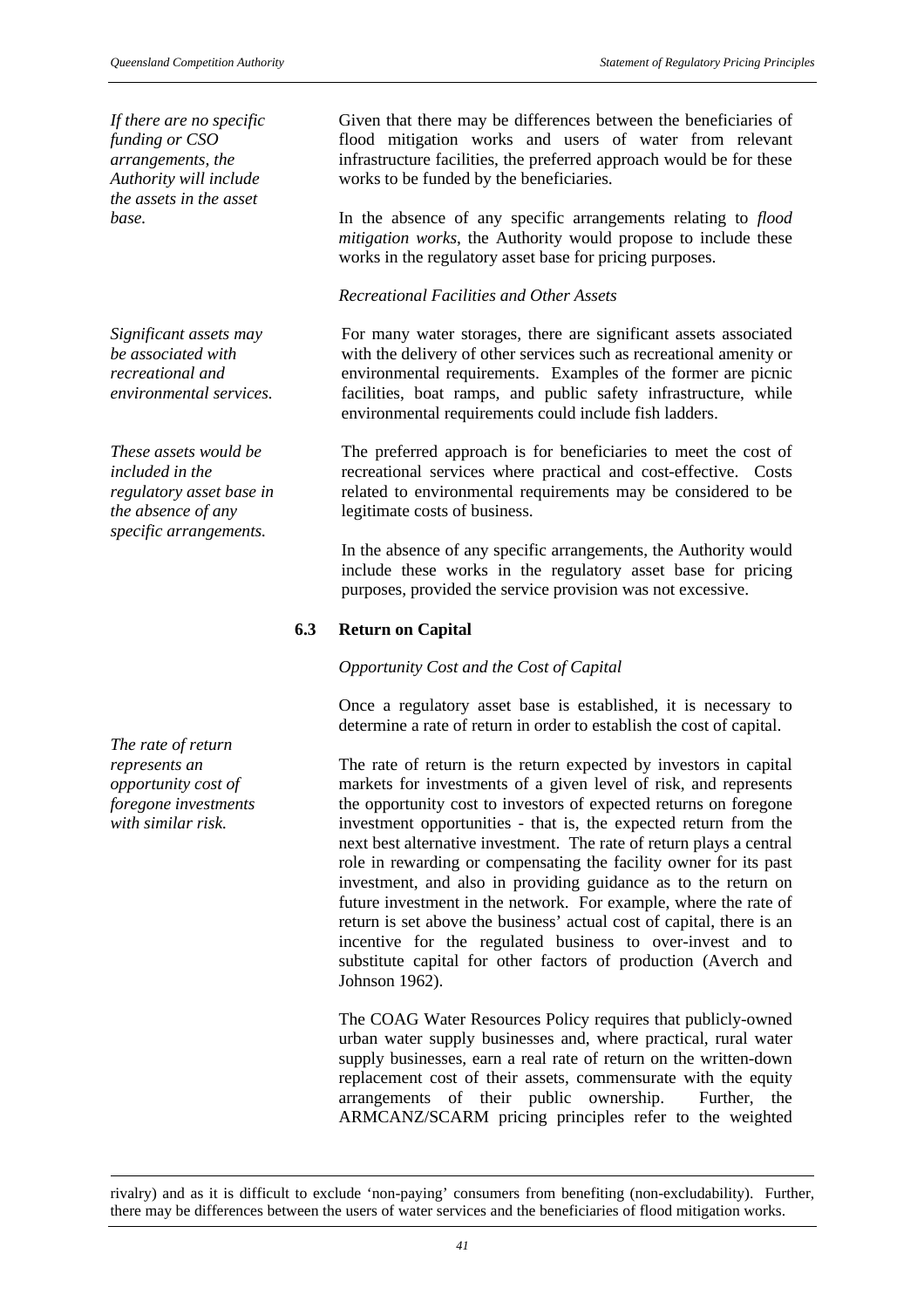*A WACC rate is the average of the return to debt and return to*

*equity.*

average cost of capital for this purpose.

*Weighted Average Cost of Capital*

The generally accepted regulatory approach to establishing the rate of return is to estimate a weighted average cost of capital (WACC). The WACC method is based on the presumption that capital is provided from two sources – debt and equity. It is calculated as the average return to each of these sources of finance, weighted to account for the relative proportions of debt and equity to total capital. This method requires estimates of the current market values of the business' debt and equity, a capital structure and market rates for both sources of funds (see Appendix B).

The after tax WACC for a company (assuming that dividend imputation credits are not included in the company's cash flows) is calculated as follows:

WACC<sub>after tax</sub> =  $(1-t)[r_e \quad/(1-t(1-\gamma)) \quad \bullet \ E/(E+D) \quad + \quad r_d$  $\bullet$  D/(E+D)]

Where:

- $r_e$  = expected after tax return on equity
- $r_d$  = before tax cost of debt
- $D =$  market value of debt
- $E =$  market value of equity
- $t =$  corporate tax rate
- $\gamma$  = assumed utilisation of franking credits (adapted from Officer 1994).

The cost of debt is usually defined as the marginal rate at which the business can raise debt financing. This rate will vary depending on the default risk of the borrower, which, in turn, will be affected by the gearing of the business, volatility of its cash flows and the long term security of its revenue and profit flows. The return on debt would therefore reflect the cost of debt for the urban water sector although it would take into account differences in the levels of gearing considered appropriate to the entity.

In general, the Authority considers that gearing of 50 per cent provides a reasonable starting point for the purposes of estimating the regulatory cost of capital for water supply businesses. However, for the purposes of establishing the weighted average cost of capital, the Authority would establish a capital structure suitable to the individual characteristics of the regulated business.

The cost of equity is not generally observable for governmentowned businesses that are not listed on a stock exchange. In these circumstances, a number of alternative models have been developed to estimate the cost of equity funds, including the Capital Asset Pricing Model (CAPM), Dividend Growth Model, Price/Earnings ratio and Arbitrage Pricing Model. These

*The return on debt is affected by the gearing of a business and its cash-flow stability.*

*The Authority considers that a reasonable gearing for regulatory purposes is 50%.*

*The cost of equity can be derived using CAPM.*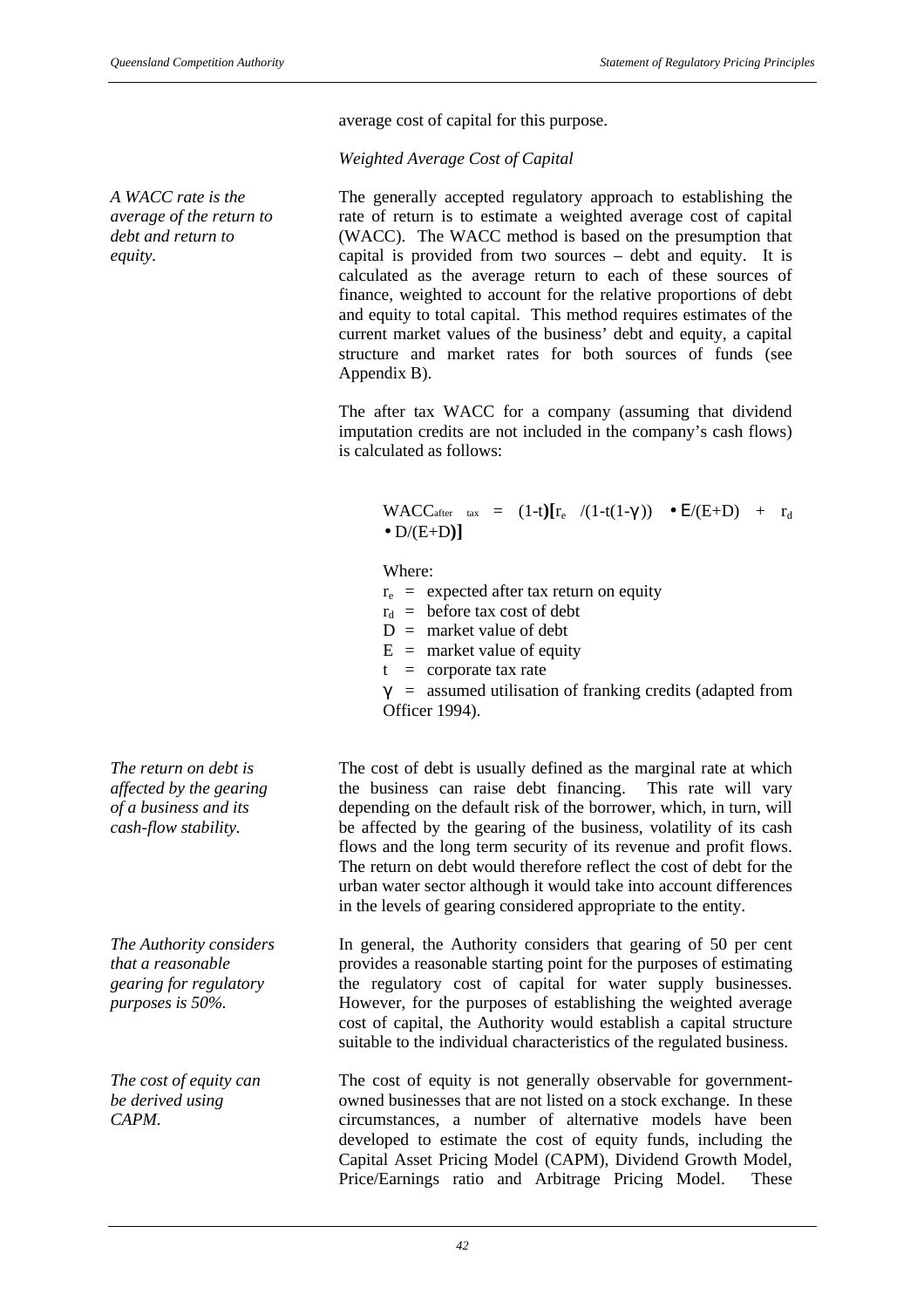approaches are discussed in more detail at Appendix A.

#### Capital Asset Pricing Model (CAPM)

*CAPM determines a return on equity using a risk factor, beta.*

CAPM determines the return on equity using a single risk factor related to market return and may be represented as follows:

$$
r_e=r_f+\beta_e(r_m-r_f)
$$

Where:

- $r_e$  = expected after tax return on equity
- $r_f$  = risk free rate of return
- $r_m$  = return on the market as a whole
- $r_m r_f =$  market risk premium
- $\beta_e$  = equity beta

*CAPM is widely used.* CAPM is widely used and accepted by practitioners in calculating the cost of capital for companies in both the public and private sector. It is also widely adopted by regulatory bodies in Australia because CAPM is more objective than alternative models, conceptually simple in terms of defining and assessing  $\beta_e$ , and may be applied across industries while other approaches may only be used in some industries. Ofwat, however, notes that there is no single satisfactory approach to determining the cost of capital and employs both the CAPM and Dividend Growth Models (Ofwat 1998).

#### **6.4 Return of Capital**

An asset consumption charge seeks to measure the decline in service potential from use of an asset. This charge is variously referred to as a depreciation charge, or the return *of* capital.

Where demand warrants continued service provision, the consumption charges should aim to provide a cashflow sufficient to maintain the service potential of the relevant water asset/network.

For many water facilities, asset consumption and return on assets can represent up to 85-90 per cent of the total economic cost of providing water services, suggesting that derivation of estimates for these cost components is a critical regulatory issue (Baxter 1999).

There are broadly two approaches to establishing an asset consumption charge, namely:

- cost-based depreciation charges; or
- renewals annuities.

*Cost-Based Depreciation*

Depreciation charges usually seek to measure the loss of service potential associated with an asset by reference to its initial cost. Such cost-based depreciation charges attempt to allocate the

*The return of capital measures the decline in the value of an asset's service potential.*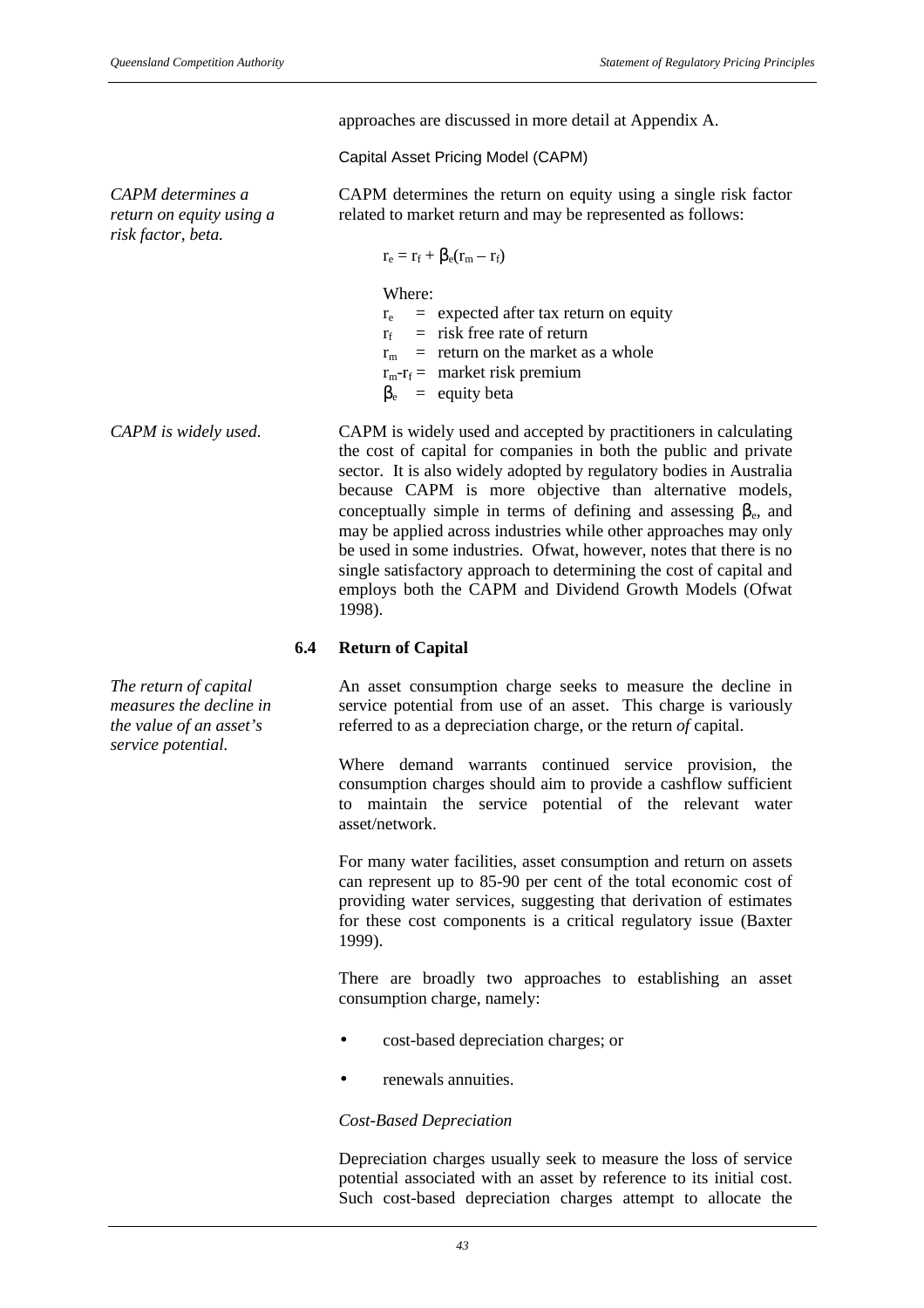*Cost-based depreciation charges may overestimate the usage of service potential in long lived water assets.*

original cost of an asset over its estimated (remaining) useful economic life, with the asset base 'depreciated' or 'written-down' in each period to reflect the return of capital to the business. Some regulatory jurisdictions, such as the Federal Energy Regulatory Commission in the United States, determine depreciation based on historical cost asset values.

For the water industry, and particularly given the inability to accurately determine the lives of some water assets (for which the useful life may extend beyond 100 years), cost based depreciation may result in a depreciation charge which exceeds the actual revenue requirement for the maintenance of the service potential of the asset.

Central issues are the assessment of the useful life of the asset (eg, whether time or output based), the pattern or method of depreciation (eg, straight line or units of production), and the estimate of the salvage or residual value that may be realised at the end of an asset's useful life.

Asset values may also be established under a value or hybrid method. Under the *Local Government Act 1993*, water and sewerage businesses for which full cost pricing reforms (in its various guises) have been applied are required to calculate depreciation for pricing purposes based on the deprival value of the asset.<sup>18</sup> In general, the depreciation base should be consistent with the asset value adopted for determining the amount of the regulatory rate base.

# *Renewals Accounting*

Under the renewals accounting approach, the infrastructure asset network is considered an integrated, renewable system to be maintained in perpetuity, rather than a collection of individual assets each with its own asset life and maintenance requirements. Demand is considered sufficient to warrant continual extension of the asset system life by this renewal.

Frequently, the asset consumption charge is set as an annuity to reflect the costs of necessary refurbishment/rehabilitation of individual parts of the network over a relatively long period of time, without any direct reference to the (historic/actual) cost of the assets in question.

The essential input to a renewals annuity approach is the asset management plan. Taking account of the age, condition and service capacity of the system, a total maintenance plan is developed which identifies the most effective operating lives and times for replacement of all assets which, together, comprise the system or network. An expenditure program, in some cases as long as 35 years, is then developed to both replace component parts of the system when required and to carry out all other operations and maintenance. These expenditure projects are

*Renewals accounting focuses on the refurbishment needs of network assets.*

 $\overline{a}$ 

 $18$  The Act also provides that a local government may use another amount for depreciation, a provision which is intended to allow local governments to apply a renewals annuity approach to determining an asset consumption charge, or another supportable method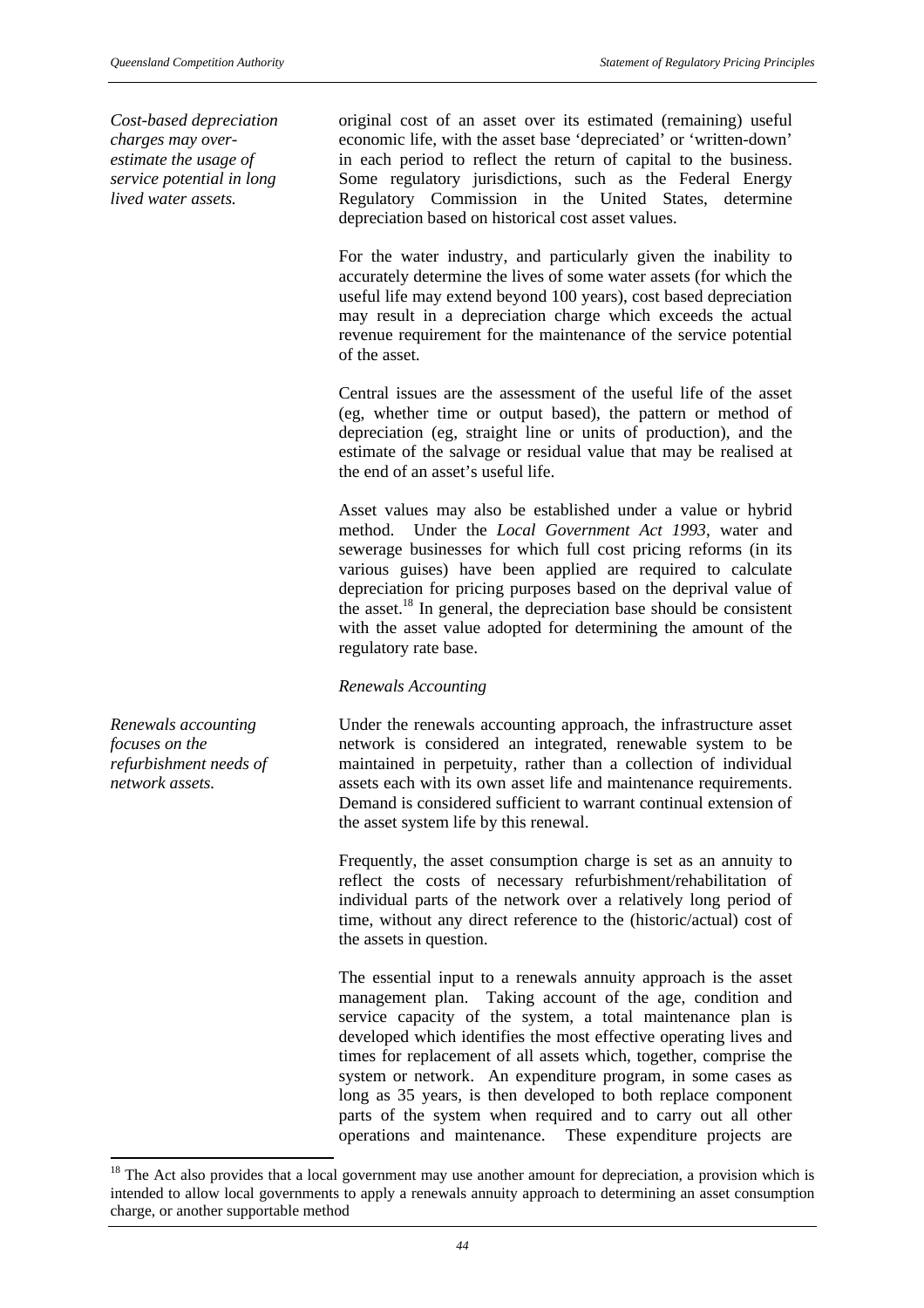converted to an annuity and an asset restoration reserve is established to carry the accumulated balance (whether unspent or overspent) of this annuity charge.

Major expansions to the network, such as the addition of a new storage or additional transmission link, would form part of the capital expenditure. These would need to be dealt with separately, as would other 'assets' that do not comprise part of the overall network (such as office equipment, motor vehicles and other ancillary assets used by a water services business).

The potential advantages of renewals accounting include:

- *include*... **• •** the existence of higher quality information about the total system or network that the overall plan provides;
	- the relevance of future costs to future planning decisions:
	- the annuity method smooths out lumpy annual operating and maintenance  $costs$ ;<sup>19</sup> and,
	- the regulatory certainty that can follow such an approach, in that it establishes for a long period of time the relevant asset consumption charge.

The major disadvantage of a renewals annuity relates to the difficulty of developing realistic long term asset management plans.

Variations on the renewals annuity approach have been adopted by a number of other jurisdictions, including Ofwat in the United Kingdom.<sup>20</sup> Ofwat establishes an annual infrastructure renewals charge calculated as the average over several years of the forecast infrastructure renewals expenditure required to maintain the serviceability of the infrastructure network. The infrastructure renewals charge effectively takes the place of both depreciation and major maintenance expenditure. Differences between actual infrastructure renewals expenditure and the estimated infrastructure renewals charge are carried forward in the business' balance sheet as an accrual or a pre-payment, with major differences redressed at price reviews.

In Queensland, amendments to the *Local Government Act 1993* have been effected to allow local governments (when applying competitive neutrality reforms to a (water) business activity) to apply a renewals approach to asset consumption charges for pricing purposes. It is understood that a number of councils have adopted this method for their water and sewerage business activities.

*The advantages of renewals accounting*

l

<sup>&</sup>lt;sup>19</sup> Smoothing may lead to concerns where the asset consumption charge (annuity) differs substantially from the *actual* costs of asset consumption in any particular period. In such cases, the annuity approach results in asset consumption costs effectively being transferred forward or backwards in time, with consequent intergenerational equity concerns.

 $20<sup>20</sup>$  In fact Ofwat uses a form of renewals accounting, of which the annuity approach is a subset.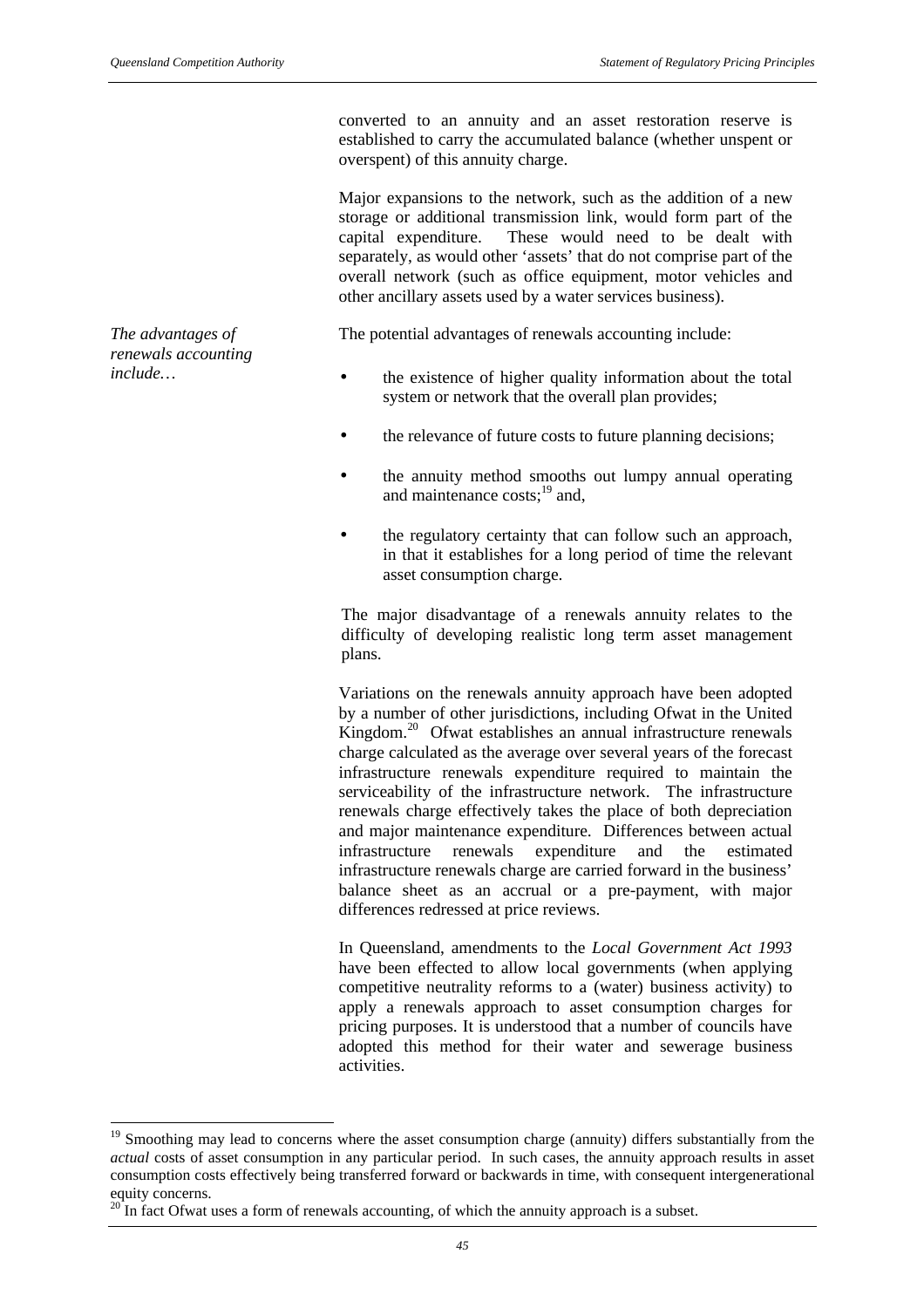*A range of methods may ensure that cash flow sufficient to maintain service potential is achieved.*

*Operating costs must be based on efficient service delivery.*

*Benchmarking of efficiency levels is common but there can be difficulties in identifying comparable businesses.*

Provision for asset consumption for all SunWater water supply schemes also will be based on condition-based depreciation in the form of a renewals annuity charge.

Recent analysis undertaken by the Government Prices Oversight Commission of Tasmania, however, indicates that the straight line depreciation method (based on optimised deprival valuation for assets) can provide a reasonable estimate of the revenue required to maintain the system, under some circumstances, and with lower regulatory information requirements.

# **6.5 Operating Costs**

## *Estimating Efficient Operating Costs*

A competitive and efficient market would ensure that, in general, operating costs are minimised. Regulatory responses such as prices oversight and third party access, as a surrogate for competition, therefore require the estimation of the minimum (or efficient) costs that would be incurred by business in providing a specific service to a specific customer or group of customers (or the minimum amount that would be avoided by not providing the service to the customer or group of customers).

The most common means of estimating efficient costs is to benchmark the performance of a particular utility against other relevant businesses, or to establish performance indicators independently. Under these approaches, efficiency levels for inputs, unit costs and quality of service are set on the basis of lowest-cost, highest-service standards (van den Berg 1997).

Key difficulties include the general lack of an appropriate set of businesses against which valid operational conclusions can be drawn, and the scarcity of relevant information available to the regulator. Also important is recognition of the trade-off between capital maintenance and capital costs that utilities may employ – where higher operating, maintenance and administration (OM&A) costs may be offset by lower immediate capital refurbishment expenses.

In at least one case, the relevant regulator has concluded that these difficulties are significant enough to warrant acceptance of the OM&A costs projected by the regulated organisations (at least until sufficient time has elapsed to enable a time series of comparative data to be collected).

In general, the Authority considers that operating costs should reflect efficient service delivery given the scale and nature of the business activity, and that costs would be evaluated on an individual basis including benchmarking against other relevant organisations.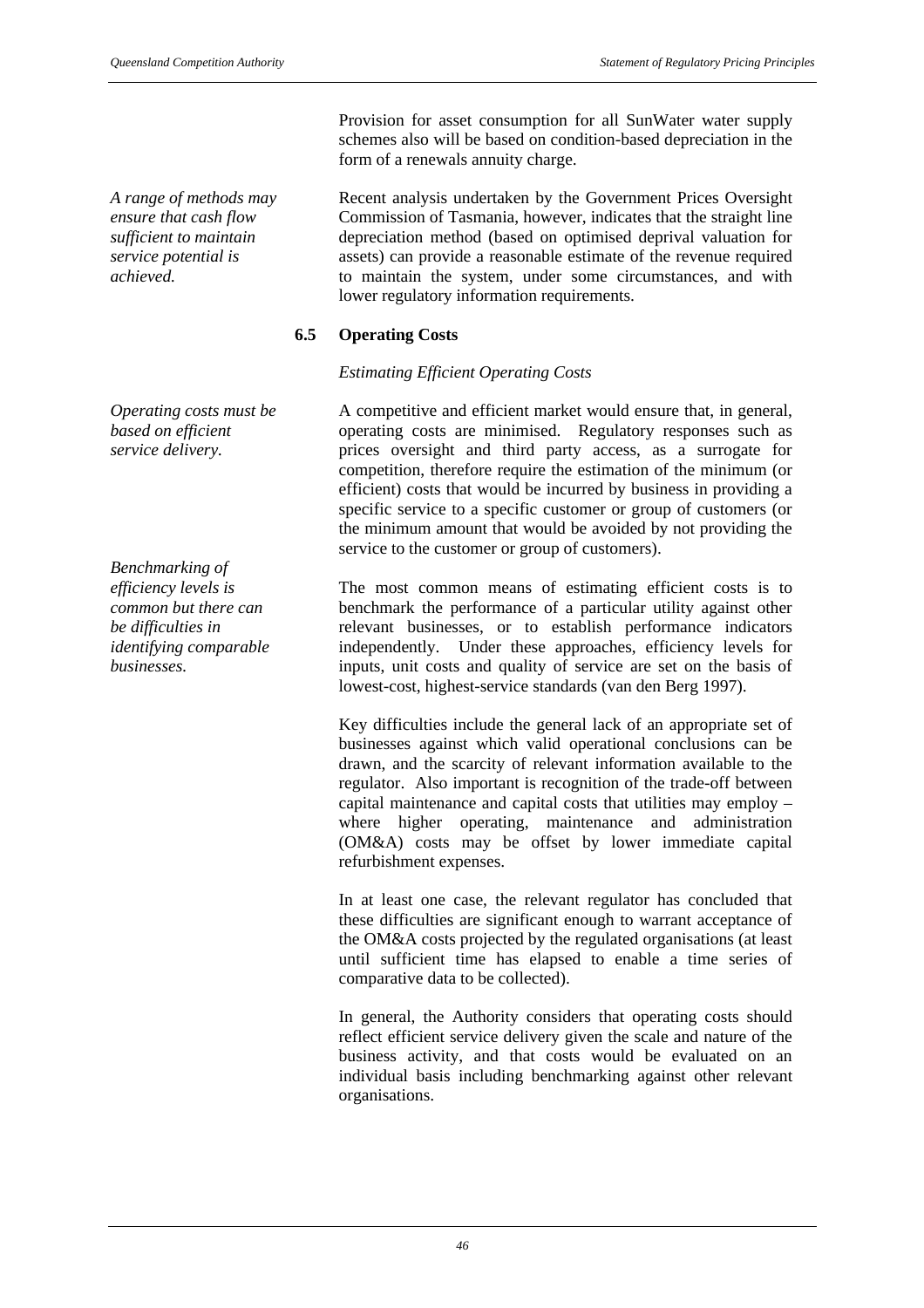## **6.6 Other Issues**

# *Taxes and Tax Equivalents*

*The maximum revenue requirement should include tax equivalents.*

*Unaccounted for water includes water leakages and unmetered water.*

*Unaccounted for water should be treated as a fixed cost of the network operation.*

Some water utilities are exempt from various taxes by virtue of their State or local government ownership. Consistent with the various competitive neutrality requirements that apply to such businesses, the maximum revenue requirement should include provision for tax equivalents that a business is liable to incur. These would include stamp duty, land tax, payroll tax, capital gains tax, and debits tax.

For larger local government water businesses to which commercialisation reforms are applied, the Treasurer's tax equivalents manual sets out in detail the approach required for treatment of tax equivalents. For smaller local government businesses that apply full cost pricing or the so-called code of competitive conduct, similar, though less extensive, requirements apply. The State-owned water boards also shortly will be required to apply tax equivalents.

## *Unaccounted for Water*

Unaccounted for water in water supply systems refers to water that enters the system but is not metered on withdrawal, including losses through:

- leakage;
- theft and illegal connections, including illegal use of unmetered fire services;
- use of (unmetered) street fire hydrants for fire-fighting purposes;
- under registration from customer meters; and,
- errors in system meters (WSAA 1998).

Estimates of unaccounted for water in urban supply systems range widely, although they are as high as 28 per cent in some networks. Gold Coast Water, for example, estimates that 19 per cent of the total volume of water entering its network is unaccounted for, down from 29 per cent in 1994-95 (WSAA 1998).

Unaccounted for water should appropriately be treated as a network cost (and attributed amongst users as for other 'fixed' costs) provided the level of unaccounted for water is reasonable in comparison with other comparable water supply systems. Under this approach, the network owner, the party with the greatest scope to minimise unaccounted for water (at least from leakage, illegal connections etc) has responsibility for managing these costs.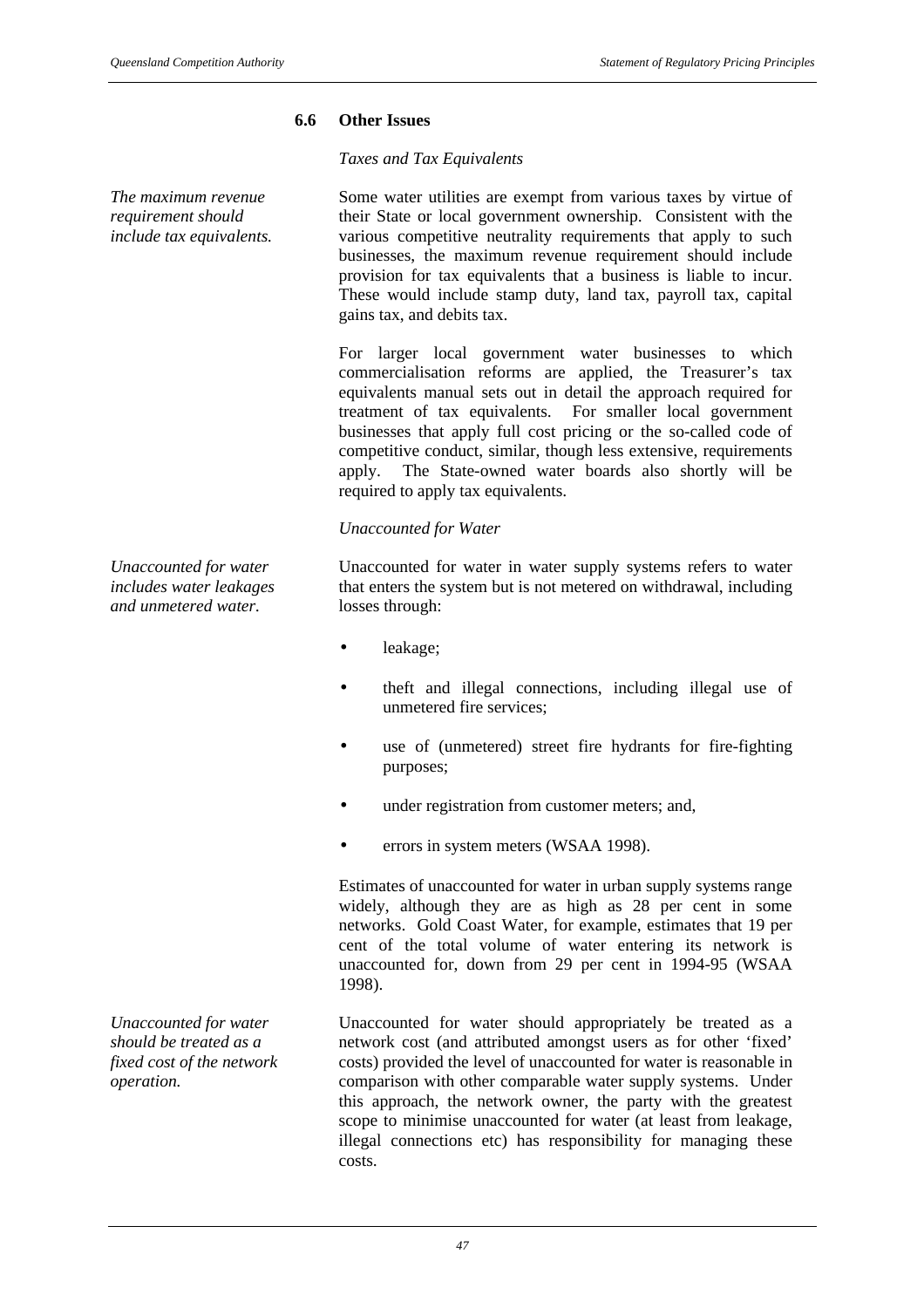# **6.7 Summary of Principles**

#### *Maximum Revenue Requirement*

*Setting a maximum revenue requirement provides the basis for most approaches to establishing prices.*

*Establishing the regulatory asset base provides an initial step in estimating the "building blocks" underpinning the maximum revenue requirement.*

*The three "building blocks' consist of…*

The Authority may be required, or consider it necessary, to: assess particular pricing practices; establish a revenue constraint, price or revenue cap designed to constrain certain price behaviour; or, establish prices for specific services or customer groups.

The maximum revenue requirement provides the basis for most approaches. It consists of three "building blocks" including:

- an appropriate return on the capital necessarily invested in the business. This requires a determination of the appropriate value of investment in the business (the *regulatory asset base*) and the appropriate *rate of return* on that investment;
- a return *of* capital; and,
- the cost of operating the business in an efficient manner.

It is typically augmented with incentive regulation.

## *Regulatory Asset Base*

To establish the appropriate amount of the return on capital it is necessary to establish the regulatory asset base to which the return is to be applied.

The regulatory asset base is determined by:

- estimating the *deprival value* of the relevant assets for monopoly prices oversight this is likely in most cases to result in the regulatory asset base being valued according to the depreciated optimised replacement cost method;
- *optimisation* of the asset network as part of the valuation process. At a minimum, entities should exclude unplanned excess capacity and ensure that fully redundant assets are removed from the regulatory asset base;
- adjusting the regulatory asset base to account for forecast (reasonable) *capital expenditure*, with such adjustments generally effected in the period in which the new investment is brought into use; and,
- recognition of *capital contributions* where warranted. This is best achieved by including user funded or contributed assets in the regulatory asset base, and establishing an offsetting arrangement with the contributor or users. In the absence of any specific agreement or agreed purpose, the treatment of capital subsidies and grants from Government should be at the asset owner's discretion.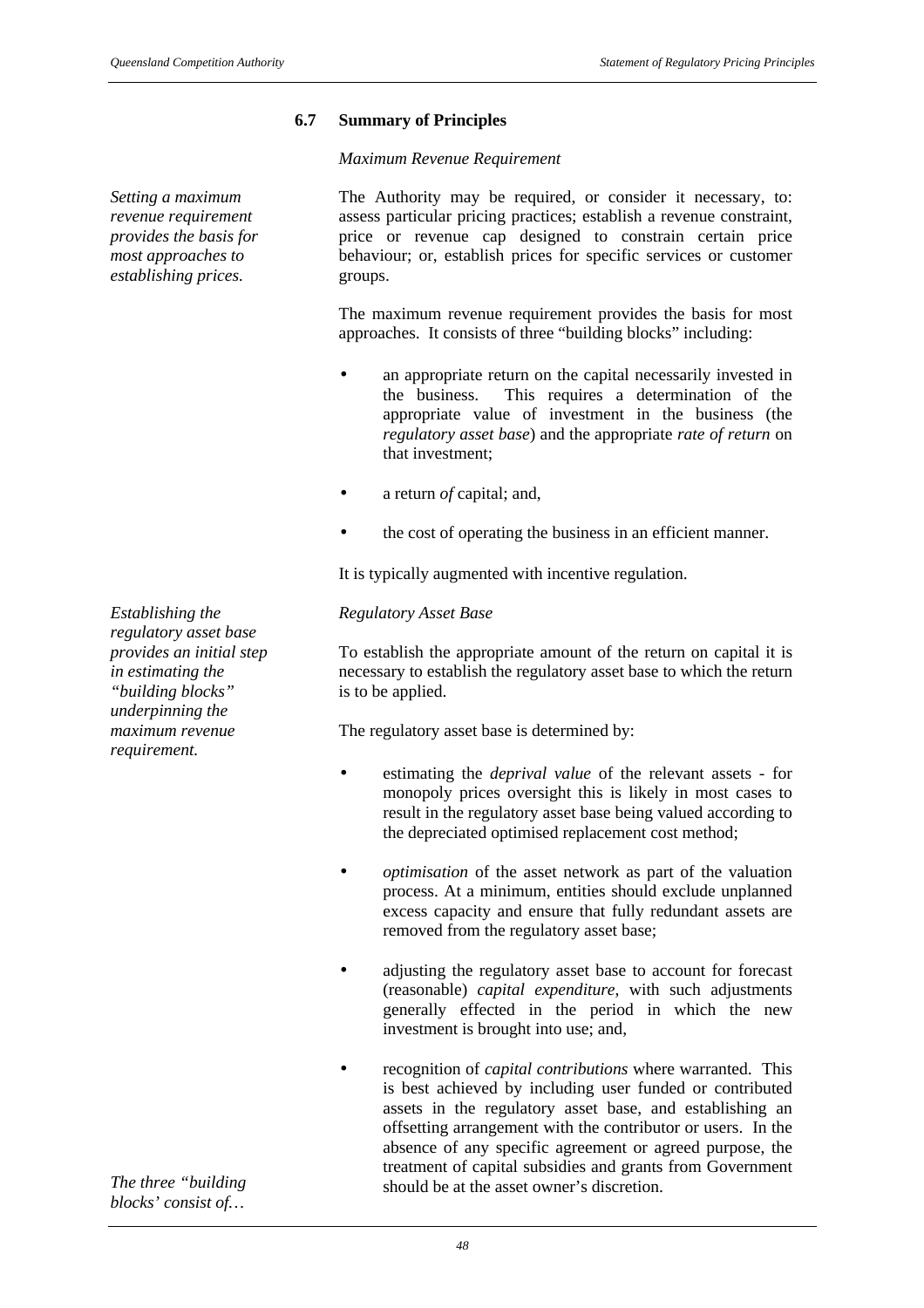### *Return on Capital*

*…the return on capital* Once the regulatory asset base is established, an appropriate return on capital needs to be estimated which should reflect the level of risk in the relevant business activity:

- the *weighted average cost of capital* approach is generally considered to be the most appropriate method of estimating the cost of capital for contemporary monopoly regulation;
- for the purposes of estimating the weighted average cost of capital the Authority would establish a *capital structure* suitable to the individual characteristics of the regulated business;
- the *return on debt* would reflect the cost of debt for the urban water sector though taking into account differences in the levels of gearing considered appropriate to the entity; and
- the *return on equity* would be estimated using the Capital Asset Pricing Model (CAPM).

## *Return of Capital*

The Authority considers that:

- *…the return of capital* where demand warrants continued service provision, the return of capital should be set to provide a cash flow sufficient to *maintain the service potential* of the relevant water asset/network;
	- a *range of methods*, including forms of cost-based depreciation or renewals annuity approaches, would be considered provided these can be demonstrated to meet the above objective; and,
	- where *renewals annuities* are adopted, an asset management plan should be established by the relevant business activity to promote transparency, and a planning period adopted consistent with commercial principles (usually in the order of 20 to 30 years).

# *Operating Costs*

Operating costs of any business must:

- *costs.* represent efficient service delivery given the scale of operation and nature of the activity being undertaken; and,
	- be evaluated on an individual basis, and usually this would include benchmarking against other relevant organisations.

*…an appropriate estimate of operating*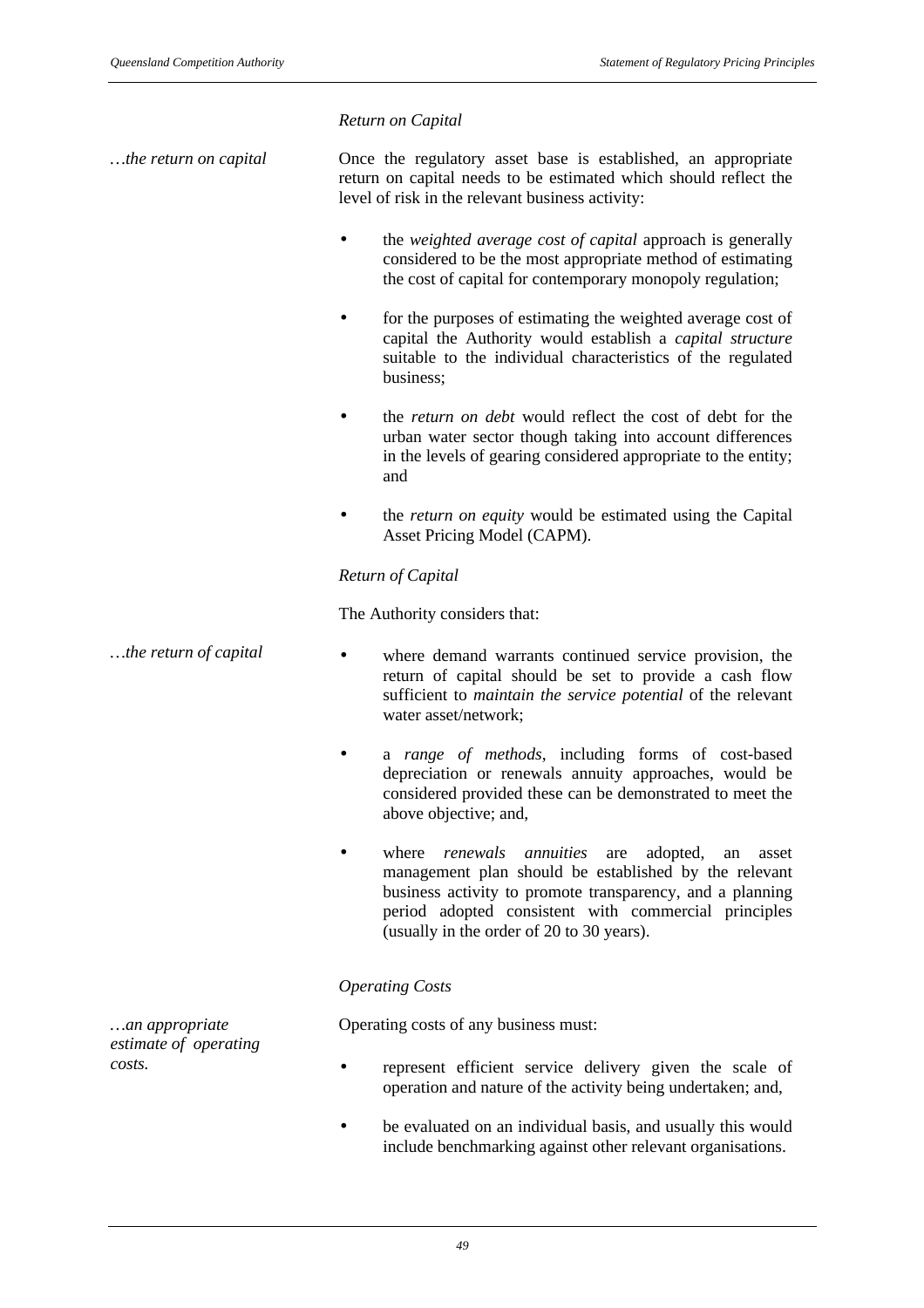#### **7. CHARGES FOR WATER SERVICES AND WATER ALLOCATIONS**

customers, or for water allocations separately.

economic characteristics of the industry.

In some circumstances the Authority may be required to set or arbitrate on prices for specific water services, groups of

In determining appropriate charges that should apply under either monopoly prices oversight or third party access, a number of difficult issues must be addressed that flow from the basic

Delivered water prices effectively represent (at least) two separate

#### **7.1 Introduction**

*Water prices incorporate a price for infrastructure services and a price for water.*

> components - a price for the infrastructure services associated with its harvesting, treatment, transmission and distribution, and, under certain circumstances, a price for the water itself.

The general pricing principles, which reflect the outcomes in competitive markets, have implications for the pricing of both services and water.

# **7.2 Pricing of Treatment, Transmission and Distribution Infrastructure Services**

#### *Efficient Prices*

Appropriately set prices send signals which encourage the economically efficient use of, and investment in, infrastructure. Such prices provide a normal commercial return on prudent investment and reward good investment decisions as against poor investment decisions. This will encourage appropriate levels of investment and provide incentives for businesses to give due consideration to the choice of technology embodied in the investment undertaken.

Using efficiency criteria only, the appropriate cost measure on which to base prices is *marginal cost* - the additional cost incurred by adding a unit of production. Pricing at marginal cost is generally efficient because it allows a consumer to purchase services where the value to the consumer is greater than the marginal cost of production, while at the same time ensuring that producers receive a return equivalent to the cost of supplying the additional service.

Significant issues arise with respect to whether the marginal cost should reflect simply the costs of maintaining current operations (including the maintenance of the service) or whether they should also reflect the costs associated with the future augmentation of the service potential of the facility. These issues are discussed in the context of two-part tariffs below.

*Prices based on marginal cost best reflect competitive market conditions.*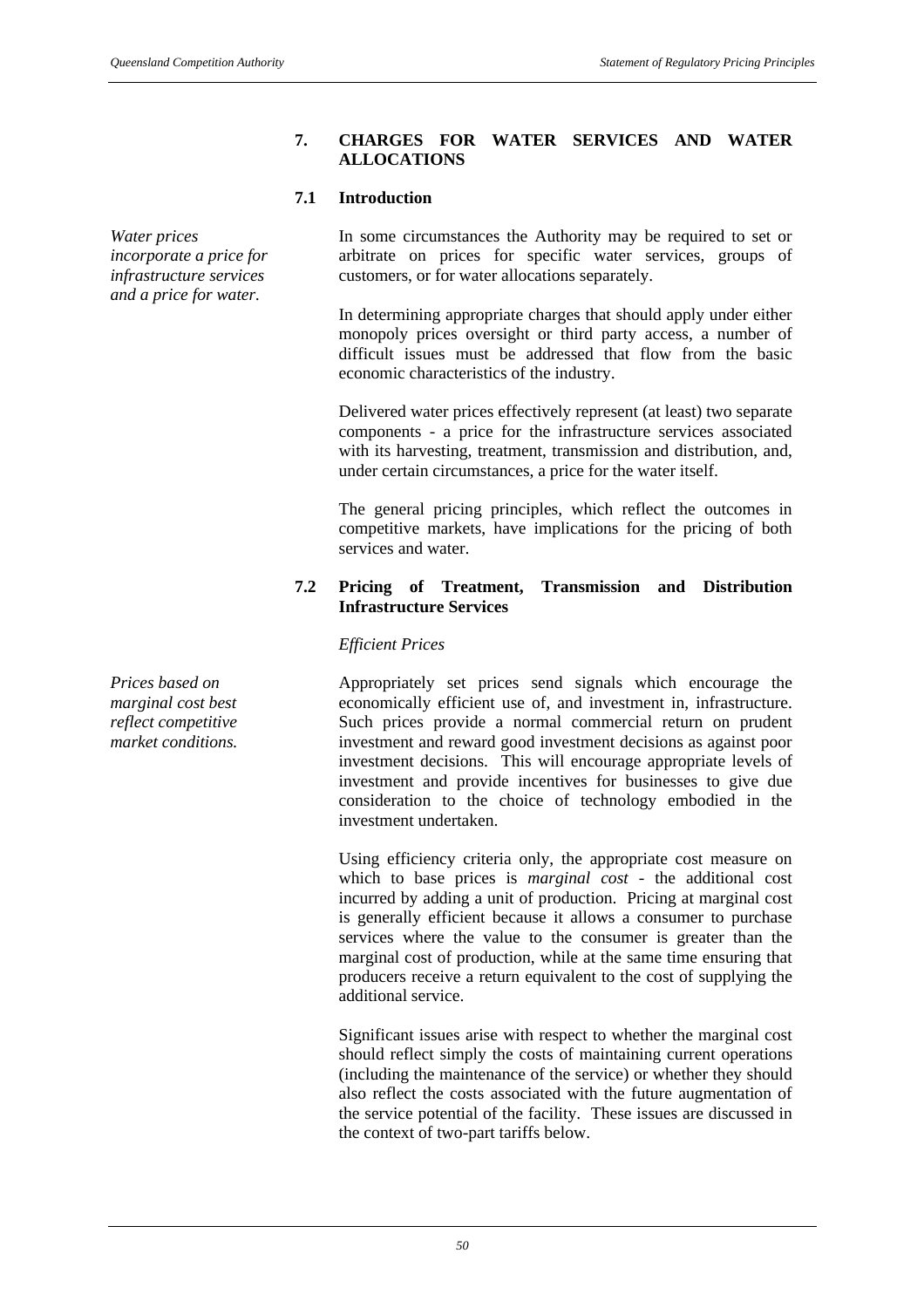*Equity considerations should be considered in setting prices.*

*Pricing should ensure that a water business achieves revenue adequacy.*

*Alternative approaches to ensuring revenue adequacy…*

*There are additional pricing options for third party access- TSLRIC and ECPR.*

#### *Equity and Fairness*

Equity considerations also need to be taken into account and have a number of dimensions, including:

- horizontal equity consistency with similar users;
- vertical equity recognising income differentials or 'ability to pay'; and,
- $intertemporal$  equity or fairness between different users over time.

Equity is an inherently subjective concept and an 'equitable' pricing structure is likely to be interpreted differently by different stakeholders. Where alternative approaches to pricing are being considered, their equity effects should also be taken into account.

#### *Revenue Adequacy*

A key economic characteristic of the water industry is that a large proportion of the total cost of providing water services is fixed. This means that average costs reduce as the utilisation of water infrastructure increases, since fixed costs can be spread over a larger volume of water consumed. As a result, marginal cost pricing may not cover the full costs of provision of these services.

A fundamental pricing issue, therefore, is how to set price so as to get the efficiency gains related to marginal cost pricing, while providing an adequate level of revenue to the business.

*Average cost* pricing would generate sufficient revenue, but will lead to the consumption of water being lower than optimal wherever decreasing costs are associated with increased supply.

*Ramsey pricing* divides customers into separate groups and charges a different price depending on their responsiveness to a change in price. Ramsey pricing requires that:

- the ability to on-sell the resource be limited (so that buyers at lower prices cannot arbitrage by reselling to those with higher volumetric charges); and,
- it is not possible to pay less for a given quantity by buying it in smaller lots.

Although the urban water market would generally meet these conditions, difficulties exist in accessing the necessary demand information for different customer groups.

For third party access pricing, additional pricing options include total service long run incremental cost (TSLRIC) pricing and the efficient component pricing rule (ECPR).

*TSLRIC* is defined as the cost the business would avoid if it stopped providing a particular service altogether. It includes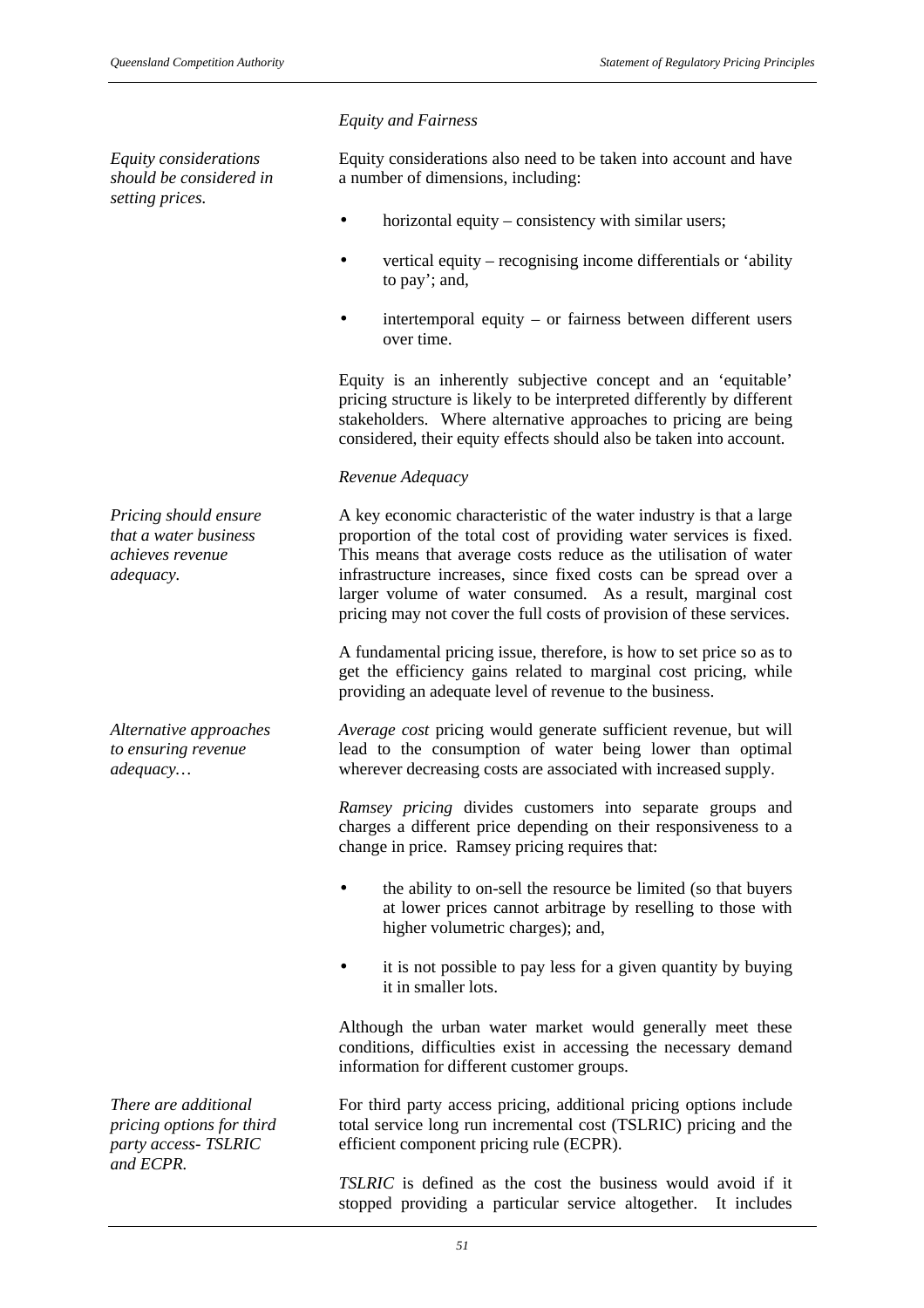operating and maintenance costs, as well as a normal commercial return on capital, and allows the service provider to fully recover its costs of providing access. Pricing at *TSLRIC* means that prices may depart from the more efficient marginal cost base.

Under *ECPR* the price includes the opportunity cost to the access provider of allowing access, including foregone profits in related markets. *ECPR* effectively leaves the access provider in a revenue neutral position, and will tend to preserve monopoly profits, to the extent they already exist.

*ECPR* provides a high hurdle for any new entrant to clear, and limits incentives for innovation by the access provider. To the extent that it compensates access providers for losses resulting from increased competition, *ECPR* may be inconsistent with the *QCA Act* (specifically the s120 requirement that access providers be compensated for the direct costs of providing access, but not costs associated with losses arising from increased competition).

Another alternative for both monopoly prices oversight and third party access is the adoption of two part tariffs.

## **7.3 Pricing Water**

Under competitive market conditions - that is, where rights to water are traded, auctioned or form part of infrastructure being sold by competitive tender - users of water may ascribe a value to the water resource above the cost of infrastructure services when it is anticipated that demand will exceed the available supply.

Where supply is not constrained and is unlikely to be constrained in the future, it is likely that the opportunity cost of water consumption will be zero, such that regulated prices would reflect only the relevant infrastructure services charges.

Where supply constraints are anticipated and there exists no effective market to provide an estimate of the value of the water resource, an alternative means of estimating the value of the water allocation is needed.

Where supply is limited as a result of inadequate infrastructure, a strong case exists for the price to take into account the costs of future augmentation. This issue is discussed further below in respect of the structure of two-part tariffs.

Where the availability of water is constrained by hydrological capacity, the appropriate measure of the scarcity value of the water is its next best alternative use, including consideration of the value of the water *in-situ* (or in its natural state), or the value of foregone consumption.

In practical terms, estimation techniques include benchmarking against prices paid by others in the industry or in other basins, estimating a relevant demand function, using financial information to impute a value, or using the concept of 'alternate cost' which involves estimating the cost of the least expensive

*In circumstances where water is traded, demand and supply conditions may result in a value of water above the cost of infrastructure.*

*Scarcity values may arise from infrastructure or hydrological constraints.*

*In the absence of markets, water businesses may impute scarcity values.*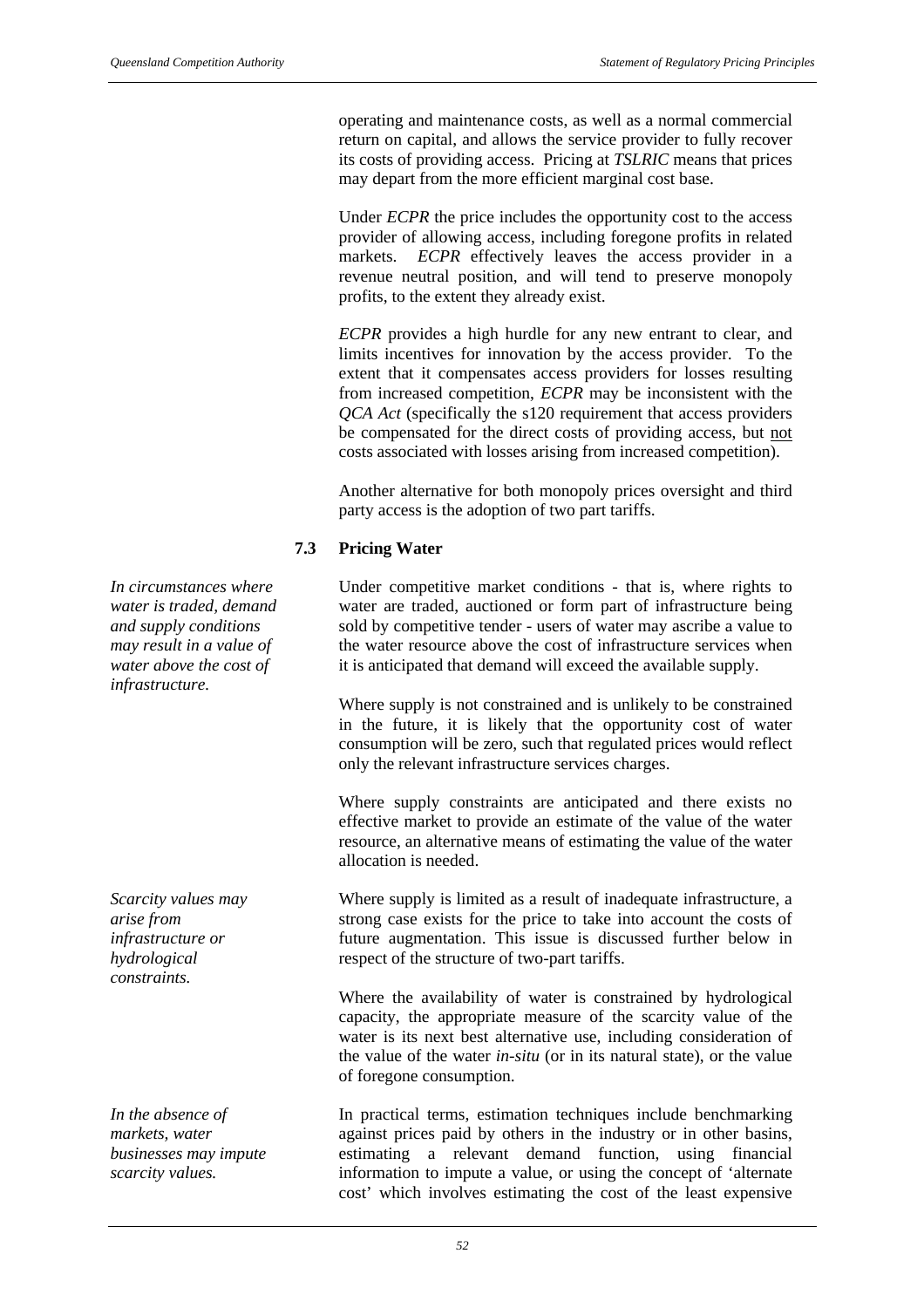substitute for use in the production process.

These approaches to water valuation are generally associated with high degrees of uncertainty, although they may provide reasonable results under some limited circumstances.

In the Australian Capital Territory, IPARC has established a "water abstraction charge" of 10c/kL, reflecting estimated environmental/catchment management costs as well as a component for the opportunity cost of water consumption. The latter component of approximately 7c/kL was imputed from the value of secondary market trading in neighbouring catchments, although the Commission acknowledges the difficulties associated with this approach. The water abstraction charge is identified separately on consumers' bills, and the revenue is remitted to the ACT Government as a pseudo-resource rent tax.

For prices oversight purposes, the issue of recognising the opportunity cost of water consumption may arise where a dispute reveals that a water supply business is recovering in excess of its maximum revenue requirement. In such circumstances, prices simply may be moving upwards to ration water supply between competing uses/users.

The key issue for the Authority then becomes whether the service provider is restricting infrastructure capacity deliberately or whether the situation arises from hydrological constraints.

# **7.4 Two Part Tariffs**

#### *Efficiency and Cost Recovery*

Two part tariffs as proposed by Coase (1946) comprise a fixed or access charge, and a volumetric or usage charge. The volumetric charge is typically aligned to a marginal cost measure and usually is not sufficient alone to meet the full costs of service delivery. The fixed charge takes the form of an entry fee set to recoup the balance of costs not recovered from volumetric pricing to ensure revenue adequacy.

Where two part tariffs are employed in overseas jurisdictions, the volumetric component typically makes up at least 75 per cent of the total water bill (OECD 1999a). In Australia, WSAA (1998) report that larger urban water businesses derive on average 50 per cent of revenue from usage charges.

*.* Two part tariffs have been supported by COAG for water services. In Queensland the *Local Government Act 1993* provides that larger council business activities must assess the costeffectiveness of applying two part tariffs (with smaller councils required to apply "generally equivalent" levels of reform to access funding under the Local Government Financial Incentive Payments Scheme).

Recent surveys of household and industrial water pricing in OECD countries (OECD 1999a, 1999b) demonstrate a substantial

*The Authority needs to consider the basis for prices exceeding the cost of infrastructure.*

*Two-part tariffs comprise a fixed charge and a volumetric charge.*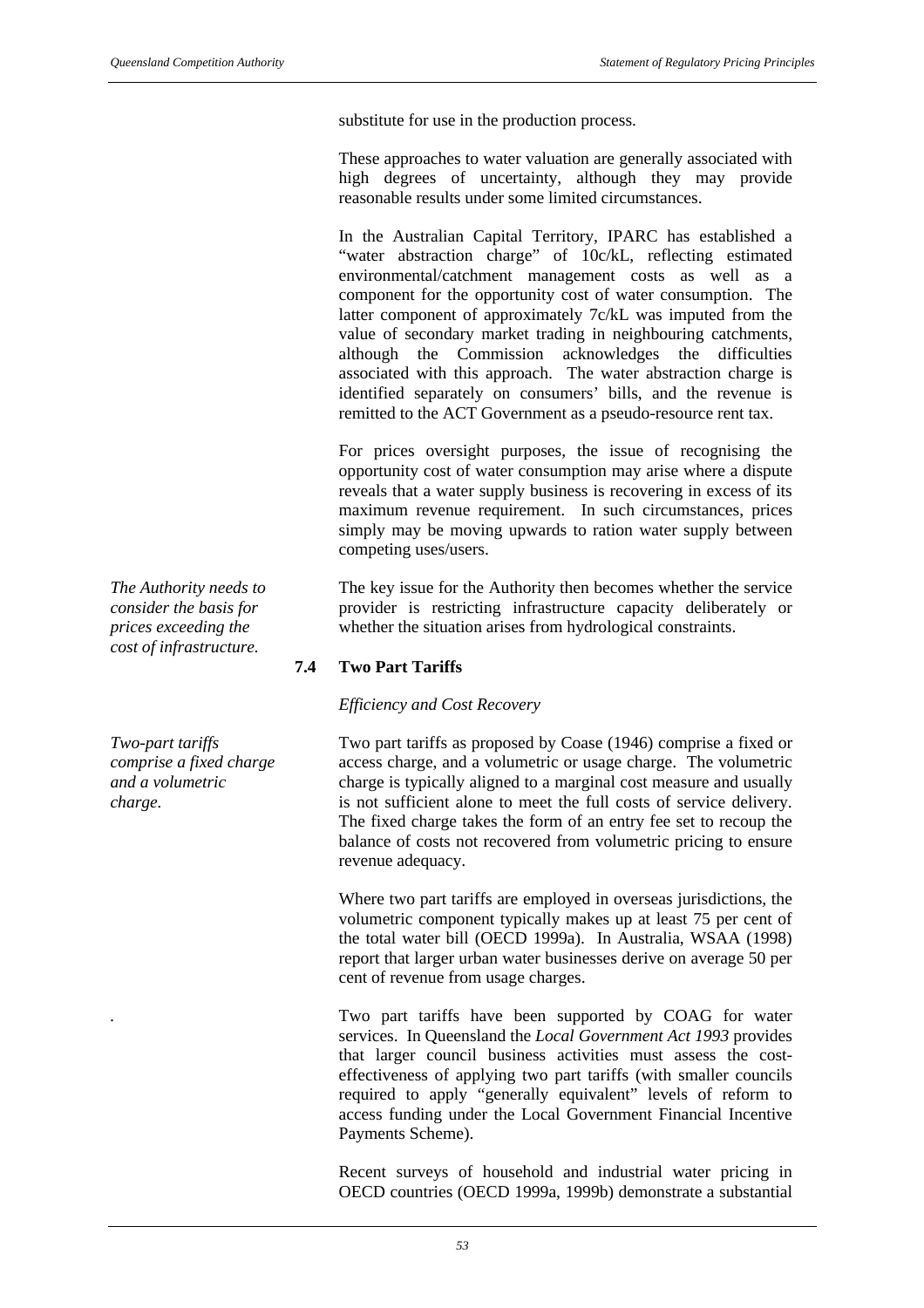degree of international support for the use of two part tariffs for urban water services, including a growing trend towards marginal cost based volumetric components to such tariffs.

Some utilities use more complex multi-part tariff structures, essentially variants of two part tariffs that utilise multiple fixed or usage components. The components are tailored depending on factors such as customer and supply characteristics.

#### Equity

Two part tariffs can be seen as equitable from a number of perspectives - they provide that users bear the costs of their own consumption and similar users are treated similarly. There is also scope to address issues of vertical equity.<sup>21</sup> Pensioners and other defined low-income households, for example, may be charged a concessional fixed charge, while still facing the same volumetric charge as for other users.

The Authority considers that, in most cases a two part tariff structure would best meet the objectives of efficient pricing and cost recovery and equity and is also able to be structured to reflect any scarcity value of water.

*Setting An Appropriate Volumetric Charge*

#### Alternative Approaches

The volumetric charge in a two-part tariff is generally based on the marginal cost of service delivery. The two main measures of marginal costs are short run marginal costs and long run marginal costs.

*capital. Short run marginal cost* (SRMC) is the additional cost associated with increasing production by one unit, in a period in which at least one factor of production is fixed. In water, this would be the direct costs of treatment and supply, maintenance costs required to ensure supply, and environmental and other external costs.

> *Long-run marginal cost (LRMC)* is the cost of providing an extra unit of the service when all production costs are variable and, where future augmentation is anticipated, includes a component for the capital costs of expansion.

> An important characteristic of such an approach is that it increases as the time of the next augmentation nears. This is because the present value of the imminent augmentation will be higher than if the same augmentation were more distant.

> The calculation of LRMC on this basis requires consideration of the cost and timing of capacity augmentation, and the impacts of an assumed permanent increase in demand. Total Management

*Marginal costs are usually used as a basis for volumetric charges and can incorporate a provision for future*

*LRMC incorporates the cost of known capacity augmentation.*

 $\overline{a}$ 

*Two-part tariffs can provide a fairer charging structure.*

 $21$  The use of utility prices as a means of redistributing income, or for vertical equity reasons, has been criticised on the grounds that such approaches lack transparency and are sometimes poorly targeted. Critics suggest that 'social' objectives are best accommodated through general government taxation and welfare programs.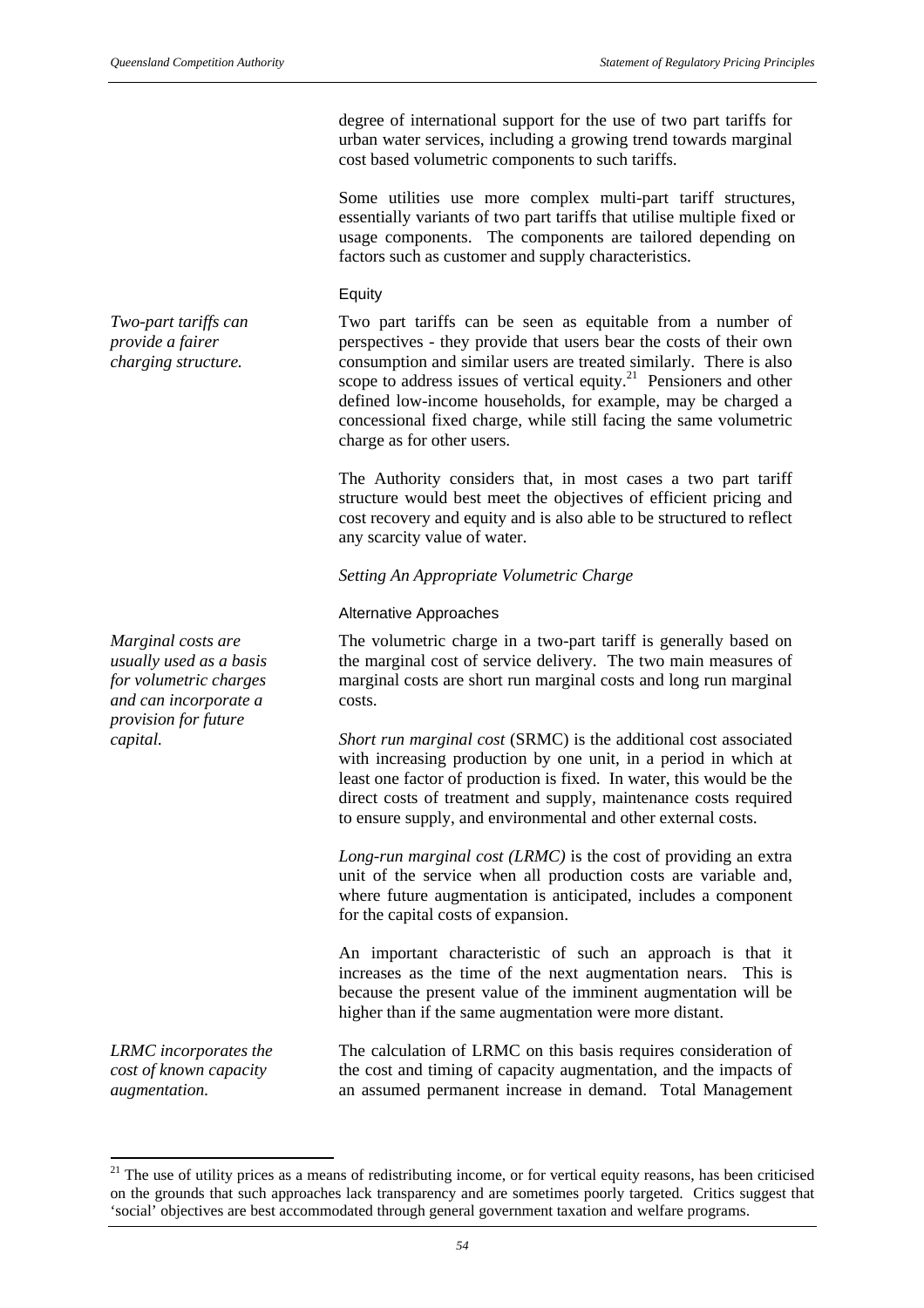Plans  $(TMPs)$ ,<sup>22</sup> which are used by a number of local governments for their water and sewerage businesses, are likely to contain much of the basic data needed to calculate the LRMC.

The LRMC for a water business may be difficult to determine where competition is anticipated in the future.

Long Run or Short Run Marginal Cost

There are differing opinions on which approach to adopt:

- the Bureau of Industry Economics (BIE 1995) supported short run marginal costs as the relevant benchmark for setting efficient prices, as such costs reflect the incremental (opportunity) costs of supplying an additional unit of output to the next user;
- in Queensland, there is significant support for the use of LRMC for the volumetric component of a two part tariff for water services. The Department of Natural Resources' Guidelines for Two Part Tariffs, for example, advocate the use of LRMC, as do the related guidelines for the identification and disclosure of cross-subsidies. LRMC also has been accepted as the appropriate cost measure by regulators in Victoria and by Ofwat in the United Kingdom;
- London Economics (1997) contend that the difficulties of measuring congestion costs accurately combined with the instability of SRMC reinforces the view that LRMC is a preferable concept as it ensures stable financing of long term investment. However, they recognise that LRMC is difficult to measure;
- King & Maddock (1996) argue that LRMC pricing does not eliminate the requirement for rationing when demand is at network capacity, but simply prevents price from being the rationing device. They conclude that there is no reason why LRMC pricing will be efficient; and,
- Ng (1987) notes that SRMC pricing leads to allocative efficiency, and argues that it need not lead to a financial deficit on the part of the water supply business. However, if cyclical price changes are large, SRMC pricing alone may not be politically feasible. Ng suggests price fluctuations could be reduced by adoption of a two-part tariff, in which the access charge is varied in the opposite direction to the unit price.

Underlying many of the concerns with SRMC is the instability in

*There are differing views on whether SRMC or LRMC is most appropriate.*

*LRMC is adopted by other agencies and regulators.*

l

<sup>&</sup>lt;sup>22</sup> TMPs cover matters such as service levels, financial management, development of asset registers, implementation of renewals and maintenance programs, and ongoing evaluation of asset condition and performance. TMPs are required by the Queensland Government for local government water businesses where these seek to access State grants and other forms of funding support.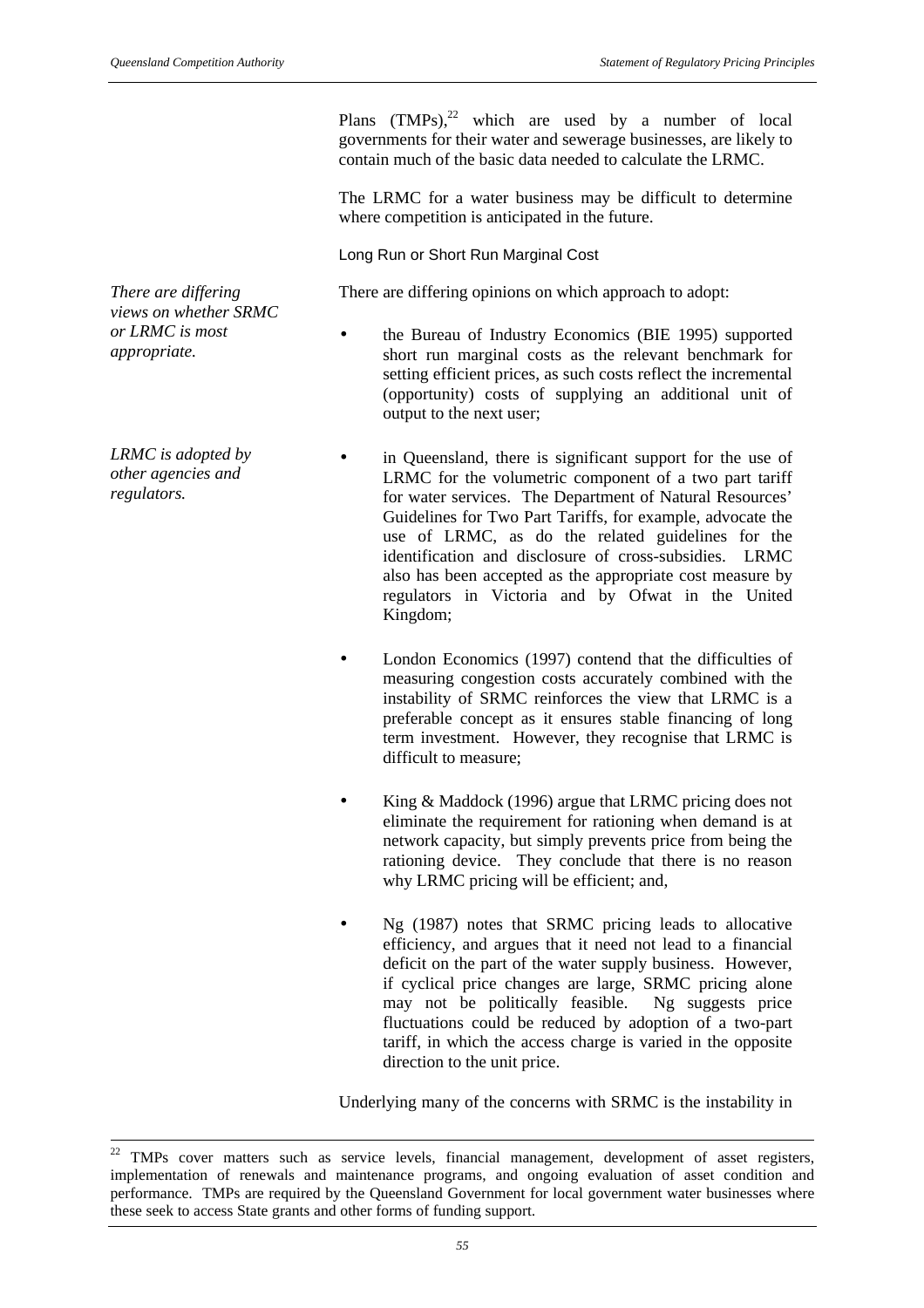pricing which becomes particularly evident when capacity constraints are encountered. Usage charges determined under LRMC pricing would generally be less variable over time than SRMC pricing as the incorporation of the net present value of future augmentations would result in prices rising well in advance of infrastructure capacity constraints. Prices based on LRMC more effectively signal impending infrastructure constraints and therefore are more relevant to the more effective use of water and provide more effective signals for the planning of future augmentations.

In practice, estimation of the long run marginal cost can be difficult and it is usually estimated by computing the cost of increasing supply by the next most economically efficient discrete augmentation possible. This is represented by the term incremental cost and it is then averaged for each unit of supply. However, as discussed further below, with respect to postage stamp tariffs, an issue arises as to whether the average should be determined for the entity or for different customer groups.

A number of factors may affect the determination of LRMC. One issue is that LRMC should reflect the potential for deferral or modification of capacity augmentation through the adoption of demand management strategies (low-flow shower heads, rainwater tanks, dual flush toilets etc) and water recycling options. These strategies may in fact feature in the determination of LRMC where they involve changes in capital and operating expenditure. Another issue is the effect of competition. The LRMC of a particular business may be difficult to forecast if competition is anticipated.

The Authority generally considers that LRMC:

- provides a better signal to consumers in terms of the long term costs of supply, recognising that current consumption does have impacts on future costs; and
- ensures that customers pay the full costs imposed by their demand where the costs include all investment consequences of increased demand as well as impacts on marginal operating costs.

Regardless of whether LRMC or SRMC is adopted, where supply is constrained by the hydrology of the catchment, some additional allowance may need to be made for the associated scarcity of water.

#### Peak Price Differentials

Where urban water demands are not spread evenly over time, there may be substantial temporal differences in costs of supply. Peak demands drive system capacity requirements, and therefore

*The Authority prefers LRMC.*

*Fixed and variable costs of water service delivery can vary substantially in peak demand periods.*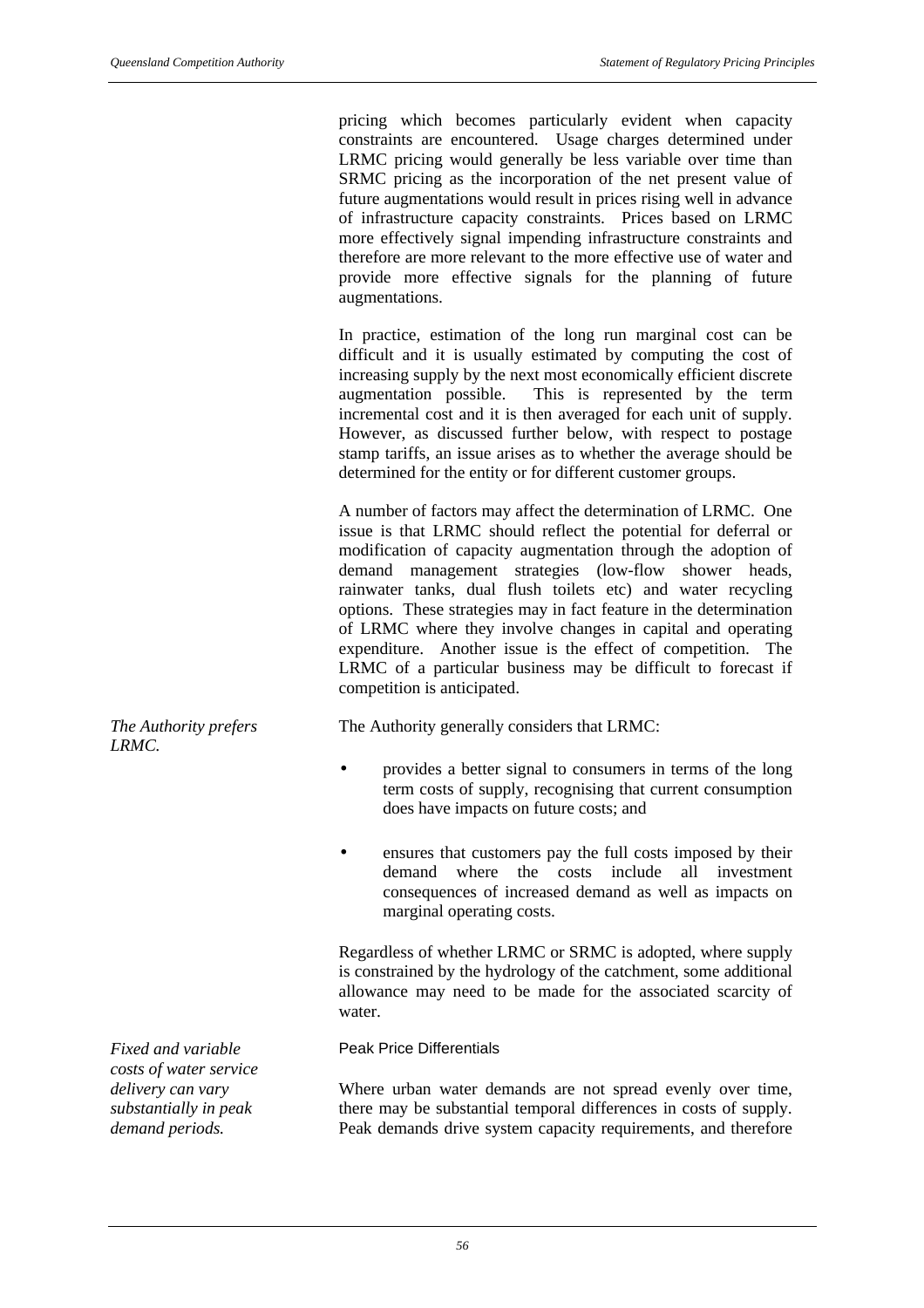*Peak pricing should reflect LRMC and off-*

*peak SRMC*

impact on the magnitude of both fixed and variable costs. $^{23}$  In some systems, peak day demands are more than double average daily consumption. For Brisbane Water and Gold Coast Water peak day demands are approximately 44 and 39 per cent respectively above average<sup>24</sup> (WSAA 1998), effectively requiring network capacity to be substantially greater than would be required if demand was constant through time.

Allowing for prices to vary in reflection of such underlying cost differentials can provide benefits in terms of smoothing peak demands, with consequent reductions in system capacity requirements (OECD 1999a). In general, peak prices should be structured to reflect the LRMC of supply (including relevant opportunity costs relating to congestion etc), with off-peak tariffs, assuming off-peak demand does not contribute to peak capacity requirements, reflecting only the SRMC of supply (Campbell 1999).<sup>25</sup>

Peak pricing is common in other utility and service industries, including telecommunications, electricity (for hot water services), air travel and accommodation bookings and even video movie rentals. In these industries, it is clear the consumers both accept and understand that peak users are responsible for a higher proportion of business costs (or that price premia are needed to manage peak demand) and that prices reflect this.

*Metering technology is a constraint on peak period pricing.* In practice, there are few examples of water tariffs that incorporate time-of-day or time-of-week consumption elements, principally because of deficiencies in current metering technology. There are, however, various international trials of more sophisticated multi-rate tariff meters and automated meter reading technologies which should, for larger urban water consumers at least, provide greater scope for more disaggregated tariff structures.<sup>26</sup>

Seasonal Price Differentials

*Seasonal water demand should be reflected in prices.*

l

Seasonal tariff variations, although rare in practice, also warrant further consideration for the urban water sector. The seasonal element in tariff structures generally is characterised by higher

 $23$  Network capacity also may be related to fire suppression requirements. Residential sub-divisions, for instance, are generally supplied through 150mm pipes to ensure sufficient supply and pressure for fire fighting purposes, with resulting capacity substantially in excess of any 'normal' peak demands.

 $24$  For Gold Coast Water peak daily demand accounts for 90 per cent of peak system delivery capacity (WSAA 1998).

 $^{25}$  A number of water utilities employ increasing or rising block tariffs, where the volumetric charge increases with subsequent consumption blocks. Such charges commonly are argued on the grounds that a minimum level of consumption is essential for public health purposes, or that higher users should bear a greater share of system costs. It is not clear, however, why marginal costs would increase with higher levels of consumption by an individual consumer. Although costs do increase with peak usage, it does not necessarily follow that higher levels of absolute usage equate to greater peak responsibility. Also, non-discretionary water usage varies considerably by household size, and a concessional allowance may penalise larger households while provide incentives for inappropriate water use by smaller households.

<sup>&</sup>lt;sup>26</sup> Peak pricing mechanisms also need to consider the potential for "peak shifting". Peak shifting occurs where peak demand responds to higher charges by falling to a level below that in the off-peak period. The extent to which peak shifting takes place obviously would depend on the price elasticity of the relevant consumers, and the magnitude of the peak price premia.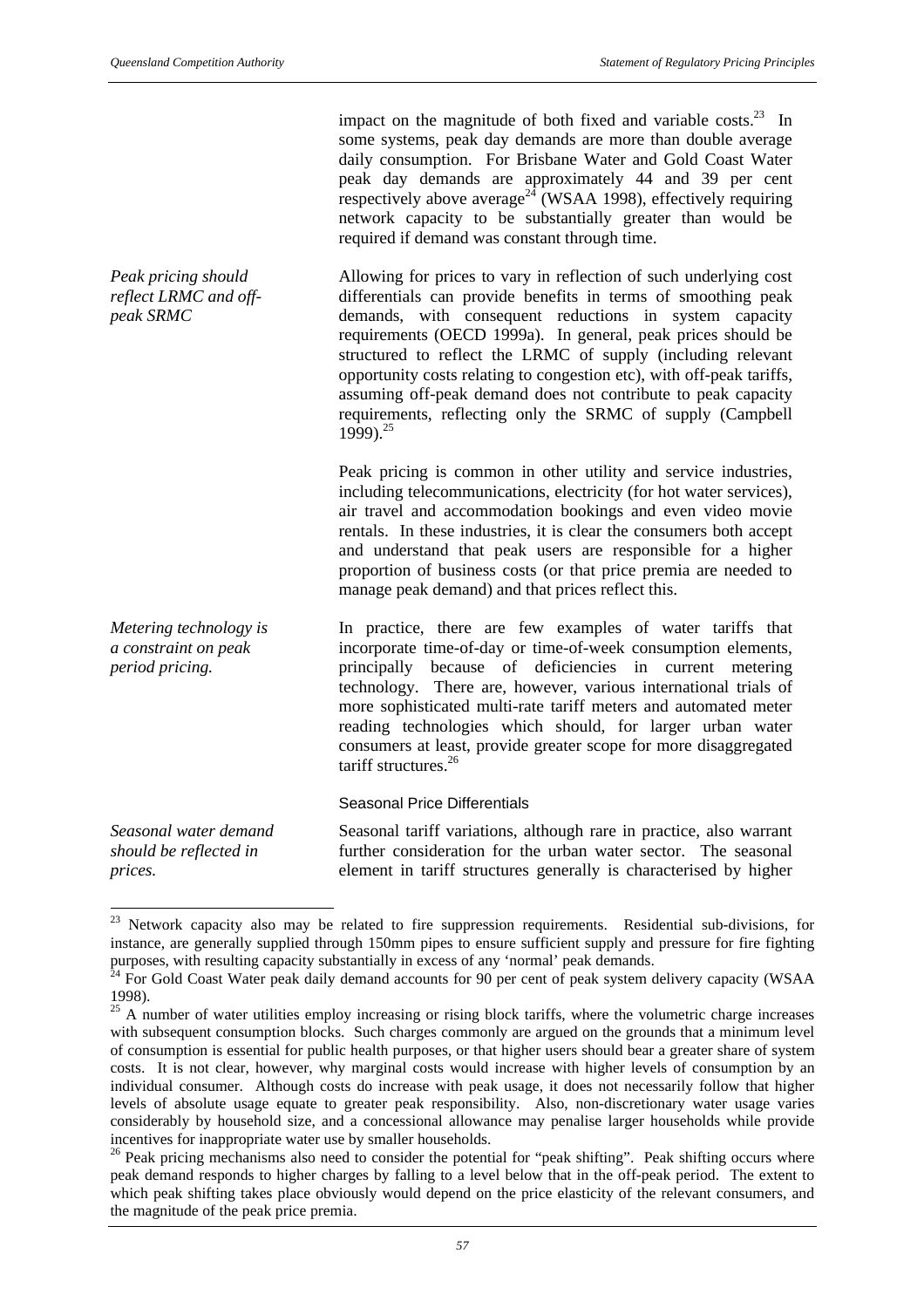volumetric rates during the summer months. Westernport Water in Victoria, for example, employs a two part tariff in which the volumetric element is increased in summer months as a means of mitigating tourist-driven peak demand. The volumetric tariff increases to \$1.00 per kilolitre for November-June, up from \$0.60 for the remainder of the year.

In Tasmania, the Government Prices Oversight Commission has recommended that Hobart Water, the North West Regional Water Authority and Esk Water move to differentiated usage charges to accommodate seasonal cost variations (Government Prices Oversight Commission 1998). In the United Kingdom, two smaller water companies recently have introduced seasonal elements into their industrial (urban) tariffs, and are reportedly considering the extension of such tariffs to the residential sector in the near future (OECD 1999a).

Simplicity and Consistency

Urban water pricing will be applied in a wide range of circumstances. The above principles do not imply identical price structures across all suppliers. The aim should be to devise the most efficient pricing structure for particular circumstances, while keeping transaction costs low. The structure should be easy to present and understand, and would need to cater for different scales of use.

In practice, precise determination of marginal cost may be difficult. However, a "best endeavours" approximation is likely to generate most of the benefits obtainable from this approach. Both the Industry Commission (1992) and the Government Pricing Tribunal of NSW (1993), now IPART, acknowledge that there is little benefit in attempting to go beyond a reasonable approximation of marginal cost.

# *Environmental Externalities*

The ARMCANZ water pricing principles require that externalities (including environmental externalities) be reflected in costs, but only to the extent that these are addressed by a specific levy or similar procedure (for instance, through a catchment wide salinity levy).

Where the marginal consumption of water leads to environmental costs, usage prices should be increased to reflect these external costs, although it is recognised that there may be significant difficulties in this approach. The costs of environmental damages unrelated to incremental consumption should be reflected by adjustments to the fixed charge.

In the Australian Capital Territory, the Independent Pricing and Regulatory Commission (IPARC) has recommended that a water abstraction charge be levied, including a component of 1.5c/kL reflecting the costs of environmental and catchment management related to water usage. This charge is to be identified separately on consumers' bills, and the revenue remitted to the ACT

*Pricing structures should be simple in order to minimise transaction costs.*

*Costs of service delivery should include environmental externalities.*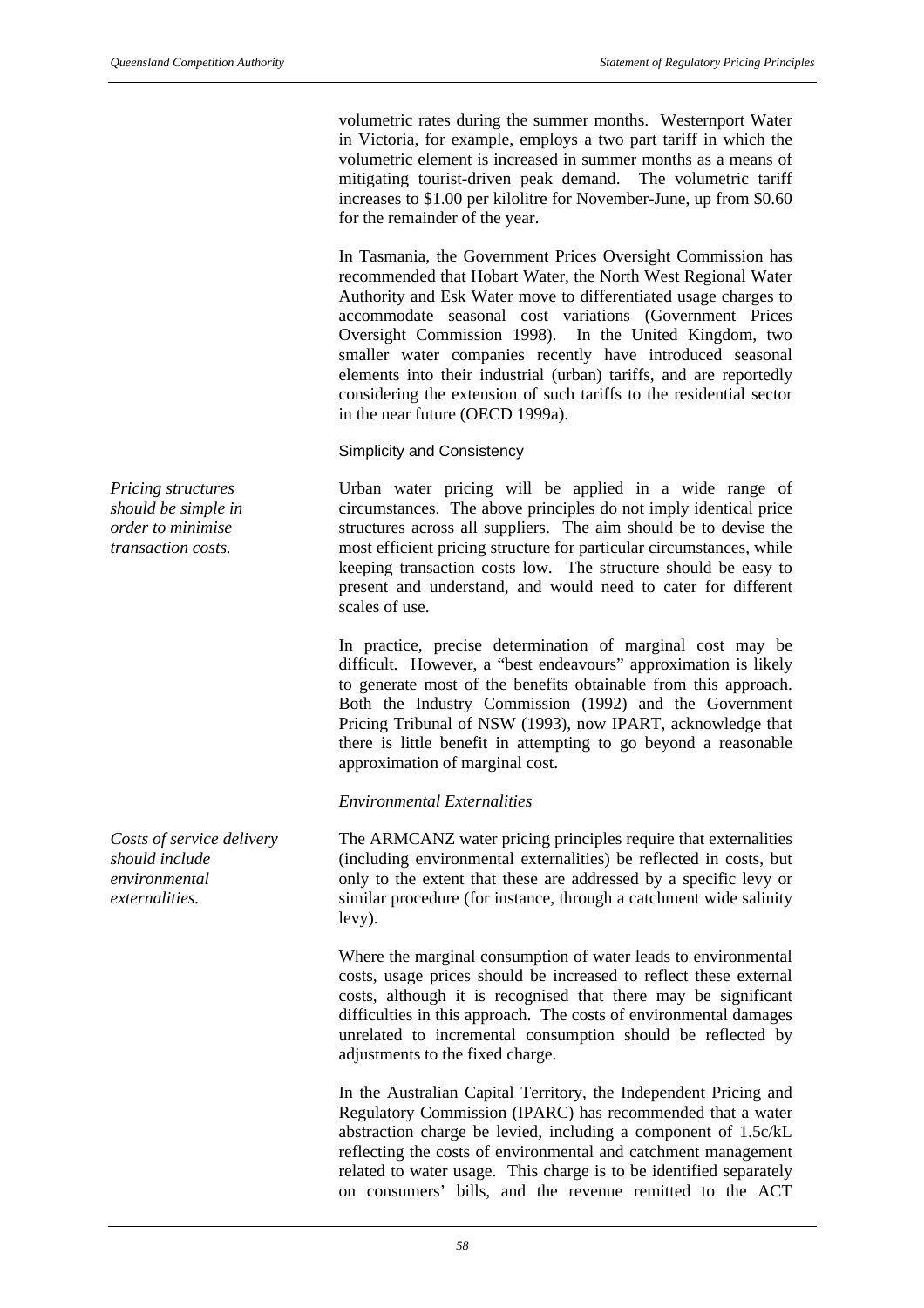### Government.

*The Authority proposes to adopt the ARMCANZ approach to valuing externalities.*

*Fixed charges will be required to ensure sufficient revenue for viable businesses.*

*Fixed or common costs need to be allocated between customer groups.*

In general, and recognising the difficulties in identifying the impacts of water consumption on environmental values and measuring these impacts for costing purposes, the Authority would propose to adopt the ARMCANZ approach, although it would consider other arrangements on a case by case basis.

# *Setting An Appropriate Fixed Charge*

The revenue raised from the usage charge may be sufficient in itself to ensure the water operator is viable on a continuing basis. However, this will usually not be the case and an additional charge will be required to ensure that sufficient revenue is generated. Whilst such a charge is often fixed, it need not necessarily be so. What is particularly important is that it be established in an as non-distortionary a manner as possible. Because of its acceptance in industry circles, the charge will be referred to as a fixed charge.

## Allocation of Fixed Costs

Setting the fixed charge essentially is an exercise in cost allocation – or allocating those unattributable 'fixed' costs that are not recovered through usage charges to particular users or classes or users. For the urban water sector, costs typically identified as 'fixed' would likely be considered common costs. These include:

- the cost of network assets which provide a common service; and,
- the cost to the service provider of providing non-asset related services to users.

Common and fixed costs are likely to arise in all components of the urban water sector, although they are particularly prevalent in the provision of distribution or reticulation services. For example, water distribution assets that may give rise to common costs include:

- distribution pipes that service more than one customer;
- communication systems;
- network meters at junctions between bulk transfer facilities and reticulation systems;
- fixed assets such as buildings and land that are not associated with any particular user (eg, head office buildings); and,
- maintenance and overhead costs related to assets such as motor vehicles and construction equipment.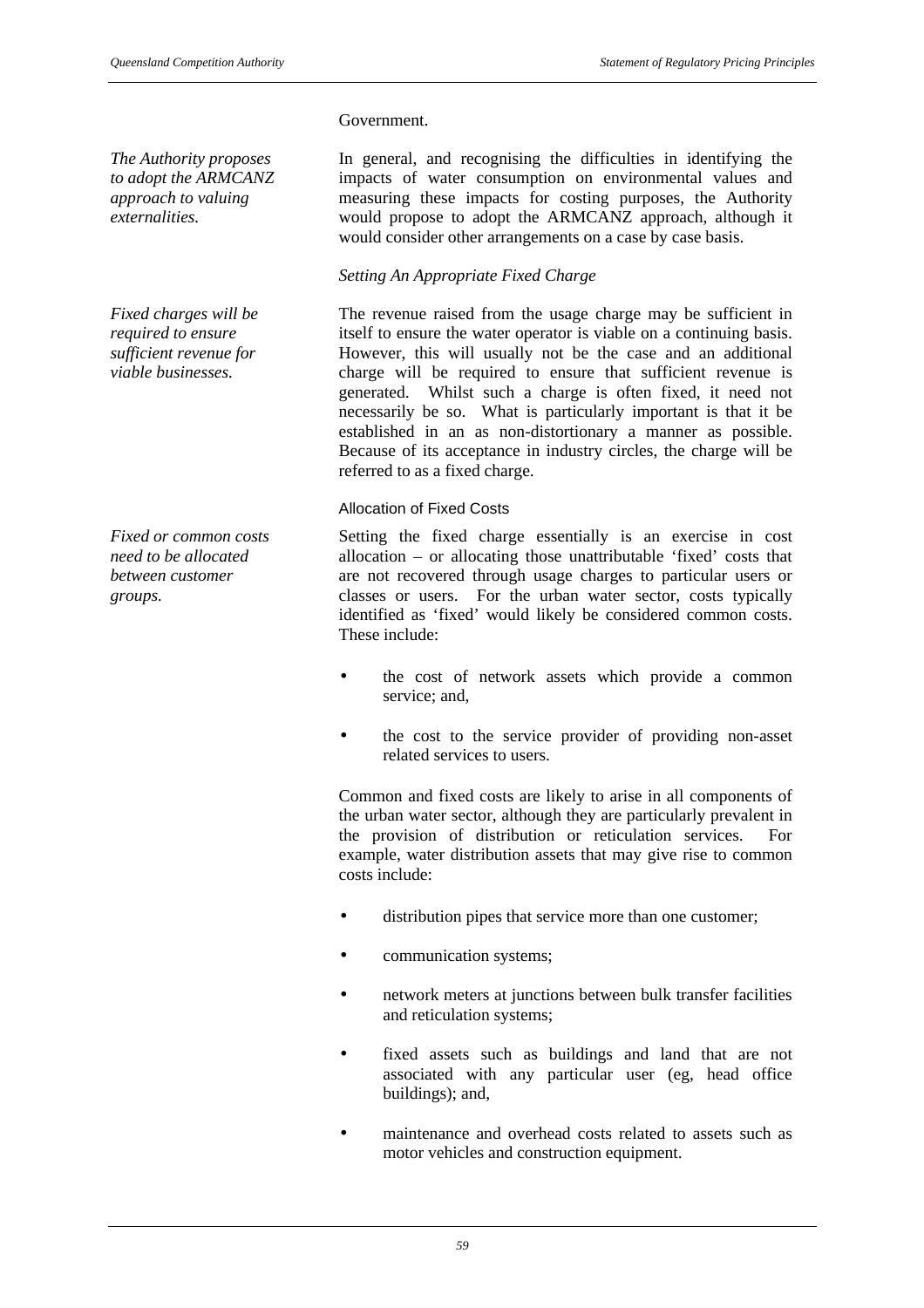*There are a number of non-asset related common costs.*

Various non-asset related common costs also may exist, including:

- administration and management expenses;
- data collection and publication;
- emergency services;
- maintenance services;
- billing systems:
- system leakages $^{27}$ ; and,
- network planning and development.

#### Alternative Approaches to Setting Fixed Charges

There are a number of approaches that may be applied to allocate common or fixed costs across services or users, including:

- *fully distributed costs*<sup>28</sup> where non-attributable costs are fully allocated, according to formulas such as the fraction of total output, in proportion to the costs that can directly be attributed to a user/service or in proportion to the revenues generated;
- *demand measures* where fixed costs are allocated to consumers considered most likely to be able to bear these costs. For instance, the National Third Party Access Code for Natural Gas Pipeline Systems provides for 'prudent discounts' which allow for fixed costs to be reduced or not attributed to a particular user on the grounds that the user may otherwise not accept the relevant service (ie, disconnect or bypass the network);
- *land value* historically, land value has played a significant role in water pricing and, for some water businesses, is still used as a basis for setting fixed charges within a two part tariff structure. Under this approach, fixed charges are highest for those consumers with higher land values – reflecting the perceived capacity to pay of the consumer. However, concerns regarding the efficacy of this approach – and particularly the link between land values and ability to pay – has resulted in most water businesses de-coupling water charges from measures relating to land value:

 $\overline{a}$ 

*Approaches for allocating fixed costs include…*

 $27$  Unaccounted for water was discussed above.

<sup>&</sup>lt;sup>28</sup> In allocating fixed costs, of course, assumptions need to be made regarding the likely number of consumers connecting to the network. For mature water businesses with relatively stable demand, or where growth is relatively predictable, this should not be of concern. Indeed, even for other water supply businesses, the essential need for water should ensure that customer numbers are not subject to wide variability over reasonable periods of time.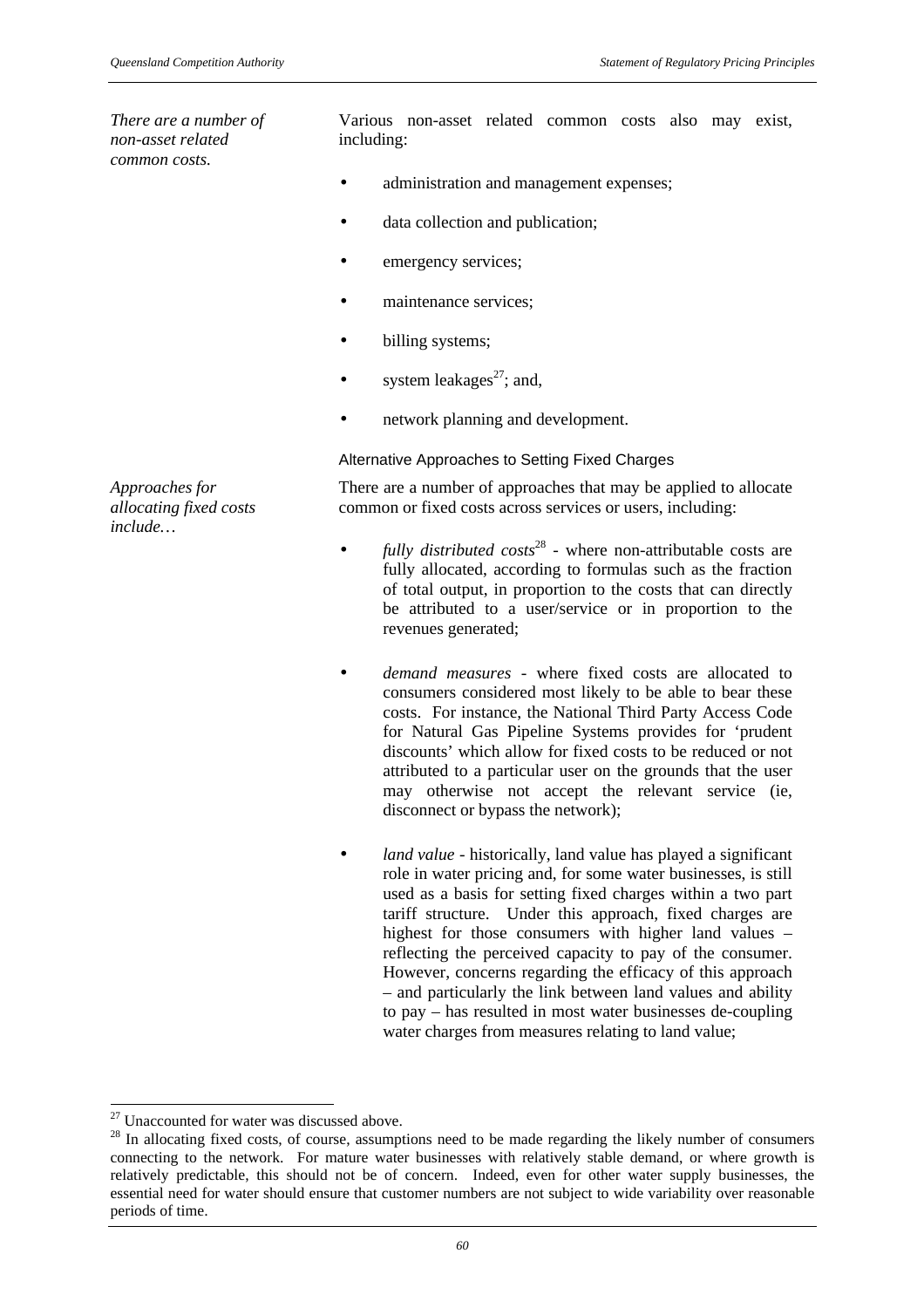• *peak usage responsibility* - Kahn (1995) noted that the issue in determining the basis for fixed charges is not the potential or even the average usage, but each user's proportion of consumption at the system's peak. A commonly used proxy for peak usage is to link the fixed charge to the diameter of the pipe or meter serving the property.<sup>29</sup> This technically relates only to the potential maximum usage and, in the absence of time-of-use metering, may not accurately reflect actual usage at times of peak demand. Also, where larger meter connections are required for purposes other than expected demand requirements (eg, for fire services purposes), meter size may again be a poor proxy for the consumer's likely demand characteristics.

However, a competing argument in support of using meter sizes as the basis for fixed water charges is that, even if a consumer uses no water, the water business has an obligation to supply and the customer therefore should pay for the option of 'reserving' use of the network; and,

• *self-selecting tariff schedules* – these allow customers to choose from more than one pricing scheme so as not to discourage connection (or encourage disconnection). In their simplest form, consumers may choose between a low fixed charge/high volumetric charge (exceeding LRMC), or a standard (higher) fixed charge and lower usage charge. Consumers with low demands that otherwise may have been discouraged from connecting because of the fixed charge could then elect to pay a lower fixed fee, but face a higher usage charge. Self-selecting tariff structures are common in the telecommunications sector, particularly for mobile telephony, and could offer advantages for the urban water sector in some cases.

For gas distribution, common costs frequently are allocated according to the maximum hourly quantity (MHQ) consumed and peak usage, recognising that distribution system costs largely are driven by the maximum peak demand. For smaller consumers where MHQ metering is not available, fixed costs commonly are averaged across consumers.

For most (domestic and commercial) water consumers, existing metering would not support allocation of fixed costs against MHQ/peak usage and in practice costs often are allocated according to a proxy such as meter size.

In a report to the Government Prices Oversight Commission of Tasmania, London Economics (1995) established four general principles for allocating fixed costs that may assist water businesses in developing fixed charges:

*London Economics established four basic equity and efficiency principles for allocating fixed costs.*

l

<sup>&</sup>lt;sup>29</sup> The Department of Natural Resources' *Guidelines for the Evaluation of and Improving Two Part Tariffs* adopts this approach.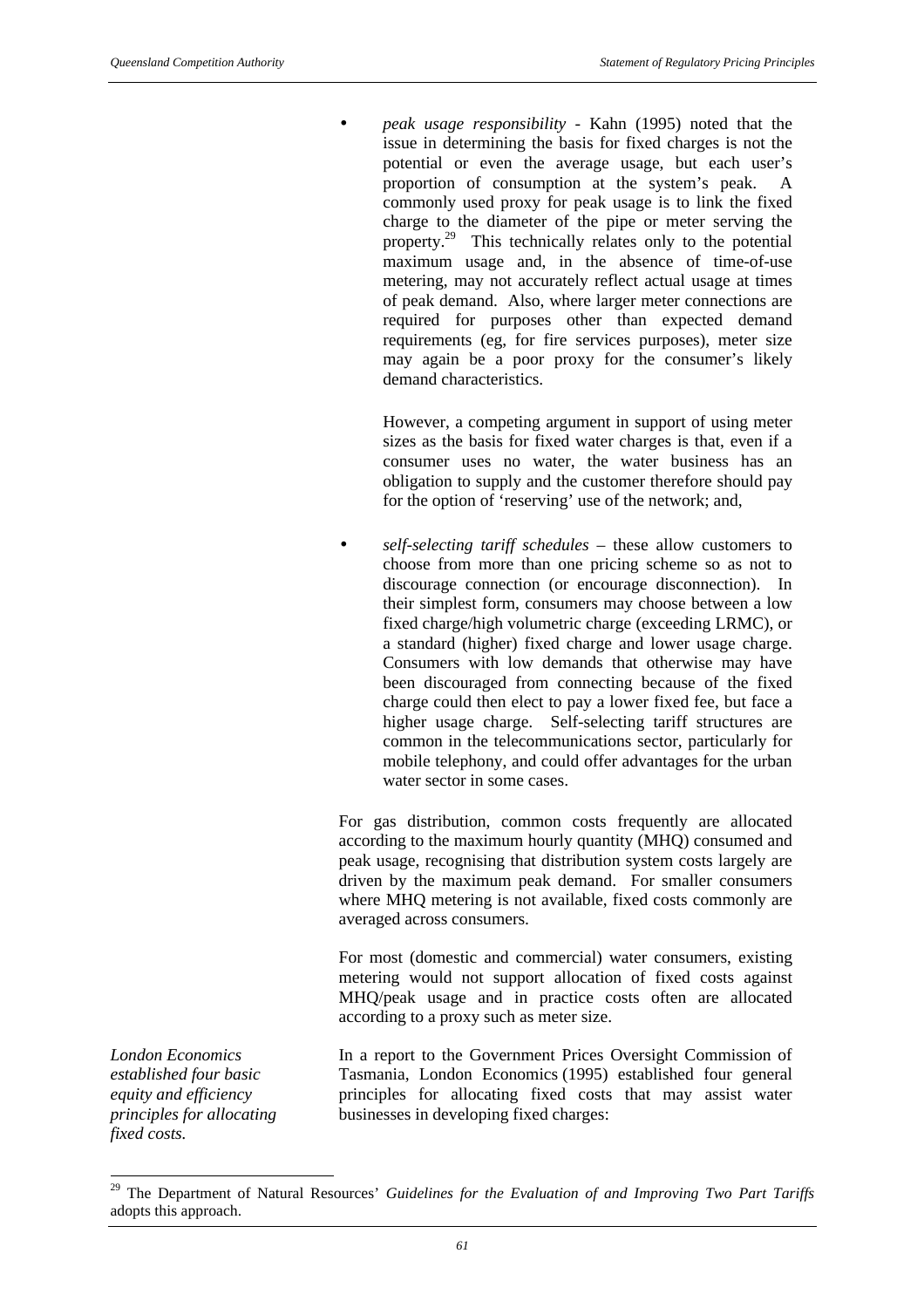*Fixed charges should be set to avoid bypass by customers of the existing system.*

*Stand-alone costs define an upper limit in constrained market pricing - above which customers would disconnect.*

*Postage stamp tariffs involve the adoption of uniform fixed or variable charges for all customers.*

- identical customers should bear the same costs;
- customers should not be charged more than the service is worth to them, or else the market will be distorted by disconnections;
- charges must be based on an observable characteristic of the customer; and,
- continuity of charging policy is important for public and political goodwill – any changes in charges to different customer groups can create customer discontent.

#### Constrained Market Pricing

In considering the appropriate fixed charge, also relevant are the incentives created for bypass of the existing system, or for disconnection by consumers who would be prepared to pay at least the marginal costs of consumption, but not a 'full' contribution to fixed/common costs.

Care needs to be taken to ensure that the fixed charge does not lead to the exclusion of some consumers from the network. For example, if the fixed costs were simply to be divided equally among consumers, then some of those potential purchasers may be pushed out of the market. However, the Tasmanian Government Prices Oversight Commission (1998) noted that the lack of substitutes meant there was very little possibility that the imposition of a fixed charge would lead to consumers choosing to disconnect.

*Constrained market pricing* refers to the pricing band between stand-alone costs and incremental costs within which utility charges must lie - irrespective of the approach taken to the setting of fixed charges. Charges set beyond stand-alone cost promote disconnection from the network and investment in alternative supply. The stand-alone cost for residential water users could potentially be the cost of purchasing and installing water storage tanks, while for industrial users stand-alone costs may be determined by the costs of re-using water on-site.

#### **7.5 Other Issues**

#### Postage Stamp Tariffs

A number of urban water utilities throughout Australia and Queensland levy uniform charges on all users (or all classes of users) within their supply area, often referred to as postage stamp tariffs. For example, a utility may levy a two part tariff for water supply which has equivalent fixed and variable components for all domestic consumers.

Postage stamp tariffs are likely to be most appropriate where:

- shared network costs benefit all users;
- there are equity concerns regarding locationally-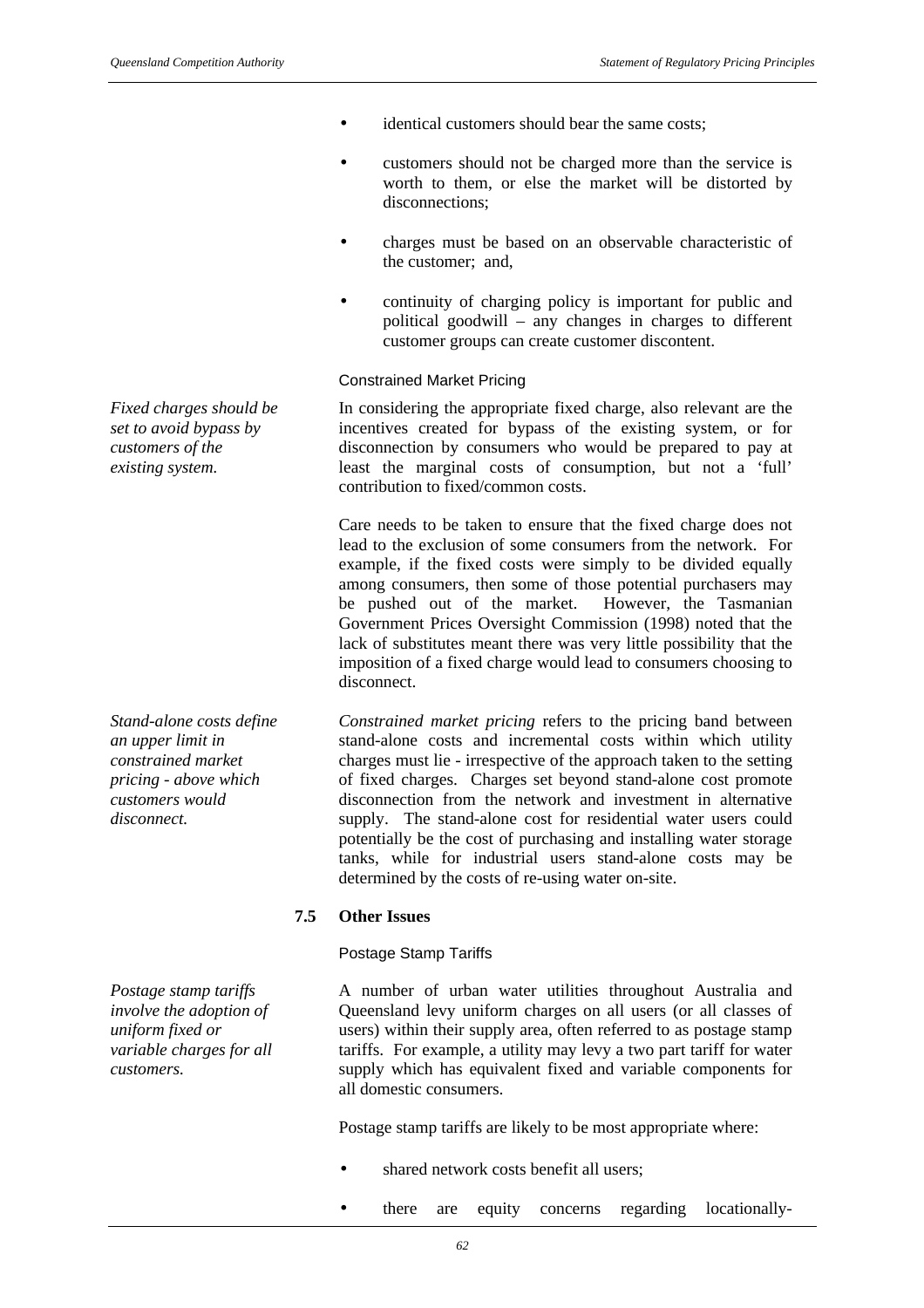differentiated charges; or

• there are difficulties in identifying and measuring cost differentials between sub-network areas (London Economics 1999).

Where costs of supply differ between consumers (whether by geographic area, consumer class etc), efficiency would be enhanced where prices reflect these cost differentials. However, there are administrative costs in terms of structuring and implementing a charging regime which recognises such cost variations. Complex pricing structures also may be less readily understood by consumers, with consequent community opposition to pricing reforms.

A practical compromise, particularly applicable to larger water supply schemes or for large consumers, is nodal pricing, where prices vary for defined separate parts of the supply network based on substantial and identifiable cost differentials. Nodal pricing may involve both the fixed or volumetric components of a two part tariff varying between areas, depending on the particular cost characteristics of the network.

Hunter Water, in its submission to IPART for the 2000-2004 Medium Term Price Path, has proposed a tiered pricing structure, incorporating a lower water usage charge for very large (>50 000kL per annum consumption) consumers that also varies to reflect the cost of servicing different locations (Hunter Water Corporation 1999).

In general, the Authority would be predisposed towards tariff structures that reflect identifiable and substantial differences in costs of supply between consumers, consumer classes, or geographic areas. The Authority would need to consider in the context of an investigation or arbitration, the specific circumstances that may apply, including the costs of obtaining the necessary information, the disadvantages of a more complex tariff structure and the likely efficiency gains that may result from a more cost-reflective pricing framework.

Community Service Obligations

Community service obligations (CSOs) refer to activities undertaken by (State or local government) businesses which:

- arise because of a direction from the parent government; and,
- would not be performed for commercial reasons.

In the water sector there are different types of CSOs, including:

- delivery of services to final consumers at uniform prices;
- delivery of services at no charge or below full cost;

*Prices that reflect cost differentials involve higher administration costs.*

*Nodal pricing applies different charges to areas of a network.*

*The Authority is predisposed to charges that reflect cost differences.*

*CSOs are noncommercial activities performed at the direction of Government.*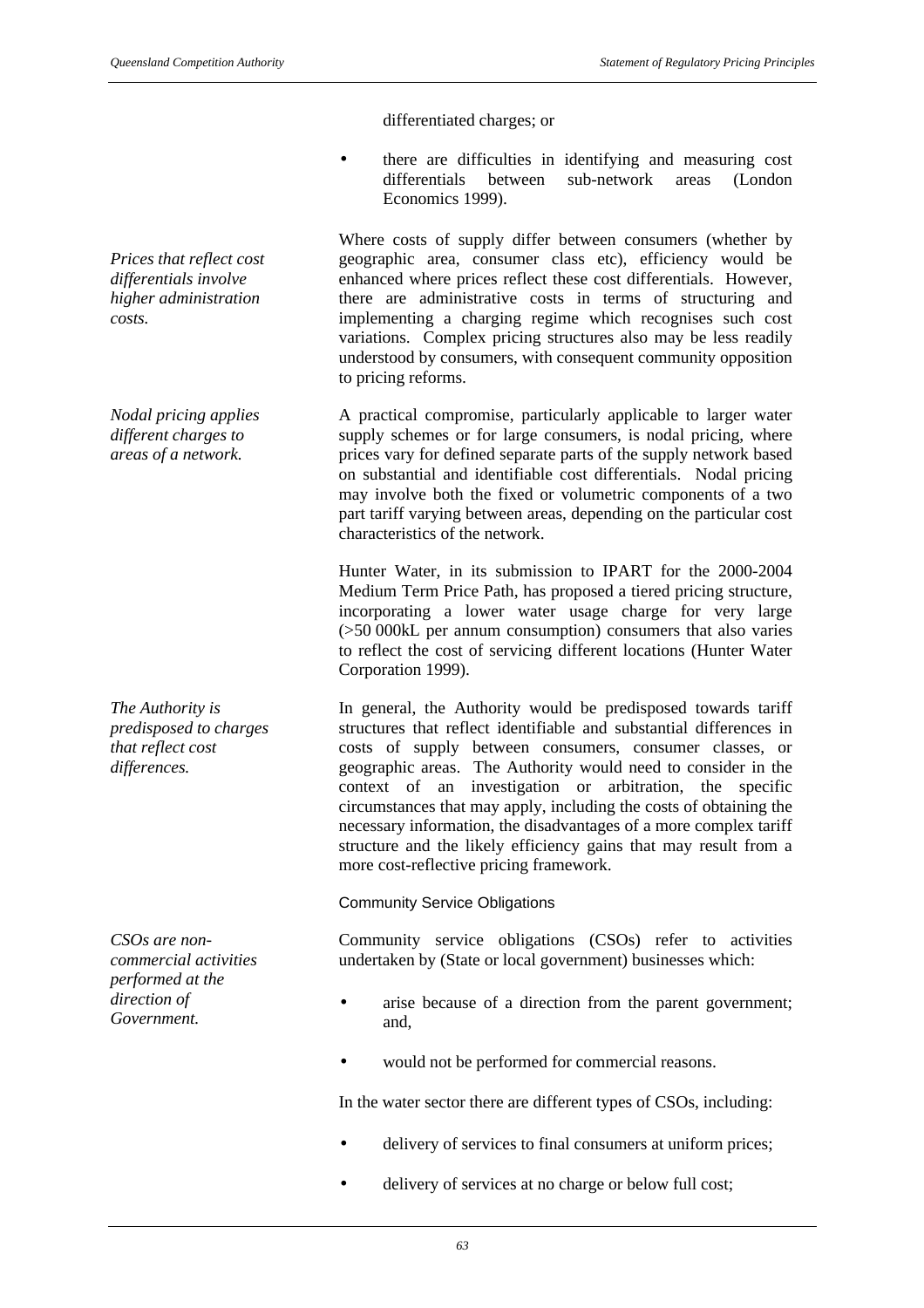*Treasury has concluded that avoidable costs are the best measure of the costs of delivering CSOs.*

- price concessions to particular consumers or groups of consumers; and,
- requirements that the business source inputs from preferred (uncommercial) suppliers.

The regulatory implications of CSOs largely relate to how these should be specified and costed, and accordingly how they impact on regulated prices.

Options for costing CSOs were considered by Queensland Treasury (1996), which concluded that:

While *marginal cost pricing* best reflects the opportunity cost of producing a CSO and therefore represents the most efficient form of CSO costing, it is difficult to estimate in practice. *Stand-alone costing* is generally not an appropriate approach as it results in an overestimation of costs. Similarly, *the fully distributed cost method* tends to overestimate the costs of CSO provision and does not reflect the causality between cost increases and the supply of additional services.

The *forgone revenue approach* is intuitively attractive because of its simplicity, but will generally only be appropriate where the market for service provision is highly competitive or contestable. While difficult to apply, *avoidable costs* are likely to come closest to measuring the true costs associated with delivering a CSO through a public enterprise. However, different costing methods may be appropriate in particular circumstances.

Avoidable cost is based on the longer run increment in costs imposed by a CSO, and therefore maintains the causal link between increases in output and price. The difference between avoidable cost and fully distributed cost lies in the treatment of joint and common costs. While the avoidable cost approach includes only costs that would be avoided by not providing the additional service, the fully distributed cost method allocates some part of unattributable costs to the CSO.

The Authority considers that, in general, it is inappropriate to include non-attributable costs in CSOs, as their inclusion could lead to under-pricing of, or excessive returns on provision of, non-CSO services, which in the absence of the CSO-related services would bear the non-attributable costs in full. This could result in a monopoly business charging non-competitively neutral prices for contestable services. However, in the case of a natural monopoly, there may be grounds for recovering some nonattributable costs through CSOs.

Queensland Treasury's most recent CSO policy framework (Queensland Treasury 1999) does not address the question of costing method. However, the Queensland Government has previously used the long run avoidable cost method for costing rail and electricity CSOs, and has specified its use for the community service obligations of its commercial business units.

As an incentive for improved performance, funding for provision of services, including through CSOs, should normally reflect the efficient avoidable costs of supplying the service, rather than

*Funding based on efficient avoidable costs will provide an incentive for improved performance.*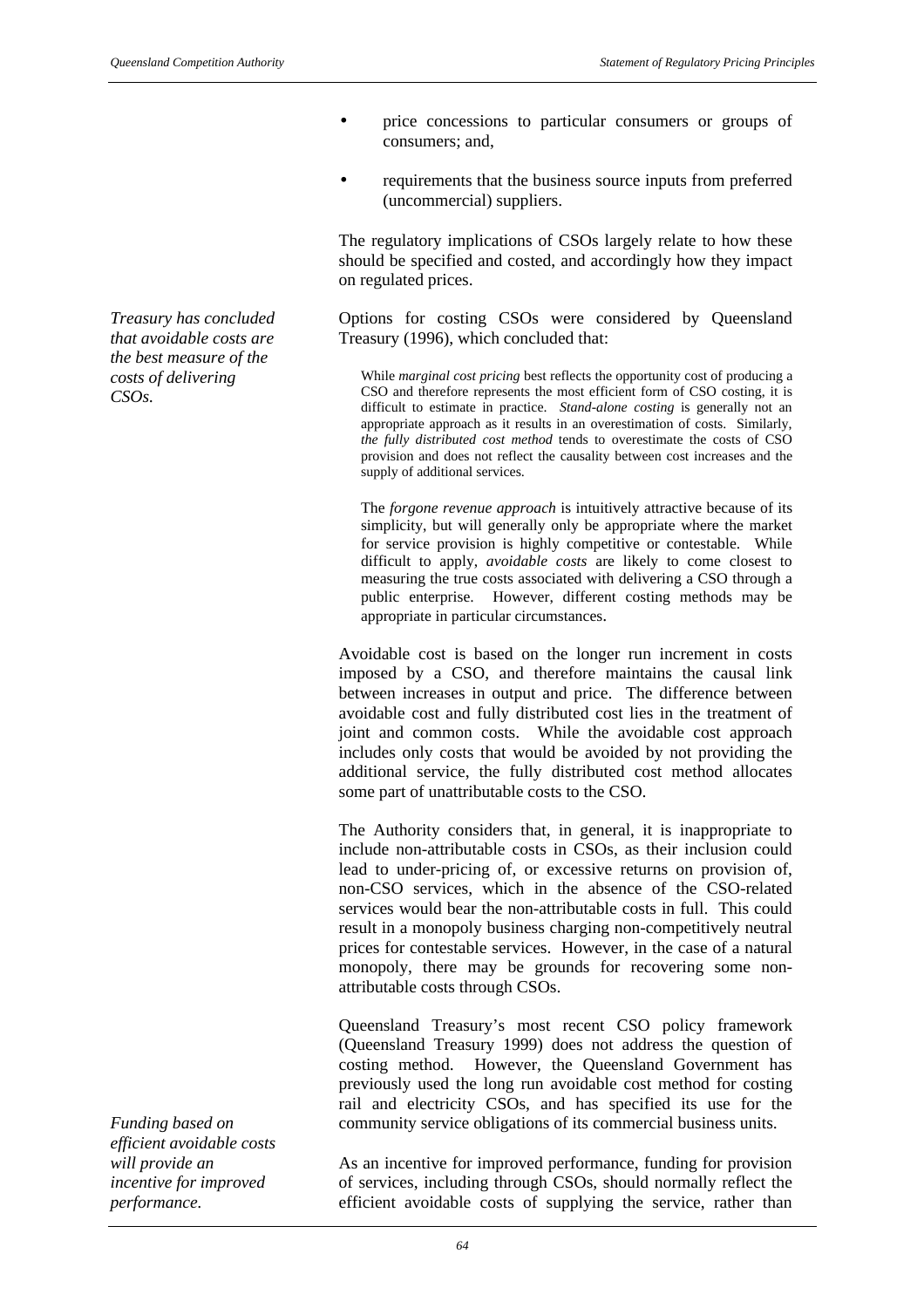actual costs where these reflect inefficiency.

Cross-Subsidies

*The removal of crosssubsidies between consumer groups is a desirable outcome of efficient tariffs.*

*Two approaches to the identification and measurement of crosssubsidies…*

*An efficient two-part tariff will eliminate cross-subsidies.*

*A common practice among local governments is for volumetric charges to apply only to usage above a specified 'free' allowance.*

Cross subsidies may exist between services and/or consumers or groups of consumers. Identification and removal of crosssubsidies is not a direct objective of the existing or proposed regulatory framework, although it is a necessary and desirable outcome from establishing efficient water tariffs. The relevant COAG agreements suggest that cross-subsidies should be removed, though where they are retained, they are to be made transparent.

The scope and magnitude of cross-subsidisation depends on how a cross-subsidy is defined. Broadly, there are two approaches to the identification and measurement of cross-subsidies.

- *incremental approach* under this method, a cross-subsidy arises only where a service provider receives less than the incremental cost for providing a particular service, and other customers pay in excess of their stand-alone costs of supply; and,
- *cost allocation approach* under this approach fixed costs are allocated according to some predefined formula for each service, customer or customer group (such as volume, capacity share etc), and cross-subsidies are deemed to exist where prices deviate from these cost benchmarks. Although generally simpler than the incremental approach, the costs derived do not necessarily have any relevance in terms of the efficient cost of delivering the service, and may result in prices either below incremental cost or above stand-alone cost.

Guidelines for the identification and measurement of crosssubsidies for local government water and sewerage businesses specify a test related to the LRMC. A cross-subsidy is deemed to exist where one consumer pays a total charge more than LRMC, and another pays less than this cost. This definition is similar to the incremental approach above.

In general, adherence at the customer group level to the pricing principles proposed by the Authority would eliminate crosssubsidies, as defined by the incremental approach.

Unpriced Water Allocations

Many local government water businesses provide an allocation, in some cases up to 1 200kl per property, before volumetric charges ('excess water' charges, if any) are applied. The inefficiencies resulting from 'free' allocations will be greater the larger is the quantity of water provided 'free' and where fewer consumers face excess water charges. In a sense, the term 'free' is a misnomer as the costs are merely transferred to other units of consumption, either the generally applicable water rates charges or other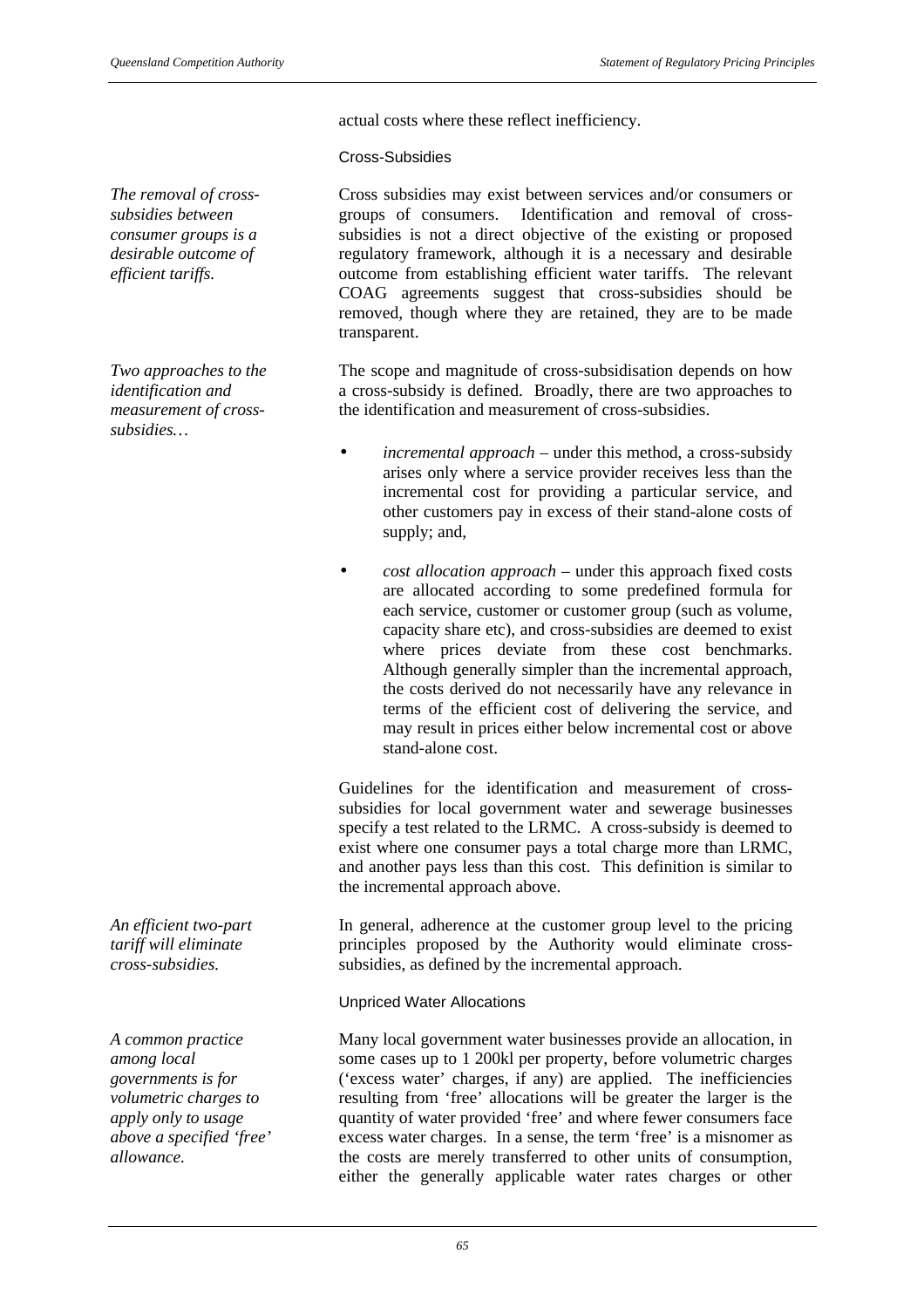#### consumers.

Where consumption is at or below the level of the allocation, consumers face a zero marginal cost of consumption and have no price incentive to conserve water or to evaluate whether the benefits from water use actually exceed the costs of supply.

The National Competition Council, in its assessment of State and Territory implementation of COAG water reform requirements, has expressed concern at the continued use of free water allowances. In respect of Tasmanian water businesses, the Council is understood to have indicated that it considered 50kL per year per household to be an acceptable level for free water allowances. Allowances above this were potentially inconsistent with the principles of consumption based charging and with the general objectives of tariff reform. The Council generally prefers that free water allowances be avoided to reduce the risk of crosssubsidies and to maximise the water use incentive from consumption-based charging.

Water Charges for Flats and Units

For some water utilities, a large proportion of water is used by residential consumers in flats or units that are not individually metered. Unmetered domestic strata title units in the Gold Coast, for example, make up 37 per cent of the 170 000 properties serviced by Gold Coast Water, though they account for only 16 per cent of water consumption (Gold Coast City Council 1997).

Complexes of flats or units typically have a common meter. Indeed, the plumbing configurations of many existing apartments cannot support individual metering, nor would retro-fitting of such meters (where possible from an engineering perspective) be economic. Even where new developments are required to incorporate discrete meters, $30$  there remains the problem of dealing with existing flats and units, and the perceived degree of equity in terms of the relative treatment of each.

The absence of individual metering limits pricing options. In practice, water utilities usually average the supply (volumetric) charge between individual users, and levy either a separate service charge equivalent to that faced by a standard household (ie, based on a 20mm meter connection), or average the fixed charge that applies to actual connection. The latter option can raise equity concerns in that group title residents may end up paying more (or less) than a standard connection fee.

These issues obviously would need to be considered by the Authority in the context of the relevant pricing dispute or investigation.

*The NCC has expressed concern at the use of free allowances.*

*For some local governments, the proportion of commonly metered domestic flats and units is significant.*

l

<sup>&</sup>lt;sup>30</sup> Community consultation by Gold Coast City Council revealed a strong preference for new unit developments to incorporate individual meters. Council's Water Pricing Advisory Committee noted also that advances in remote meter reading technologies could address any perceived concerns in terms of the reading of individual meters for billing purposes. Costs of retro-fitting meters to existing flats and units were estimated at in excess of \$20 million.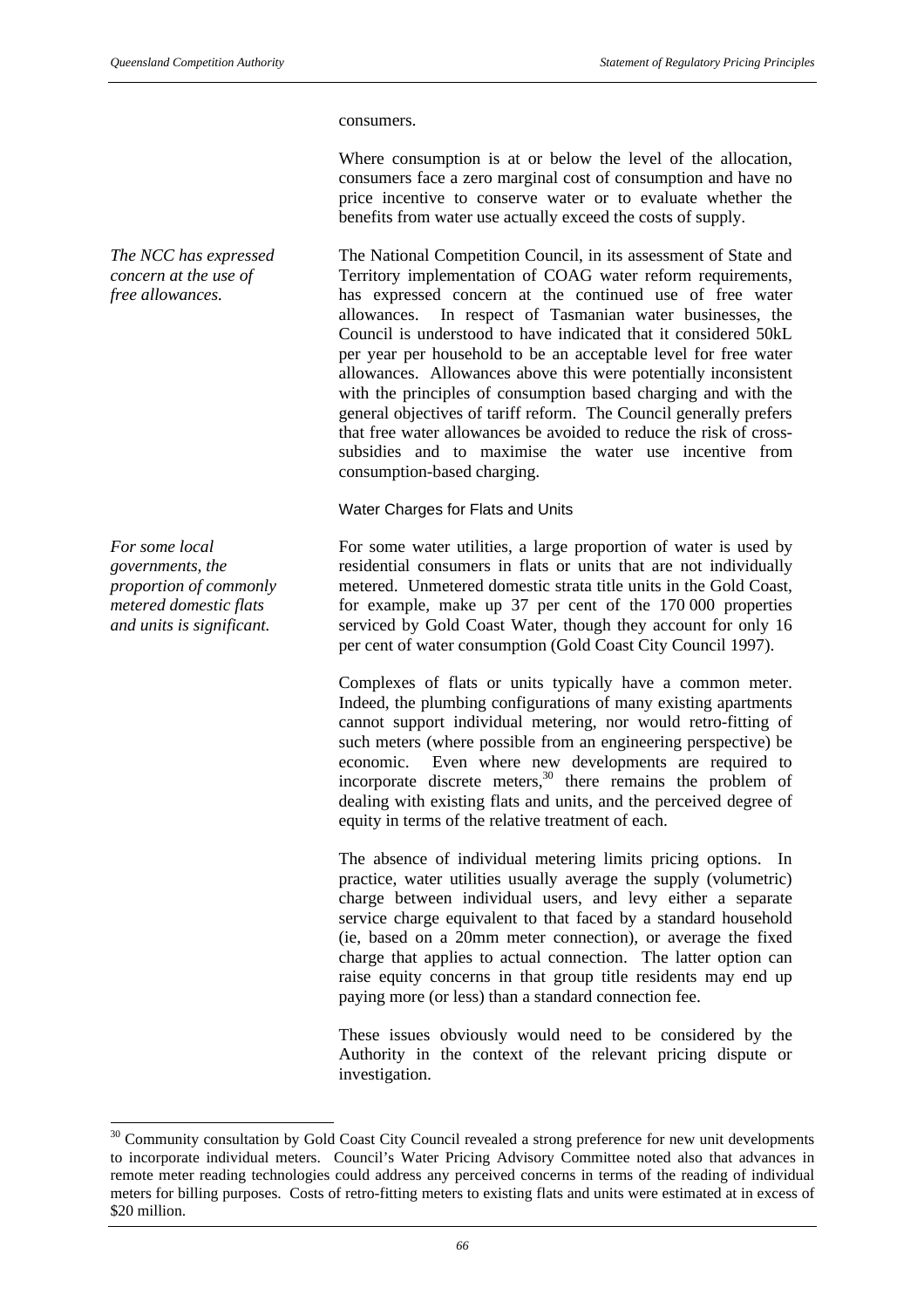*Unmetered connections should be given the option of installing a meter.*

*Where prices need to be set, they should reflect long run marginal costs. In most circumstances, two-part tariffs will provide the most appropriate approach to ensure revenue adequacy.*

Unmetered Connections

Unmetered connections typically are charged using an implied average consumption level. This may lead to concerns where actual usage is below or above average.

Consumers with unmetered connections should be given the option of paying for the installation of a meter, thereby allowing them to access any expected savings in terms of reduced water (volumetric) charges. This would be consistent with the treatment of new properties in that these are generally required to meet the costs of meter installation at the time of construction.

# **7.6 Summary of Principles**

# *Two Part Tariffs*

In some circumstances, specific prices will need to be established. These should be based on long run marginal costs. However, where such prices do not achieve revenue adequacy:

- *two part tariffs* will best meet the objectives of efficient pricing, cost recovery and equity for most urban water businesses;
- *volumetric charges* in a two-part tariff generally should be set to reflect the long run marginal cost (LRMC). In practice this would involve the estimation of an average incremental cost;
- the *fixed component* of a two part tariff should be set to recover any revenue shortfall (after the application of volumetric charges), and structured so as not to encourage bypass or disconnection from the network;
- *postage stamp tariffs* may be appropriate in some circumstances, but where costs of supply differ substantially between areas or consumer classes, efficiency would be enhanced where prices reflect the underlying cost differentials. The administrative efficiency and social impact of such a change would also need to be considered; and,
- *CSOs* relevant to water businesses should generally be costed using the avoidable cost method.

# *Pricing Water*

Delivered water prices effectively represent (at least) two separate components – a price for the infrastructure services associated with its treatment, transmission and distribution and the cost of the resource itself.

where there exists unmet demand as a result of either hydrological or infrastructure constraints a value may need

*In some circumstances, the price of water, as distinct from the cost of infrastructure services, will need to be estimated.*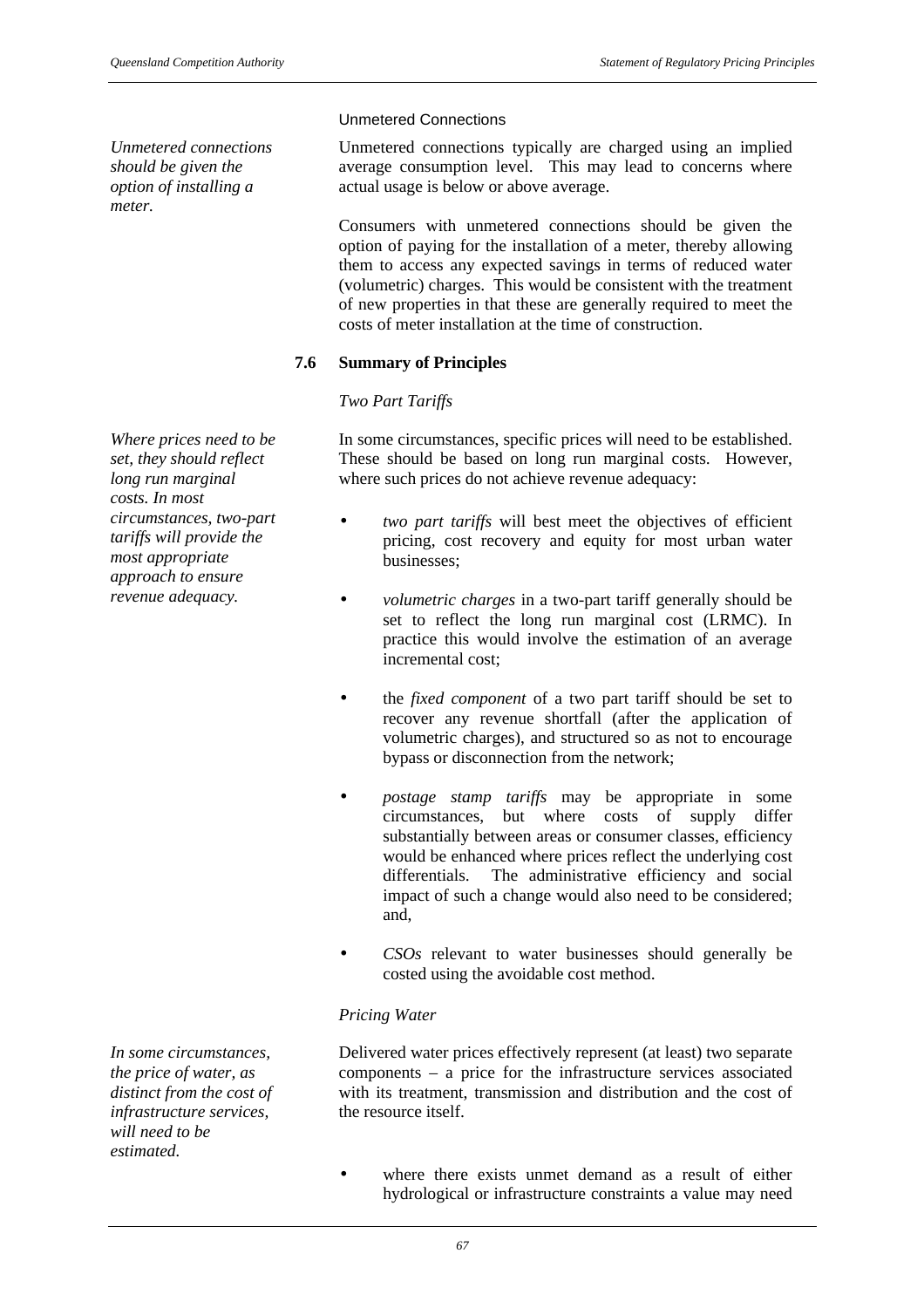to be ascribed to the water resource. This is often referred to as the scarcity value; and,

• this scarcity value may be estimated by reference to prices in a relevant *competitive market* for water property rights or by other means.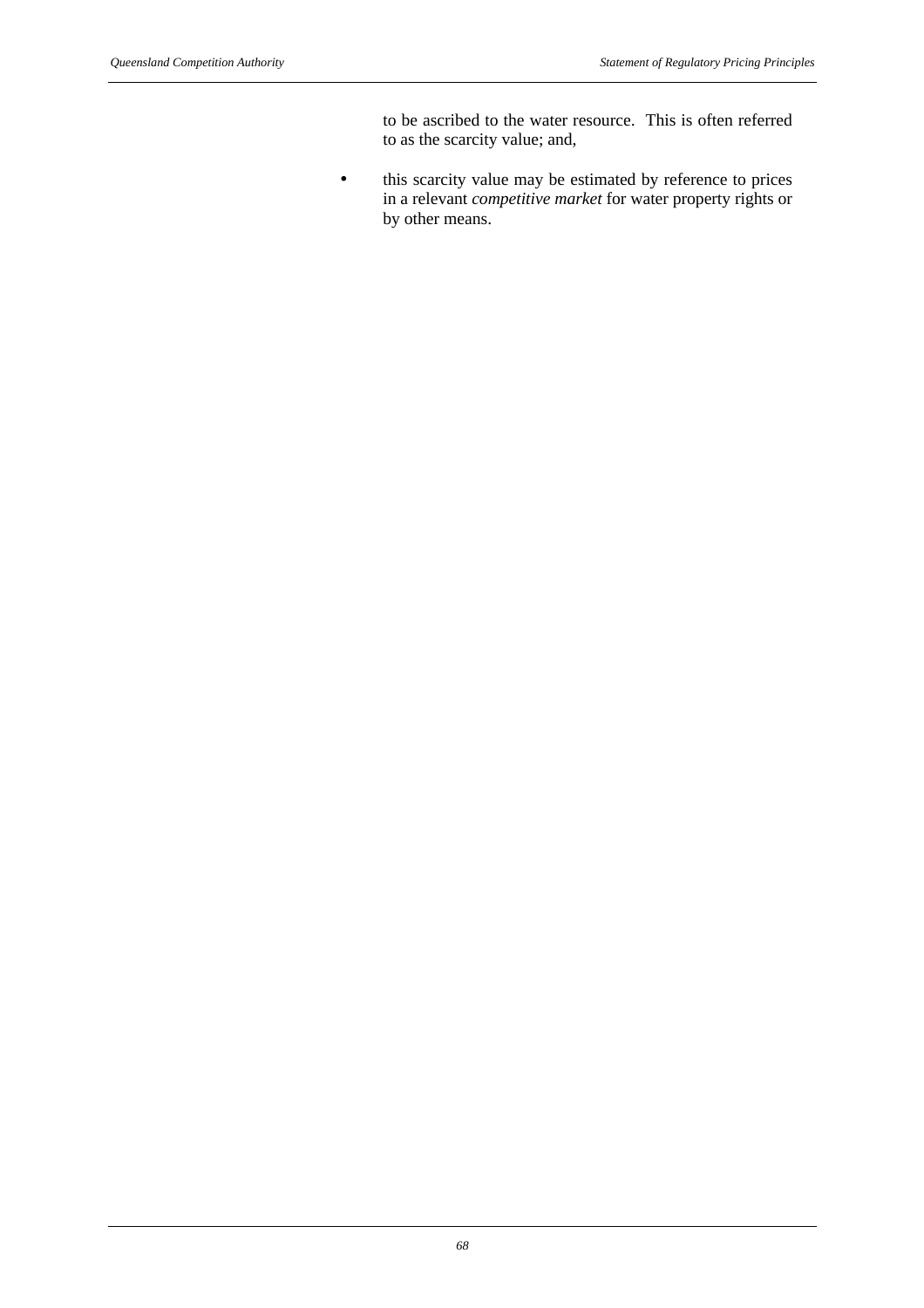# **8. INCENTIVE STRUCTURES**

# **8.1 Regulatory Incentives**

Price and revenue caps are generally applied in conjunction with incentive measures designed to provide rewards and penalties to encourage a regulated entity to achieve certain desired goals (such as low costs of production) while providing the entity with some discretion in achieving those goals (Lewis and Garmon 1997).

The most common mechanism associated with incentive regulation is CPI-X price (revenue) revisions, where X is a predetermined index reflecting the perceived capacity of the regulated business to realise cost savings. Where the business is able to deliver real cost savings in excess of X, it is able to retain the additional funds generated for some period.

# *The X Factor*

The X-factor may be set using an independent measure of efficiency (such as total factor productivity), not directly related to the entity's operating costs. This approach, sometimes referred to as "unlinked", provides strong long-term incentives to firms and lowers the informational requirements of the regulator. At the extreme, unlinked incentive regulation dissolves any direct relationship between costs and regulated prices.

Alternatively, X may be set with reference to the individual characteristics of the regulated business, and its unique capacity to reduce or contain costs. Ofwat, for instance, uses a form of "cost-linked" incentive regulation, with individual estimates of X for each regulated water and water and sewerage company.

In setting the appropriate value for  $X$ , it is important to recognise that the index will apply to the entire maximum revenue requirement, which includes both capital and operating cost components. X therefore needs to reflect the business' capacity to realise real savings in total, not just in terms of its operating expenditures.

Other relevant issues include:

- the capacity of the regulated organisation to reduce costs without compromising customer service quality requirements:
- the opportunities available to the regulated organisation to increase the value of its business;
- the advantages and opportunities to encourage growth in the market;
- the ability of the organisation to finance its operations;
- the impact of asset valuation approaches, in particular the

*incentive mechanisms such as CPI-X.*

*Price or revenue caps are usually applied in conjunction with*

*The X Factor may be a general efficiency factor not linked to costs (unlinked) or it may be cost-linked.*

*The X Factor will need to be considered in terms of the impact on the business and its customers.*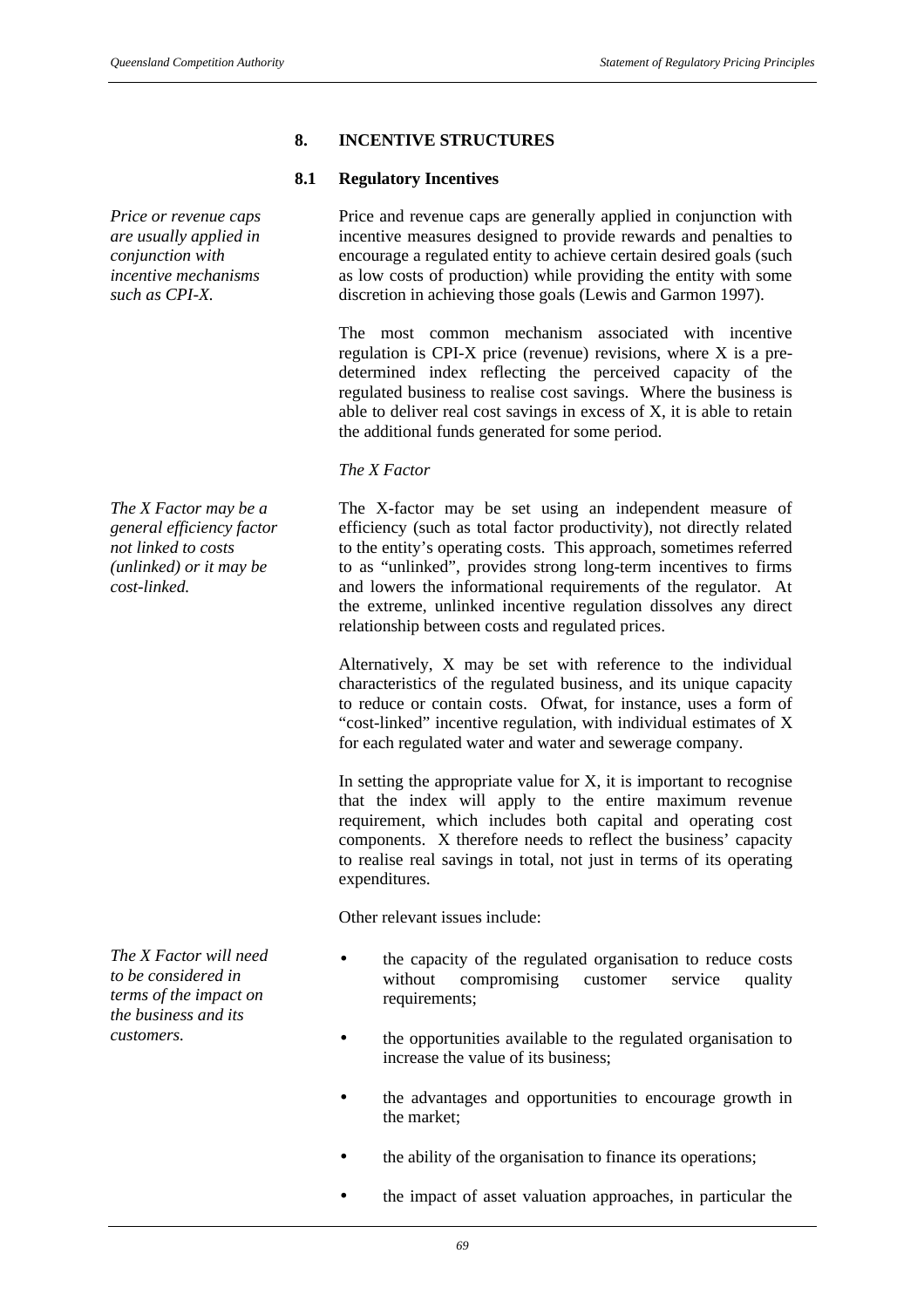impact of optimisation, on realistic productivity improvement capabilities; and,

• desired transitional paths, eg. to allow a period of adjustment to new rates.

# *The Appropriate Cost Index*

Traditionally, Australian utility regulators have adopted the Consumer Price Index (CPI) as a basis for price/revenue cap escalation over the regulatory period. The CPI is readily available, widely understood and it sufficiently broadly based that the actions of any regulated business cannot affect it.

However, the CPI was not designed for utility regulation, and is based on a representative basket of products and services for household consumption. The CPI may therefore bear little resemblance to actual cost changes relevant to the urban water business.

For electricity distribution businesses, although the CPI is used in jurisdictional regulatory price/revenue determinations, there is growing support for the use of some industry average cost index. A difficulty with industry-based cost indices is that, being more narrowly based, they are potentially more variable on a year-toyear basis than CPI.

In general, the Authority would propose, at least initially, to use the CPI for price/revenue escalation as part of an incentive regulation mechanism.

#### *Glide Paths*

Incentive regulation involves consideration as to how the regulated entity and consumers should share the benefits from unexpected 'out-performance' of regulatory cost benchmarks. Most regulators maintain a consensus that there should be no 'clawback', so that the entity should retain in full any benefits from improvements in productivity at least up to the next price review.

Consideration is then given to how such benefits should be shared in the future, and whether price adjustments should be made on a reducing basis over time, commonly referred to as a 'glide path', or passed through to consumers through one-off adjustments, which commonly are referred to as  $P_0$  adjustments.

Under a glide path cost improvements are passed on to consumers either entirely (full glide path) or partially (partial glide path) over time, thereby allowing the regulated business to realise benefits of efficiency gains for a period beyond the next regulatory review. The full glide path approach has been accepted by IPART for revenue regulation for NSW electricity distribution businesses, and supported by NSW Treasury for application to urban water sector regulation.

*The CPI is readily available but may not be relevant for water industry cost changes.*

*The Authority, at least initially, prefers to adopt CPI.*

*Incentive regulation requires consideration of how efficiency gains should be shared in the future.*

*Cost gains may be passed through to consumers either entirely by a full glide path or partially through a partial glide path.*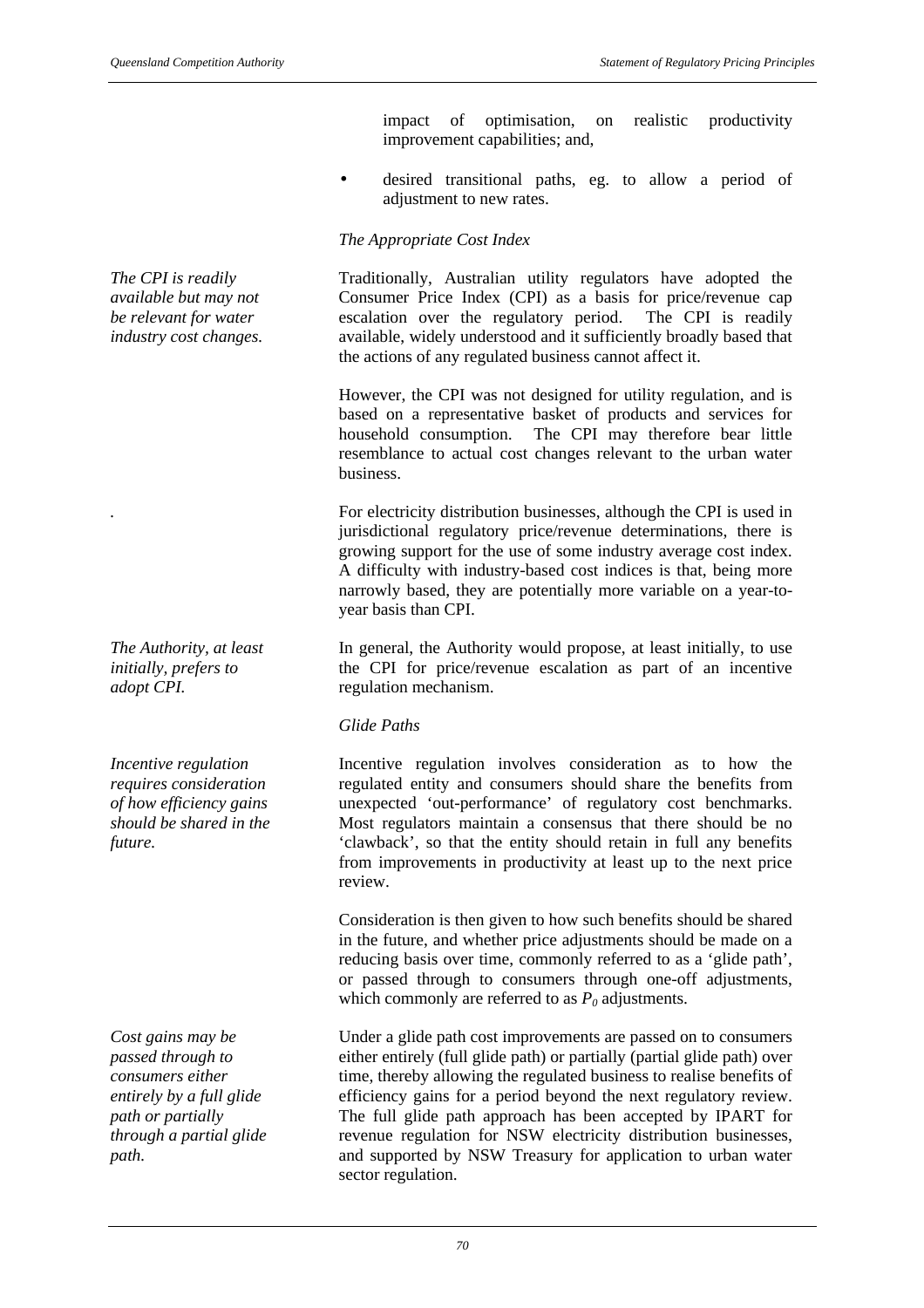*The Authority prefers not to engage in excessive regulatory intervention by categorising the source of cost improvements.*

*A further consideration is how unexpected cost increases should be accommodated.*

*Cost pass-through mechanisms should be designed to avoid windfall gains or losses.*

*There is a risk that water service providers will reduce costs by reducing service standards.*

A recent development in the United Kingdom is the proposal that efficiency improvements be 'rolled forward' for five years, allowing regulated water and water and sewerage companies to gain the benefits of any unexpected efficiency gains for a full five years, irrespective of where in the regulatory cycle these occur.

Some regulatory jurisdictions advocate that exogenous costimprovements (ie, those arising from external, uncontrollable factors) should be passed immediately through to consumers, and argue that to do so should not compromise longer term efficiency incentives. However, such approaches require significant regulatory intervention in that all relevant cost and revenue impacts need to be categorised as either controllable or uncontrollable. At the extreme, this could result in regulatory micro-management of the entity, and for this reason this approach is not supported by the Authority for application to the water sector.

#### *Cost Pass-Through*

In addition to sharing unexpected benefits from efficiency improvements, regulatory mechanisms need to accommodate unexpected (exogenous or otherwise) deteriorations in costs.

Ofwat, for example, allows for utilities to pass-through the costs of increased compliance costs arising from European Unionmandated quality standards through its RPI±K formula. In Australia, the ACCC allows 100 per cent pass-through of those direct costs relating to Government-mandated airport security requirements (ACCC 1998b).

Cost pass-through arrangements may have unintended and undesirable impacts on regulatory incentives. For example, if the regulatory regime permits one category of costs to be automatically passed-through to consumers, there may be a bias towards this expenditure at the expense of any appropriate substitute.

One approach, which has been used in Australia for electricity distribution businesses, is to define *ex ante* generic "pass through events". Such events could include changes to taxes, required service standards or other legislative requirements and these would provide a trigger for the regulated entity to apply to the regulator for additional costs to be passed through to consumers. The suitability of this approach would need to be considered in the context of the relevant regulatory circumstances. Any 'passthrough' mechanism would need to be designed to avoid undue windfall gains or losses to the regulated business.

# *Quality Standards*

Under all forms of financial regulation of monopolies, there is a risk that the regulated business may try to reduce costs and hence increase profits through reducing the quality of services offered to users. The role of the economic regulator is not to pre-empt quality or customer standards. Rather, it is to recognise that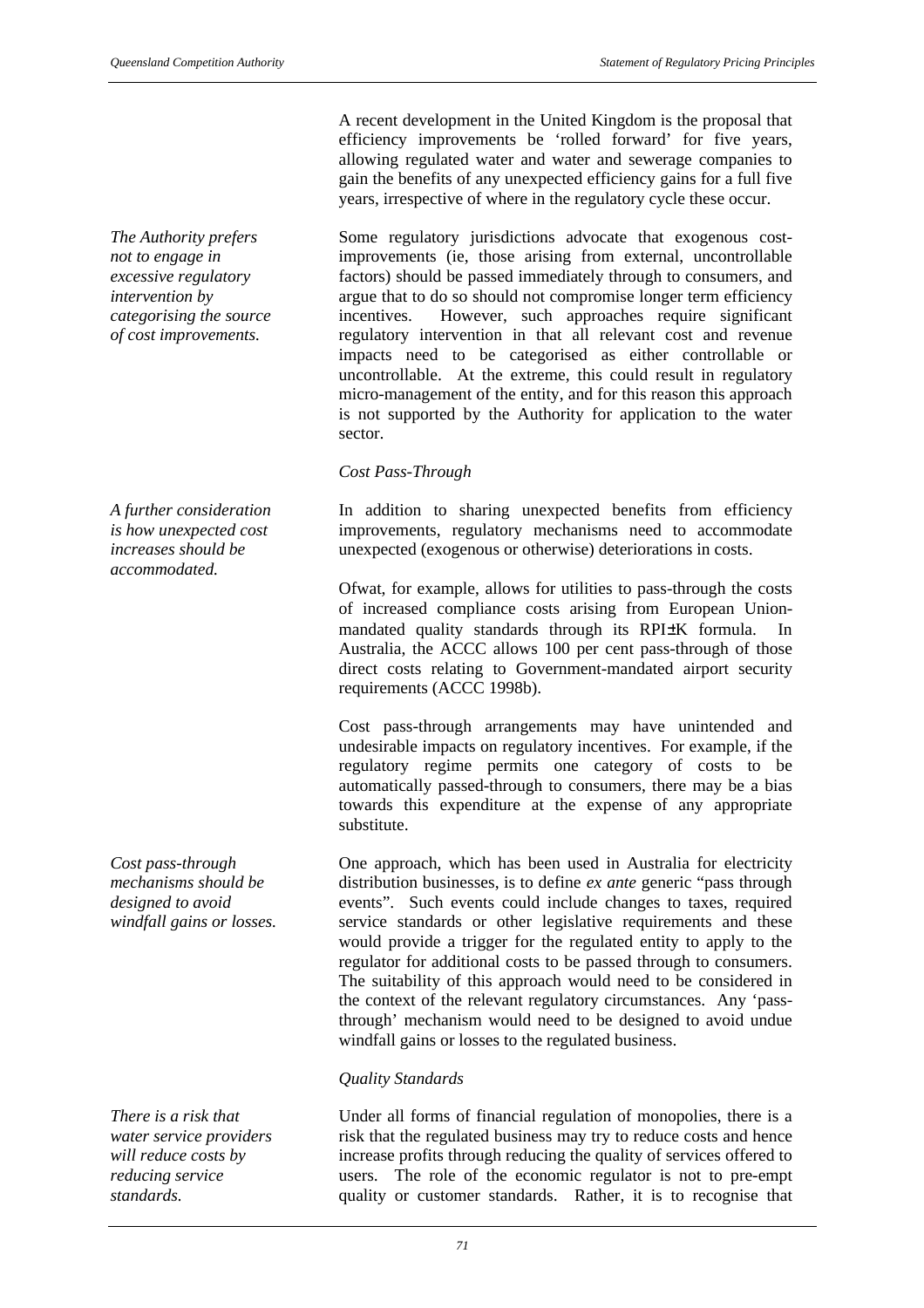different standards may have differing implications in terms of the costs of supply, and to recognise this in relevant regulatory determinations. An imperative is that good communication is maintained between economic (the Authority) and non-economic regulators.

'Non-economic' regulation of water services providers currently is undertaken by a number of agencies, including the Department of Natural Resources, Department of Communication and Information, Local Government, Planning and Sport (for local government water services providers), the Environmental Protection Authority (EPA) and Queensland Health.

Under the *Health Act 1937*, Queensland Health is the responsible agency for public health matters, including drinking water standards. At an operational level, much of the responsibility for maintaining public health standards rests with the water providers (principally local governments), and these providers are encouraged to adopt a risk management approach to operational procedures for the delivery of drinking water (Queensland Water Reform Unit 1999). These procedures are to be based on the *1996 Australian Drinking Water Guidelines*.

Under proposed amendments to Queensland's water resources legislation, water providers would be responsible for defining and documenting service quality standards, such as in relation to interruptions to supply, pressure and flow. Recognising the desirable and necessary variability between users, uses and regions, it is currently not intended that the Department of Natural Resources (the responsible agency for this legislation) would specify absolute minimum standards on these matters. Separate from service quality standards, water providers also would be required to establish customer service standards covering matters such as billing and metering arrangements. These standards may be tailored for individual consumers and provided they are relevant to the needs of consumers, will be acceptable to the Authority.

#### Period of Regulation

In order to achieve efficiency gains, the regulatory period must be long enough for management initiatives to be implemented and take effect. The period must also be long enough to discourage measures to improve the profitability of the business in the short term at the expense of longer term considerations. For example, sharp reductions in system maintenance would increase the profitability of an urban business in the short term, but at the expense of system degradation and risk of failure.

Longer term objectives, such as more efficient network operation and utilisation, must be allowed a sufficiently long period to return benefits during the regulatory period. The extent to which benefits are rolled into the next regulatory period through benchmarking or 'glide paths' in price adjustments will have an important impact on incentives and risks.

Efficiency gains made during the regulatory control period (over

*The regulatory period must be long enough to allow new initiatives to be implemented.*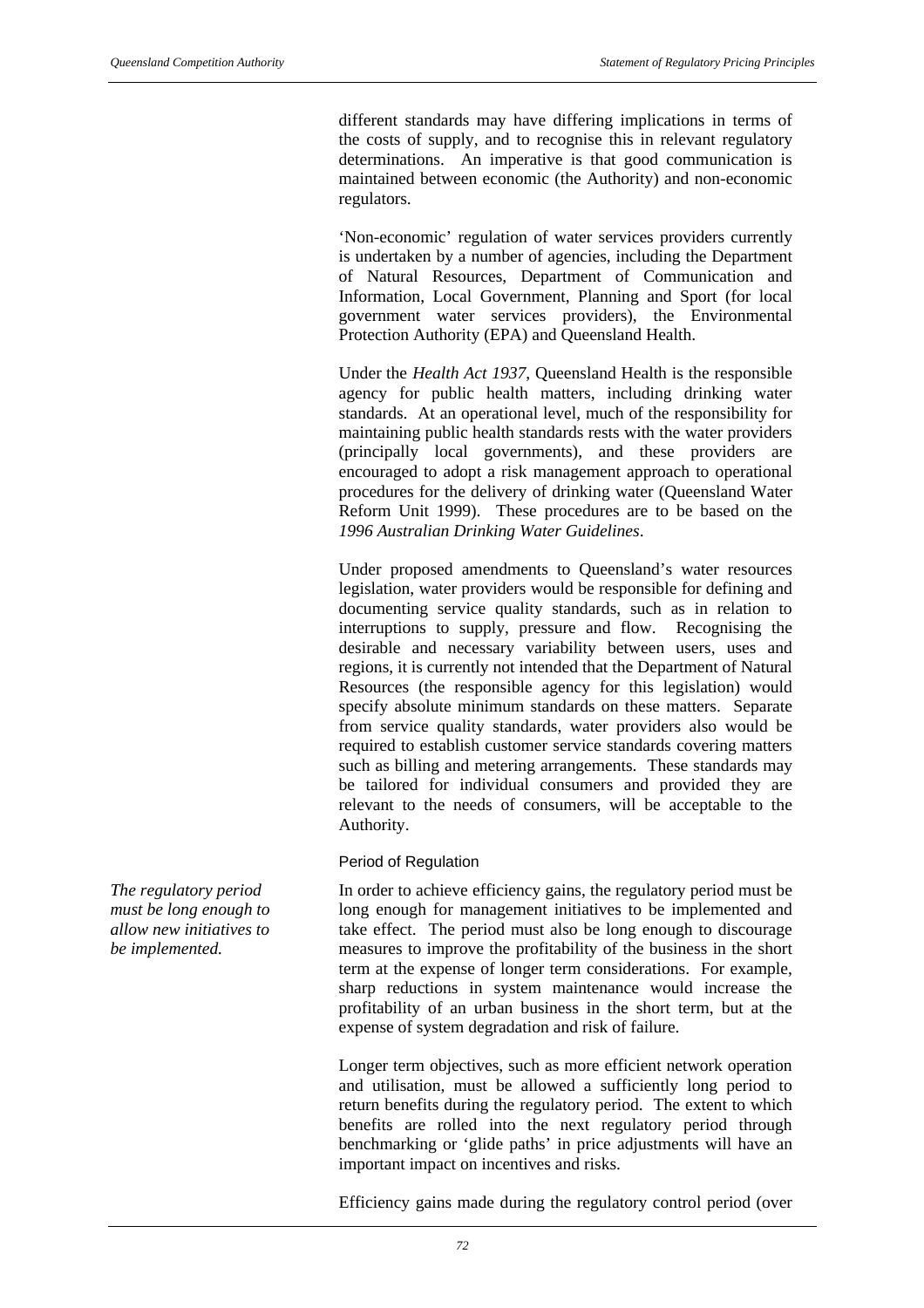and above that reflected in the X factor) may be shared by owners and users at the end of the regulatory period, or during the following period. Again, the nature of the sharing mechanism will affect the amount of incentive provided to achieve efficiency gains, particularly those gains arising from 'out-performance' of the regulatory incentive regime.

Generally, the longer management is able to retain the benefits of increased efficiency in the business through higher profits, the greater the incentive to pursue those initiatives but the longer customers must wait to share in the benefits.

In summary, the Authority considers that regulatory periods of between 3 and 5 years provide greater incentives for efficiency improvements and for realisation of longer-term objectives.

#### *Regulatory Risk*

A major issue in incentive regulation is the commitment by the regulator to its revenue or price cap decision. Laffont and Tirole (1993) for instance, argued the importance of the regulator's commitment to the "regulatory bargain" if the efficiency benefits of incentive regulation are to be achieved. Indeed, where the regulator introduces a new element of uncertainty, in terms of whether it will sustain its commitment to a defined regulatory compact, this may create additional risk and alter businesses' assessment of the expected market return from investment.

Clearly, repeated confiscation of the benefits of efficiency improvements (from water businesses to consumers), combined with uncertainty as to future regulatory actions, will contribute to lower incentives for cost reductions and can even *increase* the costs of service provision (by translating into a higher required cost of capital).

Equally, the regulator and regulatory framework are not underwriters of operating risk. Should conditions change to the detriment of the regulated business, it should not automatically be expected that regulatory arrangements would be re-opened.

In some cases, it may be appropriate to define material events to trigger a review of regulatory arrangements, for it is not in the consumers' interests to see a regulated business driven to financial hardship by a regulatory decision premised on information that later proves to be substantially incorrect. In the United States, for example, regulatory rate cases frequently include 'off-ramps', or circumstances in which the regulated business may seek (and in other cases is obligated to seek) a reconsideration of the basis for regulated prices or revenues. Such mechanisms can help reduce concerns in relation to regulatory risk, and ultimately benefit both the consumer and the regulated supplier. These are analogous to the "pass through events" discussed above.

*The Authority prefers a regulatory period of 3 to 5 years.*

*The regulator must remain committed to its revenue or price cap decision.*

*The regulator will need to ensure that the water businesses have sufficient incentive to introduce cost efficiencies.*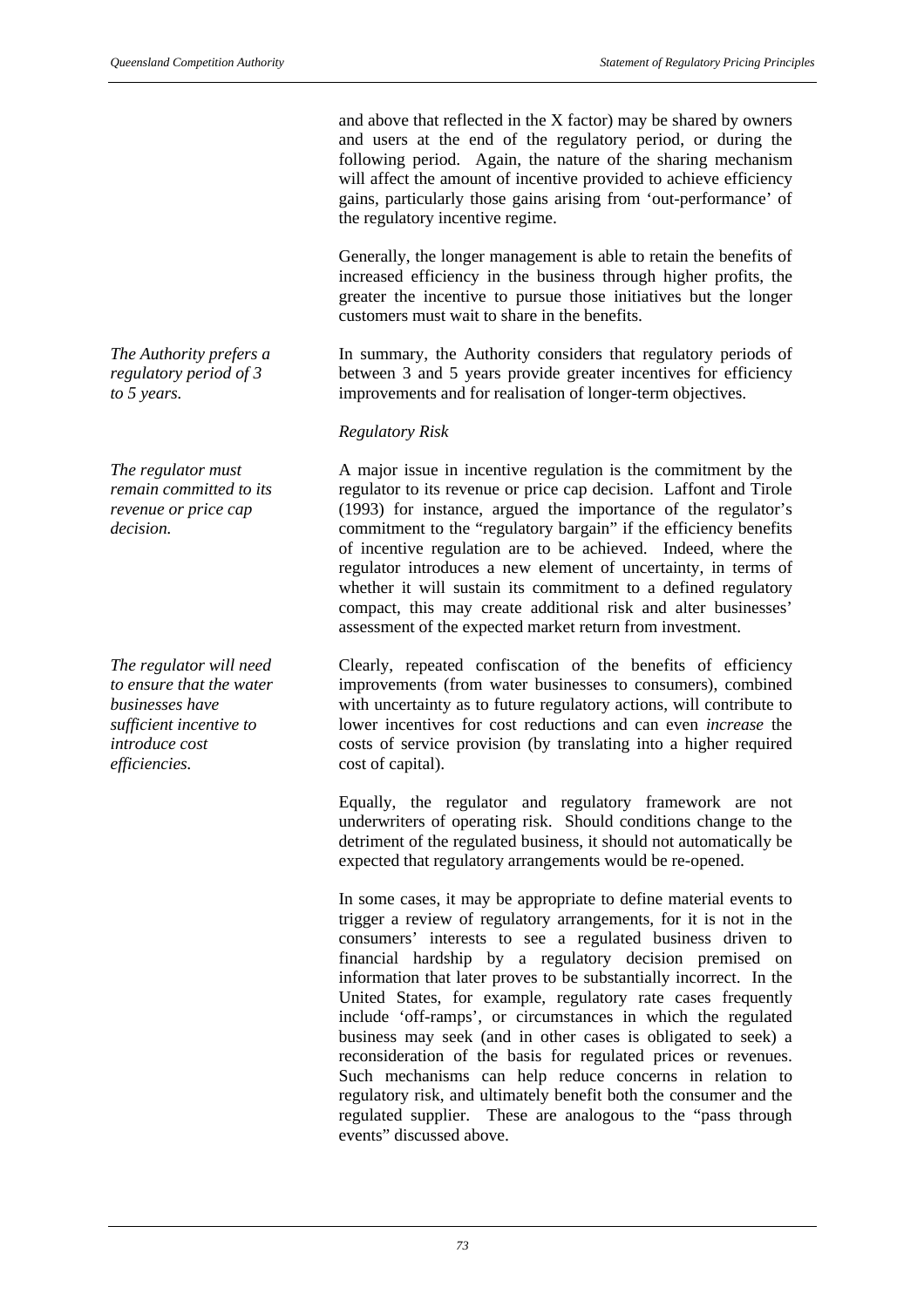# **8.2 Implications for Water Utilities**

*Water utilities will need to meet the challenge of a regulatory environment.*

Responding effectively and successfully to the proposed regulatory environment will present a challenge for some water businesses. Key issues for all water businesses potentially subject to prices oversight or third party access include the need to:

- develop sufficient accounting separation within vertically integrated operations;
- unbundle prices, at least internally, to include charges for bulk water, transmission, treatment, reticulation, metering/retail functions etc, as appropriate; and,
- identify appropriate cost drivers (eg, distance, customer density, peak volume, actual volume, geographic factors, economic and physical characteristics of assets) for pricing purposes.

Without pricing reforms, and particularly addressing uniform charges in the face of substantial cost variations, prices oversight and third party access could result in water utilities losing their most profitable customers – most likely to be large industrials. Competition may also emerge in supply for 'aggregated' demands (such as groupings of smaller commercials) and for 'fringe' or border developments potentially serviced by two adjoining networks.

Even where cost variations are not significant enough to warrant disaggregated tariff structures, the presence of cross-subsidies between services, users or classes of users is likely to provide fertile ground for complaints against monopoly pricing practices. A priority for water businesses should be redressing such crosssubsidies.

Some water businesses may perceive advantages in pre-empting pricing or access disputes by seeking pricing or access undertakings, respectively. Such undertakings may provide benefits to the extent they are able to confirm or otherwise the appropriateness of different charging arrangements, tariff structures or methods. Seeking a pricing or access undertaking may also demonstrate to consumers that a water business is keen to respond to potential consumer concerns, outside of the potentially adversarial climate of a dispute.

# **8.3 Summary of Key Principles**

Incentive measures are a key element of any effective regulatory regime. Appropriately constructed and applied incentive regulation can encourage efficiency improvements and ensure that, over the longer term, consumers and the regulated business are better off. The Authority's general approach is that:

• consistent with current regulatory practice, *CPI-X* price or revenue adjustments should be adopted during the

*Water businesses can pre-empt access or pricing disputes by seeking undertakings.*

*The maximum revenue requirement will need to be augmented by measures designed to ensure ongoing efficiency.*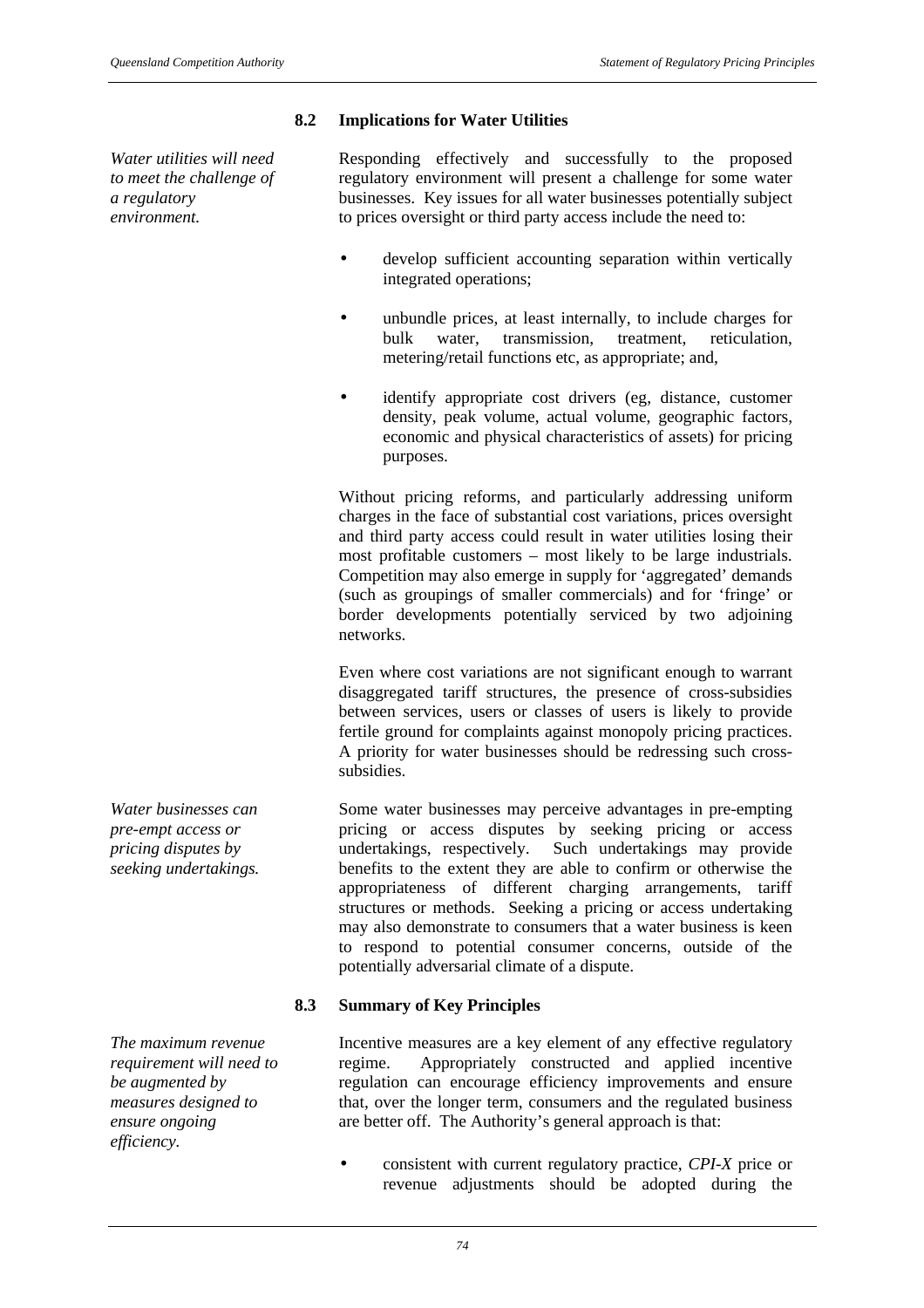regulatory period;

- gains through out-performance of regulatory benchmarks should generally be passed through to consumers using a (full) *glide-path*, or through a once-off adjustment at the commencement of the subsequent regulatory period;
- *unforeseen changes* in the business' operating environment (such as changes in taxes or increased statutory quality requirements) should be accommodated by defining relevant trigger events and appropriate cost pass-through arrangements;
- different *quality or customer standards* should be recognised in regulatory determinations; and,
- *regulatory periods* of 3-5 years should be adopted initially to provide greater incentives for efficiency improvements and for realisation of longer-term objectives.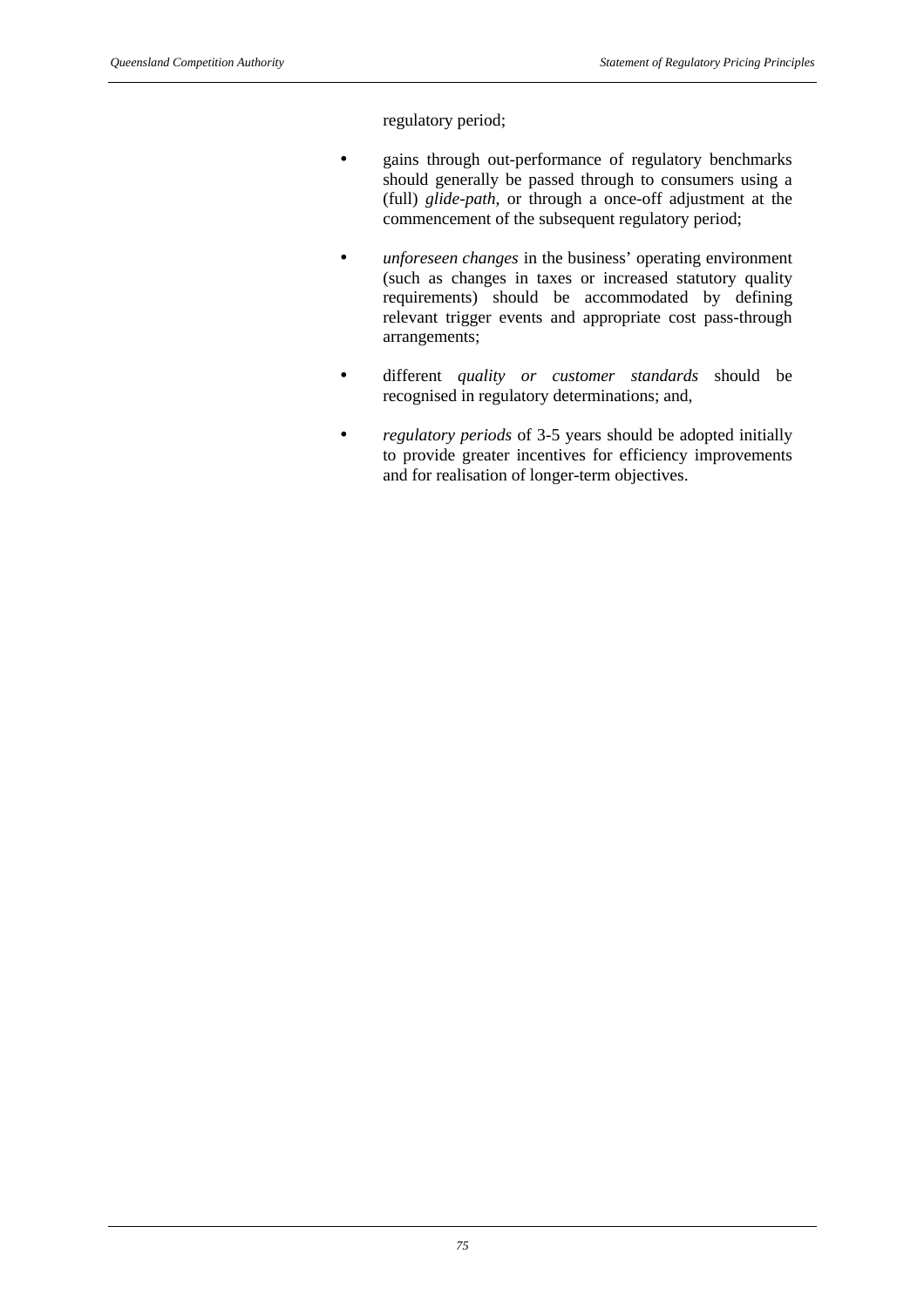# **9. ISSUES FOR RURAL WATER PRICING**

#### **9.1 Pricing Principles**

*The general pricing principles apply equally to rural water suppliers.* The pricing principles outlined in Chapters 3 to 8 of this report are relevant to local governments, joint local government water supply boards and urban water boards. They are also relevant to rural-based water suppliers. These suppliers have a focus on providing water mainly for the irrigation industry, but may also provide bulk water for regional urban centres and major industries such as mining and power generation.

The purpose of this Chapter is to identify specific issues in the application of the Authority's pricing principles to rural water service providers, and in particular, those providing irrigation services.

#### **9.2 Application of Pricing Principles to the Rural Water Sector**

A key difference in the Authority's role in relation to the rural water sector is that the existing irrigation sector is subject to price paths by Government direction. Price paths have been implemented for entitlement holders served by SunWater to move cost recovery to the COAG minimum requirement $^{31}$ .

Although the Authority does not have a defined role in monopoly prices oversight in the existing irrigation sector, it may be required to consider monopoly prices oversight issues in new irrigation schemes and pricing or third party access matters in joint irrigation/urban/industrial supply schemes.

Issues which affect the application of the pricing principles in these circumstances are:

- the determination of the maximum revenue requirement for existing joint irrigation/urban/industrial supply schemes, particularly where there is a wide disparity between cost recovery levels of customer classes;
- water entitlements which are held by irrigators are tradeable on a permanent basis, subject to local rules, providing a potential mechanism for revealing indicative values of water; and
- some scope exists for differences in the way water prices are applied to irrigation, namely in terms of tariff structures, seasonal pricing and nodal pricing.

*The main issues in the application of the pricing principles to the rural water sector are…*

l

<sup>&</sup>lt;sup>31</sup> The price paths cover the 5-year period from 2000 to 2004 inclusive. For a small number of irrigation schemes, the Government has established 6-year or 7-year price paths, through to 2005 or 2006.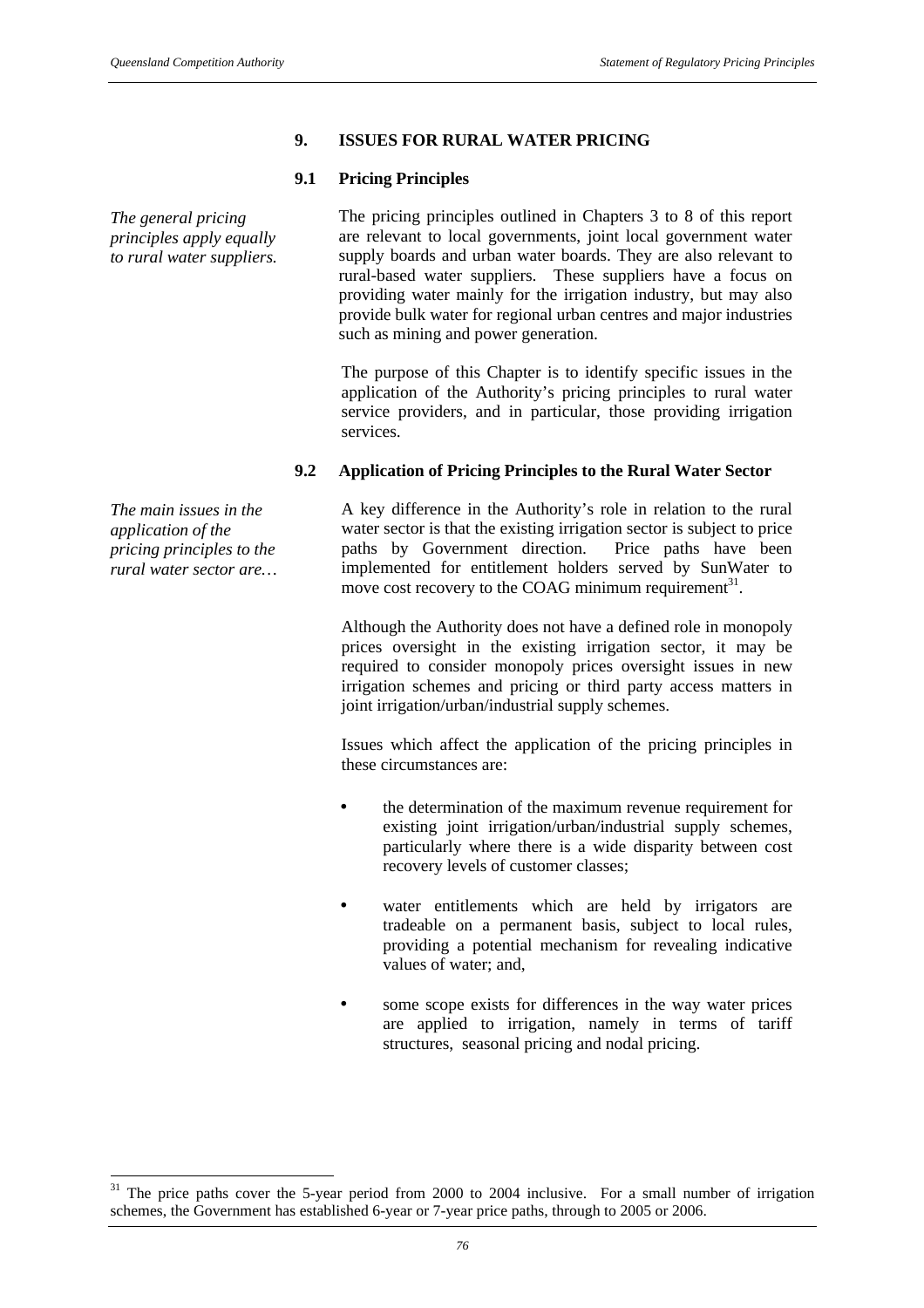*The maximum revenue requirement is not an issue where price paths are in place.*

*Asset valuations are more complex for businesses where different services are provided by a single asset.*

*Contributed assets should be recognised and preferably included in the regulatory asset base but recognised for pricing purposes.*

# **9.3 Maximum Revenue Requirement**

The maximum revenue requirement concept applies to the urban and industrial customer base of rural water schemes but is essentially not relevant for the existing irrigation customer base where price paths are in place.

#### *Return on Capital*

#### Regulatory Asset Base

For monopoly pricing purposes, deprival value remains the appropriate basis for asset valuation in rural water businesses. In instances of prices disputation for third party access, prices may need to reflect either the stand-alone cost of providing a particular service or, where there is significant excess capacity, the short run marginal cost (SRMC) of that service. In the latter instance, the valuation of the asset base may effectively be minimal.

Asset valuations are more complex for a business where there are different services provided from a single asset and, in particular, where one customer group (the irrigation sector) is paying charges below those of other customers due to government policies. The basis for 'sharing' asset valuations between customer groups to reflect the effect of government policies will be a key issue in price-setting.

The sharing of infrastructure value will also need to recognise differences in the specification of services provided. For example, the irrigation sector typically receives medium reliability water while urban and industrial customers receive high reliability supplies. The provision of higher reliability supplies requires a greater share of storage capacity and, by inference, a greater share of asset value.

Therefore, in considering the appropriate asset base for pricing purposes, the Authority will need to give consideration to the differences between the urban/industrial and irrigation sectors resulting from the impact of government pricing policies, capital contributions and subsidies, and the quality of the service.

#### Contributed Assets

Contributions to the capital costs of rural water supply schemes, such as those administered by SunWater typically include specific contributions by mining companies, power stations and others to dedicated assets such as pipelines, pump stations and the like.

The Authority's preferred approach for specific arrangements or agreements by identifiable contributors to be recognised for pricing purposes is equally applicable to rural water businesses. Identified capital contributions should be included in the asset base, but be recognised by adjusting prices for those specific users in line with agreements made.

Where the level of individual contributions cannot be readily determined or where administrative costs of managing individual pricing arrangements outweigh the benefits, the Authority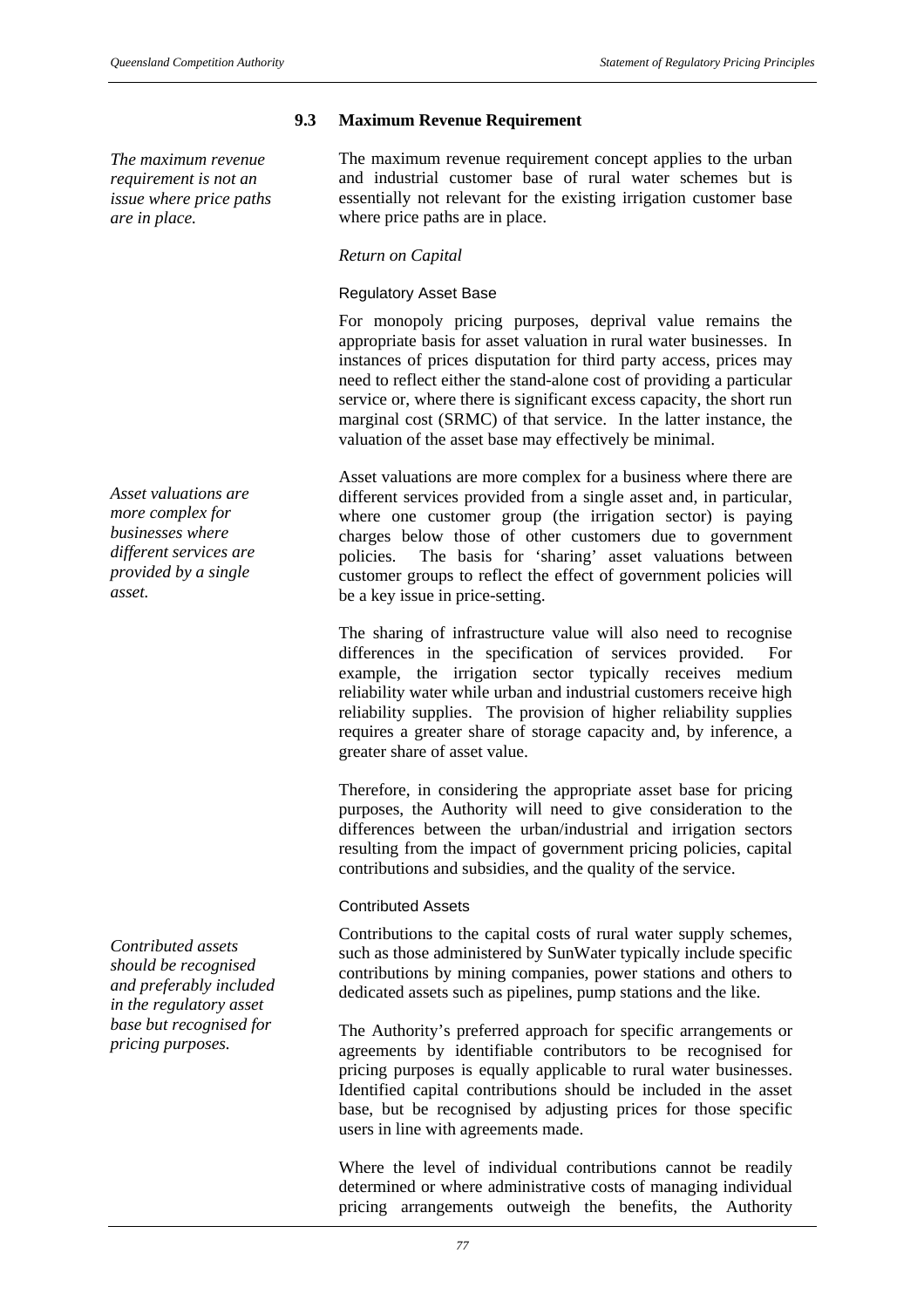supports the determination of an industry-based system of financial credits or price offsets, if it has been determined that it is appropriate to recognise the contribution.

#### Flood Mitigation Assets

Rural water storages may have been originally constructed to jointly provide flood mitigation and water supply services or may incorporate dedicated infrastructure for flood mitigation purposes.

The differential pricing arrangements between irrigation and other users add an additional layer of complexity to the issues of sharing these costs across users.

#### Return on Capital

The determination of a WACC for rural schemes will be necessary for establishing maximum prices for the urban and industrial customers of a rural water supplier, and for irrigation customers not covered by the Government's price paths. The WACC will also be required for third party access disputes involving customers of rural schemes.

The Authority's principles for the application of the CAPM to derive the return on equity component of the WACC remain relevant for rural water suppliers. In the case of existing schemes where price paths are locked in place for the irrigation sector, the Authority will need to consider whether there are any implications for the WACCs applicable to urban and industrial customers in the same schemes.

Where a WACC is determined for new irrigation businesses, the Authority's general principles will apply.

#### *Operating Costs*

The general principles require that operating costs be based on efficient costs. Operating costs include taxes or tax equivalents as well as externalities. In general, there is no difference in the application of the Authority's principles in relation to operating costs to urban and rural service providers.

However, there are two potential issues that should be considered in the application of the principles to rural water suppliers.

In the irrigation sector, there may be some variability in service costs from year to year reflecting variations in demand. The Authority supports the use of averaging methods or conversion to 'normal' year costs for general regulatory purposes.

The second issue is that fixed and operating costs will vary between customer groups where the water product, specifically the reliability of supply, differs. The allocation of costs between customer groups for pricing purposes will need to be on the basis of equivalent product, such as standard reliability, based on available hydrological information.

*Return on capital should be defined using a WACC.*

*.*

*Operating costs should be based on efficient costs…*

*…and should recognise variability in service costs and product differences.*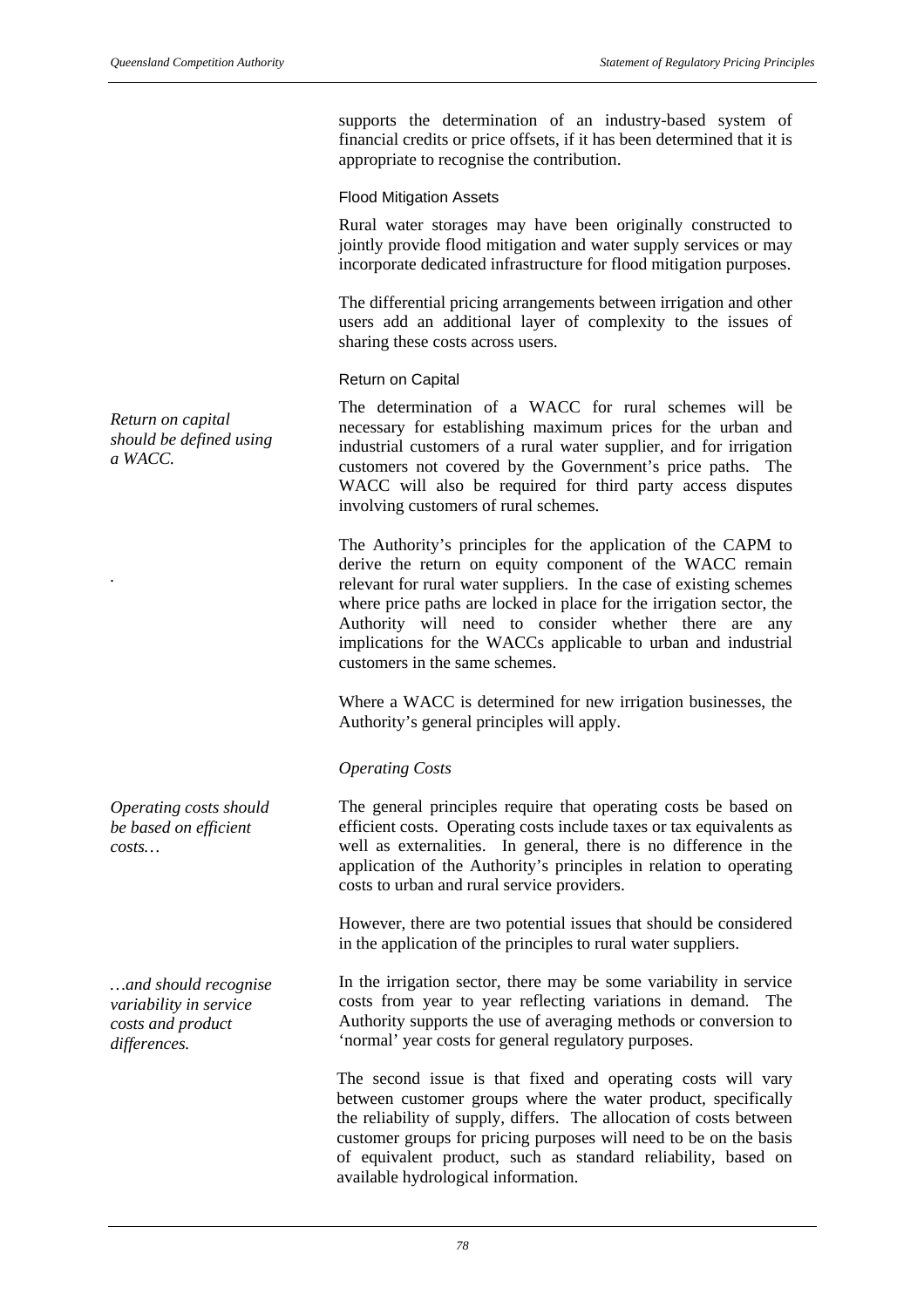*The value of the resource may need to be addressed in rural water pricing.*

*Scarcity values in irrigation water may be revealed through traded water entitlements or the sale of new entitlements.*

l

# **9.4 Pricing Rural Water – Scarcity Value**

Where the Authority is required to oversight the delivered price of water, it may need to address the value of water as a resource as well as the infrastructure related costs of service delivery.

The scarcity value for water will arise where infrastructure or hydrological constraints result in increasing opportunity costs for water, forcing the value of water above the costs of storage, treatment (if any) and distribution. In the urban sector, the lack of a market means that scarcity values are presently not explicit. Scarcity values can only become apparent when water is made a tradeable commodity. However, water suppliers can incorporate the future cost of supply augmentation in determining their long run marginal cost for pricing purposes and in this way capture scarcity values.

In the irrigation sector, there are two ways that water may be traded to potentially reveal scarcity values.

Queensland's *Water Act 2000* provides for Tradeable Water Entitlements (TWEs). Under the Act, existing nominal allocations will be progressively converted to TWEs as catchment based planning studies, Water Allocation and Management Plans (WAMPs), are completed. Once this process is completed, a market in water entitlements should develop. Water entitlements may be traded on a permanent or temporary basis<sup>32</sup>. Eventually, trading between industry sectors (eg irrigation, urban and industrial) will be permissible. The effectiveness of this market to reveal scarcity values will depend on the volume of trade and the level of market information.

Scarcity values in irrigation water may fluctuate substantially on a seasonal basis. The value of water temporarily traded to meet crop finishing requirements, for example, may exhibit significant scarcity values.

The second way in which scarcity values may be revealed is through the auctioning of new water entitlements. Scarcity values will be identifiable if auction bid prices for entitlements recover more than the infrastructure capital cost, on the basis that annual charges for water from the service provider would recover all other costs including externalities. The auction process has the potential to be a more reliable indicator of scarcity value due to the volume of sales, but is of course limited to the release of water made available through new development or improvements in specific areas.

Under a trading environment, service providers offering a bundled service (sale of water entitlements as well as delivery of water) may place a market-based scarcity value on either component. However, if the services are offered by separate providers, and the value of water entitlements is determined by a market process which includes a scarcity value, there is a need to

 $32$  Trading on a temporary basis is already in place in Queensland and a small percentage (1 to 2%) of irrigation entitlement is traded each year.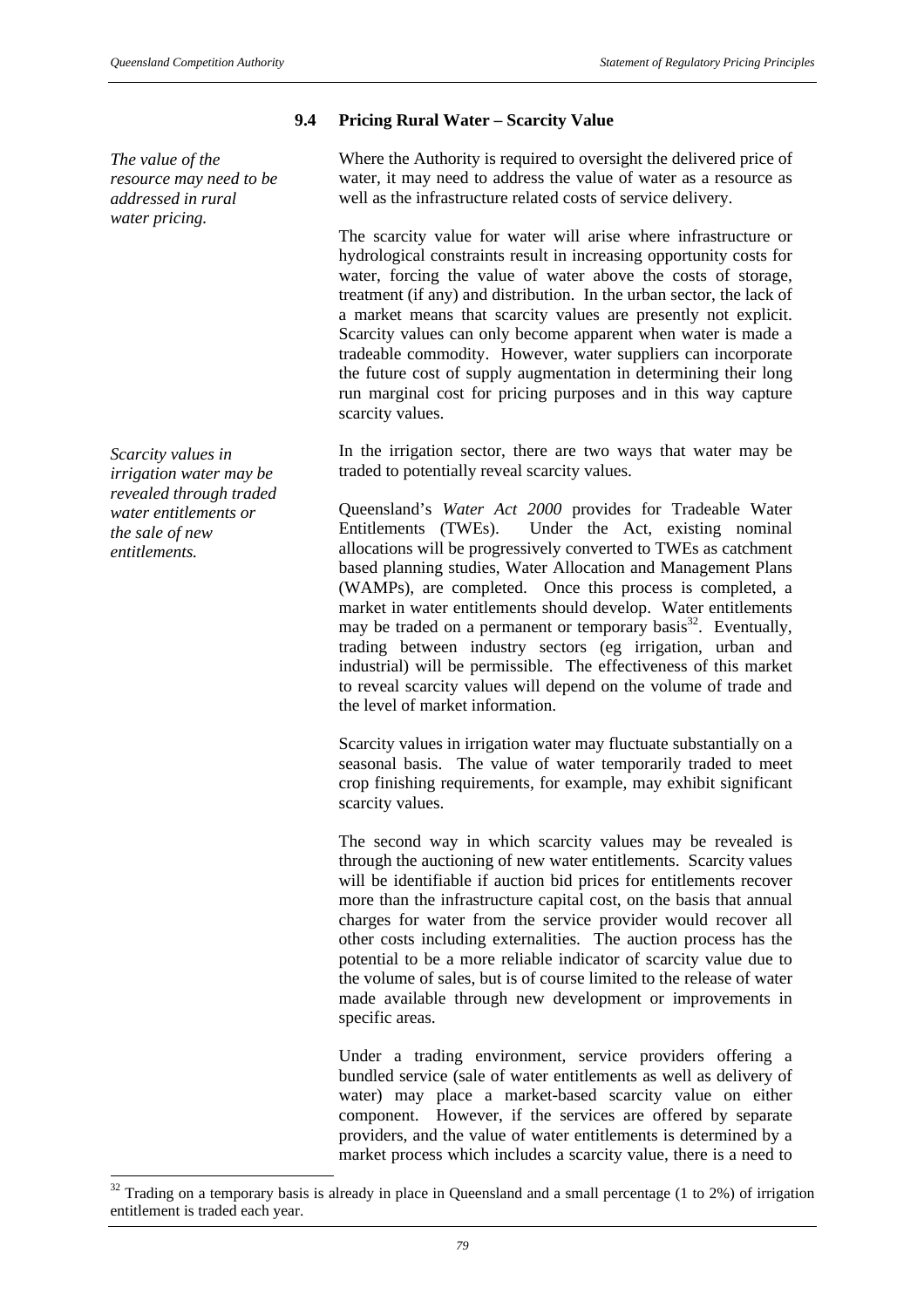*Market values may reflect the value of subsidies such as those provided for irrigation services.*

*The Authority will seek to determine whether scarcity values are due to infrastructure or hydrological constraints.*

*COAG lower bound does not explicitly include marginal capacity costs or scarcity values.*

ensure that scarcity values are not subsequently also applied to delivery charges by the service deliverer.

Market values of traded existing entitlements or new entitlements will reflect expectations concerning the delivery charges. The value of any government subsidies such as those provided through lower bound pricing for irrigation may be built into the market value. A value of a traded entitlement may therefore reflect the value of the subsidy rather than any scarcity value.

The Authority will need to examine prevailing arrangements to determine whether trading in water markets will provide indicative scarcity values. There is recognition that the practical determination of scarcity values may be limited by poor market information and thin trading in the case of traded entitlements and infrequency of releases in the case of new entitlements.

The issue for the Authority will be to discern whether charges made by a service provider in excess of its maximum revenue requirement to incorporate scarcity values are justifiable, that is, whether they arise from genuine infrastructure or hydrological constraints and not from deliberate manipulation of water markets. If scarcity values are due to hydrological constraints, scarcity values should be based on the value of water in its next best use.

# **9.5 Two-Part Tariffs**

# Volumetric Charges - LRMC or SRMC

In the urban sector, the volumetric charge in a two-part tariff reflects long run marginal costs (LRMC) of an additional unit of supply while access charges are a residual to ensure that all costs are fully covered. LRMC is approximated by short run marginal costs (SRMC) plus marginal capacity costs related to the next expected future augmentation and includes externalities. COAG defines externalities to mean environmental and natural resource management costs attributable to, and incurred by, water businesses (eg as a result of salinity).

The LRMC approach is also preferred for the rural sector, but there are potential issues in its application. These issues relate to the following:

- the difficulty in establishing marginal capacity costs of augmentation due to the unpredictability of future demand;
- the greater significance of externalities in some cases, due to the environmental impacts of irrigation; and,
- in schemes where there are water shortages, there will effectively be an additional component in the price to reflect the increasing scarcity value of water. These scarcity values may be revealed through trading of existing entitlements or the sale of new entitlements.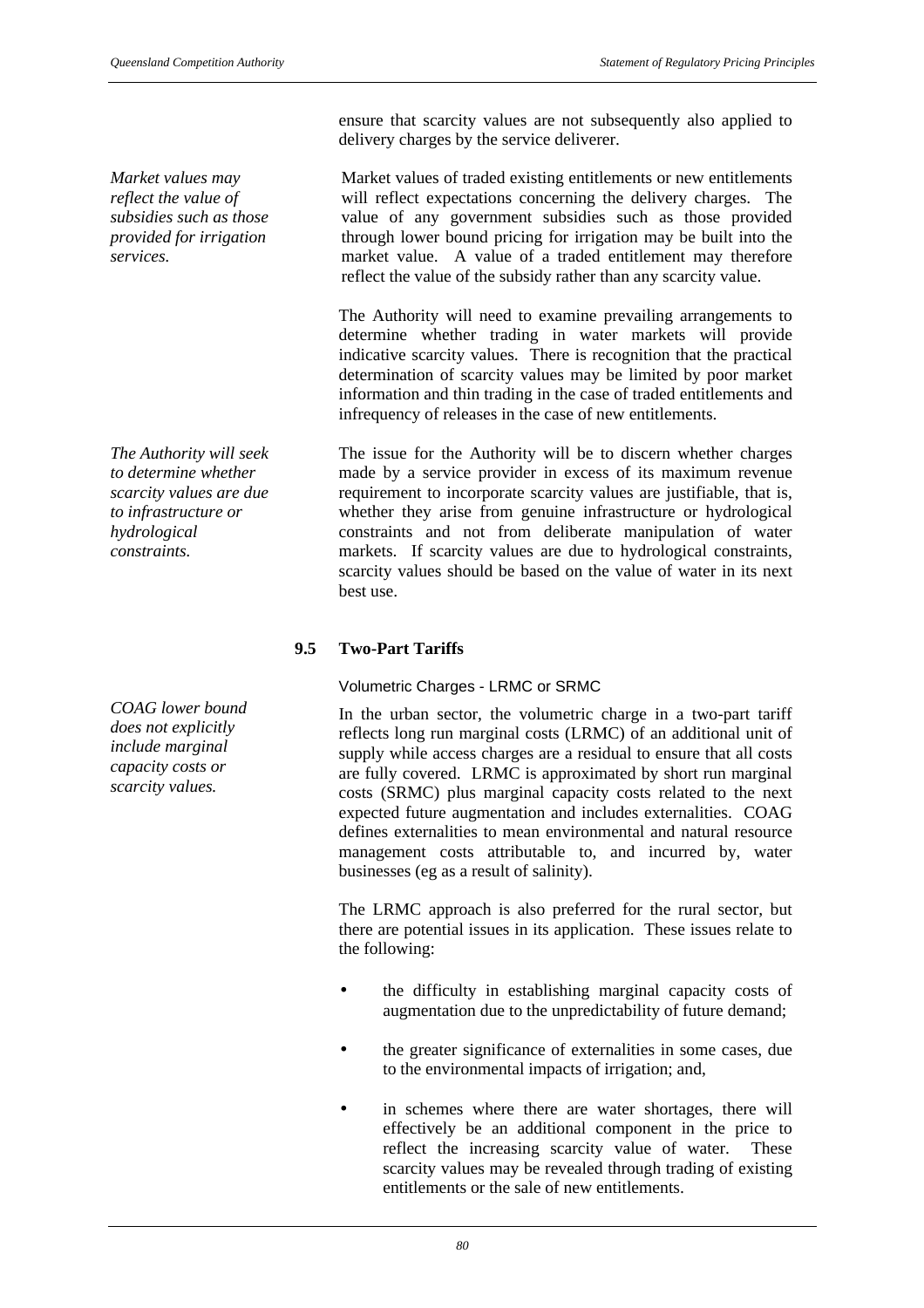*For the rural sector, fixed charges may comprise a large share of total charges.*

*Where there are water shortages, tariffs weighted towards consumption charges may encourage efficient water use.*

*Irrigation water use follows seasonal use patterns.*

The Authority proposes that these complexities be considered according to circumstances in the determination of LRMC for pricing purposes.

# Fixed Charges

The main issue in the application of two-part tariffs to the rural sector is that the need for revenue adequacy could mean that fixed charges comprise a large share of total charges. This is because irrigation water use can be extremely variable from year to year, in response to climatic and commodity market variations, with the result that there is a need to provide capacity to cope with these variations. Two-part tariffs with a greater weighting towards the access charge would maintain minimum revenues while encouraging either use of or transfer of underutilised entitlements. SunWater has also used three-part tariff structures<sup>33</sup> to address these issues.

In schemes where there are water shortages, tariff structures weighted towards consumption-based or volumetric charges provide an incentive for users to engage in efficient water use practices and to trade water saved through efficient use. In particular, predominantly volumetric charges may be appropriate for many of the State's sub-artesian groundwater resources that are under pressure. Volumetric charges may include tiered structures, or increasing blocks as a further incentive for efficient use.

On balance, the Authority considers that the structure of a twopart tariff in a rural scheme will depend on the characteristics of the scheme, including supply and demand conditions, climatic constraints and water supply reliability, variability in water use patterns from year to year and revenue requirements.

The Authority recognises that, in general, the minimum revenue requirement where water use is notoriously variable may require the application of two-part tariffs that generate a higher proportion of revenue from fixed charges.

# **9.6 Seasonal and Peak Period Price Differentials**

Irrigation water has seasonal use patterns and, as a result, infrastructure, particularly dedicated distribution infrastructure such as irrigation channels, is underutilised for periods of the year. By contrast, during peak seasons, infrastructure capacity may be a constraint.

Tariffs based on seasonal differences may be more practical and achievable in the irrigation sector due to the small number of customers involved and the greater seasonal variation. Price differentials based on peak seasons or peak periods may generate

l <sup>33</sup> In the Mareeba Dimbulah Irrigation Area, a three part tariff included an annual connection charge (per customer), a fixed charge per megalitre of allocation and a use charge per megalitre of allocation. In some parts of the scheme, the allocation and use charges were set in declining blocks, with lower charges for larger users. The inclusion of an annual connection charge per customer is effective where there is a large number of small customers.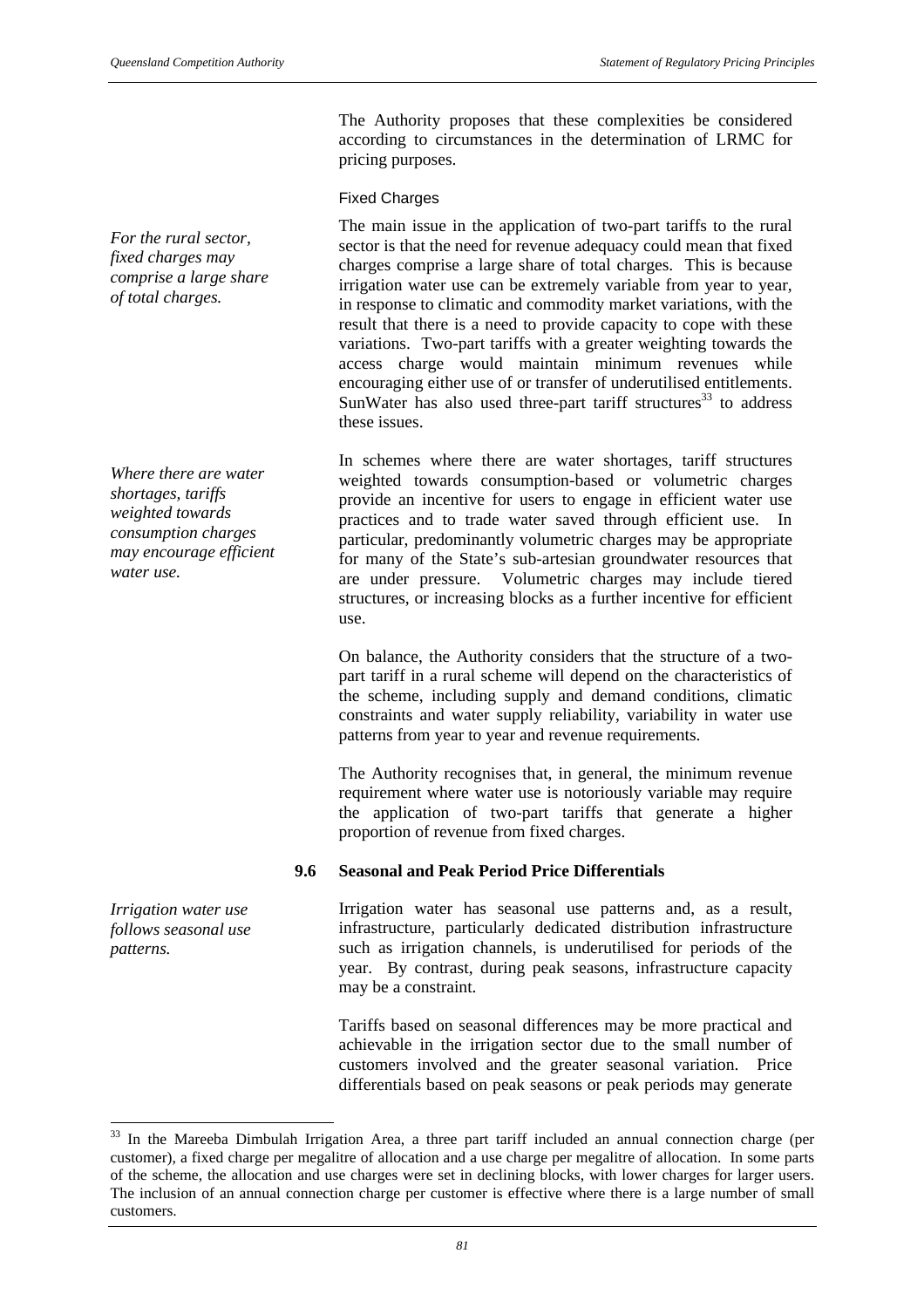*Peak period pricing may be a practical option for the irrigation sector.*

*Nodal pricing has potential in the irrigation sector where cost differentials can be identified.*

cost savings by alleviating peak capacity constraints.

The determination of the appropriate levels of seasonal charges is a complex matter, particularly to ensure minimum revenues. Seasonal pricing should result in a shift (intended) to higher use off-season, and the effects on revenues are difficult to predict, particularly in a volatile water supply market such as irrigation.

Peak period pricing (with time of day tariffs) may also be practical in the irrigation sector to maximise utilisation of distribution and pumping infrastructure. A limitation on adoption of peak period pricing is the current deficiency in automated metering technology to enable tariffs to be disaggregated.

In summary, the Authority considers that seasonal pricing may have practical application in the irrigation sector, subject to cost effectiveness. Different seasonal charges would be effected through the usage charge in a two-part tariff.

#### Postage Stamp Tariffs and Nodal Pricing

In an urban context, the Authority is predisposed to tariff structures that reflect identifiable cost differences between geographic areas and customer groups.

Rural water service provision can involve geographically dispersed storage and distribution infrastructure incurring substantial variations in costs. There is scope for different charges to apply in channel segments to reflect pumping and infrastructure costs. Indeed, SunWater has already applied nodal pricing in some schemes to reflect the relative costs of gravity and relift areas, or where pumping is required to supplement flows.

Compared to the urban sector, there is greater scope for nodal pricing to apply to irrigation services as cost differentials may be more readily identified.

# **9.7 Summary of Issues**

A key difference in the Authority's role in relation to the rural water sector is that irrigation customers of existing services are subject to price paths determined by the Government.

Although the Authority does not have a defined role in monopoly prices oversight in the existing irrigation sector, it may be required to consider monopoly prices oversight issues in new irrigation schemes and pricing or third party access matters in joint irrigation/urban/industrial supply schemes. Issues relevant to the application of the general pricing principles are as follows:

# *Maximum Revenue Requirement*

The maximum revenue requirement concept applies to the urban and industrial customer base of rural water schemes but is essentially not relevant for the existing irrigation customer base where price paths are in place.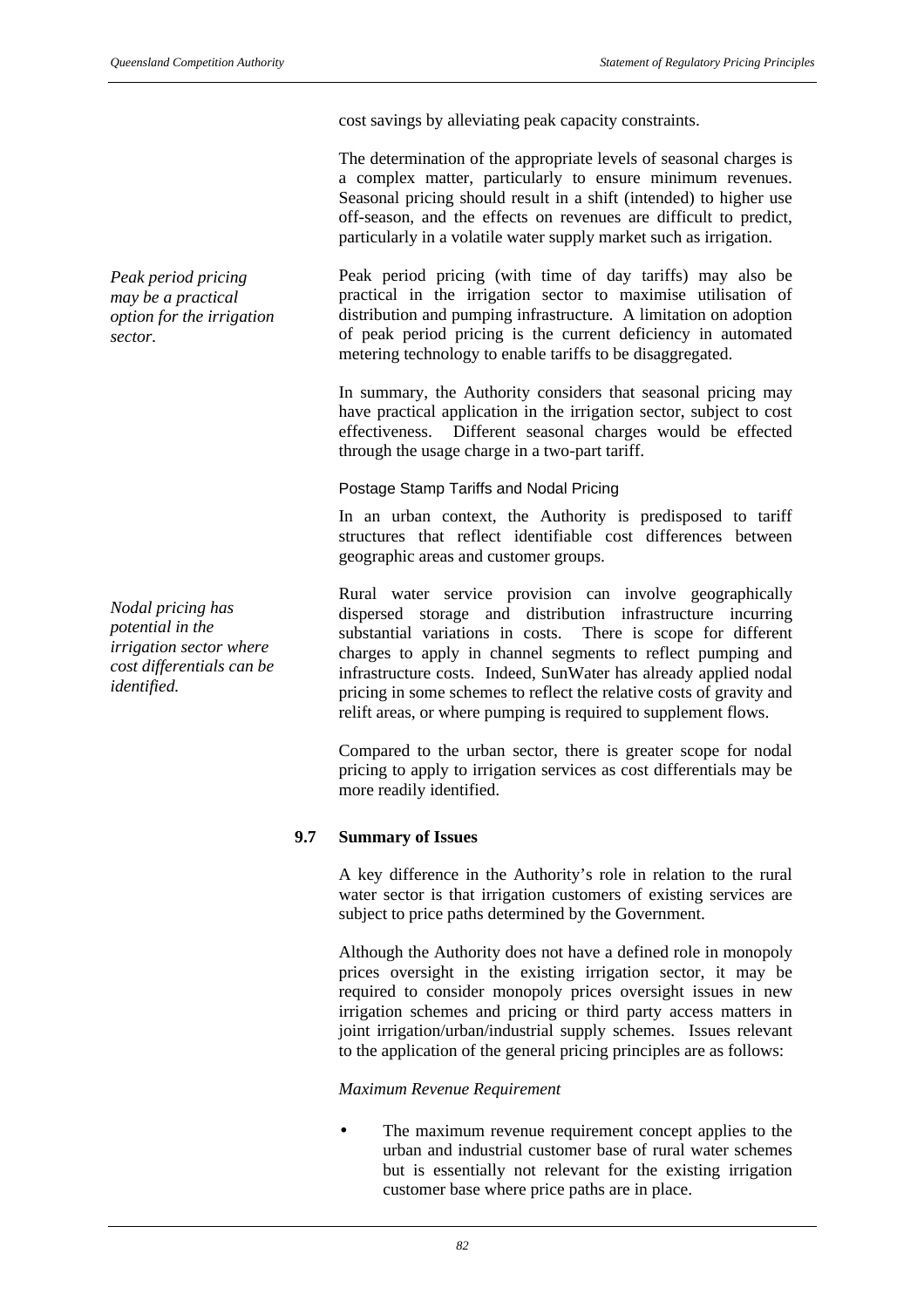• In considering the appropriate asset base for pricing purposes, the Authority will need to give consideration to the differences between the urban/industrial and irrigation sectors resulting from the impact of government pricing policies, capital contributions and subsidies, and the quality of the service.

#### *Operating Costs*

- For irrigation schemes, operating costs should be based on efficient costs where these can be practically determined, but may need to be 'averaged' to reflect 'normal' year costs.
- Cost allocations should reflect differences in the specification of products supplied to customer groups, for example, supply reliability.

#### *Scarcity Values*

Scarcity values in irrigation water may be revealed through traded water entitlements or the sale of new entitlements. In establishing the scarcity value, the reason for the supply constraint will need to be ascertained, that is, whether due to infrastructure or hydrological constraints.

# *Two-Part Tariffs*

In the irrigation sector, it is likely that two-part tariffs will need to be adjusted to reflect water supply risk and environmental variables.

#### *Seasonal Pricing*

Seasonal pricing options and nodal pricing can lead to efficient outcomes. These pricing options may be more readily applied to the irrigation sector because of the relatively small number of customers.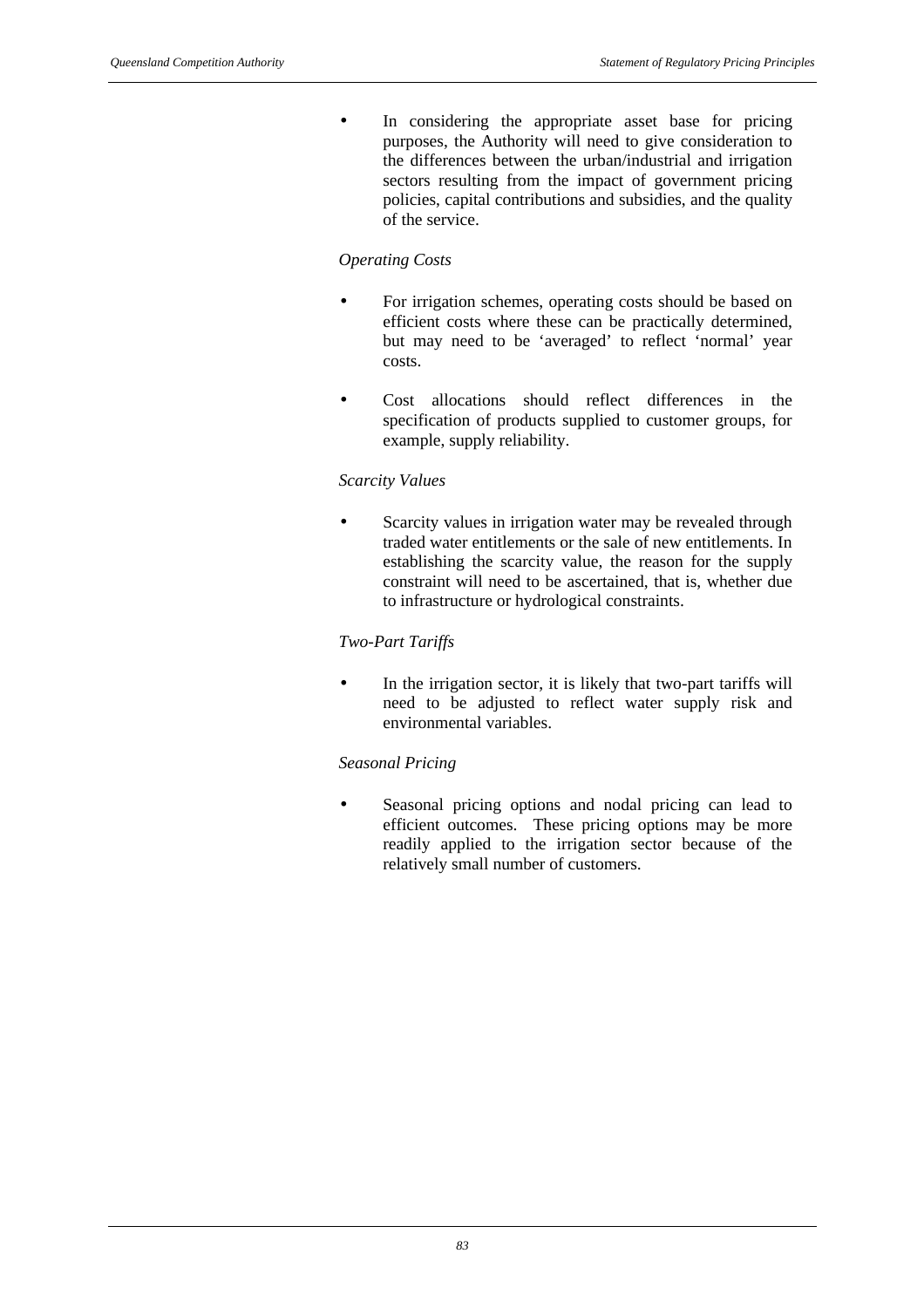# **APPENDICES**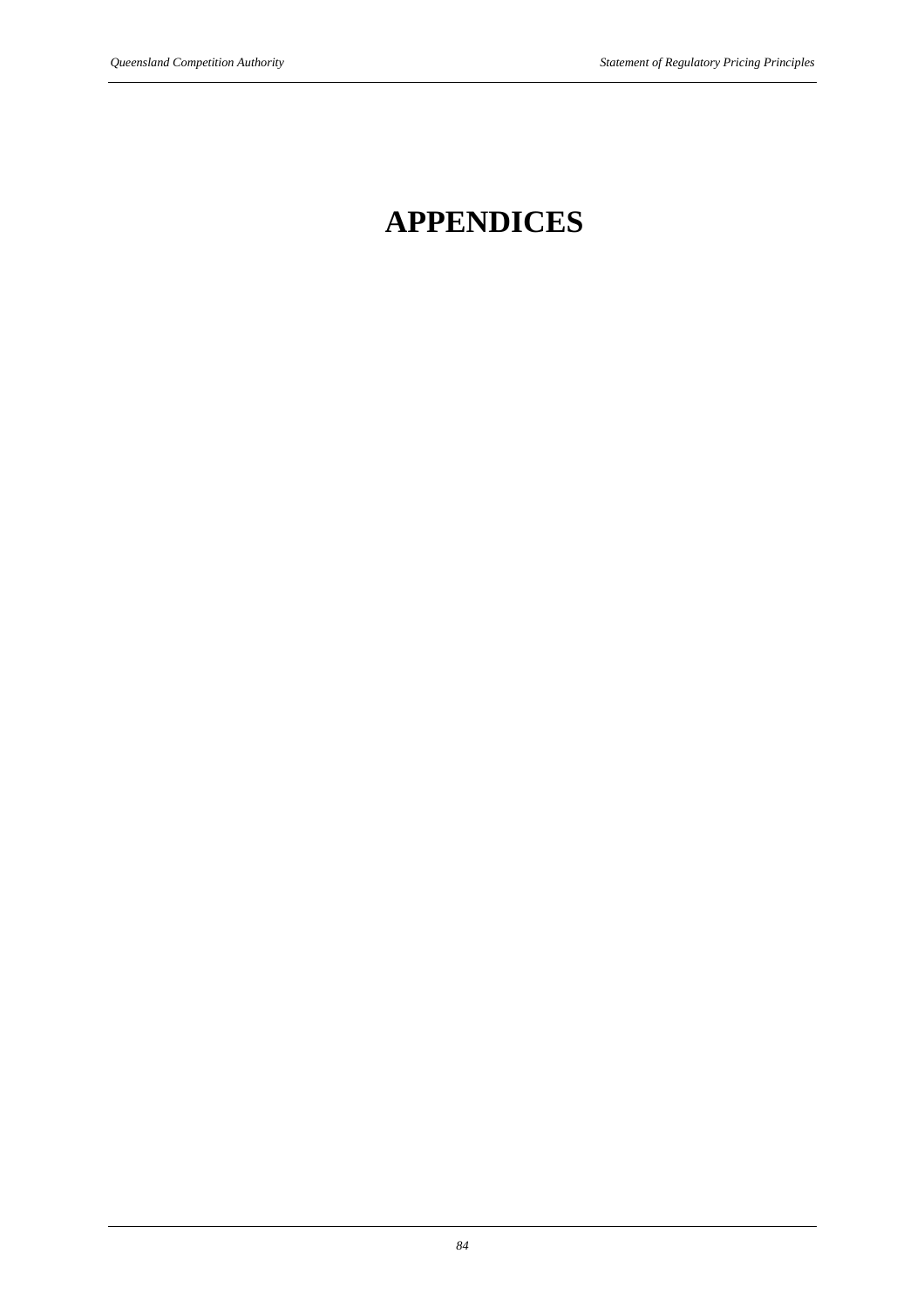# **A. ESTIMATING THE COST OF EQUITY**

The cost of equity is not generally observable for government-owned businesses which are not listed on a stock exchange. In these circumstances, a number of alternative models have been developed to estimate the cost of equity funds, including the Capital Asset Pricing Model (CAPM), Dividend Growth Model, Price/Earnings ratio and Arbitrage Pricing model

#### **A.1 Capital Asset Pricing Model (CAPM)**

CAPM determines the return on equity using a single risk factor related to market return and may be represented as follows:

 $r_e = r_f + \beta_e(r_m - r_f)$ 

Where:

 $r_e$  = expected after tax return on equity  $r_f$  = risk free rate of return  $r_m$  = return on the market as a whole  $r_m - r_f =$  market risk premium  $\beta_e$  = equity beta

The central concept of CAPM is that of undiversifiable risk (known as beta  $(\beta)$ ). Basically, the total risk of a business activity can be separated into two distinct classes of risk, being undiversifiable and diversifiable risk. Undiversifiable risk relates to the correlation between the riskiness of an entity compared to the market as a whole. It can be calculated by a linear regression based on historic data.

The remaining risk is known as diversifiable risk. This risk can be removed by holding the security as part of a well diversified portfolio of investments. CAPM assumes that investors will not be compensated for the risk they can cost effectively avoid. This avoidable risk arises because the fluctuations in an investor's return from holding a security can be ameliorated by holding that security as part of a portfolio of diversified investments. In other words, CAPM assumes that investors will only be compensated through the rate of return for the risk that cannot be avoided through diversification. However, this is not to say that diversifiable risk is irrelevant for valuation purposes. This is because the rate of return (based on undiversifiable risk) is then applied to the organisation's cash flows. These expected cash flows should reflect the diversifiable risks.

A recent report from the Office of the Regulator-General (1998) referred to the 'established practice' of including an allowance in the cost of capital for non-systematic or diversifiable risks, including regulatory risks and the risks of major infrastructure dislocation, deliberately over-compensating investors for systematic risks. The Office addressed this, in the context of gas distribution access pricing, by erring towards the higher end of the estimated 'plausible range' for the cost of capital. Similarly, in the UK, some regulated water and water and sewerage companies have argued for an additional risk premium to be added to cost of capital estimates (reflecting asymmetric risks not captured in beta estimates), or for a 'headroom' factor to be added to aid the 'bankability' of the businesses. Ofwat has supported neither of these approaches (Ofwat 1999b). The Authority, however, proposes to address diversifiable risk in its assessment in the expected cashflows of the business.

Since the beta of the market portfolio is 1, then all assets can be identified as being more or less risky than the market as a whole. For example, an enterprise with a beta of 1 has undiversifiable risk that is identical to the market as a whole. A higher beta is generally associated with a more risky investment relative to a lower one.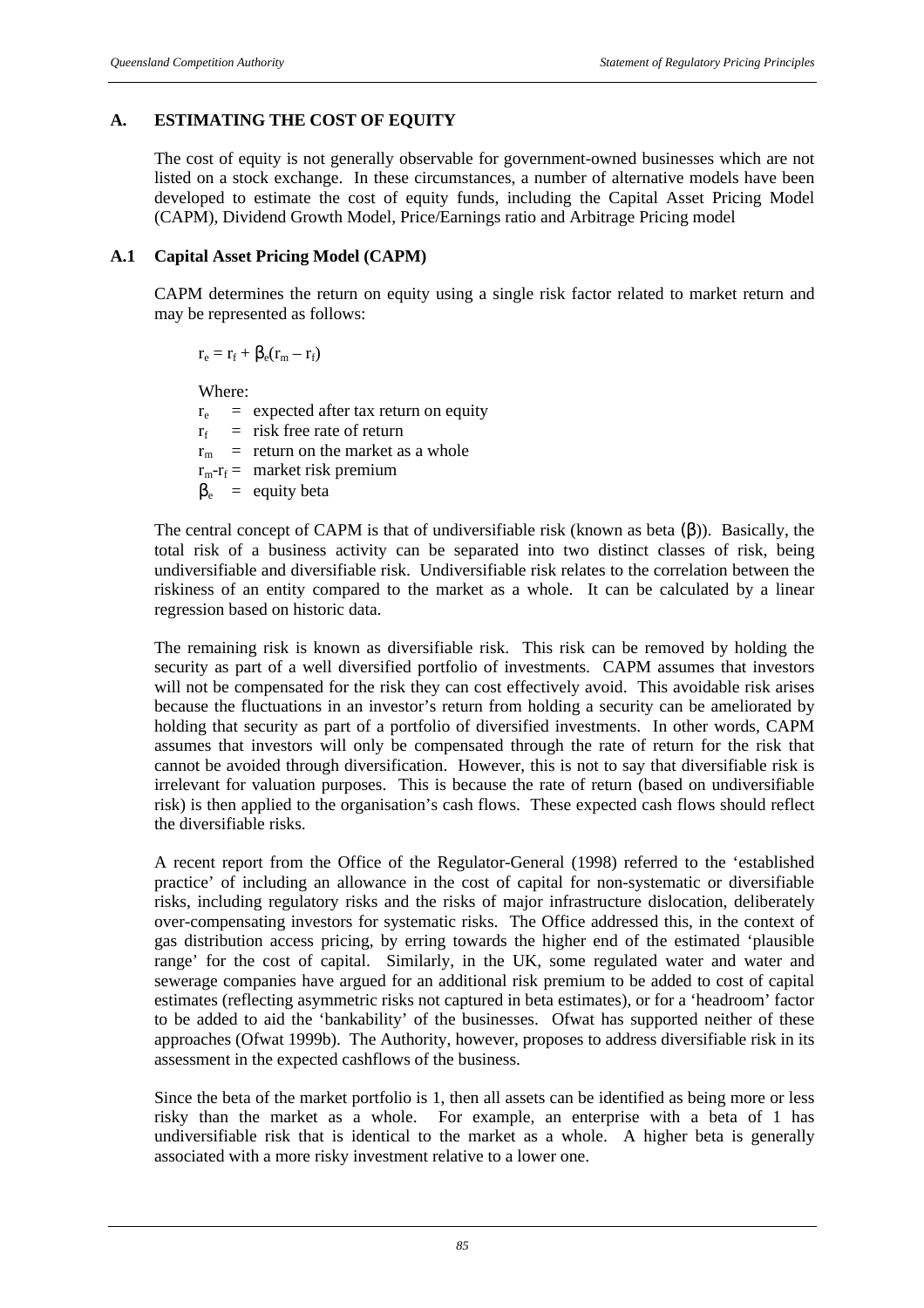CAPM asserts that the market risk premium required per unit of undiversifiable risk is the same across all assets. Therefore, given the risk free rate, the beta of an asset and the overall market return, the CAPM estimates the expected cost of equity funds for those assets.

CAPM remains subject to theoretical controversy. Ergas (1998), for example, suggests that it is the variance of earnings, rather than the covariance with market returns, that determines the required rates of return on investment. Ergas suggests that, for capital intensive industries (particularly telecommunications), CAPM-based estimates will be unreliable, and likely will underestimate the cost of capital.

There are also practical difficulties in implementing CAPM, especially in respect of water businesses which are undertaken by State and local governments and for which there are no directly comparable companies listed on a stock exchange. In these cases, the estimation of the equity beta  $(\beta_e)$  is not entirely objective and judgement is required in practice.

# **A.2 Dividend Growth Model**

Dividend Growth Model (DGM) is a variation of the discounted cash flow (DCF) model. DCF models are based on the valuation in current terms of projected future cash that would be generated by a company's assets. Under DGM, projections of future dividends and expected growth in dividends are discounted back to today's dollars, and compared against current share values as a measure of shareholders' expectations of the future return on their investment.

DGM is conceptually sound where key assumptions may be predicted with a reasonable degree of accuracy, although it assumes that dividend growth is to continue in perpetuity at a constant rate. The DGM approach also is non-linear, in that the rate of return estimate is very sensitive to changes in the underlying assumptions

In practice, DGM may only be applied to companies with a reasonable history of dividend payments and for which estimates of future dividend growth can be forecast accurately. Consequently, this approach is unlikely to be suitable for determining a rate of return for any State or local government owned water supply businesses, although it could be applied to some listed private sector companies which are subject to prices oversight or third party access provisions.

Where it is applied, DGM often is used as a check for CAPM-based cost of equity estimates, rather than as a stand-alone alternative estimation method (Armstrong, Cowers and Vickers 1994).

#### **A.3 Price Earnings Ratio**

The price earnings (PE) ratio method involves capitalising the estimated future maintainable earnings of the business at a price/earning multiple appropriate to the risks and prospects of the business.

PE ratios are easily calculated and are commonly used in practice for established businesses with a financial track record and smooth earnings flows. The main criticism of PE ratios is that they rely heavily on book earnings, which are poor measures of expected earnings especially in periods of high inflation.

#### **A.4 Arbitrage Pricing Theory (APT)**

APT is a multi-factor equivalent of CAPM and requires:

identification of risk factors (typically macro economic factors) affecting the stock;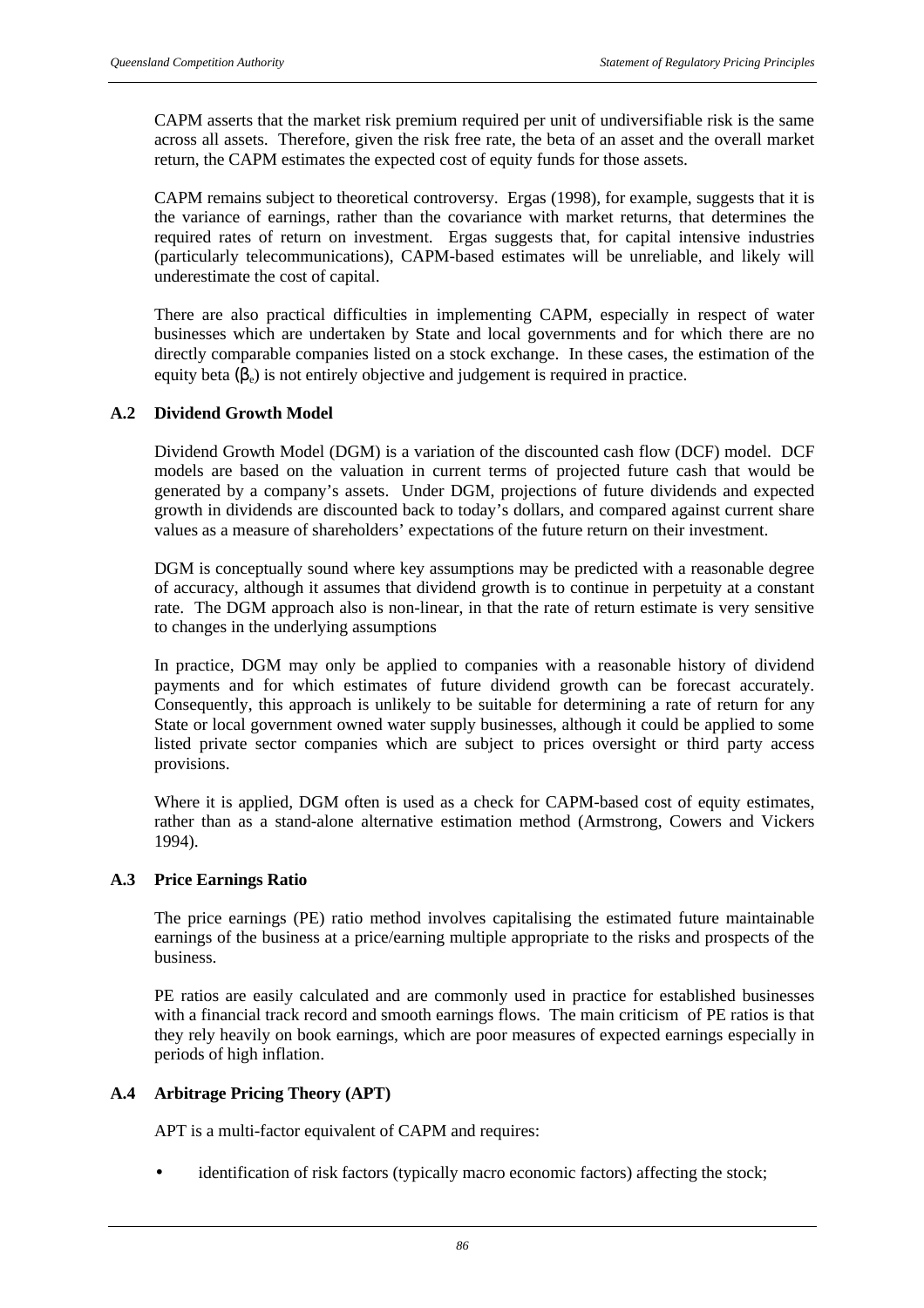- measurement of the risk premium for each of these factors; and
- measurement of the sensitivity of the company's shares to each of these factors.

APT is rarely used in practice because despite its complexity the method generally does not significantly improve the results compared with CAPM. In addition, there is no consensus about the identity of risk factors. Also, where there are more risk factors involved, there are more risk factor sensitivities to be estimated with greater potential for error.

# **A.5 Fama-French Model**

The Fama-French model is a three factor security model where the cost of equity capital is related to the market risk of the company (as for CAPM), as well as to company size (measured by the market value of the company's equity) and to the ratio of its book value of equity to its market value of equity (Davis and Handley 1998). Under this model, the cost of equity is presumed to be higher for smaller entities, and for those with a higher book-to-market equity ratio.

As for other approaches, the Fama-French model is particularly difficult to apply where the subject entity is not listed on a stock exchange. Other limitations include that the model is still in its infancy, having been developed only in 1993, and is not widely accepted as it was derived empirically rather than from a theoretical foundation. This may mean that the factors identified in the model may simply be uncertain proxies for the actual underlying risk factors that have not yet been identified.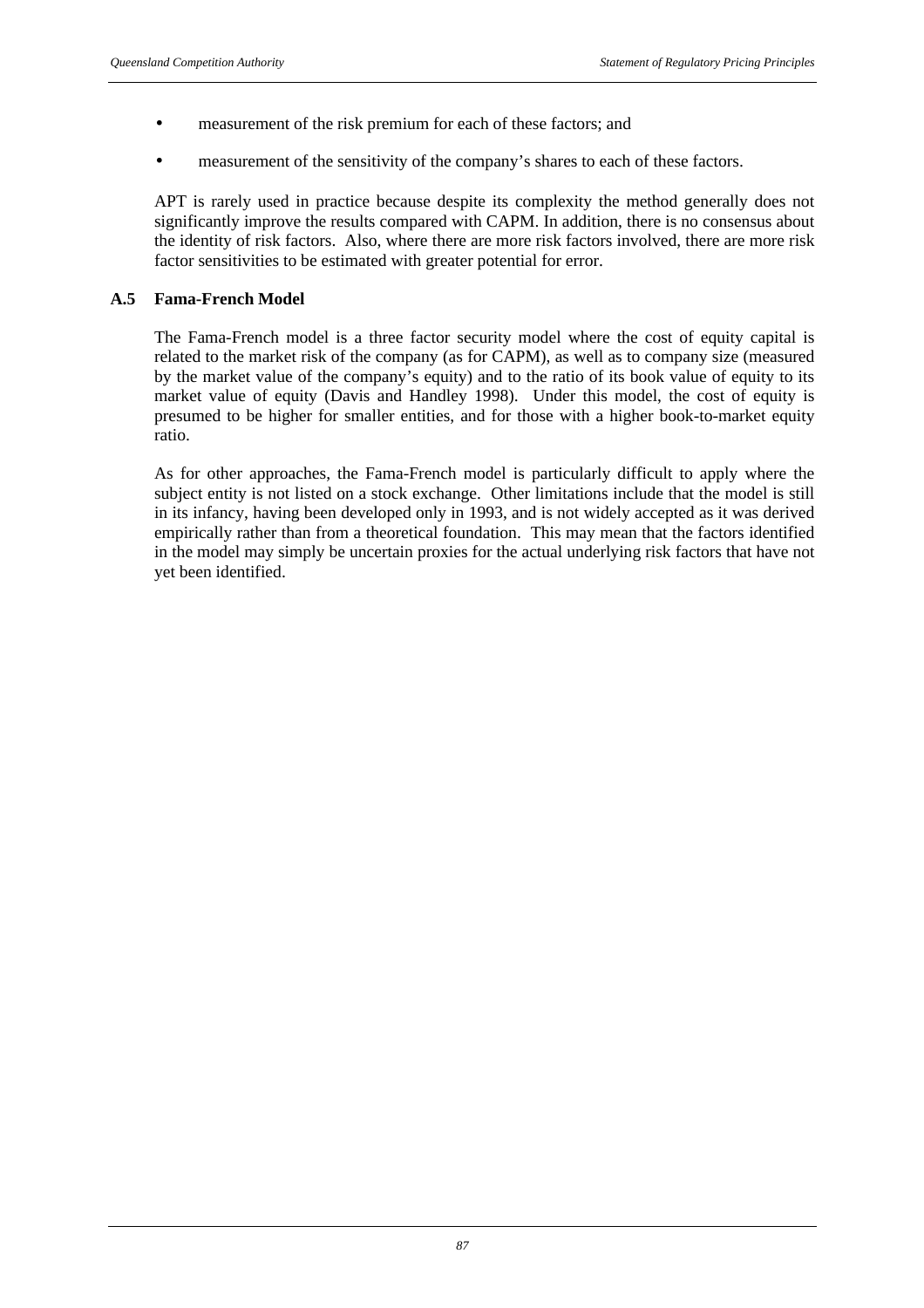# **B. ISSUES IN THE QUANTIFICATION OF THE RATE OF RETURN**

# **B.1 The Risk Free Rate**

Estimating a return on equity under CAPM requires the estimation of the risk free rate  $(r_f)$ , or the return to a risk free security of the same duration as the term of the investment.

There is some debate about the appropriate approach to estimating the risk free rate. In general, theoretical and regulatory literature supports the use of the Commonwealth Government bond or note of the same duration as the term of the investment as a proxy for the risk free rate.

The Authority has assessed the choice of an appropriate maturity recently, and proposes to adopt the ten year Commonwealth Bond rate for this purpose as the available market risk premium is only expressed relative to the 10 year bond rate.

With respect to the measurement of the 10 year bond rate, two alternatives are available:

- the use of "on the day" current market yield of the spot 10 year Commonwealth Government bond rate; and
- the use of an average historical spot 10 year Commonwealth Government bond rate.

The current yield should reflect all available information including any historical information about previous prices. While it is possible that on any particular day an extraordinary event may occur, as the regulatory decisions will generally not coincide with the release of new economic information it is unlikely that any adjustment will be necessary. However, should there be a movement on the day, followed by a movement of similar magnitude on the following day in the opposite direction, that together sum to in excess of 30 basis points, an average over the preceding 5 trading days will be adopted.

#### **B.2 The Market Risk Premium**

The market risk premium  $(r_m-r_f)$  is based on the difference between the return on the market as a whole  $(r_m)$  and the risk free rate  $(r_f)$ , both of which vary considerably over time. This may be attributed mainly to short term business cycles and the fact that measures of risk premia are influenced by the measurement period. However, over longer periods, the market risk premium appears fairly stable.

Some studies have suggested that the equity risk premium has reduced significantly in recent years due to the effect of dividend imputation (see below). Research by the Authority indicates that there has been a decline in the market risk premium since 1987, but that this is not likely to be solely attributable to dividend imputation. Other relevant factors could include changes to workforce demography, changes in the pattern of share ownership, a sustained decline in the level of inflation and increased influence of institutional investors, and more effective market communications.

In the United Kingdom, Ofwat has used an equity risk premium of between 3 and 4% (Ofwat 1998), with regulators in Australia applying a higher range of between 6 and 8 per cent (see Officer 1989). More recent studies, however, indicate that the market risk premium in Australia may have declined, perhaps even below this range. In practice, however, the Authority would propose to adopt a market risk premium of 6 per cent which is at the low end of the traditional 6 to 8 per cent range and at the mid-point of the 5 to 7 range now considered by many market participants to be most appropriate.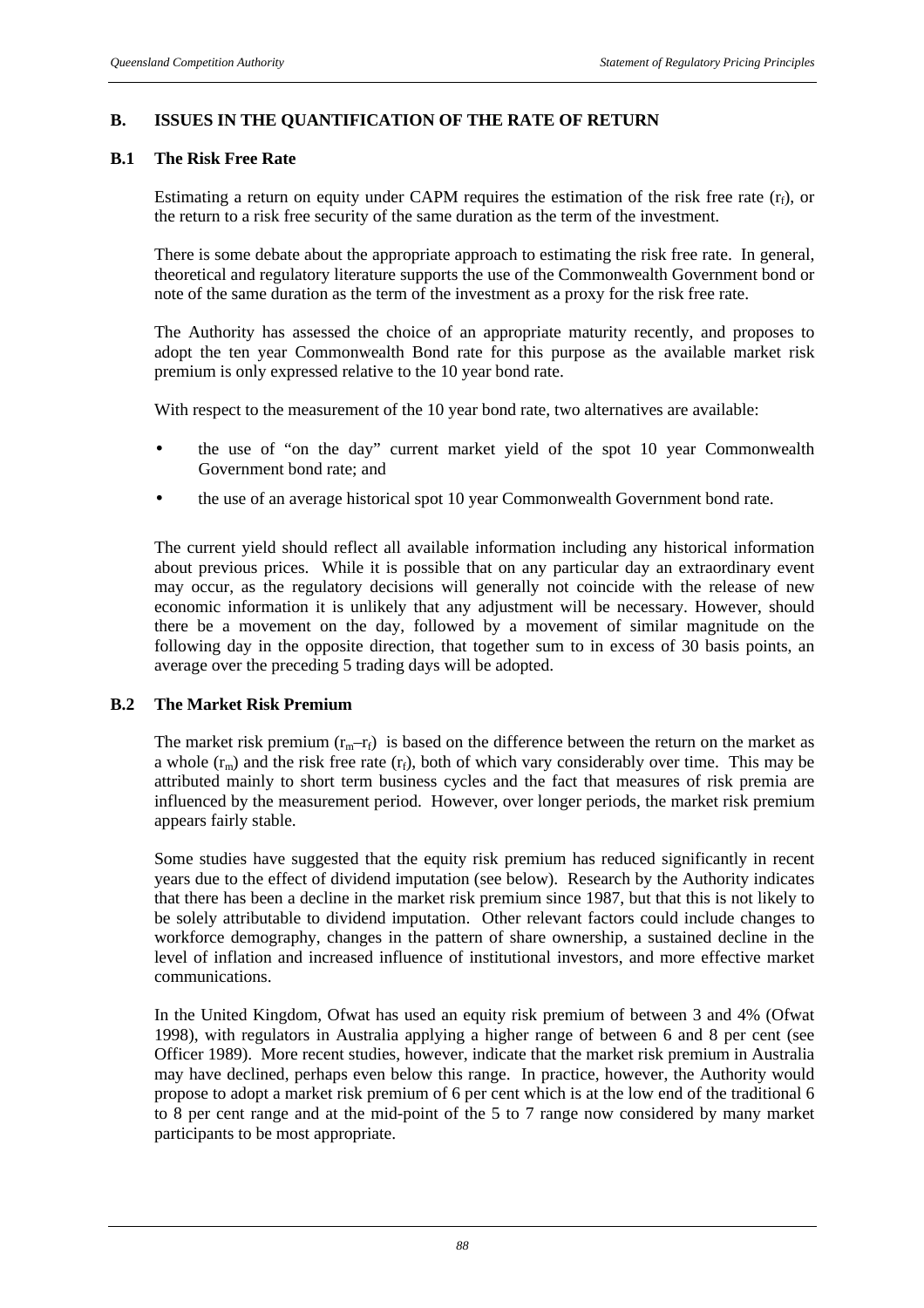In theory the CAPM requires that a forward-looking  $r_m$  be based on a time frame corresponding to the period of the analysis. However, in practice this data does not exist, and it generally is necessary to extrapolate from historical data.

# **B.3 Equity Betas**

l

Equity betas incorporate the financial risk associated with an entity's capital structure as well as the risk associated with holding the assets used in the business (which is reflected in the asset beta).

For entities with no traded equity, like most government business activities, it is necessary to use judgement in determining the appropriate equity betas to be used in the estimation of the required return on equity funds. As is the case for companies with traded equity, equity betas used in calculating WACCs for government businesses and other unlisted entities should reflect the perceived undiversifiable risk involved in that business.

In addition to the underlying market risks, three factors have been identified as key determinants of an entity's equity beta:

- *financial leverage* the ratio of debt to total capital, where a higher level of debt implies a higher beta;
- *operating leverage* the proportion of the cost structure that is fixed, where a higher level of fixed costs implies a higher beta; and
- *sensitivity of cashflows* relative to overall economic activity, where more cyclical cashflows are associated with higher betas (Davis and Handley 1998).

It is generally accepted that the water industry has many characteristics that make it materially lower risk than other equity investments – including a non-cyclical business, little risk of insolvency and very limited competition (Ofwat 1998) – which should contribute to a lower beta estimate than the market as a whole.

Estimates of equity betas for listed water companies range between 0.12 for some US water services business, to 1.2 for some South American water services businesses, although most range between  $0.3$  and  $0.5$  (Bloomberg 1998)<sup>34</sup>. In Australia where CAPM has been applied, estimates of equity betas for water utilities are marginally higher, at between 0.6 to 0.8.

To be meaningful, any comparisons with these estimates should also recognise differences in the relevant economic environment, regulatory framework, and financial and operating structures of the subject entities. Equity betas are a measure of relative risk, and as such measure the risk relative to that particular market and may not translate directly to another market (in another country).

One approach is to estimate a plausible range for equity betas (usually in the order of 0.6-0.8 for Australian water utilities) and then undertake subjective analysis of factors such as company size, growth prospects and the like to determine the likely position within that range. This is the approach the Authority would propose to adopt for its regulatory responsibilities for the urban water sector.

<sup>&</sup>lt;sup>34</sup> A recent study by ABN AMRO of 14 French, US and UK water utilities for the Independent Pricing and Regulatory Commission (IPARC) of the Australian Capital Territory found an average asset beta of 0.48 (IPARC 1999). In the context of ACTEW, IPARC reported that this corresponded to an equity beta within the range of 0.74 to 0.79 used in its regulatory pricing determination.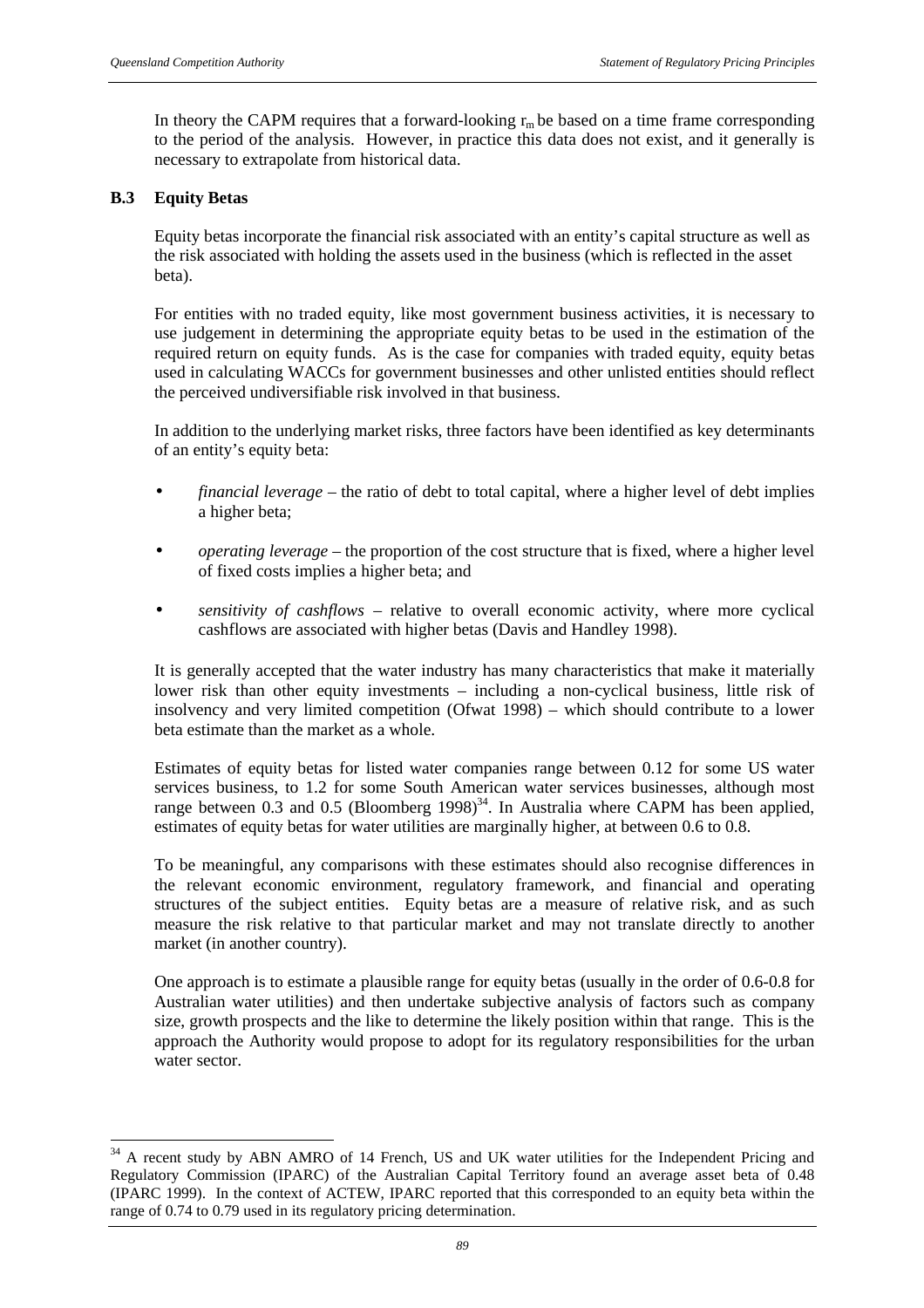#### **B.4 Return on Debt and Debt Guarantee Adjustments**

Quantification of the required return on debt  $(r_d)$  often is based on actual rates of interest charged on specific debt instruments used by the company.<sup>35</sup> For most government business activities, the perception of some implicit guarantee provided by the Crown may result in lower borrowing rates for those businesses than if they were privately owned. For local government water businesses, debt finance generally is sourced from the Queensland Treasury Corporation, and borrowed by the local government parent rather than the business entity itself.

Where problems exist in observing the actual (stand-alone) cost of part or all of an entity's debt, an alternative approach is to assess the entity's credit rating based on its interest cover, debt payback period and internal financing ratio. This credit rating can be used to estimate a premium over the risk free rate that, when added to the risk free rate, is a measure of the cost of debt for the entity. In this instance, lower credit ratings are associated with higher premia (see Table B1 below). At the State Government level, reviews are made every three years for Government Owned Corporations (GOCs).

| <b>Credit Rating</b> | Interest Differential (%)    |                             |  |  |  |  |
|----------------------|------------------------------|-----------------------------|--|--|--|--|
|                      | Short-term debt $(< 1$ year) | Long-term debt $($ >1 year) |  |  |  |  |
| AAA                  | $\overline{\phantom{a}}$     | -                           |  |  |  |  |
| AA                   | 0.04                         | 0.14                        |  |  |  |  |
| A                    | 0.13                         | 0.26                        |  |  |  |  |
| <b>BBB</b>           | 0.34                         | 0.47                        |  |  |  |  |
| BB                   | 0.98                         | 1.42                        |  |  |  |  |
| B                    | 2.05                         | 3.22                        |  |  |  |  |

Table B1: Indicative Credit Ratings and Interest Differentials

Source: *Government Guarantee Fee Policy for NSW Government Businesses*, NSW Treasury, September 1997

Larger local government businesses could engage an external ratings agency to produce a 'desktop' credit rating for the business, with 'notional' credit ratings or indicator lending rates to be considered as options for smaller businesses. The relationship between credit rating and risk premium, however, is not straightforward and care must be exercised in applying this method to estimate the cost of debt for an entity.

An alternative approach would be to estimate an industry average cost of debt, represented as a margin above the risk free rate, and use this rate for regulatory purposes. This approach has the advantage of removing ownership considerations from regulatory decisions (although issues of debt guarantee adjustments may still need to be considered where government-owned businesses dominate, as is the case in the urban water sector). It also creates incentives for businesses to manage debt portfolios to reduce interest charges to at or below the industry average.

$$
r_d = r_f + \beta_d \bullet (r_m - r_f)
$$
  
Where:

 $r_d$  = expected return on debt

 $r_f$  = risk free rate of return

 $\beta_d$  = debt beta

l

 $r_m$  = market rate of return

<sup>&</sup>lt;sup>35</sup> An alternative is to use a variant of CAPM as a means of modeling debt, based on the risk free rate, the market rate and the debt beta. This can be expressed as follows:

As with equity betas, determination of debt betas is a matter of judgement. Debt betas tend to be very small, as debt holders generally face much less risk than do equity holders. In fact, for many large 'blue chip' entities  $\beta_{\text{debt}}$ is assumed to be zero, and is removed from the analysis. Arguably, given that the cost of debt is more readily observable than the cost of equity, a more appropriate approach is to use an alternative such as the margin above the risk free rate or the actual cost of debt.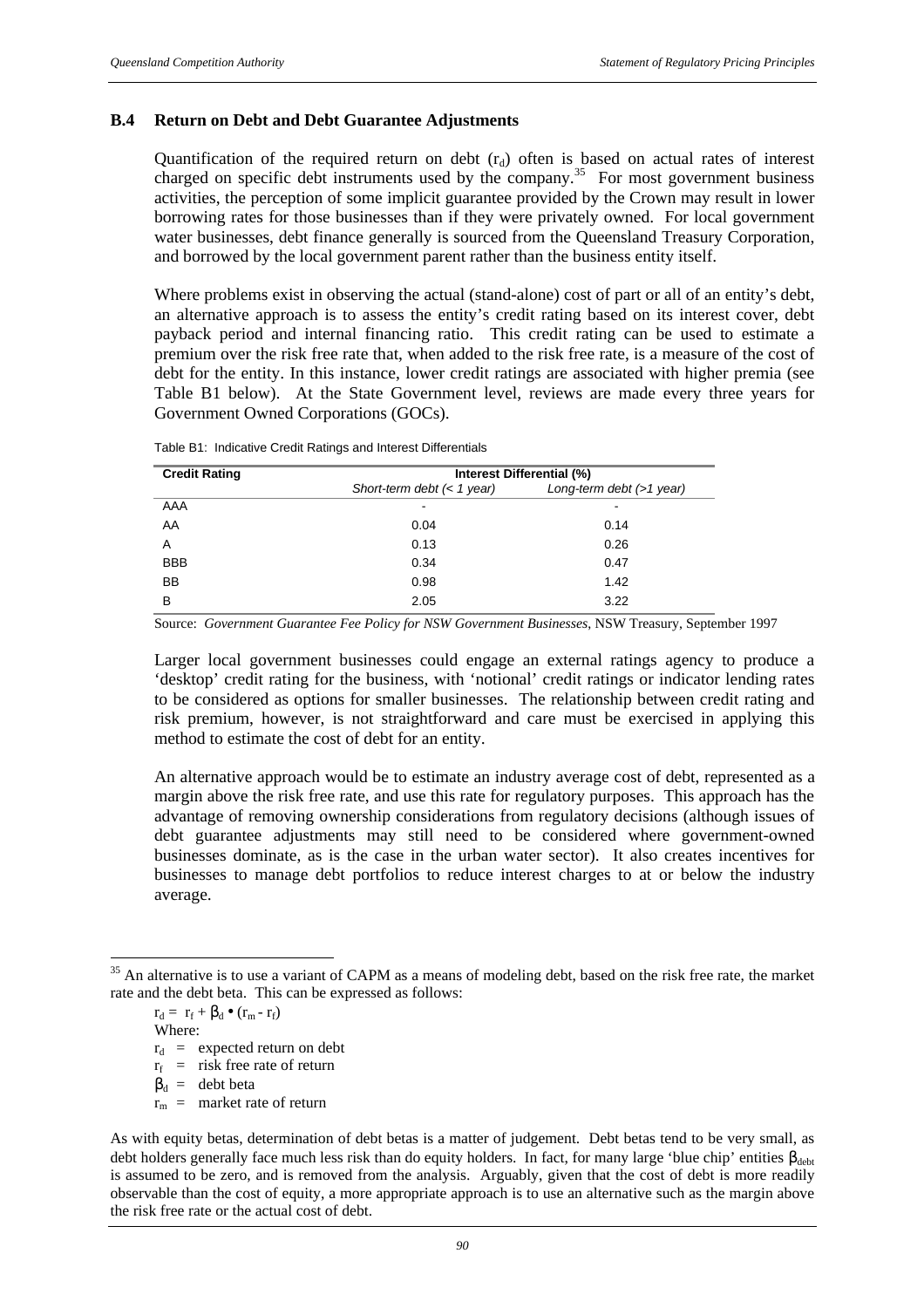In general, the Authority would be predisposed towards using an industry average cost of debt for regulatory purposes, adjusted to account for any differences in gearing and for any implicit Government guarantee effects.

#### **B.5 Capital Structure**

The mix of debt and equity held by an entity is referred to as its capital structure. The capital structure determines the allocation of cash flows between servicing debt and providing a return on equity, and needs to provide an entity with sufficient flexibility to finance capital expenditure, which is particularly important if the entity has irregular, large capital expenditure, and to respond to changing market conditions.

It is essential to consider the capital structure of a business in assessing its cost of capital.

Ofwat in the United Kingdom has proposed a benchmark gearing (debt to debt plus equity) ratio of between 45 and 55% for both regulated water and water and sewerage companies. This represents its view of a prudent and desirable capital structure for such companies. Where companies are outside this range, Ofwat imputes a shadow capital structure for the purposes of determining a regulated price. Similar approaches have been applied domestically for regulation of electricity transmission and distribution businesses.

Australian urban water utilities demonstrate generally low levels of gearing, ranging from 5 per cent for Hunter Water Corporation, 10 per cent for Brisbane Water, and 17 per cent for Gold Coast Water (WSAA 1998). In contrast, the South East Queensland Water Corporation (formerly South East Queensland Water Board) has been established with a gearing of approximately 50 per cent as part of the corporatisation process, up from a gearing of around 13 per cent previously.

For businesses where a substantial proportion of relevant assets are leased through a holding company or similar facility, similar principles need to be applied to any assessment of the appropriateness or otherwise of the lease charge (which nominally would be expected to include an allowance for a return on capital and other capital-based charges).

# **B.6 Dividend Imputation**

Dividend imputation refers to the pass through of company tax payments as credits against the personal tax liability of shareholders. Dividend imputation was introduced in Australia in July 1987.

To accommodate dividend imputation, the definition of risk premium in the CAPM requires an adjustment for the capitalised value of personal tax credits to maintain consistency between the cost of capital and cash flows which are defined on an after-company-tax-but-before-personaltax basis.

The value of imputation credits to a particular shareholder depends on whether a shareholder is able to both access and utilise those credits. This is represented by the gamma (γ) variable in the CAPM equation – ie, for an investor who is unable to utilise the franking credits gamma equals zero. Lower levels of imputation effectiveness (γ→0) imply a higher cost of capital.

Australian regulatory experience with dividend imputation is still at an early stage, and particularly so for the urban water sector. Of the various regulatory cost of capital determinations made for urban water businesses in Australia, only one (ACT) has specifically addressed the issue of dividend imputation. In this case, an imputation effectiveness of 25 per cent was applied.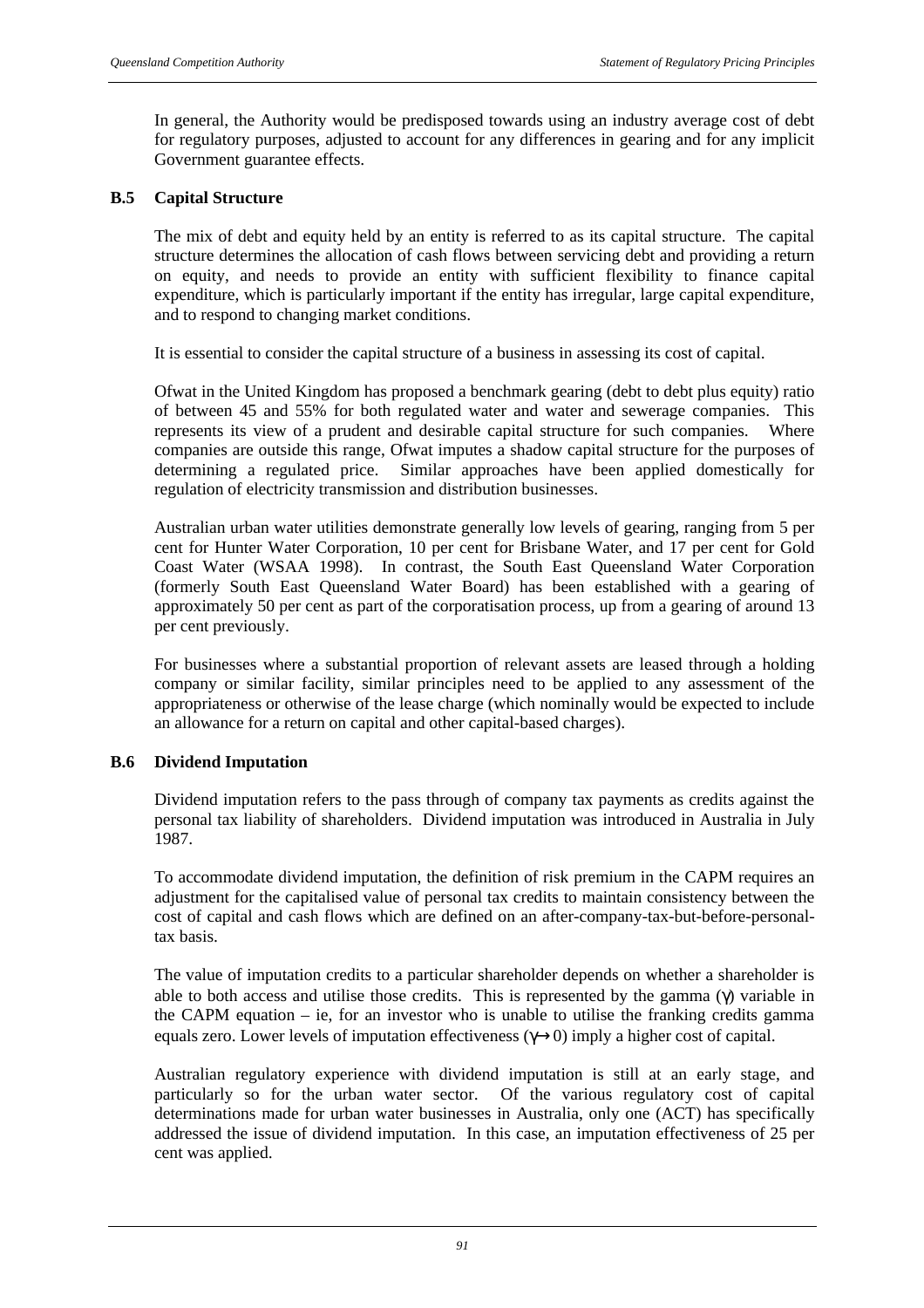Compounding this is the dominance in the urban water sector of publicly-owned utilities which are generally exempted from Commonwealth income tax, and for which the parent local or State Government retains any tax equivalent payments. The central question for these entities is whether, and to what extent, owners can access and benefit from the "tax-paid" dividends they receive from subsidiary water businesses.

One option is to estimate the equity market average imputation effectiveness rate, and to use this for regulatory cost of capital determinations. This alleviates any potential competitive neutrality concerns in respect of advantages that publicly-owned businesses may enjoy over private sector rivals, and also recognises capital employed in the urban water sector necessarily is diverted from other potential applications in the equity market. To date, this approach has been used by the Authority in various pricing applications.

#### **B.7 Pre- or Post-Tax Cost of Capital**

 $\overline{a}$ 

The cost of capital can be expressed in before- or after-tax terms, depending on the status of cash flows used in the relevant calculations. The cost of equity funds (from CAPM) generally is expressed on an after-company-tax-but-before-personal-tax basis, while the cost of debt finance is usually expressed on a pre-tax basis. In both cases these reflect the market rate.

There are broadly two approaches that may be used to convert a post-tax WACC to a pre-tax measure:

- dividing the post-tax WACC by  $(1 \text{tax rate})$ ; or
- calculating directly, for each year, the cost of tax and incorporating these costs in the cash flows, or via a "tax wedge"<sup>36</sup> adjustment directly to the WACC.

Under each approach, there are broadly two options for calculating the tax rate – the statutory rate (36 per cent currently, though transitioning to 34 per cent in 2000-01 and 30 per cent thereafter) or an estimated 'effective rate', which adjusts the statutory rate for both timing and permanent differences.<sup>37</sup> Hathaway and Officer (1995), for instance, found that the effective company tax rate in Australia was closer to 19 per cent than the statutory rate of 36 per cent.<sup>38</sup>

Estimating the effective tax rate for a long-life infrastructure asset is dependent on assumptions regarding future tax rates, inflation and the depreciable value of the asset for tax purposes, all of which are uncertain. Consequently, a number of regulatory jurisdictions, including IPART in New South Wales and the ACCC, advocate the use of the statutory tax rate. In practice, however, where a high level of dividend imputation effectiveness is assumed, the issue of the tax rate becomes less significant.

For businesses dominated by a single asset, accelerated depreciation allowances may result in low effective tax rates in early years, potentially leading to higher prices in later years as effective taxes rise. The relevance of this so-called 'S-bend phenomenon' will depend on future tax laws, asset ownership and investment, inflation and the basis used for pass-through of depreciation in pricing. Because of these variables, and recent changes to company tax rules which reduce the impact of the S-bend, the Authority will need to consider these effects as they arise.

 $36$  The cost of tax or "tax wedge" is the premium added to the post-tax WACC to compensate for tax liabilities and to estimate the pre-tax cost of capital.

<sup>&</sup>lt;sup>37</sup> For long life infrastructure assets, owners may be able to claim higher tax deductions in the early years of the asset's life, bringing forward tax deductions and increasing the value of these benefits in net present value terms. <sup>38</sup> Hathaway and Officer emphasised, however, that this rate was the average across Australia, and that individual market sectors or companies may experience substantial variations from the average.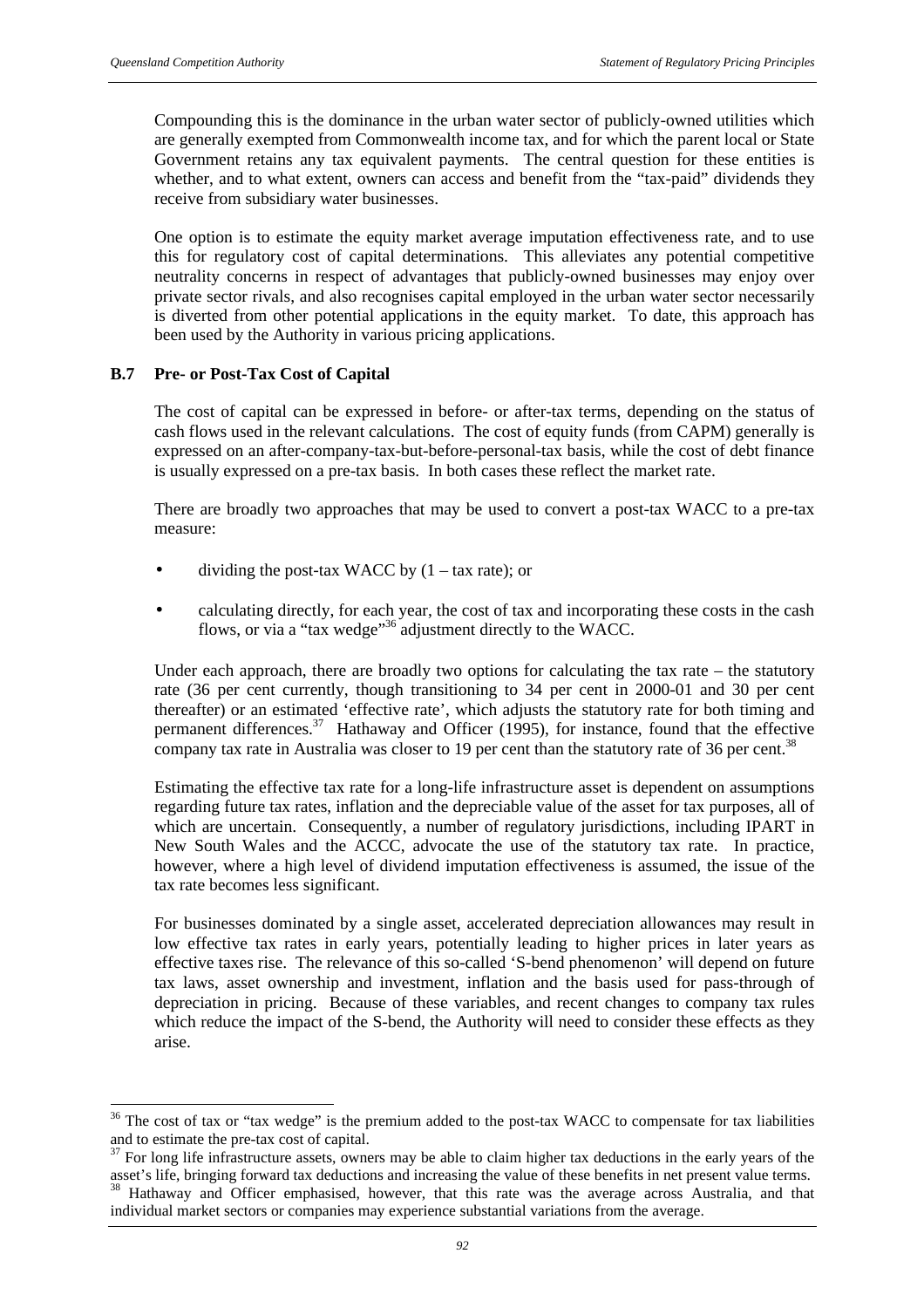There is considerable (academic and regulatory) support for the use of a post tax cost of capital, which removes the need to estimate effective tax rates and associated difficulties. Post tax cost of capital measures also are more relevant for investors. Accordingly, the Authority would propose to adopt a (nominal)<sup>39</sup> post-tax cost of capital measure for prices oversight and third party access purposes.

|                                         | <b>New South</b><br>Wales                  | <b>Australian</b><br>Capital<br><b>Territory</b> | <b>Victoria</b>         | Tasmania                   | United<br>Kingdom                |
|-----------------------------------------|--------------------------------------------|--------------------------------------------------|-------------------------|----------------------------|----------------------------------|
| Regulator                               | <b>IPART<sup>a</sup></b>                   | <b>IPARC</b> <sup>b</sup>                        | Government <sup>c</sup> | GPOC <sup>d</sup>          | Ofwat <sup>e</sup>               |
| Rate of return                          | 7% real, pre-<br>tax                       | $7.49%$ real, pre-<br>tax                        | n/a                     | 4.5%/7.0%<br>real, pre-tax | 4.75% real.<br>post-tax          |
| Market premium $(r_m - r_f)$            | n/a                                        | 5.5%                                             | n/a                     | 3.5%                       | $3% - 4%$                        |
| Risk free rate $(r_f)$                  | n/a                                        | $5.53\%c$                                        | n/a                     | Cth 10yr bond<br>rate      | Index-linked<br>gilts, 2.5%-3.0% |
| Debt rate $(r_d)$                       | Cth 10yr bond<br>and 180 bank<br>bill rate | 6.63% (incl. debt<br>premium)                    | n/a                     |                            | 2.8%-3.5% real                   |
| Debt guarantee<br>premium               | Included but<br>not specified              | 110 basis pts on<br>risk free rate               | n/a                     |                            | Not applicable                   |
| Equity beta $(\beta_e)$                 | n/a                                        | 0.77                                             | n/a                     |                            | avg 0.7-0.8                      |
| Imputation $(y)$                        | n/a                                        | 40%                                              | n/a                     |                            | Not applicable                   |
| Capital structure<br>(debt/debt+equity) | n/a                                        | 50%                                              | n/a                     |                            | 45%-50% target                   |

Table B2: Summary of cost of capital determinations for the urban water sector in other regulatory jurisdictions

a IPART has recently completed a review of the price paths for the four metropolitan water utilities under its jurisdiction. Comment has been sought on each of the components of the WACC/CAPM calculations (IPART 1999b). NSW Treasury, in a submission to IPART, has indicated its continued support for a WACC of 7 per-cent (real, pre-tax), although noted this may need to be revisited in light of any future monetary policy tightening.

<sup>b</sup> Calculated for ACTEW's combined water and sewerage and electricity functions. References are to "medium" scenarios from the final price direction (IPARC 1999).

c Prices were frozen in 1995 by the previous Victorian Government and have not been revised subsequently. Prices are understood to have been developed using the building block approach, including a return on assets, though details are not publicly available.

The Government Prices Oversight Commission of Tasmania has used the average return actually realised by large metropolitan water authorities as the basis for its target rate of return on 4.5%. A commercial rate of return (7.0% real, pre-tax) is to apply to all new capital expenditure, and has been calculated using a fixed margin of 3.5% above the Commonwealth 10-year bond rate (GPOC 1998).

<sup>e</sup> A premium of 0.75% has been added for water only companies, with the exception that the three largest water only companies for which a premium of 0.4% was used. The estimate of the cost of capital was taken as the midpoint of the range 4.25%-5.25% provided by the Office's financial advisers. Equity betas have been geared. The risk free rate has been derived from index-linked gilts, a form of Government bond (Ofwat 1999b).

n/a not available or specified

 $\overline{a}$ 

<sup>&</sup>lt;sup>39</sup> Where the regulatory asset base is valued in current dollar terms, some regulators maintain that the cost of capital must be determined using a *real* measure (ie, net of inflationary effects). The ACCC, however, maintains that nominal and real measures are essentially equivalent and favoured the use of a nominal WACC for regulation of electricity transmission businesses, even though a current asset valuation was adopted. The Authority would suggest that the use of a nominal measure is preferred in that:

<sup>•</sup> tax and balance sheet items such as debt and equity all are expressed in nominal terms and must be deflated if modelling is to be done on a real basis; and

a nominal WACC is directly comparable to other financial benchmarks.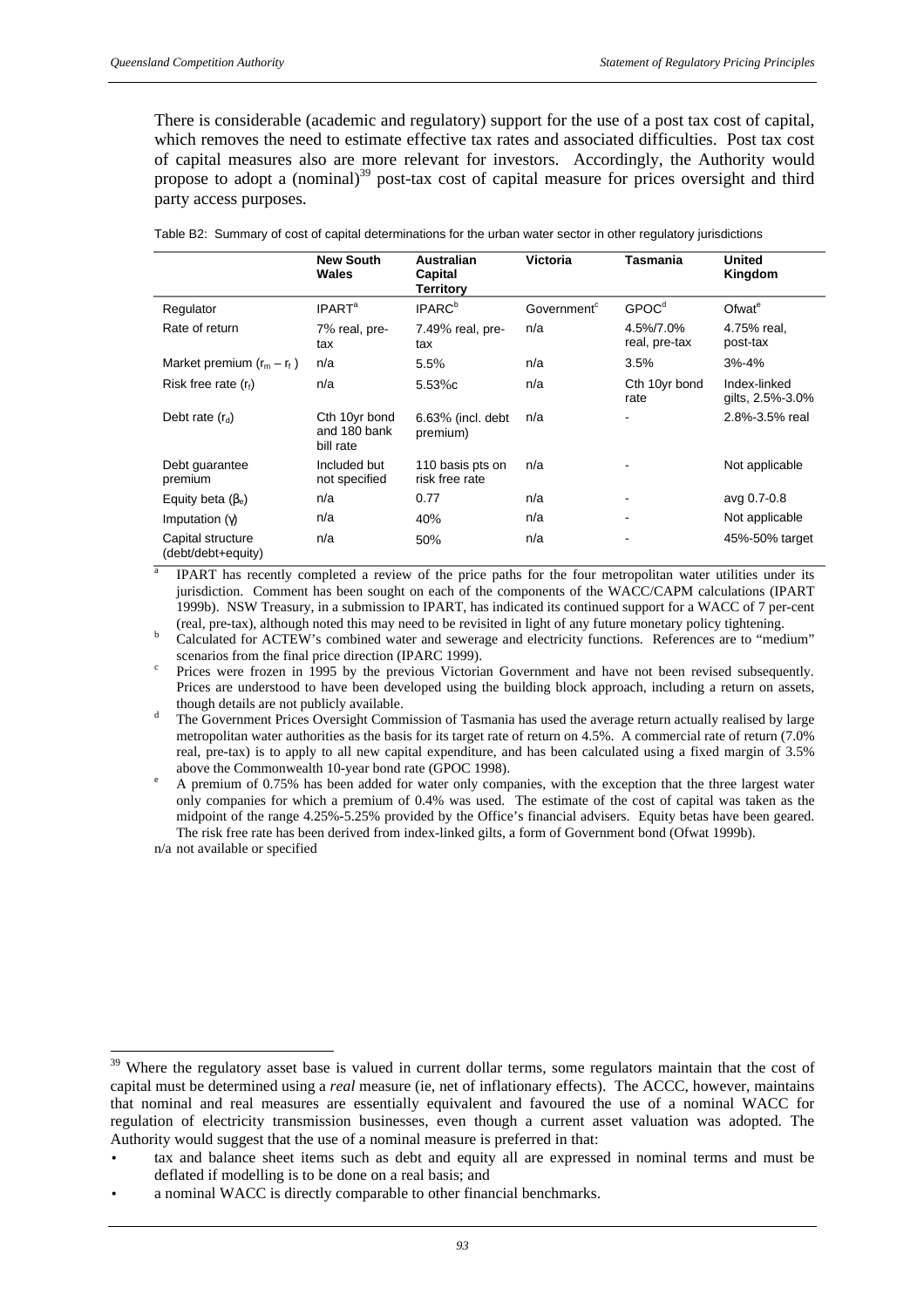#### **C. ISSUES IN APPLYING THIRD PARTY ACCESS TO THE WATER SECTOR**

#### **C.1 Third Party Access and Water Services**

In regulating access to monopoly infrastructure services, a key consideration is that access frequently is sought only for a defined service and utilises only a part of the overall network. In these circumstances, a range of complex issues arises, including the cost of accessing these segments of the network separately. Arguments range from prices reflecting only the variable/marginal costs of access, through the stand-alone cost of access. These concepts and issues are discussed further in Chapter 7.

Access disputes, at least initially, are more likely to arise for larger 'bottleneck'-type facilities (such as bulk transmission pipelines) which may be amenable to a greater degree of accounting separation from the remainder of the network for pricing purposes. In contrast, prices oversight disputes may involve determining a price for an integrated network service such as local reticulation of water, where cost-allocation between consumers/services becomes more prominent.

Third party access (and particularly consideration of access undertakings) also requires that attention be given to a range of issues not directly relevant to monopoly prices oversight. These include:

- services to be included for access, including how access is defined;
- monitoring and control of water quality;
- capacity management and security of supply;
- trading and queuing; and,
- extensions and facility expansions.

Third party access prices are for infrastructure services only, and would not include any element for the scarcity value of water that may form part of the 'delivered' price under monopoly prices oversight. This necessarily requires that prices be 'unbundled' to identify the respective components for the relevant services versus the 'commodity'.

Regulatory access price setting needs to balance the interests of facility owners, who seek to maximise revenue from access charges (or to preserve market power in related markets), against gains from promoting efficiency in the use of the facility. To achieve such gains generally requires that prices be based on the marginal cost of providing access.

Regulatory intervention through third party access also must consider the incentives created under the regulatory regime for investment in regulated facilities. In other words, consideration must be given not only to efficiency considerations in terms of how an *existing* facility is utilised (static efficiency), but to the incentives implied from the terms and conditions under which access is granted (dynamic efficiency).

Inappropriately applied third party access could, by providing overly favourable terms to the access seeker relative to the access provider, delay socially desirable infrastructure investments, or alternatively encourage investors to inefficiently 'race' to develop facilities.

Access terms should be non-discriminatory. An access seeker should be charged no more than another user facing similar circumstances, and the terms of access should not include any nontariff provisions that advantage one user over another. This principle is particularly important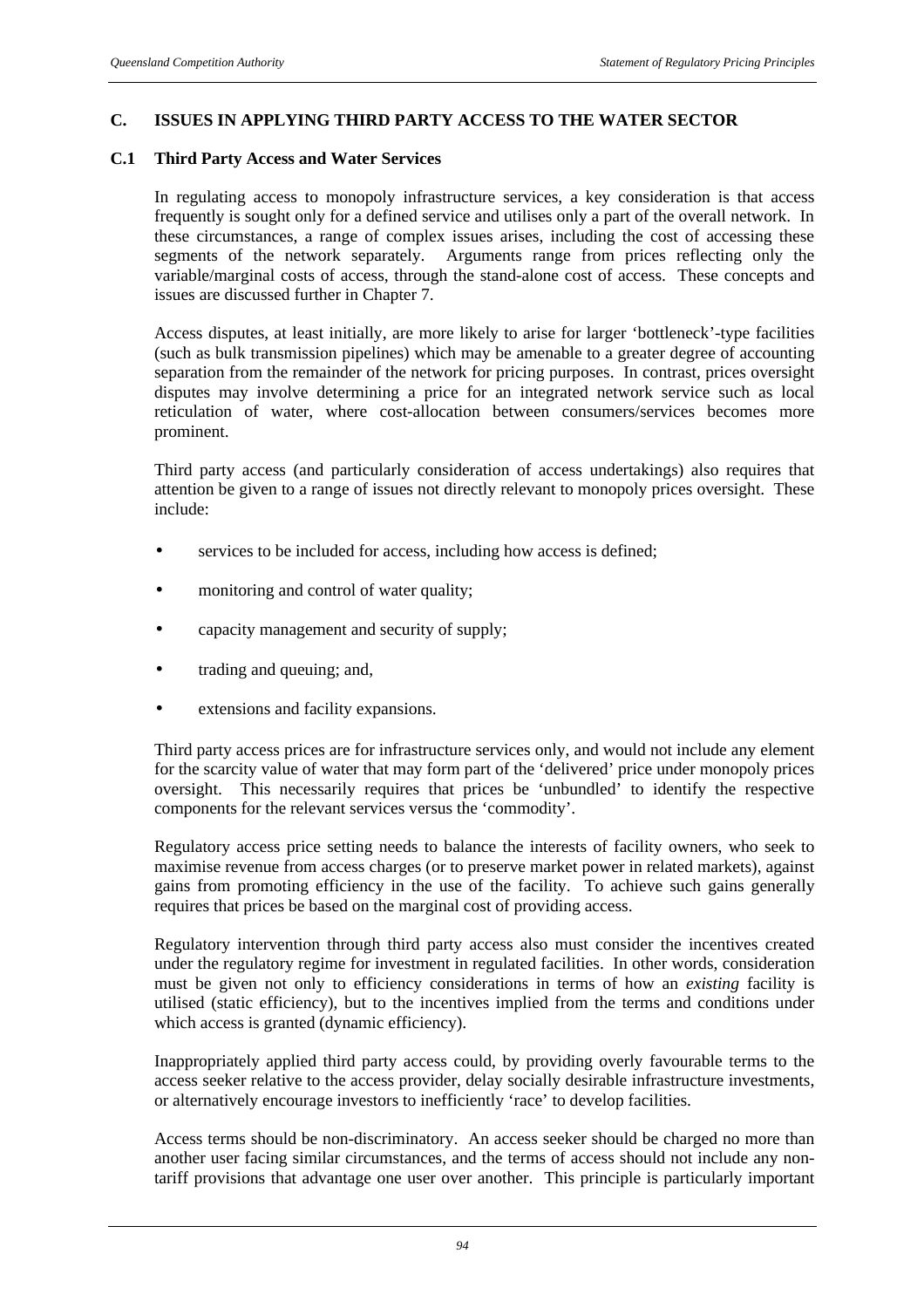where the access seeker is competing with a (vertically integrated) access provider in a downstream market.

#### **C.2 Access in the UK Water Sector**

In the United Kingdom, third party access to water services is covered by the introduction of what Ofwat terms "common carriage". Common carriage requires all water companies to develop arrangements to respond to future requests for access, with Ofwat encouraging commercial negotiation of access terms and conditions. Ofwat expects companies to develop and publish disaggregated costings for different network services (in effect requiring full accounting separation for the retail and network businesses) with access charges to be costreflective and non-discriminatory.

Ofwat also provides for "inset appointments", where new entrants are able to compete to provide services to large (existing or new) customers within the licence area of an existing supplier. This approach effectively is a simple form of access, as the incumbent is required to provide for the use of its network to competing suppliers.

#### **C.3 Access in other Utility Sectors**

#### *Electricity and Gas*

For electricity transmission and distribution in Australia, 'open access' is an integral requirement for participants in the developing National Electricity Market (NEM). Distribution and transmission prices, effectively a form of third party access charge, almost universally have been set using the building block approach, coupled to some form of price or hybridrevenue/price cap. These arrangements, however, are still evolving as various jurisdictional issues remain in transition.

Gas transmission charges are regulated in accordance with the National Third Party Access Code for Natural Gas Pipeline Systems. Central to access arrangements under the Code are 'reference tariffs', which act as a benchmark tariff for a specific (reference) service, in effect giving users as-of-right access to the reference service at the reference tariff. Reference tariffs essentially are set to reflect the revenue requirements of the facility.

#### *Telecommunications*

l

In Australia, telecommunications access prices are based on the total service long run incremental cost (TSLRIC) of providing third party access. TSLRIC is defined by the ACCC as the incremental costs the access provider incurs in the long term in providing the service, assuming all of its other production activities remain unchanged. Alternatively, TSLRIC is the cost the business would avoid if it stopped providing a particular service altogether.

TSLRIC includes operating and maintenance costs, as well as a normal commercial return on capital, and allows the service provider to fully recover its costs of providing access. Full cost recovery clearly is consistent with the interests of the facility owner, but pricing at TSLRIC means that prices may depart from the more efficient marginal cost base.

Access charges in Australia set based on TSLRIC would not compensate the incumbent (access provider) for any lost profits that may result from increased competition in downstream markets. Access pricing for the New Zealand telecommunications sector is based on the efficient component pricing rule (ECPR) or optimal input pricing rule.<sup>40</sup> Under ECPR the price

<sup>&</sup>lt;sup>40</sup> New Zealand does not have a specific utility regulator, and instead relies on general competition law for regulation of monopoly businesses. A new entrant to the telecommunications market, Clear Communications, sought access to the incumbent's (Telecom NZ) network and ultimately resorted to court action when negotiations to gain what it considered a 'reasonable' interconnection charge failed. On appeal, the courts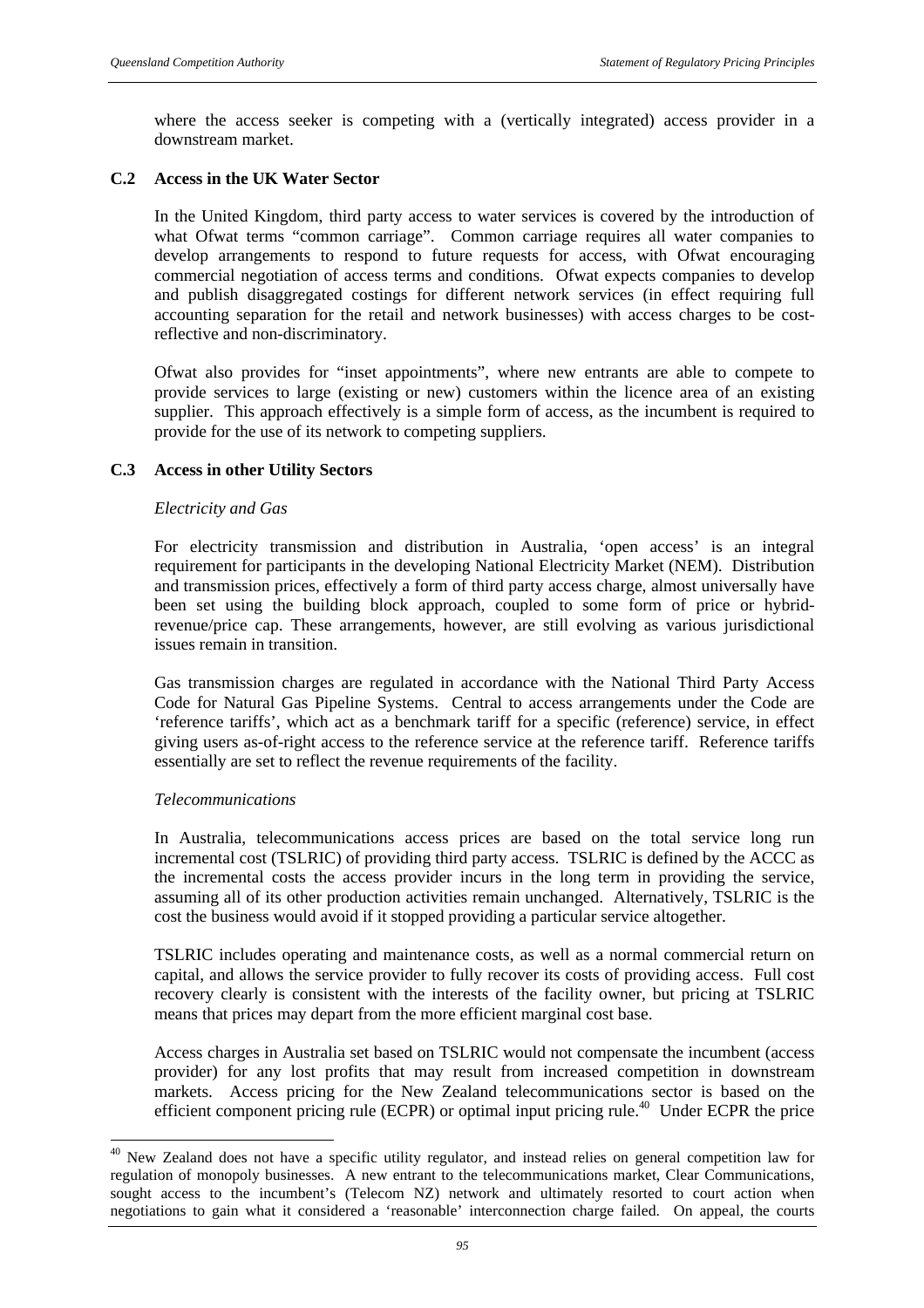$\overline{a}$ 

includes the opportunity cost to the access provider of allowing access, including foregone profits in related markets. This rule will tend to preserve monopoly profits, to the extent they already exist, but is designed to ensure that the access seeker is at least as efficient as the provider.

ECPR effectively leaves the access provider in a revenue neutral position, and therefore is more aligned with the interests of the facility owner. However, it provides a high hurdle for any new entrant to clear, and limits incentives for innovation by the access provider. Also, and to the extent that it compensates access providers for losses resulting from increased competition, ECPR may be inconsistent with the *QCA Act* (specifically the s120 requirement that access providers be compensated for the direct costs of providing access, but not costs associated with losses arising from increased competition).

determined that ECPR was an appropriate basis for access pricing. Following two years of further negotiations, an interconnection agreement ultimately was made, although is understood to be back before the courts following an alleged breach by one of the parties.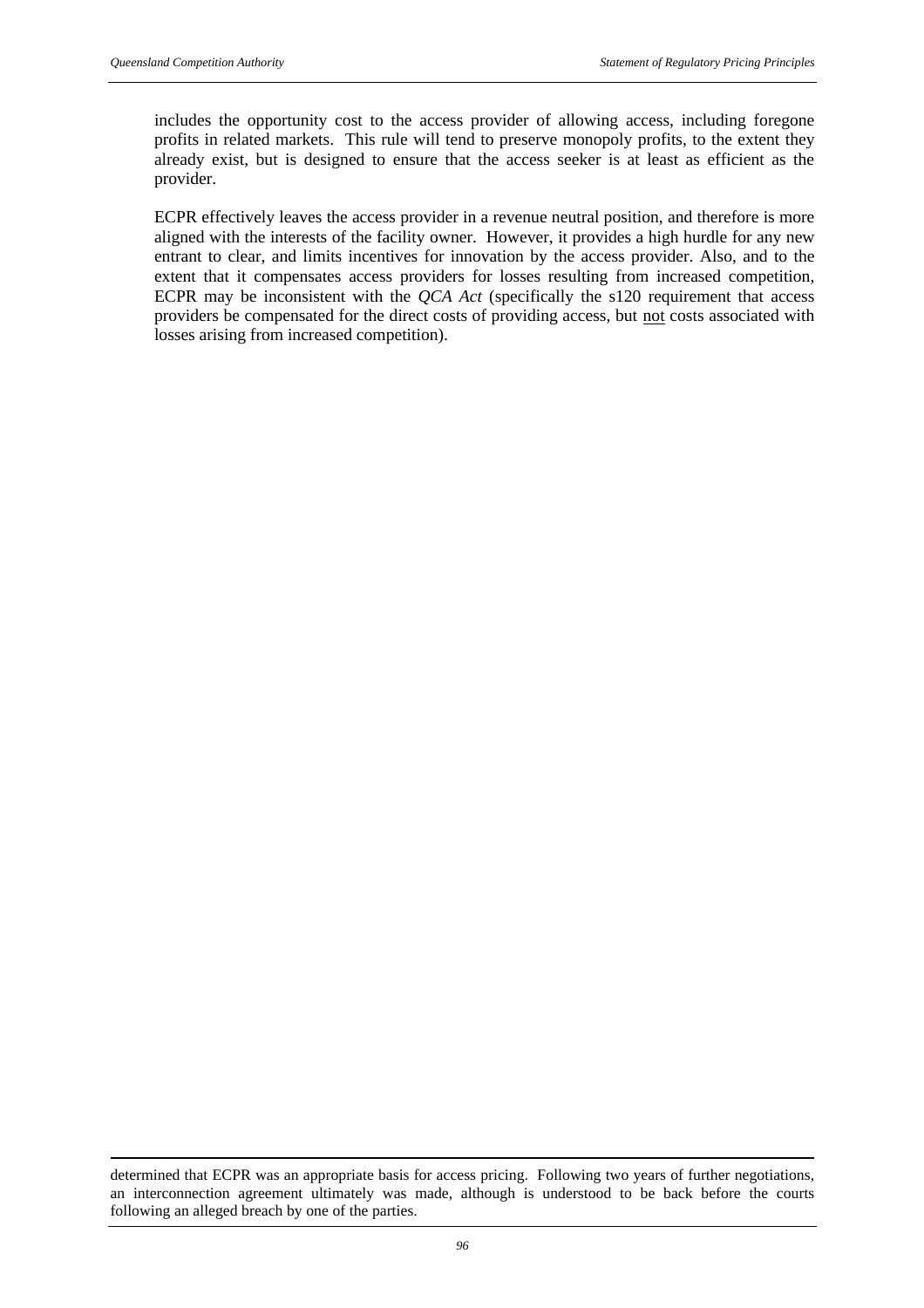## **REFERENCES**

Armstrong, M., Cowan, S. and Vickers, J. (1994), *Regulatory reform: Economic Analysis and British Experience*, The MIT Press, London.

Australian Competition and Consumer Commission (1998a), *Network industry regulation and convergence in service delivery: challenges for suppliers, users and regulators*, APPEA Journal 1998.

\_\_\_\_ (1998b), *Economic regulation of airports – an overview*, July.

Averch, H. and Johnson, L. (1962), *Behaviour of the firm under regulatory constraint*, American Economic Review, 52, pp.1052-69.

Baxter, P. (1999), *Water pricing policy and practice*, Presentation to PricewaterhouseCoopers water industry reform seminar, August.

Bureau of Industry Economics (1995), *Issues in infrastructure pricing*, Research Report No. 69, August, AGPS, Canberra.

Campbell, H. (1999), *Principles for pricing urban water*, Research report commissioned by the Queensland Competition Authority, September.

Coase, R. (1946), *The marginal cost controversy*, Economica, Vol. XIII, August, pp. 169-182.

Davis, K. and Handley, J.C. (1998), *The cost of capital and access arrangements*, Infrastructure regulation and market performance: principles and practice, Australian Competition and Consumer Commission and Public Utility Research Centre, University of Florida, May.

Dayananda, D. and Smith, L. (1997), *Queensland water pricing policies and their financial and economic implications*, Central Queensland Journal of Regional Development, vol. 5, no. 2, pp.36-46.

Department of Natural Resources, (1999), *Water industry reform in Queensland*, Presentation to PricewaterhouseCoopers water industry reform seminar, August.

Ergas, H. (1998), *Valuation and costing issues in access pricing with specific application to telecommunications*, Infrastructure regulation and market performance: principles and practice, Australian Competition and Consumer Commission and Public Utility Research Centre, University of Florida, May.

Fitzgerald, V., Carmichael, J., McDonough, D., and Thornton, B. (1996), *Report of the Queensland Commission of Audit*, Government Printer, Brisbane.

Government Prices Oversight Commission (1998), *Investigation into the pricing policies of Hobart Water, North West Regional Water Authority and Esk Water*, Final Report, December.

Gold Coast City Council (1997), *A water pricing strategy for the City of Gold Coast*, Water Pricing Advisory Committee, Volume I, January.

Hathaway, N. and Officer, R. (1995), *The value of imputation tax credits, Finance and Research Group, Graduate School of Management*, unpublished manuscript fist presented at a Pacific Basin Finance Conference in New York, December 1991.

Hunter Water Corporation (1999), *Price reform beyond 2000: Hunter Water Corporation's submission to IPART for the medium term price path 2000-2004*, December.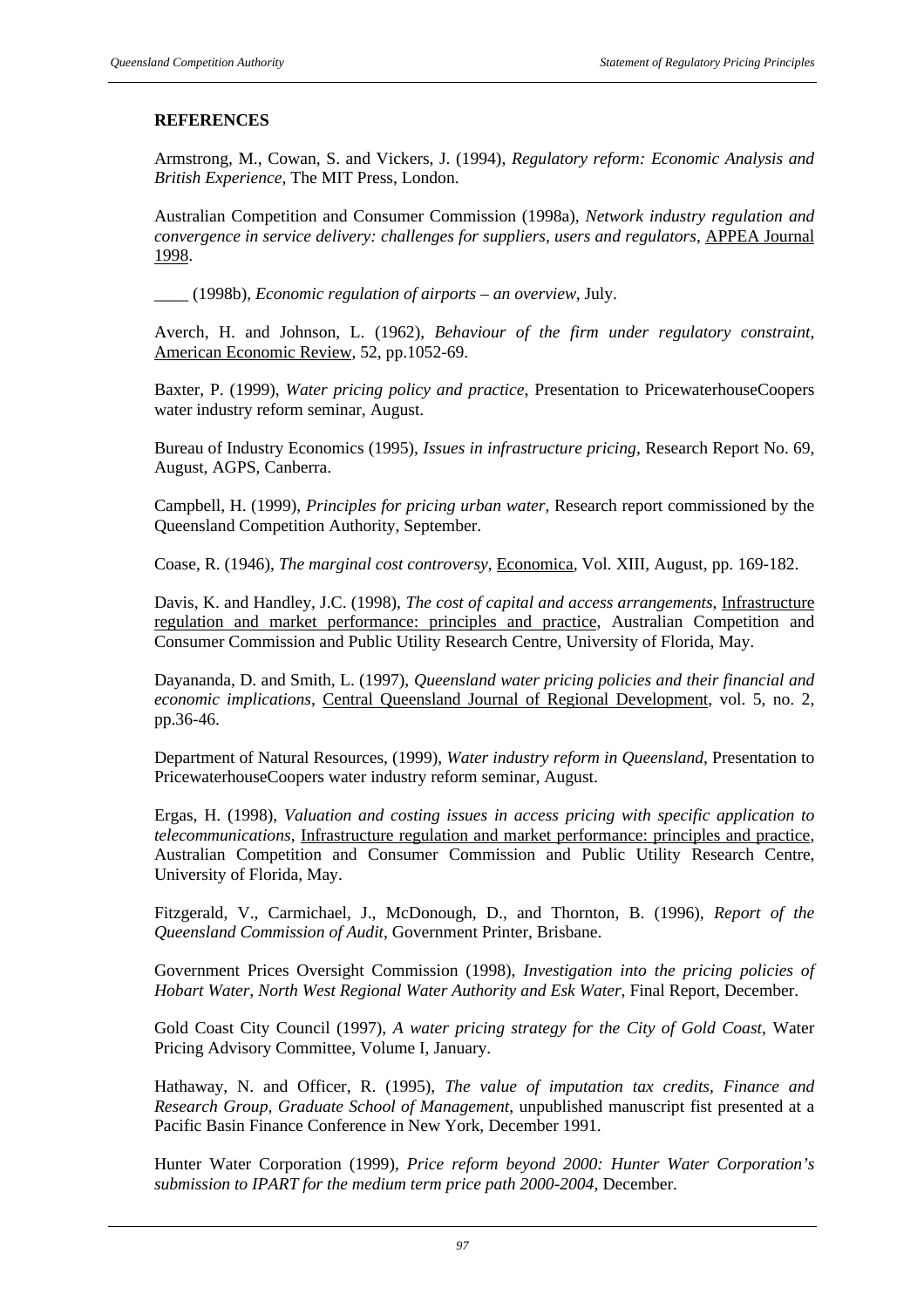Independent Pricing and Regulatory Commission (1999), *ACTEW's Electricity, water and sewerage charges for 1999/2000 to 2003/2004: Price Direction*, May.

Independent Pricing and Regulatory Tribunal (1999a), *Regulation of network service providers – price control issues and options*, Discussion Paper DP-34, March.

\_\_\_\_\_\_ (1999b), *Pricing of water, sewerage and stormwater services: Sydney Water Corporation, Hunter Water Corporation, Gosford City Council, Wyong City Council, Sydney Catchment Authority – Issues paper*, Discussion Paper DP-37, October.

\_\_\_\_\_\_ (1999c), *Review of developer charges*, Report prepared by PricewaterhouseCoopers and the Centre for International Economics, Research Paper No. 16, October.

Khan, A. E. (1995), *The economics of regulation: principles and institutions*, The MIT Press, England.

King, S. and Maddock, R. (1996), *Unlocking the infrastructure*, Allen and Unwin, Sydney.

Laffont, J. and Tirole, J. (1993), *A theory of incentive in regulation and procurement*, Cambridge MIT Press.

Lewis, T. and Garmon, C. (1997), *Fundamentals of incentive regulation*, Public Utilities Research Centre/World Bank International training program on utility regulation and strategy, June.

Littlechild, S. (1983), *Regulation of British Telecommunications' Profitability*, London, Department of Industry.

London Economics (1995), *Pricing principles for water, sewerage and drainage services*, April.

\_\_\_\_\_\_ (1997), *Water pricing: the importance of long run marginal costs*, Report prepared for the Office of Water Services, February.

\_\_\_\_\_\_ (1999), *Review of Australian transmission pricing*, Report prepared for the Australian Competition and Consumer Commission, April.

Marsden Jacob Associates (1997), *Guidelines for evaluation of introducing and improving two part tariffs*, October.

\_\_\_\_\_\_ (1999a), *Urban water pricing principles*, Research report commissioned by the Queensland Competition Authority, September.

\_\_\_\_\_\_ (1999b), *Third party access: Issues for price setting for urban water businesses*, Research report commissioned by the Queensland Competition Authority, November.

\_\_\_\_\_\_ (1999c), *Gifted assets: consideration in price setting for urban water businesses*, Research report commissioned by the Queensland Competition Authority, November.

Mayer, Prof. C. and Jenkinson, Dr. T, (1999), *What's the real rate?*, The Utilities Journal, July.National Competition Council (1998), *Compendium of National Competition Policy Agreements*, Second Edition, June 1998.

Ng, Y. (1987), *Equity, efficiency and financial viability: public-utility pricing with special reference to water supply*, The Australian Economic Review, 3<sup>rd</sup> Quarter.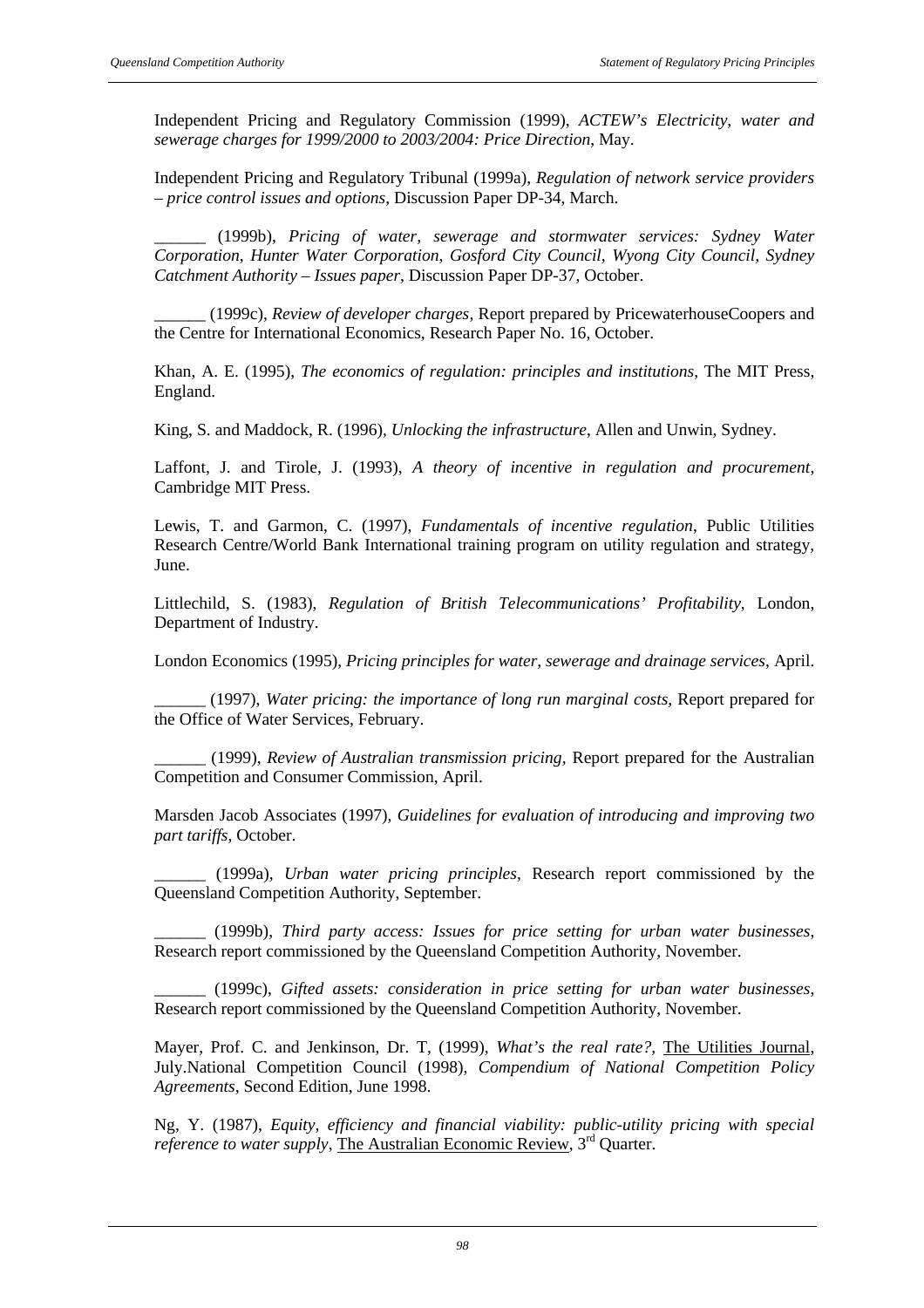Office of the Regulator General (1998), *Access arrangements Multinet Energy Pty Ltd and Multinet (Assets) Pty Ltd, Westar (Gas) Pty Ltd and Westar (Assets) Pty Ltd, Stratus (Gas) Pty Ltd and Stratus Networks (Assets) Pty Ltd –Final Decision*, October.

Office of Water Services (1998), *Setting price limits for water and sewerage services: the framework and business planning process for the 1999 Periodic Review*, February.

\_\_\_\_\_\_ (1999), *The future of competition*, Speech by Director-General of Water Services to the Economist Conference, London, October.

\_\_\_\_\_\_ (1999b), *Final determinations: future water and sewerage charges 2000-05*, November.

Officer, R. (1989), *Share markets and portfolio theory*, in Ball, Brown, Finn and Officer.

\_\_\_\_\_\_ (1994), *The cost of capital of a company under a dividend imputation tax system*, Accounting and Finance, 34/1, May.

Organisation for Economic Co-operation and Development (1999a), *Household water pricing in OECD countries*, Working Party on Economic and Environmental Policy Integration, ENV/EPOC/GEEI(98)12/FINAL

\_\_\_\_\_\_ (1999b), *Industrial water pricing in OECD countries*, Working Party on Economic and Environmental Policy Integration, ENV/EPOC/GEEI(98)10/FINAL

PricewaterhouseCoopers, (1999), *Urban water pricing – Asset optimisation*, Research report commissioned by the Queensland Competition Authority, November.

Queensland Competition Authority (1997), *Criteria for the identification of government monopoly business activities*, December.

Queensland Treasury (1996), *Community service obligations: An issues paper*, Report prepared for the Queensland Commission of Audit.

\_\_\_\_\_\_ (1999), *Community service obligations: A policy framework.*

Queensland Water Reform Unit (1999*), A regulatory framework for the provision of water services in Queensland*, April.

\_\_\_\_\_\_ (1999), *Water reform implications for local government in Queensland*, December.

Raftelis, G. (1993), *Comprehensive guide to water and wastewater finance and pricing*, 2<sup>nd</sup> Edition, Lewis Publishers, Michigan.

South East Queensland Water Board (1998), *Annual Report 1997-98*, Brisbane.

Tasman Asia Pacific (1997), *Third party access in the water industry: an assessment of the extent to which services provided by water facilities meet the criteria for declaration of access*, Final report the National Competition Council, September.

Theaker, P. (2000), *Key issues in incentive-based regulation of electricity networks*, Paper presented to the ESAA conference on economic regulation, University of Technology Sydney, February.

van den Berg, C. (1997), *Water privatization and regulation in England and Wales*, Public Policy for the Private Sector, The World Bank Group, no.115, May.